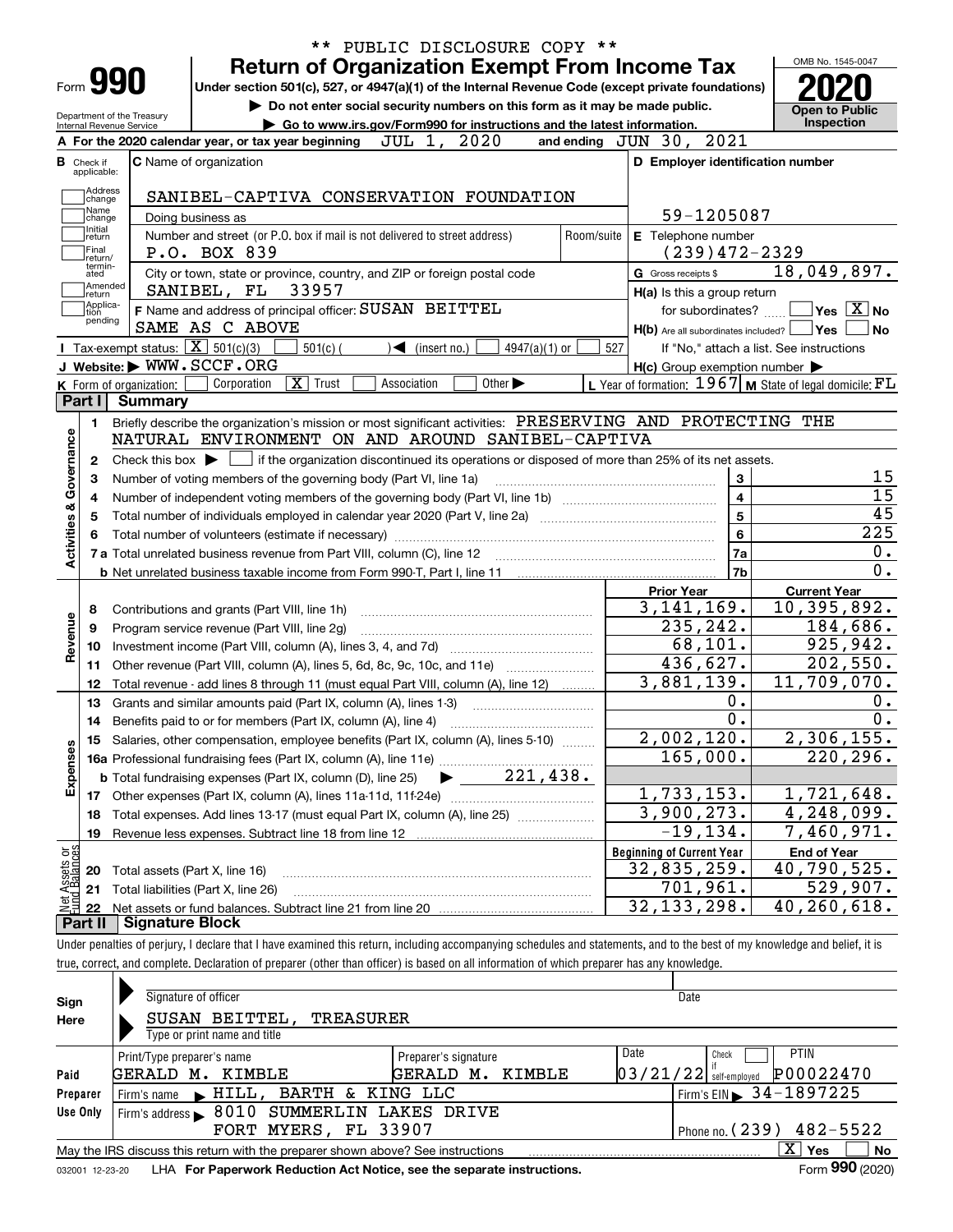|              | 59-1205087<br>SANIBEL-CAPTIVA CONSERVATION FOUNDATION<br>Page <sup>2</sup><br>Form 990 (2020)<br><b>Statement of Program Service Accomplishments</b><br>Part III |
|--------------|------------------------------------------------------------------------------------------------------------------------------------------------------------------|
|              | $\boxed{\textbf{X}}$                                                                                                                                             |
|              | Check if Schedule O contains a response or note to any line in this Part III                                                                                     |
| 1            | Briefly describe the organization's mission:<br>SCCF IS DEDICATED TO THE CONSERVATION OF COASTAL HABITATS AND AQUATIC                                            |
|              | RESOURCES ON SANIBEL AND CAPTIVA AND IN THE SURROUNDING WATERSHED.                                                                                               |
|              |                                                                                                                                                                  |
|              |                                                                                                                                                                  |
| $\mathbf{2}$ | Did the organization undertake any significant program services during the year which were not listed on the                                                     |
|              | $\overline{\mathsf{Yes} \mathbb{X}}$ No<br>prior Form 990 or 990-EZ?                                                                                             |
|              | If "Yes," describe these new services on Schedule O.                                                                                                             |
| 3            | $\overline{\ }$ Yes $\overline{\ \ X}$ No<br>Did the organization cease conducting, or make significant changes in how it conducts, any program services?        |
|              | If "Yes," describe these changes on Schedule O.                                                                                                                  |
| 4            | Describe the organization's program service accomplishments for each of its three largest program services, as measured by expenses.                             |
|              | Section 501(c)(3) and 501(c)(4) organizations are required to report the amount of grants and allocations to others, the total expenses, and                     |
|              | revenue, if any, for each program service reported.                                                                                                              |
| 4a           | $788, 577$ . including grants of \$<br>) (Expenses \$<br>) (Revenue \$<br>(Code:                                                                                 |
|              | MARINE LABORATORY- INVESTIGATE THE STATUS AND TRENDS<br>AND TO PROMOTE THE                                                                                       |
|              | HEALTH OF THE HABITAT AND FAUNA WITHIN THE MARINE NURSERY AREAS IN AND                                                                                           |
|              | AROUND THE BARRIER ISLANDS OF SANIBEL-CAPTIVA. SUPPORTED BY PUBLIC                                                                                               |
|              | CONTRIBUTIONS AND GRANTS.                                                                                                                                        |
|              |                                                                                                                                                                  |
|              |                                                                                                                                                                  |
|              |                                                                                                                                                                  |
|              |                                                                                                                                                                  |
|              |                                                                                                                                                                  |
|              |                                                                                                                                                                  |
|              |                                                                                                                                                                  |
|              |                                                                                                                                                                  |
| 4b           | 184,686.<br>953,506. including grants of \$<br>) (Revenue \$<br>(Code:<br>(Expenses \$                                                                           |
|              | RESEARCH, ENVIRONMENTAL AND WATER QUALITY EDUCATION- RESEARCH,                                                                                                   |
|              | EDUCATIONAL FACILITY, CONSERVATION CENTER EXHIBIT AREA AND PROGRAMS                                                                                              |
|              | THAT PROMOTE THE PROTECTION OF THE NATURAL RESOURCES OF SANIBEL AND                                                                                              |
|              |                                                                                                                                                                  |
|              |                                                                                                                                                                  |
|              | CAPTIVA ISLAND. SUPPORTED BY ADMISSION FEES, PUBLIC CONTRIBUTIONS AND                                                                                            |
|              | GRANTS.                                                                                                                                                          |
|              |                                                                                                                                                                  |
|              |                                                                                                                                                                  |
|              |                                                                                                                                                                  |
|              |                                                                                                                                                                  |
|              |                                                                                                                                                                  |
|              |                                                                                                                                                                  |
|              |                                                                                                                                                                  |
| 4с           | 320,786. including grants of \$<br>87,044.<br>(Code:<br>(Expenses \$<br>) (Revenue \$                                                                            |
|              | NATIVE LANDSCAPES AND GARDEN CENTER- RESEARCH/EDUCATIONAL FACILITY FOR                                                                                           |
|              | THE STUDY, PROPAGATION, AND CARE OF NATIVE PLANTS, AND TO MAKE THEM                                                                                              |
|              | AVAILABLE FOR PUBLIC USE IN THE LOCAL AREA.                                                                                                                      |
|              |                                                                                                                                                                  |
|              |                                                                                                                                                                  |
|              |                                                                                                                                                                  |
|              |                                                                                                                                                                  |
|              |                                                                                                                                                                  |
|              |                                                                                                                                                                  |
|              |                                                                                                                                                                  |
|              |                                                                                                                                                                  |
|              |                                                                                                                                                                  |
| 4d           | Other program services (Describe on Schedule O.)                                                                                                                 |
|              | 846, 808. including grants of \$<br>(Expenses \$<br>Revenue \$                                                                                                   |
|              | 2,909,677.<br>4e Total program service expenses<br>Form 990 (2020)                                                                                               |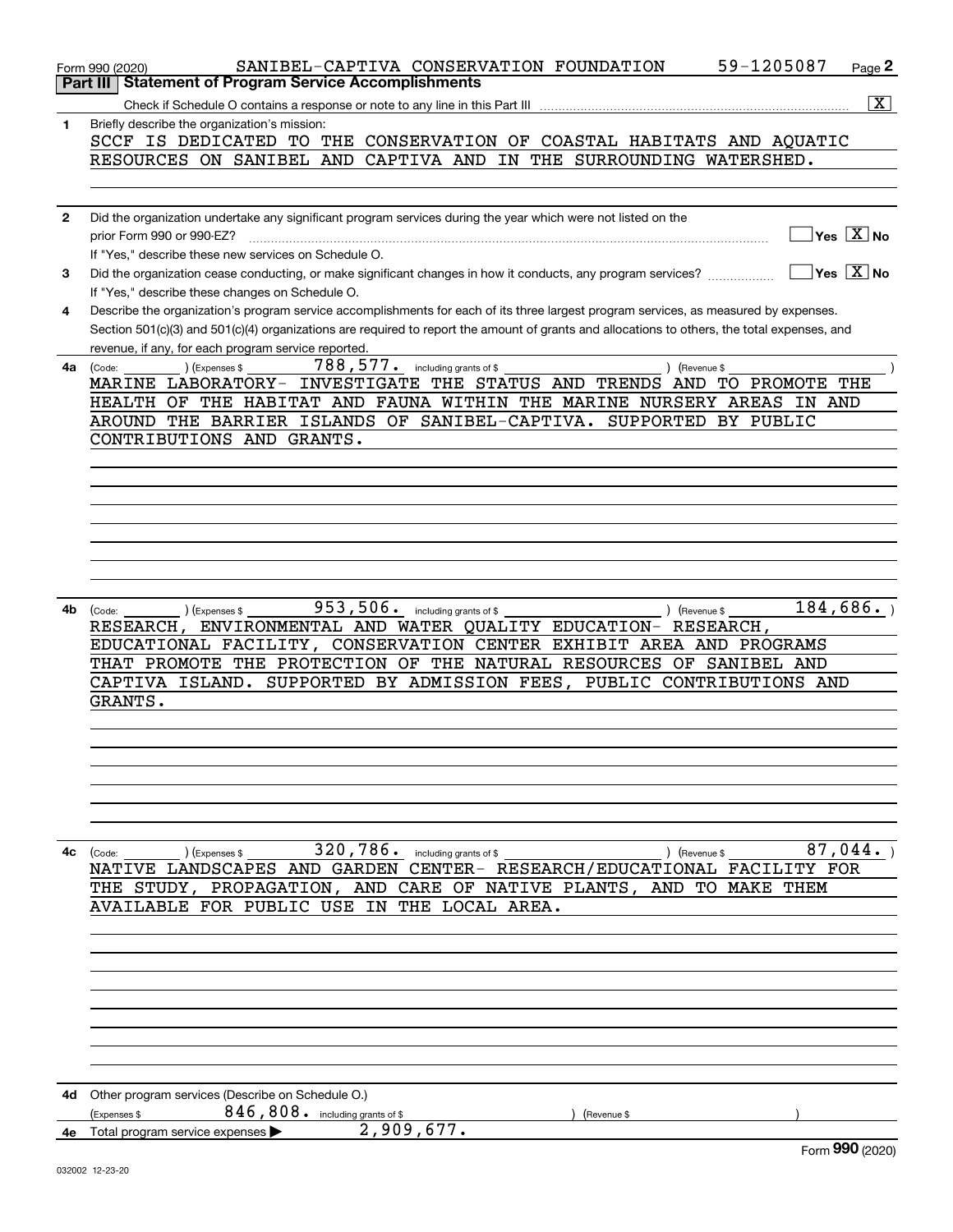|  | Form 990 (2020) |
|--|-----------------|

|     |                                                                                                                                       |                 | Yes                     | No                      |
|-----|---------------------------------------------------------------------------------------------------------------------------------------|-----------------|-------------------------|-------------------------|
| 1   | Is the organization described in section $501(c)(3)$ or $4947(a)(1)$ (other than a private foundation)?                               |                 |                         |                         |
|     |                                                                                                                                       | 1               | X                       |                         |
| 2   |                                                                                                                                       | $\overline{2}$  | $\overline{\mathbf{x}}$ |                         |
| 3   | Did the organization engage in direct or indirect political campaign activities on behalf of or in opposition to candidates for       |                 |                         |                         |
|     |                                                                                                                                       | 3               |                         | x                       |
| 4   | Section 501(c)(3) organizations. Did the organization engage in lobbying activities, or have a section 501(h) election in effect      |                 |                         |                         |
|     |                                                                                                                                       | 4               | X                       |                         |
| 5   | Is the organization a section 501(c)(4), 501(c)(5), or 501(c)(6) organization that receives membership dues, assessments, or          |                 |                         |                         |
|     |                                                                                                                                       | 5               |                         | x                       |
| 6   | Did the organization maintain any donor advised funds or any similar funds or accounts for which donors have the right to             |                 |                         |                         |
|     | provide advice on the distribution or investment of amounts in such funds or accounts? If "Yes," complete Schedule D, Part I          | 6               |                         | x                       |
| 7   | Did the organization receive or hold a conservation easement, including easements to preserve open space,                             |                 |                         |                         |
|     |                                                                                                                                       | $\overline{7}$  |                         | x                       |
| 8   | Did the organization maintain collections of works of art, historical treasures, or other similar assets? If "Yes," complete          |                 |                         |                         |
|     |                                                                                                                                       | 8               |                         | X                       |
| 9   | Did the organization report an amount in Part X, line 21, for escrow or custodial account liability, serve as a custodian for         |                 |                         |                         |
|     | amounts not listed in Part X; or provide credit counseling, debt management, credit repair, or debt negotiation services?             |                 |                         |                         |
|     |                                                                                                                                       | 9               |                         | x                       |
| 10  | Did the organization, directly or through a related organization, hold assets in donor-restricted endowments                          |                 |                         |                         |
|     |                                                                                                                                       | 10              | х                       |                         |
| 11  | If the organization's answer to any of the following questions is "Yes," then complete Schedule D, Parts VI, VII, VIII, IX, or X      |                 |                         |                         |
|     | as applicable.                                                                                                                        |                 |                         |                         |
|     | a Did the organization report an amount for land, buildings, and equipment in Part X, line 10? If "Yes." complete Schedule D.         |                 |                         |                         |
|     |                                                                                                                                       | 11a             | X                       |                         |
|     | <b>b</b> Did the organization report an amount for investments - other securities in Part X, line 12, that is 5% or more of its total |                 |                         |                         |
|     |                                                                                                                                       | 11 <sub>b</sub> | X                       |                         |
|     | Did the organization report an amount for investments - program related in Part X, line 13, that is 5% or more of its total           |                 |                         |                         |
|     |                                                                                                                                       | 11c             |                         | x                       |
|     | d Did the organization report an amount for other assets in Part X, line 15, that is 5% or more of its total assets reported in       |                 |                         |                         |
|     |                                                                                                                                       | 11d             |                         | x                       |
|     | e Did the organization report an amount for other liabilities in Part X, line 25? If "Yes," complete Schedule D, Part X               | 11e             | X                       |                         |
| f   | Did the organization's separate or consolidated financial statements for the tax year include a footnote that addresses               |                 |                         |                         |
|     | the organization's liability for uncertain tax positions under FIN 48 (ASC 740)? If "Yes," complete Schedule D, Part X                | 11f             |                         | x                       |
|     | 12a Did the organization obtain separate, independent audited financial statements for the tax year? If "Yes," complete               |                 |                         |                         |
|     |                                                                                                                                       | 12a             | Х                       |                         |
|     | <b>b</b> Was the organization included in consolidated, independent audited financial statements for the tax year?                    |                 |                         |                         |
|     | If "Yes," and if the organization answered "No" to line 12a, then completing Schedule D, Parts XI and XII is optional                 | 12b             |                         | ▵                       |
| 13  |                                                                                                                                       | 13              |                         | X                       |
| 14a | Did the organization maintain an office, employees, or agents outside of the United States?                                           | 14a             |                         | $\mathbf x$             |
| b   | Did the organization have aggregate revenues or expenses of more than \$10,000 from grantmaking, fundraising, business,               |                 |                         |                         |
|     | investment, and program service activities outside the United States, or aggregate foreign investments valued at \$100,000            |                 |                         |                         |
|     |                                                                                                                                       | 14b             |                         | x                       |
| 15  | Did the organization report on Part IX, column (A), line 3, more than \$5,000 of grants or other assistance to or for any             |                 |                         |                         |
|     |                                                                                                                                       | 15              |                         | x                       |
| 16  | Did the organization report on Part IX, column (A), line 3, more than \$5,000 of aggregate grants or other assistance to              |                 |                         |                         |
|     |                                                                                                                                       | 16              |                         | x                       |
| 17  | Did the organization report a total of more than \$15,000 of expenses for professional fundraising services on Part IX,               |                 |                         |                         |
|     |                                                                                                                                       | 17              | х                       |                         |
| 18  | Did the organization report more than \$15,000 total of fundraising event gross income and contributions on Part VIII, lines          |                 |                         |                         |
|     |                                                                                                                                       | 18              | х                       |                         |
| 19  | Did the organization report more than \$15,000 of gross income from gaming activities on Part VIII, line 9a? If "Yes."                |                 |                         |                         |
|     |                                                                                                                                       | 19              |                         | X                       |
| 20a |                                                                                                                                       | 20a             |                         | $\overline{\mathbf{X}}$ |
|     | b If "Yes" to line 20a, did the organization attach a copy of its audited financial statements to this return?                        | 20 <sub>b</sub> |                         |                         |
| 21  | Did the organization report more than \$5,000 of grants or other assistance to any domestic organization or                           |                 |                         |                         |
|     |                                                                                                                                       | 21              |                         | x                       |

Form (2020) **990**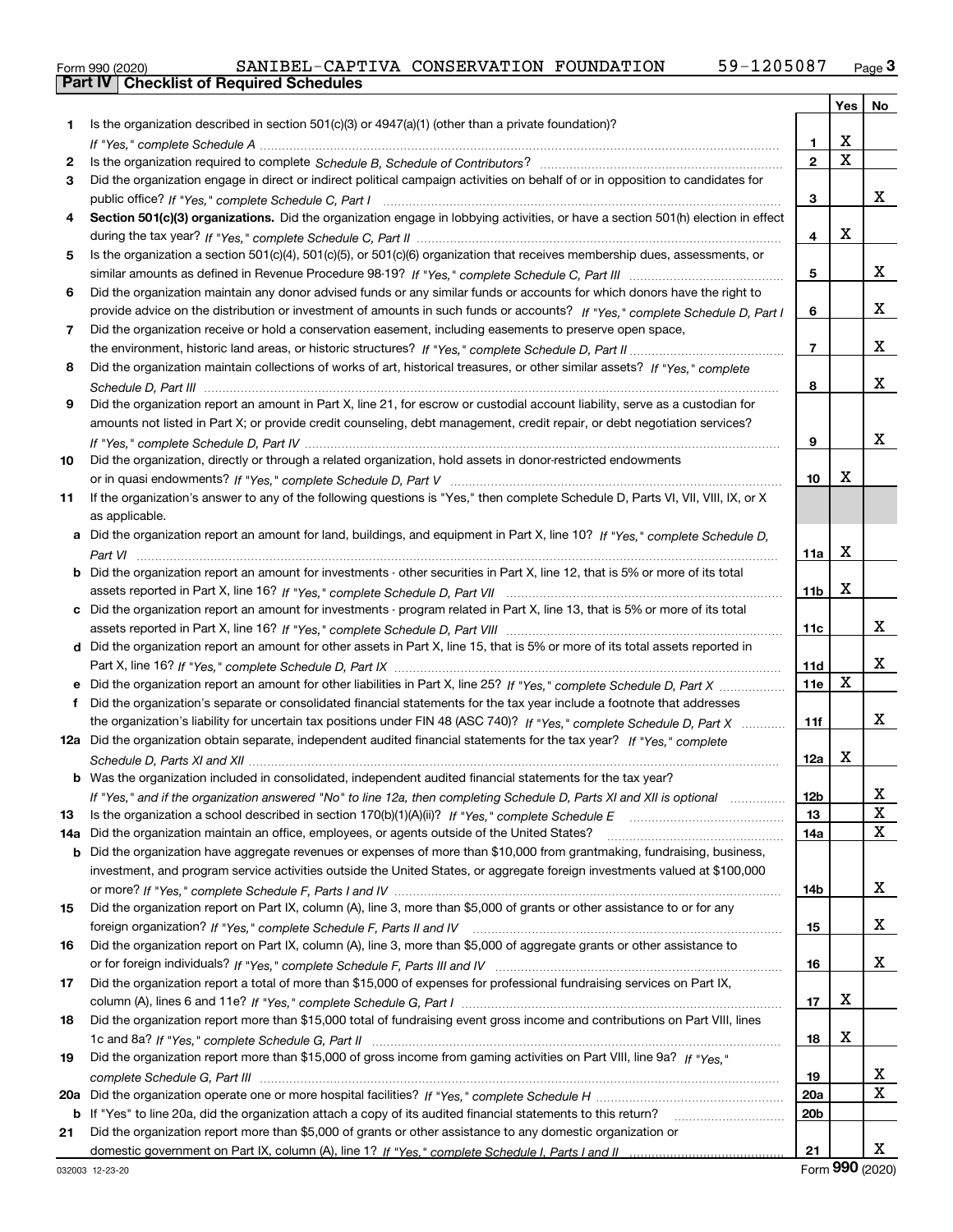|               | Parl IV  <br>Crieckist of Required Scriedules (continued)                                                                          |                 |            |    |
|---------------|------------------------------------------------------------------------------------------------------------------------------------|-----------------|------------|----|
|               |                                                                                                                                    |                 | Yes        | No |
| 22            | Did the organization report more than \$5,000 of grants or other assistance to or for domestic individuals on                      |                 |            |    |
|               |                                                                                                                                    | 22              |            | x  |
| 23            | Did the organization answer "Yes" to Part VII, Section A, line 3, 4, or 5 about compensation of the organization's current         |                 |            |    |
|               | and former officers, directors, trustees, key employees, and highest compensated employees? If "Yes," complete                     |                 |            |    |
|               |                                                                                                                                    | 23              |            | х  |
|               | 24a Did the organization have a tax-exempt bond issue with an outstanding principal amount of more than \$100,000 as of the        |                 |            |    |
|               | last day of the year, that was issued after December 31, 2002? If "Yes," answer lines 24b through 24d and complete                 |                 |            |    |
|               |                                                                                                                                    | 24a             |            | x  |
|               | <b>b</b> Did the organization invest any proceeds of tax-exempt bonds beyond a temporary period exception?                         | 24b             |            |    |
|               | c Did the organization maintain an escrow account other than a refunding escrow at any time during the year to defease             |                 |            |    |
|               | any tax-exempt bonds?                                                                                                              | 24c             |            |    |
|               | d Did the organization act as an "on behalf of" issuer for bonds outstanding at any time during the year?                          | 24d             |            |    |
|               | 25a Section 501(c)(3), 501(c)(4), and 501(c)(29) organizations. Did the organization engage in an excess benefit                   |                 |            |    |
|               |                                                                                                                                    | 25a             |            | x  |
|               | b Is the organization aware that it engaged in an excess benefit transaction with a disqualified person in a prior year, and       |                 |            |    |
|               | that the transaction has not been reported on any of the organization's prior Forms 990 or 990-EZ? If "Yes," complete              |                 |            |    |
|               | Schedule L, Part I                                                                                                                 | 25b             |            | х  |
| 26            | Did the organization report any amount on Part X, line 5 or 22, for receivables from or payables to any current                    |                 |            |    |
|               | or former officer, director, trustee, key employee, creator or founder, substantial contributor, or 35%                            |                 |            |    |
|               |                                                                                                                                    | 26              |            | x  |
| 27            | Did the organization provide a grant or other assistance to any current or former officer, director, trustee, key employee,        |                 |            |    |
|               | creator or founder, substantial contributor or employee thereof, a grant selection committee member, or to a 35% controlled        |                 |            |    |
|               | entity (including an employee thereof) or family member of any of these persons? If "Yes," complete Schedule L. Part III           | 27              |            | x  |
| 28            | Was the organization a party to a business transaction with one of the following parties (see Schedule L, Part IV                  |                 |            |    |
|               | instructions, for applicable filing thresholds, conditions, and exceptions):                                                       |                 |            |    |
|               | a A current or former officer, director, trustee, key employee, creator or founder, or substantial contributor? If                 |                 |            |    |
|               |                                                                                                                                    | 28a             |            | х  |
|               |                                                                                                                                    | 28 <sub>b</sub> |            | x  |
|               | c A 35% controlled entity of one or more individuals and/or organizations described in lines 28a or 28b? If                        |                 |            |    |
|               |                                                                                                                                    | 28c             |            | х  |
| 29            |                                                                                                                                    | 29              | X          |    |
| 30            | Did the organization receive contributions of art, historical treasures, or other similar assets, or qualified conservation        |                 |            |    |
|               |                                                                                                                                    | 30              |            | х  |
| 31            | Did the organization liquidate, terminate, or dissolve and cease operations? If "Yes," complete Schedule N, Part I                 | 31              |            | Х  |
| 32            | Did the organization sell, exchange, dispose of, or transfer more than 25% of its net assets? If "Yes," complete                   |                 |            |    |
|               | Schedule N. Part II                                                                                                                | 32              |            | х  |
| 33            | Did the organization own 100% of an entity disregarded as separate from the organization under Regulations                         |                 |            |    |
|               |                                                                                                                                    | 33              |            | x  |
| 34            | Was the organization related to any tax-exempt or taxable entity? If "Yes," complete Schedule R, Part II, III, or IV, and          |                 |            |    |
|               |                                                                                                                                    | 34              |            | х  |
|               | 35a Did the organization have a controlled entity within the meaning of section 512(b)(13)?                                        | 35a             |            | х  |
|               | <b>b</b> If "Yes" to line 35a, did the organization receive any payment from or engage in any transaction with a controlled entity |                 |            |    |
|               |                                                                                                                                    | 35b             |            |    |
| 36            | Section 501(c)(3) organizations. Did the organization make any transfers to an exempt non-charitable related organization?         |                 |            |    |
|               |                                                                                                                                    | 36              |            | X  |
| 37            | Did the organization conduct more than 5% of its activities through an entity that is not a related organization                   |                 |            |    |
|               |                                                                                                                                    | 37              |            | x  |
| 38            | Did the organization complete Schedule O and provide explanations in Schedule O for Part VI, lines 11b and 19?                     |                 | х          |    |
| <b>Part V</b> | Note: All Form 990 filers are required to complete Schedule O<br>Statements Regarding Other IRS Filings and Tax Compliance         | 38              |            |    |
|               | Check if Schedule O contains a response or note to any line in this Part V                                                         |                 |            |    |
|               |                                                                                                                                    |                 |            |    |
|               | 26<br>1a                                                                                                                           |                 | <b>Yes</b> | No |
|               | 0<br><b>b</b> Enter the number of Forms W-2G included in line 1a. Enter -0- if not applicable<br>1b                                |                 |            |    |
|               | c Did the organization comply with backup withholding rules for reportable payments to vendors and reportable gaming               |                 |            |    |
|               | (gambling) winnings to prize winners?                                                                                              | 1c              |            |    |
|               |                                                                                                                                    |                 |            |    |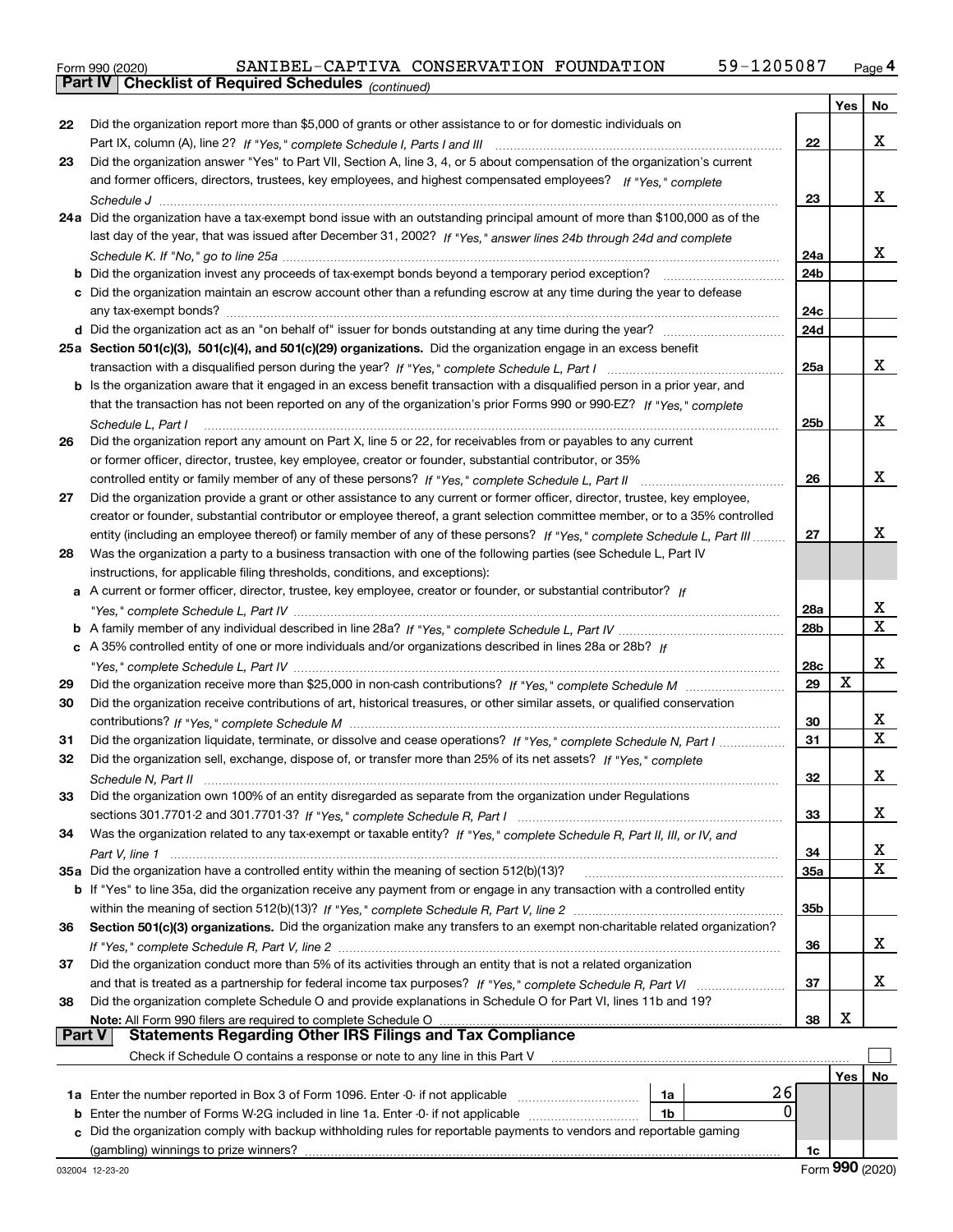|               | 59-1205087<br>SANIBEL-CAPTIVA CONSERVATION FOUNDATION<br>Form 990 (2020)                                                                                                                                                            |                |     | $_{\text{Page}}$ 5 |
|---------------|-------------------------------------------------------------------------------------------------------------------------------------------------------------------------------------------------------------------------------------|----------------|-----|--------------------|
| <b>Part V</b> | Statements Regarding Other IRS Filings and Tax Compliance (continued)                                                                                                                                                               |                |     |                    |
|               |                                                                                                                                                                                                                                     |                | Yes | No                 |
|               | 2a Enter the number of employees reported on Form W-3, Transmittal of Wage and Tax Statements,                                                                                                                                      |                |     |                    |
|               | 45<br>filed for the calendar year ending with or within the year covered by this return [11] [11] filed for the calendar year ending with or within the year covered by this return<br>2a                                           |                |     |                    |
|               |                                                                                                                                                                                                                                     | 2b             | x   |                    |
|               |                                                                                                                                                                                                                                     |                |     |                    |
| За            | Did the organization have unrelated business gross income of \$1,000 or more during the year?                                                                                                                                       | 3a             |     | х                  |
|               |                                                                                                                                                                                                                                     | 3b             |     |                    |
|               | 4a At any time during the calendar year, did the organization have an interest in, or a signature or other authority over, a                                                                                                        |                |     |                    |
|               |                                                                                                                                                                                                                                     | 4a             |     | х                  |
|               | <b>b</b> If "Yes," enter the name of the foreign country $\blacktriangleright$                                                                                                                                                      |                |     |                    |
|               | See instructions for filing requirements for FinCEN Form 114, Report of Foreign Bank and Financial Accounts (FBAR).                                                                                                                 |                |     |                    |
| 5a            | Was the organization a party to a prohibited tax shelter transaction at any time during the tax year?                                                                                                                               | 5a             |     | x                  |
| b             |                                                                                                                                                                                                                                     | 5 <sub>b</sub> |     | X                  |
| с             |                                                                                                                                                                                                                                     | 5c             |     |                    |
|               | 6a Does the organization have annual gross receipts that are normally greater than \$100,000, and did the organization solicit                                                                                                      |                |     |                    |
|               | any contributions that were not tax deductible as charitable contributions?                                                                                                                                                         | 6a             |     | х                  |
|               | <b>b</b> If "Yes," did the organization include with every solicitation an express statement that such contributions or gifts                                                                                                       |                |     |                    |
|               | were not tax deductible?                                                                                                                                                                                                            | 6b             |     |                    |
| 7             | Organizations that may receive deductible contributions under section 170(c).                                                                                                                                                       |                |     |                    |
| а             | Did the organization receive a payment in excess of \$75 made partly as a contribution and partly for goods and services provided to the payor?                                                                                     | 7a             | х   |                    |
| b             | If "Yes," did the organization notify the donor of the value of the goods or services provided?                                                                                                                                     | 7b             | X   |                    |
| с             | Did the organization sell, exchange, or otherwise dispose of tangible personal property for which it was required                                                                                                                   |                |     |                    |
|               |                                                                                                                                                                                                                                     | 7c             |     | х                  |
| d             | 7d<br>If "Yes," indicate the number of Forms 8282 filed during the year [11] [11] Wes," indicate the number of Forms 8282 filed during the year                                                                                     |                |     |                    |
| е             |                                                                                                                                                                                                                                     | 7e             |     | х                  |
| f             | Did the organization, during the year, pay premiums, directly or indirectly, on a personal benefit contract?                                                                                                                        | 7f             |     | х                  |
| g             | If the organization received a contribution of qualified intellectual property, did the organization file Form 8899 as required?                                                                                                    | 7g             |     |                    |
| h             | If the organization received a contribution of cars, boats, airplanes, or other vehicles, did the organization file a Form 1098-C?                                                                                                  | 7h             |     |                    |
| 8             | Sponsoring organizations maintaining donor advised funds. Did a donor advised fund maintained by the                                                                                                                                |                |     |                    |
|               | sponsoring organization have excess business holdings at any time during the year?                                                                                                                                                  | 8              |     |                    |
| 9             | Sponsoring organizations maintaining donor advised funds.                                                                                                                                                                           |                |     |                    |
| а             | Did the sponsoring organization make any taxable distributions under section 4966?                                                                                                                                                  | 9а             |     |                    |
| b             | Did the sponsoring organization make a distribution to a donor, donor advisor, or related person?                                                                                                                                   | 9b             |     |                    |
| 10            | Section 501(c)(7) organizations. Enter:                                                                                                                                                                                             |                |     |                    |
|               | 10a<br>a Initiation fees and capital contributions included on Part VIII, line 12 [111] [11] [11] Initiation fees and capital contributions included on Part VIII, line 12                                                          |                |     |                    |
|               | 10b <br>Gross receipts, included on Form 990, Part VIII, line 12, for public use of club facilities                                                                                                                                 |                |     |                    |
| 11            | Section 501(c)(12) organizations. Enter:                                                                                                                                                                                            |                |     |                    |
| a             | Gross income from members or shareholders<br>11a                                                                                                                                                                                    |                |     |                    |
| b             | Gross income from other sources (Do not net amounts due or paid to other sources against                                                                                                                                            |                |     |                    |
|               | 11 <sub>b</sub>                                                                                                                                                                                                                     |                |     |                    |
|               | 12a Section 4947(a)(1) non-exempt charitable trusts. Is the organization filing Form 990 in lieu of Form 1041?                                                                                                                      | 12a            |     |                    |
|               | 12b<br><b>b</b> If "Yes," enter the amount of tax-exempt interest received or accrued during the year                                                                                                                               |                |     |                    |
| 13            | Section 501(c)(29) qualified nonprofit health insurance issuers.                                                                                                                                                                    |                |     |                    |
| a             | Is the organization licensed to issue qualified health plans in more than one state?                                                                                                                                                | 13a            |     |                    |
|               | Note: See the instructions for additional information the organization must report on Schedule O.                                                                                                                                   |                |     |                    |
| b             | Enter the amount of reserves the organization is required to maintain by the states in which the                                                                                                                                    |                |     |                    |
|               | 13 <sub>b</sub><br>13 <sub>c</sub>                                                                                                                                                                                                  |                |     |                    |
|               |                                                                                                                                                                                                                                     |                |     | X                  |
| 14a           | Did the organization receive any payments for indoor tanning services during the tax year?                                                                                                                                          | 14a<br>14b     |     |                    |
|               | <b>b</b> If "Yes," has it filed a Form 720 to report these payments? If "No," provide an explanation on Schedule O<br>Is the organization subject to the section 4960 tax on payment(s) of more than \$1,000,000 in remuneration or |                |     |                    |
| 15            |                                                                                                                                                                                                                                     | 15             |     | x                  |
|               | excess parachute payment(s) during the year?<br>If "Yes," see instructions and file Form 4720, Schedule N.                                                                                                                          |                |     |                    |
| 16            | Is the organization an educational institution subject to the section 4968 excise tax on net investment income?                                                                                                                     | 16             |     | х                  |
|               | If "Yes," complete Form 4720, Schedule O.                                                                                                                                                                                           |                |     |                    |
|               |                                                                                                                                                                                                                                     |                |     |                    |

Form (2020) **990**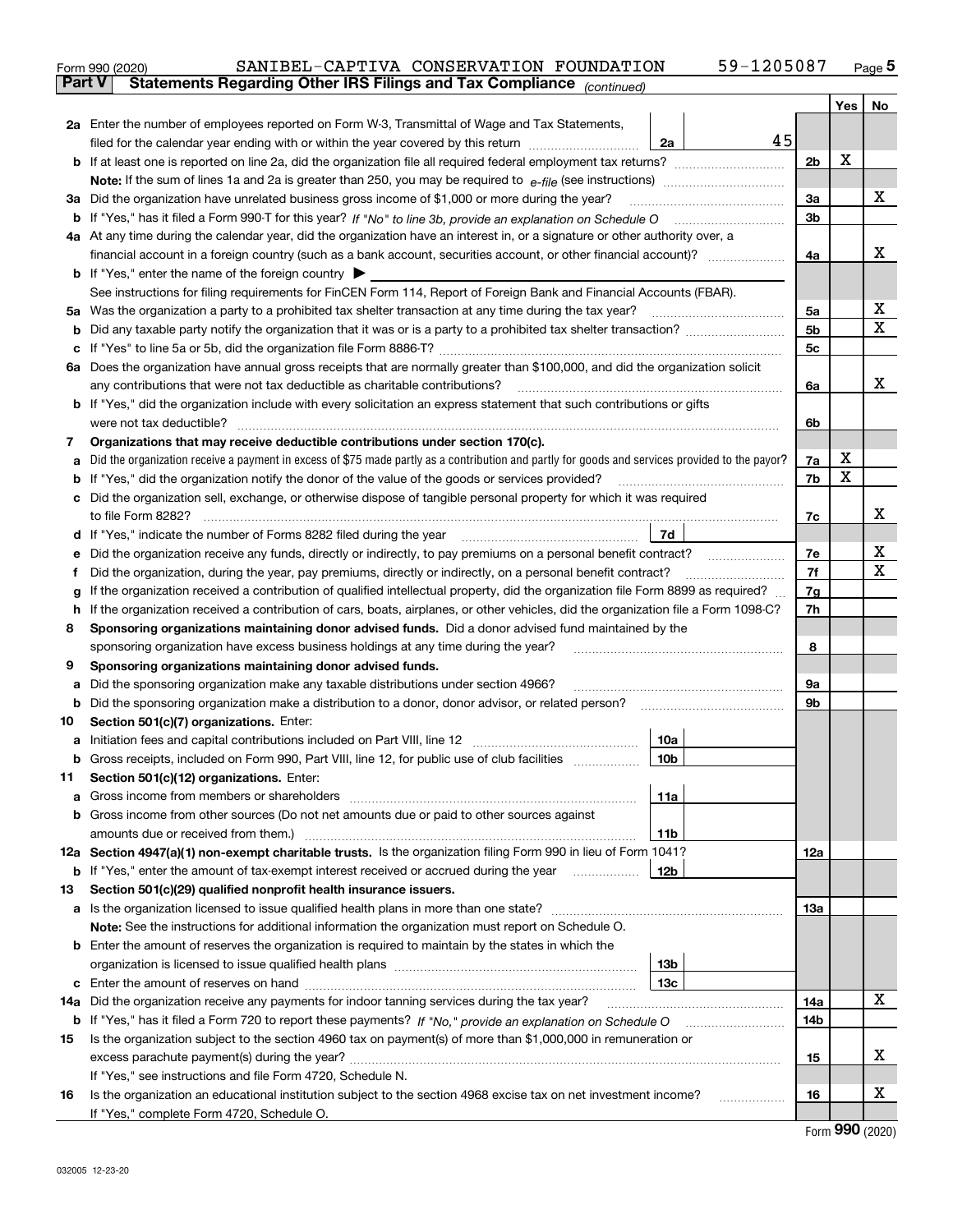|  | Form 990 (2020) |
|--|-----------------|
|  |                 |

### SANIBEL-CAPTIVA CONSERVATION FOUNDATION 59-1205087

*For each "Yes" response to lines 2 through 7b below, and for a "No" response to line 8a, 8b, or 10b below, describe the circumstances, processes, or changes on Schedule O. See instructions.* Form 990 (2020) **Carry Connect COMMANU CONSERVATION FOUNDATION** 59-1205087 Page 6<br>**Part VI Governance, Management, and Disclosure** For each "Yes" response to lines 2 through 7b below, and for a "No" response

|     | Check if Schedule O contains a response or note to any line in this Part VI                                                                                           |                 |                  | $\overline{\mathbf{x}}$ |
|-----|-----------------------------------------------------------------------------------------------------------------------------------------------------------------------|-----------------|------------------|-------------------------|
|     | Section A. Governing Body and Management                                                                                                                              |                 |                  |                         |
|     |                                                                                                                                                                       |                 | <b>Yes</b>       | No                      |
|     | 15<br>1a<br><b>1a</b> Enter the number of voting members of the governing body at the end of the tax year                                                             |                 |                  |                         |
|     | If there are material differences in voting rights among members of the governing body, or if the governing                                                           |                 |                  |                         |
|     | body delegated broad authority to an executive committee or similar committee, explain on Schedule O.                                                                 |                 |                  |                         |
| b   | 15<br>Enter the number of voting members included on line 1a, above, who are independent<br>1b                                                                        |                 |                  |                         |
| 2   | Did any officer, director, trustee, or key employee have a family relationship or a business relationship with any other                                              |                 |                  |                         |
|     | officer, director, trustee, or key employee?                                                                                                                          | $\mathbf{2}$    |                  | х                       |
| 3   | Did the organization delegate control over management duties customarily performed by or under the direct supervision                                                 |                 |                  |                         |
|     | of officers, directors, trustees, or key employees to a management company or other person?                                                                           | 3               |                  | х                       |
| 4   | Did the organization make any significant changes to its governing documents since the prior Form 990 was filed?                                                      | 4               |                  | $\mathbf X$             |
| 5   | Did the organization become aware during the year of a significant diversion of the organization's assets?                                                            | 5               |                  | $\mathbf X$             |
| 6   | Did the organization have members or stockholders?                                                                                                                    | 6               | x                |                         |
| 7a  | Did the organization have members, stockholders, or other persons who had the power to elect or appoint one or                                                        |                 |                  |                         |
|     | more members of the governing body?                                                                                                                                   | 7a              | х                |                         |
|     | <b>b</b> Are any governance decisions of the organization reserved to (or subject to approval by) members, stockholders, or                                           |                 |                  |                         |
|     | persons other than the governing body?                                                                                                                                | 7b              |                  | x                       |
| 8   | Did the organization contemporaneously document the meetings held or written actions undertaken during the year by the following:                                     |                 |                  |                         |
| a   |                                                                                                                                                                       | 8а              | х                |                         |
| b   | Each committee with authority to act on behalf of the governing body?                                                                                                 | 8b              | X                |                         |
| 9   | Is there any officer, director, trustee, or key employee listed in Part VII, Section A, who cannot be reached at the                                                  |                 |                  |                         |
|     |                                                                                                                                                                       | 9               |                  | x                       |
|     | Section B. Policies <sub>(This Section B requests information about policies not required by the Internal Revenue Code.)</sub>                                        |                 |                  |                         |
|     |                                                                                                                                                                       |                 | Yes              | No                      |
|     |                                                                                                                                                                       | 10a             |                  | x                       |
|     | b If "Yes," did the organization have written policies and procedures governing the activities of such chapters, affiliates,                                          |                 |                  |                         |
|     | and branches to ensure their operations are consistent with the organization's exempt purposes?                                                                       | 10b             |                  |                         |
|     | 11a Has the organization provided a complete copy of this Form 990 to all members of its governing body before filing the form?                                       | 11a             | Х                |                         |
| b   | Describe in Schedule O the process, if any, used by the organization to review this Form 990.                                                                         |                 |                  |                         |
| 12a |                                                                                                                                                                       | 12a             | х                |                         |
| b   |                                                                                                                                                                       | 12 <sub>b</sub> | X                |                         |
| c   | Did the organization regularly and consistently monitor and enforce compliance with the policy? If "Yes," describe                                                    |                 |                  |                         |
|     |                                                                                                                                                                       | 12c             | х                |                         |
| 13  | Did the organization have a written whistleblower policy?                                                                                                             | 13              | X                |                         |
| 14  | Did the organization have a written document retention and destruction policy?                                                                                        | 14              | X                |                         |
| 15  | Did the process for determining compensation of the following persons include a review and approval by independent                                                    |                 |                  |                         |
|     | persons, comparability data, and contemporaneous substantiation of the deliberation and decision?                                                                     |                 |                  |                         |
| a   | The organization's CEO, Executive Director, or top management official manufactured content of the organization's CEO, Executive Director, or top management official | 15a             | x                |                         |
|     | <b>b</b> Other officers or key employees of the organization                                                                                                          | 15b             | X                |                         |
|     | If "Yes" to line 15a or 15b, describe the process in Schedule O (see instructions).                                                                                   |                 |                  |                         |
|     | 16a Did the organization invest in, contribute assets to, or participate in a joint venture or similar arrangement with a                                             |                 |                  |                         |
|     | taxable entity during the year?                                                                                                                                       | 16a             |                  | х                       |
|     | <b>b</b> If "Yes," did the organization follow a written policy or procedure requiring the organization to evaluate its participation                                 |                 |                  |                         |
|     | in joint venture arrangements under applicable federal tax law, and take steps to safeguard the organization's                                                        |                 |                  |                         |
|     | exempt status with respect to such arrangements?                                                                                                                      | 16b             |                  |                         |
|     | <b>Section C. Disclosure</b>                                                                                                                                          |                 |                  |                         |
| 17  | List the states with which a copy of this Form 990 is required to be filed $\blacktriangleright$ FL                                                                   |                 |                  |                         |
| 18  | Section 6104 requires an organization to make its Forms 1023 (1024 or 1024-A, if applicable), 990, and 990-T (Section 501(c)(3)s only) available                      |                 |                  |                         |
|     | for public inspection. Indicate how you made these available. Check all that apply.                                                                                   |                 |                  |                         |
|     | $X$ Own website<br>$\lfloor x \rfloor$ Upon request<br>Another's website<br>Other (explain on Schedule O)                                                             |                 |                  |                         |
| 19  | Describe on Schedule O whether (and if so, how) the organization made its governing documents, conflict of interest policy, and financial                             |                 |                  |                         |
|     | statements available to the public during the tax year.                                                                                                               |                 |                  |                         |
| 20  | State the name, address, and telephone number of the person who possesses the organization's books and records<br>WENDY CERDAN - $239-472-2329$                       |                 |                  |                         |
|     | 33957<br>3333 SANIBEL-CAPTIVA ROAD, SANIBEL, FL                                                                                                                       |                 |                  |                         |
|     |                                                                                                                                                                       |                 | $000 \times 000$ |                         |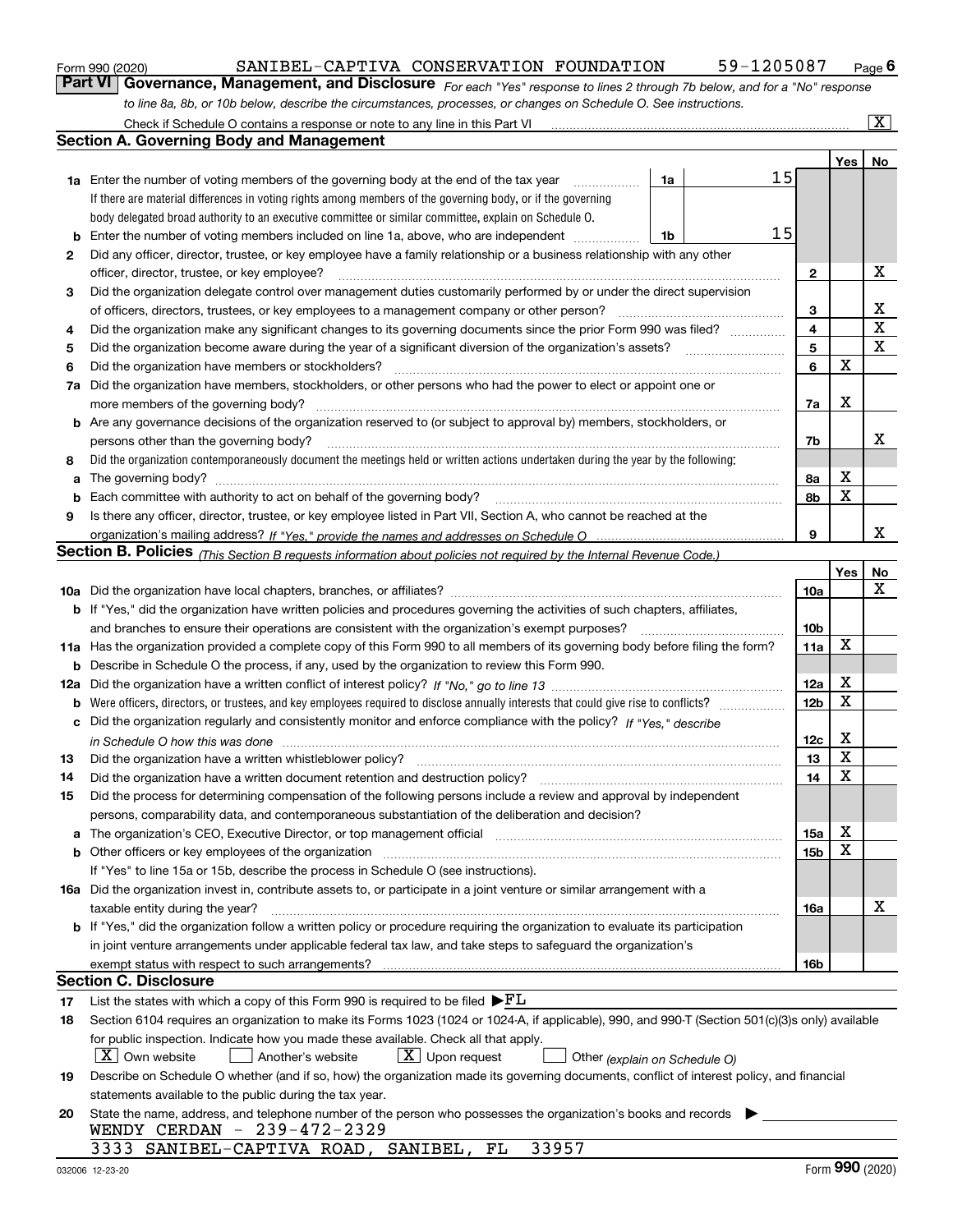$\mathcal{L}^{\text{max}}$ 

## **Employees, and Independent Contractors**

Check if Schedule O contains a response or note to any line in this Part VII

**Section A. Officers, Directors, Trustees, Key Employees, and Highest Compensated Employees**

**1a**  Complete this table for all persons required to be listed. Report compensation for the calendar year ending with or within the organization's tax year. **•** List all of the organization's current officers, directors, trustees (whether individuals or organizations), regardless of amount of compensation.

Enter -0- in columns (D), (E), and (F) if no compensation was paid.

 $\bullet$  List all of the organization's  $\,$ current key employees, if any. See instructions for definition of "key employee."

**•** List the organization's five current highest compensated employees (other than an officer, director, trustee, or key employee) who received reportable compensation (Box 5 of Form W-2 and/or Box 7 of Form 1099-MISC) of more than \$100,000 from the organization and any related organizations.

**•** List all of the organization's former officers, key employees, and highest compensated employees who received more than \$100,000 of reportable compensation from the organization and any related organizations.

**former directors or trustees**  ¥ List all of the organization's that received, in the capacity as a former director or trustee of the organization, more than \$10,000 of reportable compensation from the organization and any related organizations.

See instructions for the order in which to list the persons above.

Check this box if neither the organization nor any related organization compensated any current officer, director, or trustee.  $\mathcal{L}^{\text{max}}$ 

| (A)                      | (B)               | (C)<br>Position                |                                                                  |         |              |                                  |        | (D)             | (E)                           | (F)                            |  |  |
|--------------------------|-------------------|--------------------------------|------------------------------------------------------------------|---------|--------------|----------------------------------|--------|-----------------|-------------------------------|--------------------------------|--|--|
| Name and title           | Average           |                                | (do not check more than one                                      |         |              |                                  |        | Reportable      | Reportable                    | Estimated                      |  |  |
|                          | hours per         |                                | box, unless person is both an<br>officer and a director/trustee) |         |              |                                  |        | compensation    | compensation                  | amount of                      |  |  |
|                          | week<br>(list any |                                |                                                                  |         |              |                                  |        | from<br>the     | from related<br>organizations | other<br>compensation          |  |  |
|                          | hours for         |                                |                                                                  |         |              |                                  |        | organization    | (W-2/1099-MISC)               | from the                       |  |  |
|                          | related           |                                |                                                                  |         |              |                                  |        | (W-2/1099-MISC) |                               | organization                   |  |  |
|                          | organizations     |                                |                                                                  |         |              |                                  |        |                 |                               | and related                    |  |  |
|                          | below             | Individual trustee or director | Institutional trustee                                            | Officer | Key employee | Highest compensated<br> employee | Former |                 |                               | organizations                  |  |  |
| RYAN ORGERA<br>(1)       | line)<br>45.00    |                                |                                                                  |         |              |                                  |        |                 |                               |                                |  |  |
| CHIEF EXECUTIVE OFFICER  |                   |                                |                                                                  | X       |              |                                  |        | 131,377.        | 0.                            | $0_{.}$                        |  |  |
| (2)<br>WENDY CERDAN      | 40.00             |                                |                                                                  |         |              |                                  |        |                 |                               |                                |  |  |
| CFO & DIRECTOR OF OPS    |                   |                                |                                                                  | X       |              |                                  |        | 83,183.         | 0.                            | $0_{.}$                        |  |  |
| DON RICE<br>(3)          | 10.00             |                                |                                                                  |         |              |                                  |        |                 |                               |                                |  |  |
| PRESIDENT                |                   | $\mathbf x$                    |                                                                  | X       |              |                                  |        | $0$ .           | $\mathbf 0$ .                 | $0 \cdot$                      |  |  |
| DEBORAH LA GORCE<br>(4)  | 10.00             |                                |                                                                  |         |              |                                  |        |                 |                               |                                |  |  |
| VICE-PRESIDENT           |                   | $\mathbf X$                    |                                                                  | X       |              |                                  |        | $\mathbf 0$ .   | 0.                            | $\mathbf 0$ .                  |  |  |
| SUSAN BEITTEL<br>(5)     | 10.00             |                                |                                                                  |         |              |                                  |        |                 |                               |                                |  |  |
| <b>TREASURER</b>         |                   | $\mathbf X$                    |                                                                  | X       |              |                                  |        | $\mathbf 0$ .   | 0.                            | $0_{.}$                        |  |  |
| RAN NIEHOFF<br>(6)       | 10.00             |                                |                                                                  |         |              |                                  |        |                 |                               |                                |  |  |
| <b>SECRETARY</b>         |                   | $\mathbf X$                    |                                                                  | X       |              |                                  |        | $\mathbf 0$ .   | $\mathbf 0$ .                 | $0$ .                          |  |  |
| NIK KHAKEE<br>(7)        | $\overline{5.00}$ |                                |                                                                  |         |              |                                  |        |                 |                               |                                |  |  |
| TRUSTEE                  |                   | $\mathbf X$                    |                                                                  |         |              |                                  |        | 0.              | $\mathbf 0$ .                 | $0 \cdot$                      |  |  |
| (8)<br>SANDRA GROSS      | 5.00              |                                |                                                                  |         |              |                                  |        |                 |                               |                                |  |  |
| TRUSTEE                  |                   | $\mathbf x$                    |                                                                  |         |              |                                  |        | 0.              | $\mathbf 0$ .                 | $\mathbf 0$ .                  |  |  |
| (9)<br>JILL MCCORMACK    | 5.00              |                                |                                                                  |         |              |                                  |        |                 |                               |                                |  |  |
| TRUSTEE                  |                   | $\mathbf X$                    |                                                                  |         |              |                                  |        | $\mathbf 0$ .   | 0.                            | $0_{.}$                        |  |  |
| (10) ANNE NOBLES         | 5.00              |                                |                                                                  |         |              |                                  |        |                 |                               |                                |  |  |
| TRUSTEE                  |                   | $\mathbf x$                    |                                                                  |         |              |                                  |        | $\mathbf 0$ .   | $\mathbf 0$ .                 | $\mathbf 0$ .                  |  |  |
| (11) TOM LIBONATE        | 5.00              |                                |                                                                  |         |              |                                  |        |                 |                               |                                |  |  |
| TRUSTEE                  |                   | $\mathbf X$                    |                                                                  |         |              |                                  |        | 0.              | $\mathbf 0$ .                 | $\mathbf 0$ .                  |  |  |
| (12) DICK PYLE           | 5.00              |                                |                                                                  |         |              |                                  |        |                 |                               |                                |  |  |
| TRUSTEE                  |                   | $\mathbf X$                    |                                                                  |         |              |                                  |        | $\mathbf 0$ .   | $\mathbf 0$ .                 | $\mathbf 0$ .                  |  |  |
| (13) JOHN RAHO           | 5.00              |                                |                                                                  |         |              |                                  |        |                 |                               |                                |  |  |
| TRUSTEE                  |                   | $\mathbf X$                    |                                                                  |         |              |                                  |        | $\mathbf 0$ .   | $\mathbf 0$ .                 | $0$ .                          |  |  |
| (14) CHIP ROACH          | 5.00              |                                |                                                                  |         |              |                                  |        |                 |                               |                                |  |  |
| TRUSTEE                  |                   | $\mathbf x$                    |                                                                  |         |              |                                  |        | $\mathbf 0$ .   | $\mathbf 0$ .                 | $\mathbf 0$ .                  |  |  |
| (15) TY SYMROSKI         | 5.00              |                                |                                                                  |         |              |                                  |        |                 |                               |                                |  |  |
| TRUSTEE                  |                   | $\mathbf X$                    |                                                                  |         |              |                                  |        | 0.              | $\mathbf 0$ .                 | $\mathbf 0$ .                  |  |  |
| (16) CHRISTINE SZYMANCYK | 5.00              |                                |                                                                  |         |              |                                  |        |                 |                               |                                |  |  |
| TRUSTEE                  |                   | $\mathbf X$                    |                                                                  |         |              |                                  |        | 0.              | 0.                            | $0$ .                          |  |  |
| (17) LAURA SHAFFER       | 5.00              |                                |                                                                  |         |              |                                  |        |                 |                               |                                |  |  |
| TRUSTEE                  |                   | $\mathbf X$                    |                                                                  |         |              |                                  |        | $\mathbf 0$ .   | 0.                            | 0.<br>$\overline{\phantom{a}}$ |  |  |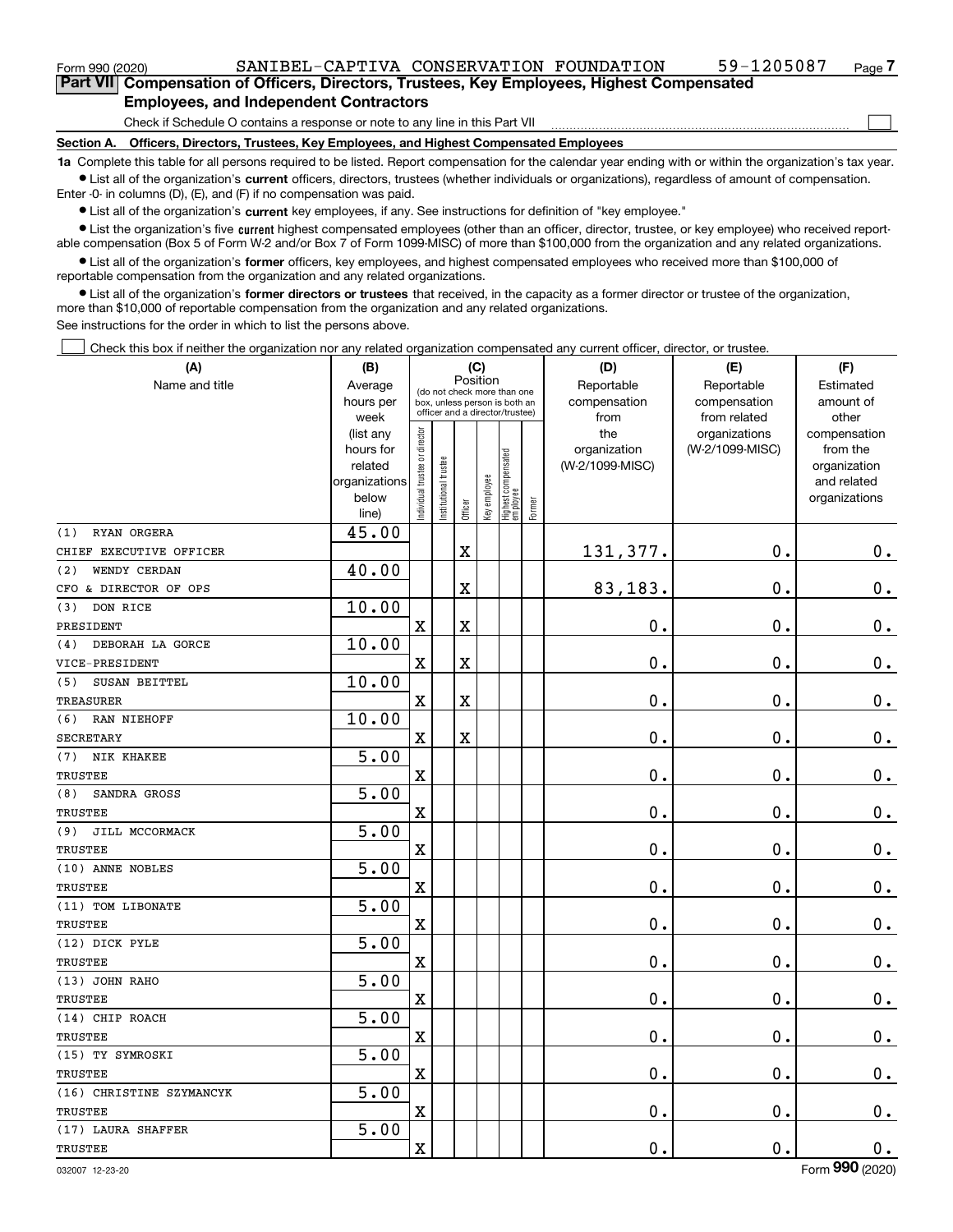| Form 990 (2020)                                                                                                                                                                        |                                                                      |                                   |                                                                                                                    |         |              |                                   |        | SANIBEL-CAPTIVA CONSERVATION FOUNDATION   | 59-1205087                                        |                  |     |                                                                          | Page 8                    |
|----------------------------------------------------------------------------------------------------------------------------------------------------------------------------------------|----------------------------------------------------------------------|-----------------------------------|--------------------------------------------------------------------------------------------------------------------|---------|--------------|-----------------------------------|--------|-------------------------------------------|---------------------------------------------------|------------------|-----|--------------------------------------------------------------------------|---------------------------|
| <b>Part VII</b><br>Section A. Officers, Directors, Trustees, Key Employees, and Highest Compensated Employees (continued)                                                              |                                                                      |                                   |                                                                                                                    |         |              |                                   |        |                                           |                                                   |                  |     |                                                                          |                           |
| (A)<br>Name and title                                                                                                                                                                  | (B)<br>Average<br>hours per<br>week                                  |                                   | (C)<br>Position<br>(do not check more than one<br>box, unless person is both an<br>officer and a director/trustee) |         |              |                                   |        | (D)<br>Reportable<br>compensation<br>from | (E)<br>Reportable<br>compensation<br>from related |                  |     | (F)<br>Estimated<br>amount of<br>other                                   |                           |
|                                                                                                                                                                                        | (list any<br>hours for<br>related<br>organizations<br>below<br>line) | director<br>Individual trustee or | Institutional trustee                                                                                              | Officer | key employee | Highest compensated<br>  employee | Former | the<br>organization<br>(W-2/1099-MISC)    | organizations<br>(W-2/1099-MISC)                  |                  |     | compensation<br>from the<br>organization<br>and related<br>organizations |                           |
|                                                                                                                                                                                        |                                                                      |                                   |                                                                                                                    |         |              |                                   |        |                                           |                                                   |                  |     |                                                                          |                           |
|                                                                                                                                                                                        |                                                                      |                                   |                                                                                                                    |         |              |                                   |        |                                           |                                                   |                  |     |                                                                          |                           |
|                                                                                                                                                                                        |                                                                      |                                   |                                                                                                                    |         |              |                                   |        |                                           |                                                   |                  |     |                                                                          |                           |
|                                                                                                                                                                                        |                                                                      |                                   |                                                                                                                    |         |              |                                   |        |                                           |                                                   |                  |     |                                                                          |                           |
|                                                                                                                                                                                        |                                                                      |                                   |                                                                                                                    |         |              |                                   |        |                                           |                                                   |                  |     |                                                                          |                           |
|                                                                                                                                                                                        |                                                                      |                                   |                                                                                                                    |         |              |                                   |        |                                           |                                                   |                  |     |                                                                          |                           |
|                                                                                                                                                                                        |                                                                      |                                   |                                                                                                                    |         |              |                                   |        |                                           |                                                   |                  |     |                                                                          |                           |
|                                                                                                                                                                                        |                                                                      |                                   |                                                                                                                    |         |              |                                   |        |                                           |                                                   |                  |     |                                                                          |                           |
|                                                                                                                                                                                        |                                                                      |                                   |                                                                                                                    |         |              |                                   |        |                                           |                                                   |                  |     |                                                                          |                           |
| 1b Subtotal                                                                                                                                                                            |                                                                      |                                   |                                                                                                                    |         |              |                                   |        | 214,560.                                  |                                                   | 0.               |     |                                                                          | $0$ .                     |
| c Total from continuation sheets to Part VII, Section A manufactured and response to Total from example.                                                                               |                                                                      |                                   |                                                                                                                    |         |              |                                   |        | 0.                                        |                                                   | $\overline{0}$ . |     |                                                                          | $\overline{0}$ .          |
| Total number of individuals (including but not limited to those listed above) who received more than \$100,000 of reportable<br>$\mathbf{2}$                                           |                                                                      |                                   |                                                                                                                    |         |              |                                   |        | 214,560.                                  |                                                   | $\overline{0}$ . |     |                                                                          | $\overline{\mathbf{0}}$ . |
| compensation from the organization $\blacktriangleright$                                                                                                                               |                                                                      |                                   |                                                                                                                    |         |              |                                   |        |                                           |                                                   |                  |     |                                                                          | 1                         |
|                                                                                                                                                                                        |                                                                      |                                   |                                                                                                                    |         |              |                                   |        |                                           |                                                   |                  |     | Yes                                                                      | No                        |
| Did the organization list any former officer, director, trustee, key employee, or highest compensated employee on<br>з                                                                 |                                                                      |                                   |                                                                                                                    |         |              |                                   |        |                                           |                                                   |                  | 3   |                                                                          | х                         |
| For any individual listed on line 1a, is the sum of reportable compensation and other compensation from the organization<br>4                                                          |                                                                      |                                   |                                                                                                                    |         |              |                                   |        |                                           |                                                   |                  |     |                                                                          |                           |
| Did any person listed on line 1a receive or accrue compensation from any unrelated organization or individual for services<br>5                                                        |                                                                      |                                   |                                                                                                                    |         |              |                                   |        |                                           |                                                   |                  | 4   |                                                                          | х                         |
|                                                                                                                                                                                        |                                                                      |                                   |                                                                                                                    |         |              |                                   |        |                                           |                                                   |                  | 5   |                                                                          | X                         |
| <b>Section B. Independent Contractors</b><br>Complete this table for your five highest compensated independent contractors that received more than \$100,000 of compensation from<br>1 |                                                                      |                                   |                                                                                                                    |         |              |                                   |        |                                           |                                                   |                  |     |                                                                          |                           |
| the organization. Report compensation for the calendar year ending with or within the organization's tax year.                                                                         |                                                                      |                                   |                                                                                                                    |         |              |                                   |        |                                           |                                                   |                  |     |                                                                          |                           |
| (A)<br>Name and business address                                                                                                                                                       |                                                                      |                                   |                                                                                                                    |         |              |                                   |        | (B)<br>Description of services            |                                                   |                  | (C) | Compensation                                                             |                           |
| CHERYL GIATTINI<br>5270 INDIAN COURT, SANIBEL, FL 33957                                                                                                                                |                                                                      |                                   |                                                                                                                    |         |              |                                   |        | ANNUAL FUND DRIVE                         |                                                   |                  |     |                                                                          | 156, 509.                 |
|                                                                                                                                                                                        |                                                                      |                                   |                                                                                                                    |         |              |                                   |        |                                           |                                                   |                  |     |                                                                          |                           |
|                                                                                                                                                                                        |                                                                      |                                   |                                                                                                                    |         |              |                                   |        |                                           |                                                   |                  |     |                                                                          |                           |
|                                                                                                                                                                                        |                                                                      |                                   |                                                                                                                    |         |              |                                   |        |                                           |                                                   |                  |     |                                                                          |                           |
|                                                                                                                                                                                        |                                                                      |                                   |                                                                                                                    |         |              |                                   |        |                                           |                                                   |                  |     |                                                                          |                           |
| Total number of independent contractors (including but not limited to those listed above) who received more than<br>2<br>\$100,000 of compensation from the organization               |                                                                      |                                   |                                                                                                                    |         | 1            |                                   |        |                                           |                                                   |                  |     |                                                                          |                           |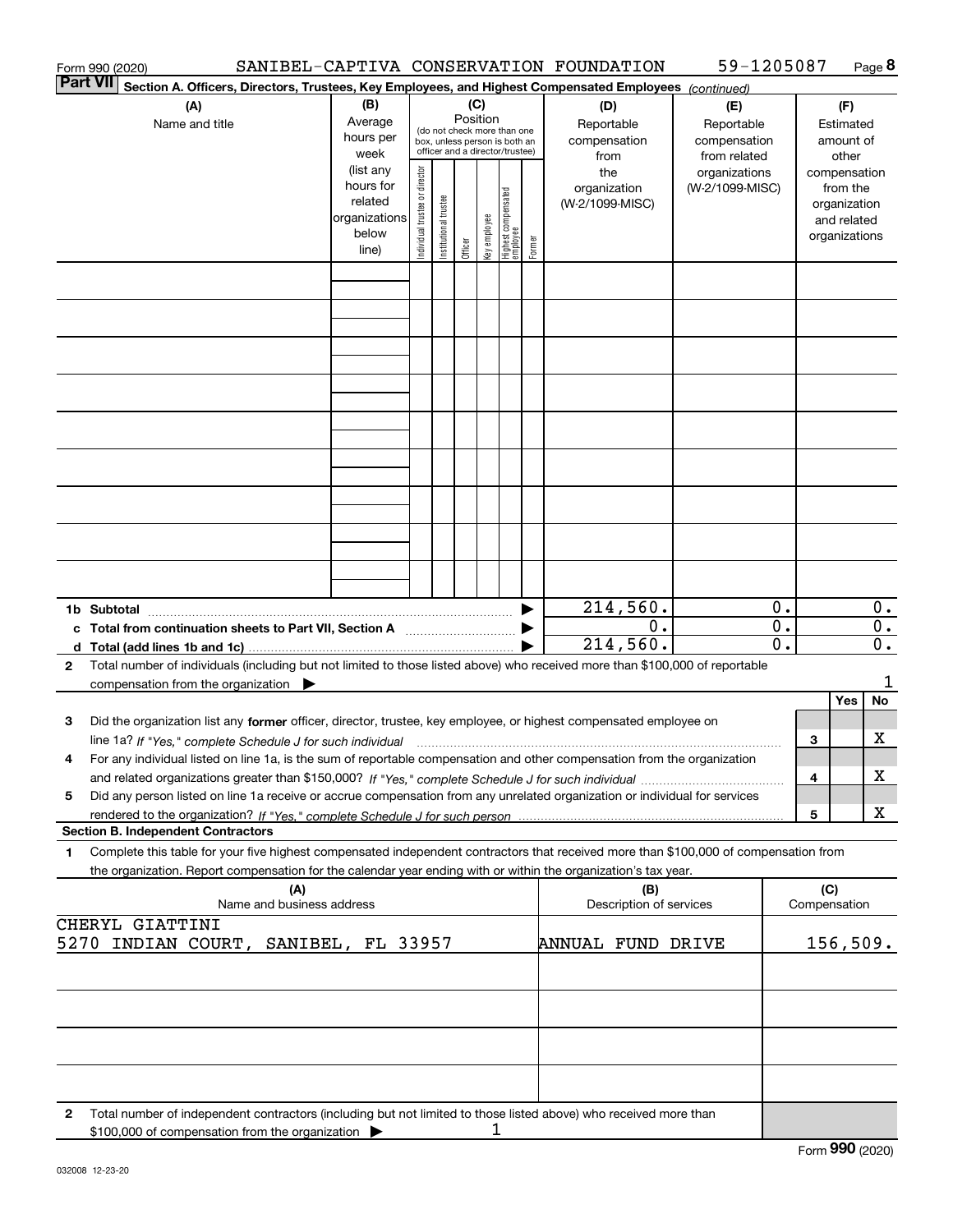|                                                           |                                                               |        | Form 990 (2020)                                                                                                          |                |                |                |                                | SANIBEL-CAPTIVA CONSERVATION FOUNDATION |                                                                                                                                                                                                                                                                                                                                                                                                                                                                                    | 59-1205087                     | Page 9                                                          |
|-----------------------------------------------------------|---------------------------------------------------------------|--------|--------------------------------------------------------------------------------------------------------------------------|----------------|----------------|----------------|--------------------------------|-----------------------------------------|------------------------------------------------------------------------------------------------------------------------------------------------------------------------------------------------------------------------------------------------------------------------------------------------------------------------------------------------------------------------------------------------------------------------------------------------------------------------------------|--------------------------------|-----------------------------------------------------------------|
|                                                           | <b>Part VIII</b>                                              |        | <b>Statement of Revenue</b>                                                                                              |                |                |                |                                |                                         |                                                                                                                                                                                                                                                                                                                                                                                                                                                                                    |                                |                                                                 |
|                                                           |                                                               |        | Check if Schedule O contains a response or note to any line in this Part VIII                                            |                |                |                |                                |                                         | $\begin{array}{c c c c c} \hline \textbf{(B)} & \textbf{(C)} & \textbf{(D)} & \textbf{(E)} & \textbf{(E)} & \textbf{(E)} & \textbf{(E)} & \textbf{(E)} & \textbf{(E)} & \textbf{(E)} & \textbf{(E)} & \textbf{(E)} & \textbf{(E)} & \textbf{(E)} & \textbf{(E)} & \textbf{(E)} & \textbf{(E)} & \textbf{(E)} & \textbf{(E)} & \textbf{(E)} & \textbf{(E)} & \textbf{(E)} & \textbf{(E)} & \textbf{(E)} & \textbf{(E)} & \textbf{(E)} & \textbf{(E)} & \textbf{(E)} & \textbf{(E)}$ |                                |                                                                 |
|                                                           |                                                               |        |                                                                                                                          |                |                |                |                                | (A)<br>Total revenue                    | Related or exempt<br>function revenue                                                                                                                                                                                                                                                                                                                                                                                                                                              | Unrelated<br> business revenue | (D)<br>Revenue excluded<br>from tax under<br>sections 512 - 514 |
|                                                           |                                                               |        | 1 a Federated campaigns                                                                                                  |                | 1a             |                |                                |                                         |                                                                                                                                                                                                                                                                                                                                                                                                                                                                                    |                                |                                                                 |
|                                                           |                                                               |        | <b>b</b> Membership dues<br>$\overline{\phantom{a}}$                                                                     |                | 1 <sub>b</sub> |                |                                |                                         |                                                                                                                                                                                                                                                                                                                                                                                                                                                                                    |                                |                                                                 |
| Contributions, Gifts, Grants<br>and Other Similar Amounts |                                                               |        | c Fundraising events                                                                                                     |                | 1 <sub>c</sub> |                | 33,488.                        |                                         |                                                                                                                                                                                                                                                                                                                                                                                                                                                                                    |                                |                                                                 |
|                                                           |                                                               |        | d Related organizations                                                                                                  |                | 1 <sub>d</sub> |                |                                |                                         |                                                                                                                                                                                                                                                                                                                                                                                                                                                                                    |                                |                                                                 |
|                                                           |                                                               |        | e Government grants (contributions)                                                                                      |                | 1e             |                | 1,064,157.                     |                                         |                                                                                                                                                                                                                                                                                                                                                                                                                                                                                    |                                |                                                                 |
|                                                           |                                                               |        | f All other contributions, gifts, grants, and                                                                            |                |                |                |                                |                                         |                                                                                                                                                                                                                                                                                                                                                                                                                                                                                    |                                |                                                                 |
|                                                           |                                                               |        | similar amounts not included above                                                                                       |                | 1f             |                | 9,298,247.                     |                                         |                                                                                                                                                                                                                                                                                                                                                                                                                                                                                    |                                |                                                                 |
|                                                           | $1g$ \$<br>Noncash contributions included in lines 1a-1f<br>g |        |                                                                                                                          |                |                |                | 209,329.                       |                                         |                                                                                                                                                                                                                                                                                                                                                                                                                                                                                    |                                |                                                                 |
|                                                           |                                                               |        |                                                                                                                          |                |                |                |                                | 10,395,892.                             |                                                                                                                                                                                                                                                                                                                                                                                                                                                                                    |                                |                                                                 |
|                                                           |                                                               |        |                                                                                                                          |                |                |                | <b>Business Code</b><br>900099 |                                         |                                                                                                                                                                                                                                                                                                                                                                                                                                                                                    |                                |                                                                 |
| Program Service<br>Revenue                                | 2a                                                            |        | TUITION                                                                                                                  |                |                |                |                                | 169,704.                                | 169,704.                                                                                                                                                                                                                                                                                                                                                                                                                                                                           |                                |                                                                 |
|                                                           |                                                               | b      | the contract of the contract of the contract of the contract of the contract of                                          |                |                |                |                                |                                         |                                                                                                                                                                                                                                                                                                                                                                                                                                                                                    |                                |                                                                 |
|                                                           |                                                               | с      | <u> 1980 - Andrea Stadt Britain, amerikansk politiker (</u>                                                              |                |                |                |                                |                                         |                                                                                                                                                                                                                                                                                                                                                                                                                                                                                    |                                |                                                                 |
|                                                           |                                                               | d<br>e | <u> 1989 - Johann Barn, mars ann an t-Amhair ann an t-Amhair ann an t-Amhair ann an t-Amhair ann an t-Amhair ann an </u> |                |                |                |                                |                                         |                                                                                                                                                                                                                                                                                                                                                                                                                                                                                    |                                |                                                                 |
|                                                           |                                                               |        | f All other program service revenue                                                                                      |                |                |                | 900099                         | 14,982.                                 | 14,982.                                                                                                                                                                                                                                                                                                                                                                                                                                                                            |                                |                                                                 |
|                                                           |                                                               | g      |                                                                                                                          |                |                |                |                                | 184,686.                                |                                                                                                                                                                                                                                                                                                                                                                                                                                                                                    |                                |                                                                 |
|                                                           | 3                                                             |        | Investment income (including dividends, interest, and                                                                    |                |                |                |                                |                                         |                                                                                                                                                                                                                                                                                                                                                                                                                                                                                    |                                |                                                                 |
|                                                           |                                                               |        |                                                                                                                          |                |                |                |                                | 158,757.                                |                                                                                                                                                                                                                                                                                                                                                                                                                                                                                    |                                | 158,757.                                                        |
|                                                           | 4                                                             |        | Income from investment of tax-exempt bond proceeds                                                                       |                |                |                |                                |                                         |                                                                                                                                                                                                                                                                                                                                                                                                                                                                                    |                                |                                                                 |
|                                                           | 5                                                             |        |                                                                                                                          |                |                |                |                                |                                         |                                                                                                                                                                                                                                                                                                                                                                                                                                                                                    |                                |                                                                 |
|                                                           |                                                               |        |                                                                                                                          |                | (i) Real       |                | (ii) Personal                  |                                         |                                                                                                                                                                                                                                                                                                                                                                                                                                                                                    |                                |                                                                 |
|                                                           |                                                               |        | 6 a Gross rents                                                                                                          | 6a             |                |                |                                |                                         |                                                                                                                                                                                                                                                                                                                                                                                                                                                                                    |                                |                                                                 |
|                                                           |                                                               | b      | Less: rental expenses                                                                                                    | 6 <sub>b</sub> |                |                |                                |                                         |                                                                                                                                                                                                                                                                                                                                                                                                                                                                                    |                                |                                                                 |
|                                                           |                                                               | c      | Rental income or (loss)                                                                                                  | 6с             |                |                |                                |                                         |                                                                                                                                                                                                                                                                                                                                                                                                                                                                                    |                                |                                                                 |
|                                                           |                                                               |        | d Net rental income or (loss)                                                                                            |                |                |                |                                |                                         |                                                                                                                                                                                                                                                                                                                                                                                                                                                                                    |                                |                                                                 |
|                                                           |                                                               |        | 7 a Gross amount from sales of                                                                                           |                | (i) Securities |                | (ii) Other                     |                                         |                                                                                                                                                                                                                                                                                                                                                                                                                                                                                    |                                |                                                                 |
|                                                           |                                                               |        | assets other than inventory                                                                                              | 7a             | 7,006,508.     |                | 22,300.                        |                                         |                                                                                                                                                                                                                                                                                                                                                                                                                                                                                    |                                |                                                                 |
|                                                           |                                                               |        | <b>b</b> Less: cost or other basis                                                                                       |                |                |                |                                |                                         |                                                                                                                                                                                                                                                                                                                                                                                                                                                                                    |                                |                                                                 |
|                                                           |                                                               |        | and sales expenses                                                                                                       | 7b             | 6, 245, 717.   |                | 15,906.                        |                                         |                                                                                                                                                                                                                                                                                                                                                                                                                                                                                    |                                |                                                                 |
| evenue                                                    |                                                               |        | c Gain or (loss)                                                                                                         | 7c             |                | 760,791.       | 6,394.                         |                                         |                                                                                                                                                                                                                                                                                                                                                                                                                                                                                    |                                |                                                                 |
|                                                           |                                                               |        |                                                                                                                          |                |                |                |                                | 767,185.                                |                                                                                                                                                                                                                                                                                                                                                                                                                                                                                    |                                | 767,185.                                                        |
| Other <sub>R</sub>                                        |                                                               |        | 8 a Gross income from fundraising events (not<br>including $\frac{2}{3}$ $\frac{33,488}{60}$ of                          |                |                |                |                                |                                         |                                                                                                                                                                                                                                                                                                                                                                                                                                                                                    |                                |                                                                 |
|                                                           |                                                               |        | contributions reported on line 1c). See                                                                                  |                |                |                |                                |                                         |                                                                                                                                                                                                                                                                                                                                                                                                                                                                                    |                                |                                                                 |
|                                                           |                                                               |        |                                                                                                                          |                |                | 8a             | 130,889.                       |                                         |                                                                                                                                                                                                                                                                                                                                                                                                                                                                                    |                                |                                                                 |
|                                                           |                                                               |        |                                                                                                                          |                |                | 8 <sub>b</sub> | 15,383.                        |                                         |                                                                                                                                                                                                                                                                                                                                                                                                                                                                                    |                                |                                                                 |
|                                                           |                                                               |        | c Net income or (loss) from fundraising events                                                                           |                |                |                | ▶                              | 115,506.                                |                                                                                                                                                                                                                                                                                                                                                                                                                                                                                    |                                | 115,506.                                                        |
|                                                           |                                                               |        | 9 a Gross income from gaming activities. See                                                                             |                |                |                |                                |                                         |                                                                                                                                                                                                                                                                                                                                                                                                                                                                                    |                                |                                                                 |
|                                                           |                                                               |        |                                                                                                                          |                |                | 9a             |                                |                                         |                                                                                                                                                                                                                                                                                                                                                                                                                                                                                    |                                |                                                                 |
|                                                           |                                                               |        | <b>b</b> Less: direct expenses <b>manually</b>                                                                           |                |                | 9 <sub>b</sub> |                                |                                         |                                                                                                                                                                                                                                                                                                                                                                                                                                                                                    |                                |                                                                 |
|                                                           |                                                               |        | c Net income or (loss) from gaming activities                                                                            |                |                |                | .                              |                                         |                                                                                                                                                                                                                                                                                                                                                                                                                                                                                    |                                |                                                                 |
|                                                           |                                                               |        | 10 a Gross sales of inventory, less returns                                                                              |                |                |                |                                |                                         |                                                                                                                                                                                                                                                                                                                                                                                                                                                                                    |                                |                                                                 |
|                                                           |                                                               |        |                                                                                                                          |                |                | 10a            | 150,865.                       |                                         |                                                                                                                                                                                                                                                                                                                                                                                                                                                                                    |                                |                                                                 |
|                                                           |                                                               |        | <b>b</b> Less: cost of goods sold                                                                                        |                |                | 10bl           | 63,821.                        |                                         |                                                                                                                                                                                                                                                                                                                                                                                                                                                                                    |                                |                                                                 |
|                                                           |                                                               |        | c Net income or (loss) from sales of inventory                                                                           |                |                |                | ▶                              | 87,044.                                 | 87,044.                                                                                                                                                                                                                                                                                                                                                                                                                                                                            |                                |                                                                 |
|                                                           |                                                               |        |                                                                                                                          |                |                |                | <b>Business Code</b>           |                                         |                                                                                                                                                                                                                                                                                                                                                                                                                                                                                    |                                |                                                                 |
|                                                           | 11 a                                                          |        | <u> 1989 - Johann Stein, marwolaethau a bhann an t-Amhain an t-Amhain an t-Amhain an t-Amhain an t-Amhain an t-A</u>     |                |                |                |                                |                                         |                                                                                                                                                                                                                                                                                                                                                                                                                                                                                    |                                |                                                                 |
| evenue                                                    |                                                               | b      |                                                                                                                          |                |                |                |                                |                                         |                                                                                                                                                                                                                                                                                                                                                                                                                                                                                    |                                |                                                                 |
| Miscellaneous                                             |                                                               | c      | the control of the control of the control of the control of the control of the control of                                |                |                |                |                                |                                         |                                                                                                                                                                                                                                                                                                                                                                                                                                                                                    |                                |                                                                 |
|                                                           |                                                               |        |                                                                                                                          |                |                |                |                                |                                         |                                                                                                                                                                                                                                                                                                                                                                                                                                                                                    |                                |                                                                 |
|                                                           | 12                                                            |        |                                                                                                                          |                |                |                | ▶<br>▶                         | 11,709,070.                             | 271,730.                                                                                                                                                                                                                                                                                                                                                                                                                                                                           | 0.                             | 1,041,448.                                                      |
|                                                           |                                                               |        |                                                                                                                          |                |                |                |                                |                                         |                                                                                                                                                                                                                                                                                                                                                                                                                                                                                    |                                |                                                                 |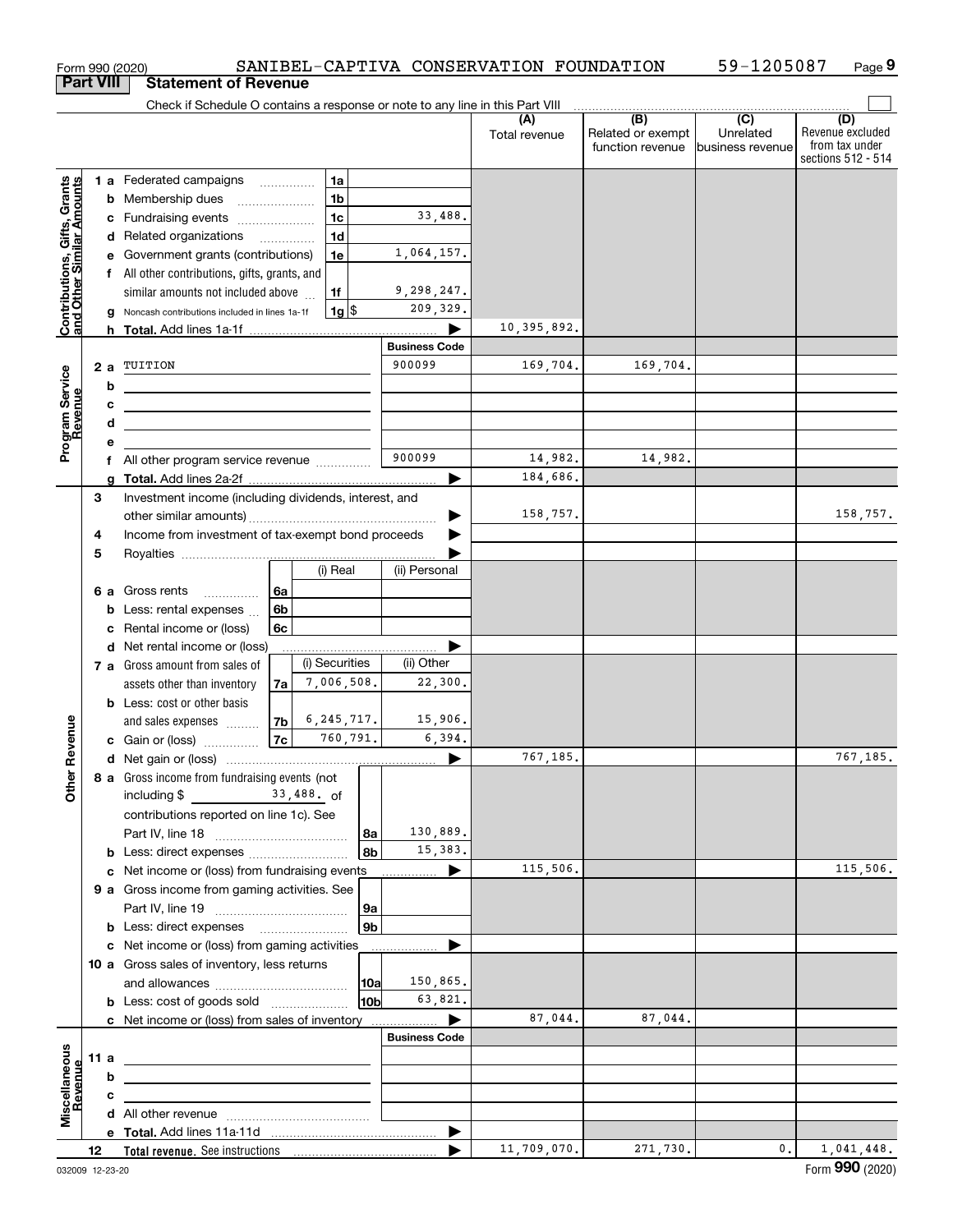**24**

**25 26**

|              | SANIBEL-CAPTIVA CONSERVATION FOUNDATION<br>Form 990 (2020)                                                                 |                       |                             |                          | 59-1205087<br>$P_{\text{aqe}}$ 10 |
|--------------|----------------------------------------------------------------------------------------------------------------------------|-----------------------|-----------------------------|--------------------------|-----------------------------------|
|              | <b>Statement of Functional Expenses</b><br><b>Part IX</b>                                                                  |                       |                             |                          |                                   |
|              | Section 501(c)(3) and 501(c)(4) organizations must complete all columns. All other organizations must complete column (A). |                       |                             |                          |                                   |
|              | Check if Schedule O contains a response or note to any line in this Part IX                                                | (A)                   | $\overline{(B)}$            | (C)                      | (D)                               |
|              | Do not include amounts reported on lines 6b,<br>7b, 8b, 9b, and 10b of Part VIII.                                          | Total expenses        | Program service<br>expenses | Management and           | Fundraising                       |
| 1.           | Grants and other assistance to domestic organizations                                                                      |                       |                             | general expenses         | expenses                          |
|              | and domestic governments. See Part IV, line 21                                                                             |                       |                             |                          |                                   |
| $\mathbf{2}$ | Grants and other assistance to domestic                                                                                    |                       |                             |                          |                                   |
|              | individuals. See Part IV, line 22                                                                                          |                       |                             |                          |                                   |
| 3            | Grants and other assistance to foreign                                                                                     |                       |                             |                          |                                   |
|              | organizations, foreign governments, and foreign                                                                            |                       |                             |                          |                                   |
|              | individuals. See Part IV, lines 15 and 16                                                                                  |                       |                             |                          |                                   |
| 4            | Benefits paid to or for members                                                                                            |                       |                             |                          |                                   |
| 5            | Compensation of current officers, directors,                                                                               |                       |                             |                          |                                   |
|              |                                                                                                                            | 214,560.              | 59,120.                     | 155,440.                 |                                   |
| 6            | Compensation not included above to disqualified                                                                            |                       |                             |                          |                                   |
|              | persons (as defined under section 4958(f)(1)) and                                                                          |                       |                             |                          |                                   |
|              | persons described in section 4958(c)(3)(B)                                                                                 |                       |                             |                          |                                   |
| 7            |                                                                                                                            | 1,697,330.            | 1,472,886.                  | $\overline{224,444}$ .   |                                   |
| 8            | Pension plan accruals and contributions (include                                                                           |                       |                             |                          |                                   |
|              | section 401(k) and 403(b) employer contributions)                                                                          | 62,249.               | 55,172.<br>179,574.         | $\frac{7,077.}{14,583.}$ |                                   |
| 9            |                                                                                                                            | 194, 157.<br>137,859. | 121,024.                    | 16,835.                  |                                   |
| 10           |                                                                                                                            |                       |                             |                          |                                   |
| 11           | Fees for services (nonemployees):                                                                                          |                       |                             |                          |                                   |
| a<br>b       |                                                                                                                            |                       |                             |                          |                                   |
|              |                                                                                                                            | 52,000.               |                             | $\overline{52}$ , 000.   |                                   |
|              |                                                                                                                            |                       |                             |                          |                                   |
| е            | Professional fundraising services. See Part IV, line 17                                                                    | 220, 296.             |                             |                          | 220, 296.                         |
| f            | Investment management fees                                                                                                 | 55, 138.              |                             | $\overline{55,138}$ .    |                                   |
| g            | Other. (If line 11g amount exceeds 10% of line 25,                                                                         |                       |                             |                          |                                   |
|              | column (A) amount, list line 11g expenses on Sch O.)                                                                       | 308,221.              | 200,821.                    | 107,400.                 |                                   |
| 12           |                                                                                                                            | $\overline{1,142}$ .  |                             |                          | 1,142.                            |
| 13           |                                                                                                                            | 30,905.               | 15,276.                     | 15,629.                  |                                   |
| 14           |                                                                                                                            |                       |                             |                          |                                   |
| 15           |                                                                                                                            |                       |                             |                          |                                   |
| 16           |                                                                                                                            | 177,698.              | 130,459.                    | 47,239.                  |                                   |
| 17           | Travel                                                                                                                     |                       |                             |                          |                                   |
| 18           | Payments of travel or entertainment expenses                                                                               |                       |                             |                          |                                   |
|              | for any federal, state, or local public officials                                                                          | 26, 196.              | 5,258.                      | 20,938.                  |                                   |
| 19<br>20     | Conferences, conventions, and meetings<br>Interest                                                                         |                       |                             |                          |                                   |
| 21           |                                                                                                                            |                       |                             |                          |                                   |
| 22           | Depreciation, depletion, and amortization                                                                                  | 353,368.              | 326, 959.                   | 26,409.                  |                                   |
| 23           | Insurance                                                                                                                  | 228, 188.             |                             | $\overline{228,188}$ .   |                                   |

Check here  $\bullet$  if following SOP 98-2 (ASC 958-720) **Total functional expenses.**  Add lines 1 through 24e **Joint costs.** Complete this line only if the organization **a**REPAIRS & MAINTENANCE **bcd**CONTRACT LABOR **e** All other expenses Other expenses. Itemize expenses not covered above (List miscellaneous expenses on line 24e. If line 24e amount exceeds 10% of line 25, column (A) amount, list line 24e expenses on Schedule O.) reported in column (B) joint costs from a combined educational campaign and fundraising solicitation. Check here  $\blacktriangleright$ 106,122. 103,689. 85,454. 69,244. 124,283. 4,248,099. 79,482. 26,640. 96,176. 7,513. 14,139. 71,315. 63,259. 5,985. 90,072. 34,211. 2,909,677. 1,116,984. 221,438. SUPPLIES AND SMALL EQUI OTHER EXPENSES

Form (2020) **990**

**10**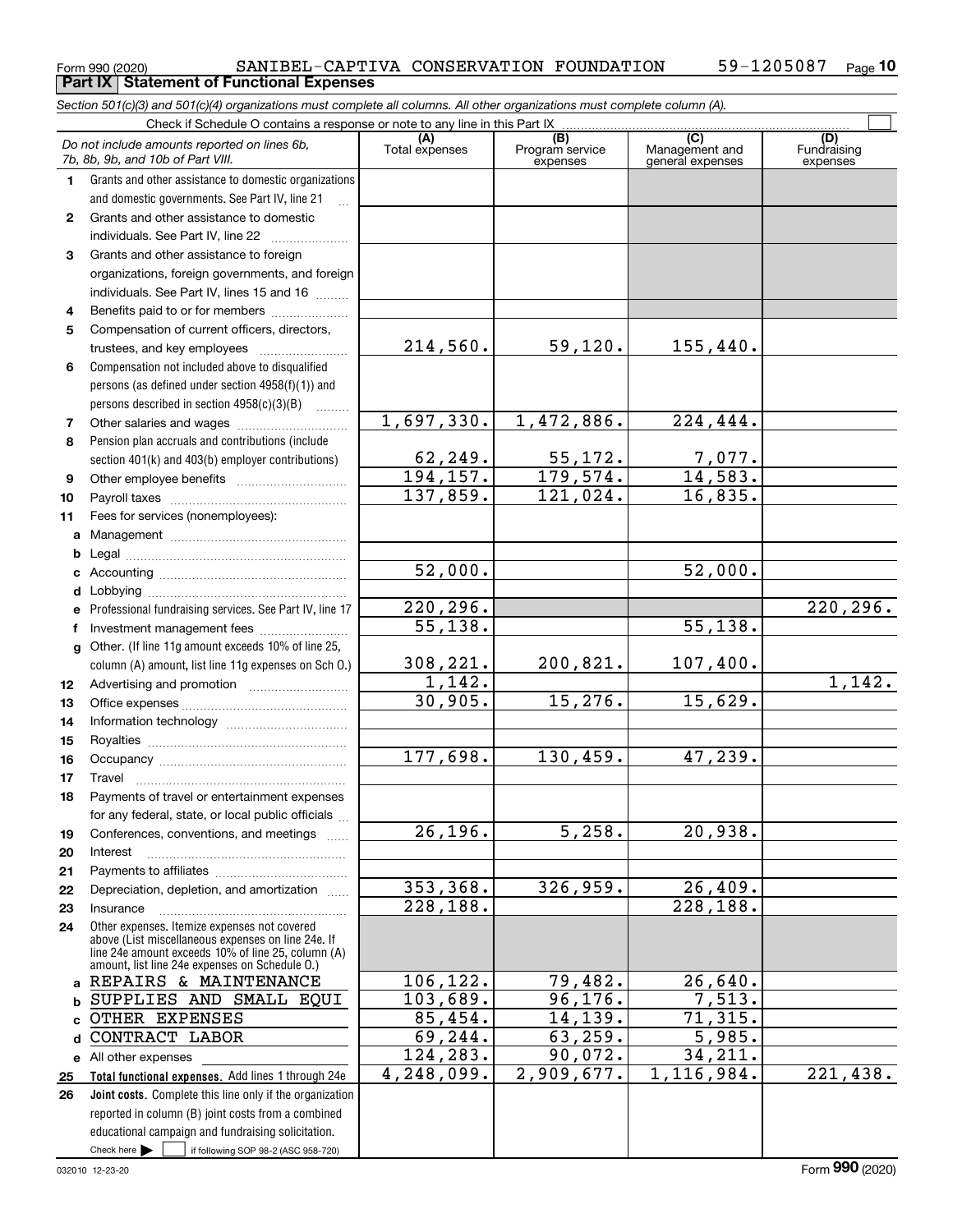| ----- |                      |  |                                                                                 |  |  |
|-------|----------------------|--|---------------------------------------------------------------------------------|--|--|
|       | <b>Balance Sheet</b> |  |                                                                                 |  |  |
|       |                      |  | Chack if Schodule $\cap$ contains a response or note to any line in this Part Y |  |  |

| Form 990 (2020) |                               |  | SANIBEL-CAPTIVA CONSERVATION FOUNDATION | 59-1205087 | $P$ age |
|-----------------|-------------------------------|--|-----------------------------------------|------------|---------|
|                 | <b>Part X   Balance Sheet</b> |  |                                         |            |         |

|                             |    |                                                                                                                                                                                                                                |                     |                          |                         | $\mathbf{X}$                |
|-----------------------------|----|--------------------------------------------------------------------------------------------------------------------------------------------------------------------------------------------------------------------------------|---------------------|--------------------------|-------------------------|-----------------------------|
|                             |    |                                                                                                                                                                                                                                |                     | (A)<br>Beginning of year |                         | (B)<br>End of year          |
|                             | 1  |                                                                                                                                                                                                                                |                     | 25.                      | $\mathbf{1}$            | $\overline{25}$ .           |
|                             | 2  |                                                                                                                                                                                                                                |                     | 2,596,649.               | $\mathbf{2}$            | 7,495,850.                  |
|                             | з  |                                                                                                                                                                                                                                |                     | 66, 715.                 | $\mathbf{3}$            | 55,991.                     |
|                             | 4  |                                                                                                                                                                                                                                |                     | 32,371.                  | $\overline{\mathbf{4}}$ | 18,659.                     |
|                             | 5  | Loans and other receivables from any current or former officer, director,                                                                                                                                                      |                     |                          |                         |                             |
|                             |    | trustee, key employee, creator or founder, substantial contributor, or 35%                                                                                                                                                     |                     |                          |                         |                             |
|                             |    | controlled entity or family member of any of these persons                                                                                                                                                                     |                     |                          | 5                       |                             |
|                             | 6  | Loans and other receivables from other disqualified persons (as defined                                                                                                                                                        |                     |                          |                         |                             |
|                             |    | under section $4958(f)(1)$ , and persons described in section $4958(c)(3)(B)$                                                                                                                                                  | $\ldots$            |                          | 6                       |                             |
|                             | 7  |                                                                                                                                                                                                                                |                     | $\overline{7}$           |                         |                             |
| Assets                      | 8  |                                                                                                                                                                                                                                | 58, 743.            | 8                        | 41,287.                 |                             |
|                             | 9  | Prepaid expenses and deferred charges                                                                                                                                                                                          |                     | 133,496.                 | $\boldsymbol{9}$        | 128,440.                    |
|                             |    | <b>10a</b> Land, buildings, and equipment: cost or other                                                                                                                                                                       |                     |                          |                         |                             |
|                             |    | basis. Complete Part VI of Schedule D                                                                                                                                                                                          | $10a$ $27,844,310.$ |                          |                         |                             |
|                             |    | <b>b</b> Less: accumulated depreciation<br>. 1                                                                                                                                                                                 | $10b$ 2, 911, 480.  | 21,540,660.              | 10 <sub>c</sub>         | 24,932,830.                 |
|                             | 11 |                                                                                                                                                                                                                                |                     | 11                       |                         |                             |
|                             | 12 |                                                                                                                                                                                                                                | 8,401,200.          | 12                       | 8, 112, 043.            |                             |
|                             | 13 |                                                                                                                                                                                                                                |                     | 13                       |                         |                             |
|                             | 14 |                                                                                                                                                                                                                                |                     | 14                       |                         |                             |
|                             | 15 |                                                                                                                                                                                                                                | 5,400.              | 15                       | 5,400.                  |                             |
|                             | 16 |                                                                                                                                                                                                                                | 32,835,259.         | 16                       | 40,790,525.             |                             |
|                             | 17 |                                                                                                                                                                                                                                | 102, 323.           | 17                       | 230,477.                |                             |
|                             | 18 |                                                                                                                                                                                                                                |                     | 18                       |                         |                             |
|                             | 19 | Deferred revenue manual contracts and contracts are all the manual contracts and contracts are contracted and contracts are contracted and contract are contracted and contract are contracted and contract are contracted and | 50,000.             | 19                       | 80,000.                 |                             |
|                             | 20 |                                                                                                                                                                                                                                |                     |                          | 20                      |                             |
|                             | 21 | Escrow or custodial account liability. Complete Part IV of Schedule D                                                                                                                                                          |                     |                          | 21                      |                             |
|                             | 22 | Loans and other payables to any current or former officer, director,                                                                                                                                                           |                     |                          |                         |                             |
| Liabilities                 |    | trustee, key employee, creator or founder, substantial contributor, or 35%                                                                                                                                                     |                     |                          |                         |                             |
|                             |    | controlled entity or family member of any of these persons                                                                                                                                                                     |                     |                          | 22                      |                             |
|                             | 23 | Secured mortgages and notes payable to unrelated third parties                                                                                                                                                                 |                     |                          | 23                      |                             |
|                             | 24 |                                                                                                                                                                                                                                |                     |                          | 24                      |                             |
|                             | 25 | Other liabilities (including federal income tax, payables to related third                                                                                                                                                     |                     |                          |                         |                             |
|                             |    | parties, and other liabilities not included on lines 17-24). Complete Part X                                                                                                                                                   |                     |                          |                         |                             |
|                             |    | of Schedule D                                                                                                                                                                                                                  | 549,638.            | 25                       | 219,430.                |                             |
|                             | 26 | Total liabilities. Add lines 17 through 25                                                                                                                                                                                     |                     | 701,961.                 | 26                      | 529,907.                    |
|                             |    | Organizations that follow FASB ASC 958, check here $\blacktriangleright \lfloor X \rfloor$                                                                                                                                     |                     |                          |                         |                             |
|                             |    | and complete lines 27, 28, 32, and 33.                                                                                                                                                                                         |                     |                          |                         |                             |
|                             | 27 |                                                                                                                                                                                                                                | 28,166,689.         | 27                       | 35, 367, 899.           |                             |
|                             | 28 |                                                                                                                                                                                                                                | 3,966,609.          | 28                       | 4,892,719.              |                             |
|                             |    | Organizations that do not follow FASB ASC 958, check here $\blacktriangleright$                                                                                                                                                |                     |                          |                         |                             |
| Net Assets or Fund Balances |    | and complete lines 29 through 33.                                                                                                                                                                                              |                     |                          |                         |                             |
|                             | 29 |                                                                                                                                                                                                                                |                     |                          | 29                      |                             |
|                             | 30 | Paid-in or capital surplus, or land, building, or equipment fund                                                                                                                                                               |                     |                          | 30                      |                             |
|                             | 31 | Retained earnings, endowment, accumulated income, or other funds                                                                                                                                                               |                     |                          | 31                      |                             |
|                             | 32 |                                                                                                                                                                                                                                |                     | 32, 133, 298.            | 32                      | 40,260,618.                 |
|                             | 33 |                                                                                                                                                                                                                                |                     | 32,835,259.              | 33                      | $\overline{40}$ , 790, 525. |

Form (2020) **990**

**Part X Balance B**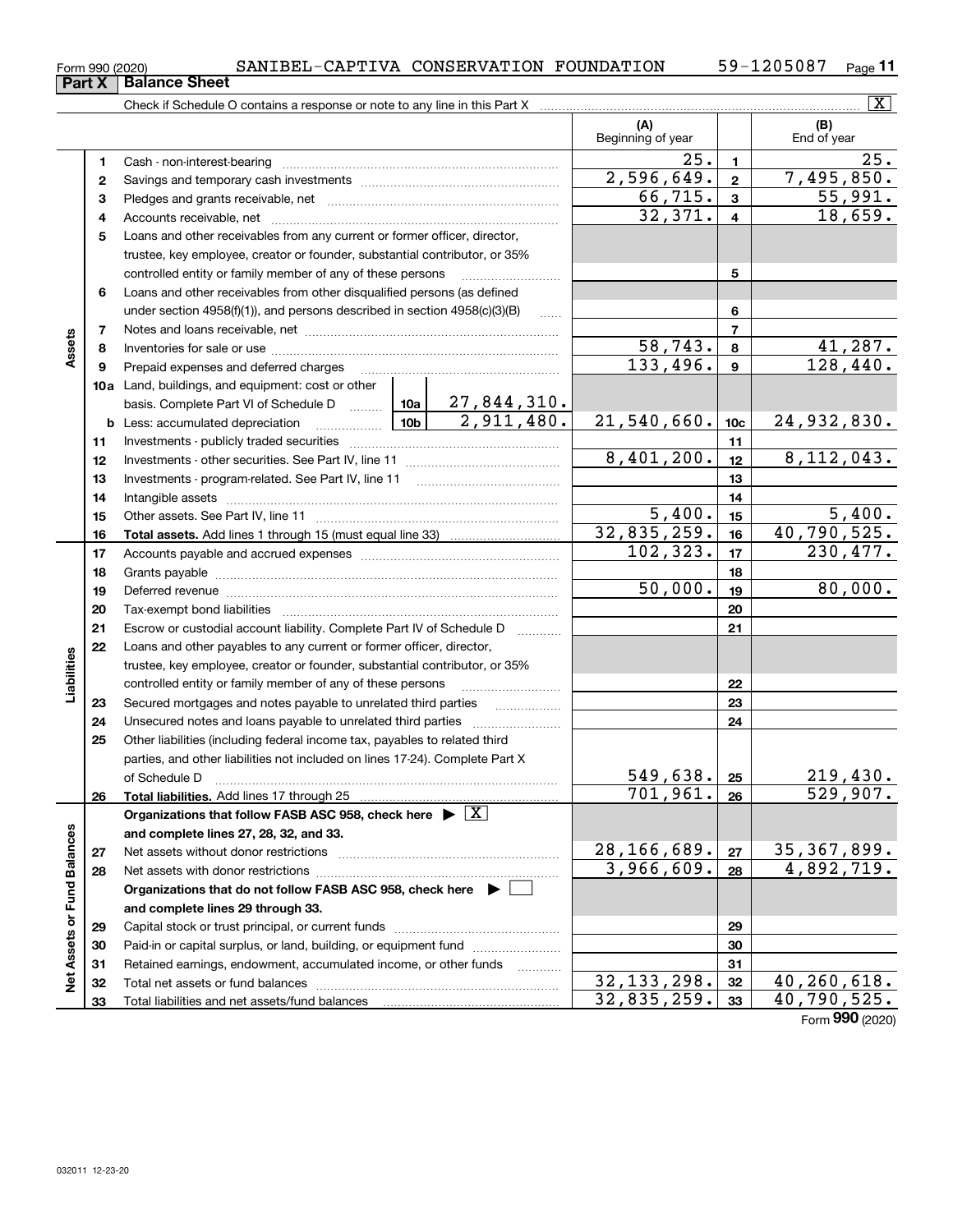|    | Form 990 (2020) | SANIBEL-CAPTIVA CONSERVATION FOUNDATION                                                                                 |                                      |       |                | 59-1205087     |     | <u>Page</u> 12 |
|----|-----------------|-------------------------------------------------------------------------------------------------------------------------|--------------------------------------|-------|----------------|----------------|-----|----------------|
|    |                 | <b>Part XI Reconciliation of Net Assets</b>                                                                             |                                      |       |                |                |     |                |
|    |                 |                                                                                                                         |                                      |       |                |                |     |                |
|    |                 |                                                                                                                         |                                      |       |                |                |     |                |
|    |                 |                                                                                                                         |                                      |       | $\blacksquare$ | 11,709,070.    |     |                |
| 2  |                 |                                                                                                                         |                                      |       | $\overline{2}$ | 4,248,099.     |     |                |
| 3  |                 | Revenue less expenses. Subtract line 2 from line 1                                                                      |                                      |       | $\overline{3}$ | 7,460,971.     |     |                |
| 4  |                 |                                                                                                                         |                                      |       | $\overline{4}$ | 32, 133, 298.  |     |                |
| 5  |                 |                                                                                                                         |                                      |       | 5              |                |     | 666,349.       |
| 6  |                 |                                                                                                                         |                                      |       | 6              |                |     |                |
| 7  |                 | Investment expenses www.communication.com/www.communication.com/www.communication.com/www.com/www.com/www.com/          |                                      |       | $\overline{7}$ |                |     |                |
| 8  |                 | Prior period adjustments www.communication.communication.communication.com/                                             |                                      |       | 8              |                |     |                |
| 9  |                 | Other changes in net assets or fund balances (explain on Schedule O)                                                    |                                      |       | 9              |                |     | 0.             |
| 10 |                 | Net assets or fund balances at end of year. Combine lines 3 through 9 (must equal Part X, line 32,                      |                                      |       |                |                |     |                |
|    |                 |                                                                                                                         |                                      |       | 10             | 40,260,618.    |     |                |
|    |                 | <b>Part XII</b> Financial Statements and Reporting                                                                      |                                      |       |                |                |     |                |
|    |                 |                                                                                                                         |                                      |       |                |                |     |                |
|    |                 |                                                                                                                         |                                      |       |                |                | Yes | <b>No</b>      |
|    |                 | Accounting method used to prepare the Form 990: $\Box$ Cash $\Box X$ Accrual                                            |                                      | Other |                |                |     |                |
|    |                 | If the organization changed its method of accounting from a prior year or checked "Other," explain in Schedule O.       |                                      |       |                |                |     |                |
|    |                 | 2a Were the organization's financial statements compiled or reviewed by an independent accountant?                      |                                      |       |                | 2a             |     | x              |
|    |                 | If "Yes," check a box below to indicate whether the financial statements for the year were compiled or reviewed on a    |                                      |       |                |                |     |                |
|    |                 | separate basis, consolidated basis, or both:                                                                            |                                      |       |                |                |     |                |
|    | Separate basis  | Consolidated basis                                                                                                      | Both consolidated and separate basis |       |                |                |     |                |
|    |                 | <b>b</b> Were the organization's financial statements audited by an independent accountant?                             |                                      |       |                | 2 <sub>b</sub> | х   |                |
|    |                 | If "Yes," check a box below to indicate whether the financial statements for the year were audited on a separate basis, |                                      |       |                |                |     |                |

**2c**

**3a**

**3b**

Form (2020) **990**

X

X

**3a**As a result of a federal award, was the organization required to undergo an audit or audits as set forth in the Single Audit

**b** If "Yes," did the organization undergo the required audit or audits? If the organization did not undergo the required audit

or audits, explain why on Schedule O and describe any steps taken to undergo such audits

**c**If "Yes" to line 2a or 2b, does the organization have a committee that assumes responsibility for oversight of the audit,

Consolidated basis **Both consolidated and separate basis** 

review, or compilation of its financial statements and selection of an independent accountant? ~~~~~~~~~~~~~~~ If the organization changed either its oversight process or selection process during the tax year, explain on Schedule O.

Act and OMB Circular A-133?  $\ldots$   $\ldots$   $\ldots$   $\ldots$   $\ldots$   $\ldots$   $\ldots$   $\ldots$   $\ldots$   $\ldots$   $\ldots$   $\ldots$   $\ldots$   $\ldots$   $\ldots$   $\ldots$   $\ldots$   $\ldots$   $\ldots$   $\ldots$   $\ldots$   $\ldots$   $\ldots$   $\ldots$   $\ldots$   $\ldots$   $\ldots$   $\ldots$   $\ldots$   $\ldots$   $\ldots$   $\ldots$   $\$ 

consolidated basis, or both:

 $\overline{X}$  Separate basis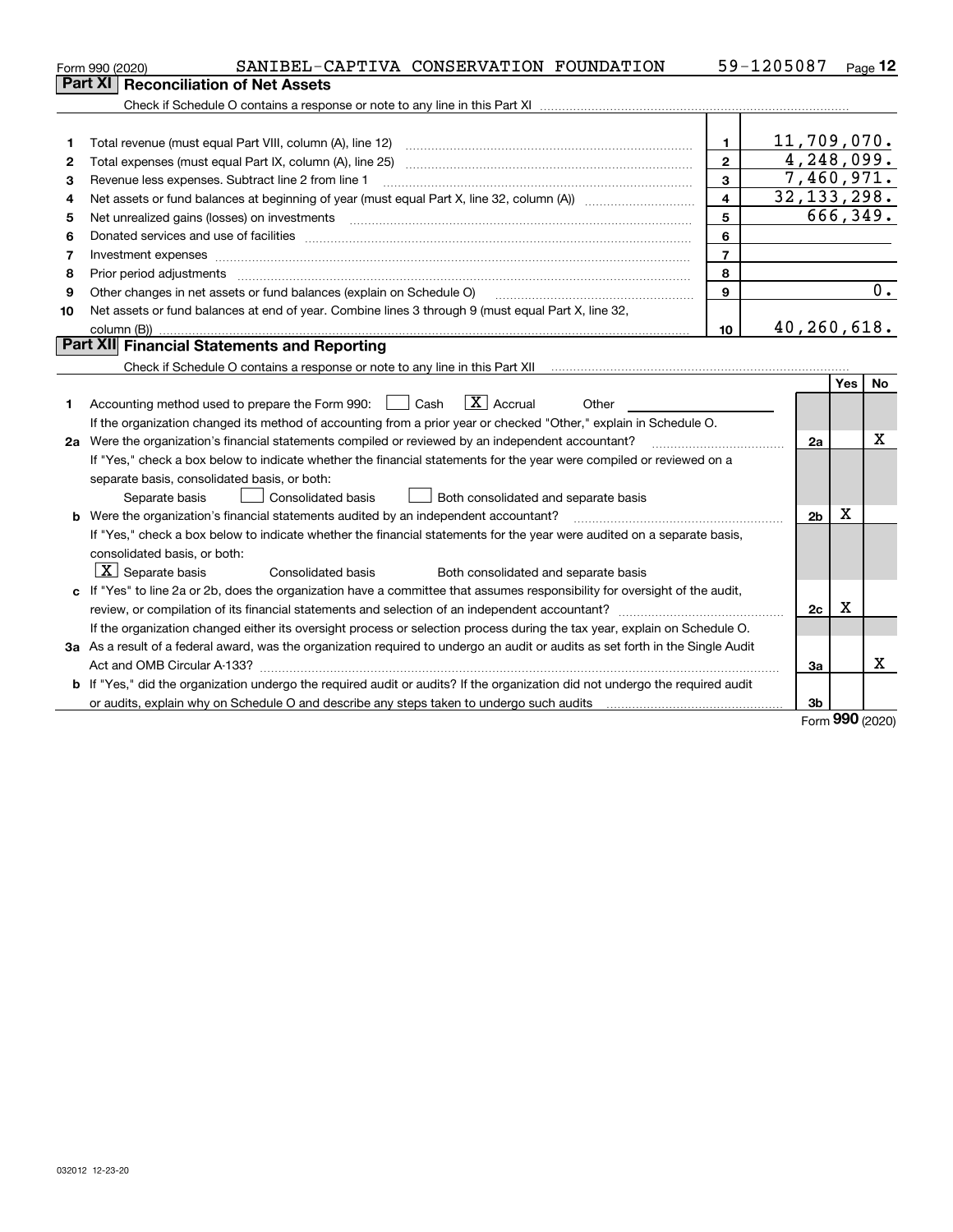|--|

**(Form 990 or 990-EZ)**

# **Public Charity Status and Public Support**

**Complete if the organization is a section 501(c)(3) organization or a section 4947(a)(1) nonexempt charitable trust. | Attach to Form 990 or Form 990-EZ.** 

| www.irs.gov/Form990 for instructions and the latest information. |  |
|------------------------------------------------------------------|--|

| OMB No 1545-0047                    |
|-------------------------------------|
| 2020                                |
| <b>Open to Public</b><br>Inspection |

|                                                                                                            |                                                       | Department of the Treasury<br>Internal Revenue Service            |                                             |                                                                        | ▶ Attach to Form 990 or Form 990-EZ.<br>Go to www.irs.gov/Form990 for instructions and the latest information.                                                                                                                                                                                                                                                                                                                                                                                                                                                     |                             |                                 |                            |  | <b>Open to Public</b><br>Inspection |
|------------------------------------------------------------------------------------------------------------|-------------------------------------------------------|-------------------------------------------------------------------|---------------------------------------------|------------------------------------------------------------------------|--------------------------------------------------------------------------------------------------------------------------------------------------------------------------------------------------------------------------------------------------------------------------------------------------------------------------------------------------------------------------------------------------------------------------------------------------------------------------------------------------------------------------------------------------------------------|-----------------------------|---------------------------------|----------------------------|--|-------------------------------------|
|                                                                                                            |                                                       | Name of the organization<br><b>Employer identification number</b> |                                             |                                                                        |                                                                                                                                                                                                                                                                                                                                                                                                                                                                                                                                                                    |                             |                                 |                            |  |                                     |
|                                                                                                            | 59-1205087<br>SANIBEL-CAPTIVA CONSERVATION FOUNDATION |                                                                   |                                             |                                                                        |                                                                                                                                                                                                                                                                                                                                                                                                                                                                                                                                                                    |                             |                                 |                            |  |                                     |
| Part I<br>Reason for Public Charity Status. (All organizations must complete this part.) See instructions. |                                                       |                                                                   |                                             |                                                                        |                                                                                                                                                                                                                                                                                                                                                                                                                                                                                                                                                                    |                             |                                 |                            |  |                                     |
| 1<br>2<br>з<br>4                                                                                           |                                                       | city, and state:                                                  |                                             |                                                                        | The organization is not a private foundation because it is: (For lines 1 through 12, check only one box.)<br>A church, convention of churches, or association of churches described in section 170(b)(1)(A)(i).<br>A school described in section 170(b)(1)(A)(ii). (Attach Schedule E (Form 990 or 990-EZ).)<br>A hospital or a cooperative hospital service organization described in section $170(b)(1)(A)(iii)$ .<br>A medical research organization operated in conjunction with a hospital described in section 170(b)(1)(A)(iii). Enter the hospital's name, |                             |                                 |                            |  |                                     |
| 5                                                                                                          |                                                       |                                                                   |                                             |                                                                        | An organization operated for the benefit of a college or university owned or operated by a governmental unit described in                                                                                                                                                                                                                                                                                                                                                                                                                                          |                             |                                 |                            |  |                                     |
|                                                                                                            |                                                       |                                                                   |                                             | section 170(b)(1)(A)(iv). (Complete Part II.)                          |                                                                                                                                                                                                                                                                                                                                                                                                                                                                                                                                                                    |                             |                                 |                            |  |                                     |
| 6                                                                                                          |                                                       |                                                                   |                                             |                                                                        | A federal, state, or local government or governmental unit described in section 170(b)(1)(A)(v).                                                                                                                                                                                                                                                                                                                                                                                                                                                                   |                             |                                 |                            |  |                                     |
|                                                                                                            | $7 \times$                                            |                                                                   |                                             |                                                                        | An organization that normally receives a substantial part of its support from a governmental unit or from the general public described in                                                                                                                                                                                                                                                                                                                                                                                                                          |                             |                                 |                            |  |                                     |
|                                                                                                            |                                                       |                                                                   |                                             | section 170(b)(1)(A)(vi). (Complete Part II.)                          |                                                                                                                                                                                                                                                                                                                                                                                                                                                                                                                                                                    |                             |                                 |                            |  |                                     |
| 8                                                                                                          |                                                       |                                                                   |                                             |                                                                        | A community trust described in section 170(b)(1)(A)(vi). (Complete Part II.)                                                                                                                                                                                                                                                                                                                                                                                                                                                                                       |                             |                                 |                            |  |                                     |
| 9                                                                                                          |                                                       |                                                                   |                                             |                                                                        | An agricultural research organization described in section 170(b)(1)(A)(ix) operated in conjunction with a land-grant college                                                                                                                                                                                                                                                                                                                                                                                                                                      |                             |                                 |                            |  |                                     |
|                                                                                                            |                                                       |                                                                   |                                             |                                                                        | or university or a non-land-grant college of agriculture (see instructions). Enter the name, city, and state of the college or                                                                                                                                                                                                                                                                                                                                                                                                                                     |                             |                                 |                            |  |                                     |
|                                                                                                            |                                                       | university:                                                       |                                             |                                                                        |                                                                                                                                                                                                                                                                                                                                                                                                                                                                                                                                                                    |                             |                                 |                            |  |                                     |
| 10                                                                                                         |                                                       |                                                                   |                                             |                                                                        | An organization that normally receives (1) more than 33 1/3% of its support from contributions, membership fees, and gross receipts from                                                                                                                                                                                                                                                                                                                                                                                                                           |                             |                                 |                            |  |                                     |
|                                                                                                            |                                                       |                                                                   |                                             |                                                                        | activities related to its exempt functions, subject to certain exceptions; and (2) no more than 33 1/3% of its support from gross investment<br>income and unrelated business taxable income (less section 511 tax) from businesses acquired by the organization after June 30, 1975.                                                                                                                                                                                                                                                                              |                             |                                 |                            |  |                                     |
|                                                                                                            |                                                       |                                                                   |                                             | See section 509(a)(2). (Complete Part III.)                            |                                                                                                                                                                                                                                                                                                                                                                                                                                                                                                                                                                    |                             |                                 |                            |  |                                     |
| 11                                                                                                         |                                                       |                                                                   |                                             |                                                                        | An organization organized and operated exclusively to test for public safety. See section 509(a)(4).                                                                                                                                                                                                                                                                                                                                                                                                                                                               |                             |                                 |                            |  |                                     |
| 12                                                                                                         |                                                       |                                                                   |                                             |                                                                        | An organization organized and operated exclusively for the benefit of, to perform the functions of, or to carry out the purposes of one or                                                                                                                                                                                                                                                                                                                                                                                                                         |                             |                                 |                            |  |                                     |
|                                                                                                            |                                                       |                                                                   |                                             |                                                                        | more publicly supported organizations described in section 509(a)(1) or section 509(a)(2). See section 509(a)(3). Check the box in                                                                                                                                                                                                                                                                                                                                                                                                                                 |                             |                                 |                            |  |                                     |
|                                                                                                            |                                                       |                                                                   |                                             |                                                                        | lines 12a through 12d that describes the type of supporting organization and complete lines 12e, 12f, and 12g.                                                                                                                                                                                                                                                                                                                                                                                                                                                     |                             |                                 |                            |  |                                     |
| а                                                                                                          |                                                       |                                                                   |                                             |                                                                        | Type I. A supporting organization operated, supervised, or controlled by its supported organization(s), typically by giving                                                                                                                                                                                                                                                                                                                                                                                                                                        |                             |                                 |                            |  |                                     |
|                                                                                                            |                                                       |                                                                   |                                             |                                                                        | the supported organization(s) the power to regularly appoint or elect a majority of the directors or trustees of the supporting                                                                                                                                                                                                                                                                                                                                                                                                                                    |                             |                                 |                            |  |                                     |
|                                                                                                            |                                                       |                                                                   |                                             | organization. You must complete Part IV, Sections A and B.             |                                                                                                                                                                                                                                                                                                                                                                                                                                                                                                                                                                    |                             |                                 |                            |  |                                     |
| b                                                                                                          |                                                       |                                                                   |                                             |                                                                        | Type II. A supporting organization supervised or controlled in connection with its supported organization(s), by having                                                                                                                                                                                                                                                                                                                                                                                                                                            |                             |                                 |                            |  |                                     |
|                                                                                                            |                                                       |                                                                   |                                             |                                                                        | control or management of the supporting organization vested in the same persons that control or manage the supported                                                                                                                                                                                                                                                                                                                                                                                                                                               |                             |                                 |                            |  |                                     |
|                                                                                                            |                                                       |                                                                   |                                             | organization(s). You must complete Part IV, Sections A and C.          |                                                                                                                                                                                                                                                                                                                                                                                                                                                                                                                                                                    |                             |                                 |                            |  |                                     |
| с                                                                                                          |                                                       |                                                                   |                                             |                                                                        | Type III functionally integrated. A supporting organization operated in connection with, and functionally integrated with,                                                                                                                                                                                                                                                                                                                                                                                                                                         |                             |                                 |                            |  |                                     |
|                                                                                                            |                                                       |                                                                   |                                             |                                                                        | its supported organization(s) (see instructions). You must complete Part IV, Sections A, D, and E.                                                                                                                                                                                                                                                                                                                                                                                                                                                                 |                             |                                 |                            |  |                                     |
| d                                                                                                          |                                                       |                                                                   |                                             |                                                                        | Type III non-functionally integrated. A supporting organization operated in connection with its supported organization(s)<br>that is not functionally integrated. The organization generally must satisfy a distribution requirement and an attentiveness                                                                                                                                                                                                                                                                                                          |                             |                                 |                            |  |                                     |
|                                                                                                            |                                                       |                                                                   |                                             |                                                                        | requirement (see instructions). You must complete Part IV, Sections A and D, and Part V.                                                                                                                                                                                                                                                                                                                                                                                                                                                                           |                             |                                 |                            |  |                                     |
| е                                                                                                          |                                                       |                                                                   |                                             |                                                                        | Check this box if the organization received a written determination from the IRS that it is a Type I, Type II, Type III                                                                                                                                                                                                                                                                                                                                                                                                                                            |                             |                                 |                            |  |                                     |
|                                                                                                            |                                                       |                                                                   |                                             |                                                                        | functionally integrated, or Type III non-functionally integrated supporting organization.                                                                                                                                                                                                                                                                                                                                                                                                                                                                          |                             |                                 |                            |  |                                     |
| f                                                                                                          |                                                       |                                                                   | Enter the number of supported organizations |                                                                        |                                                                                                                                                                                                                                                                                                                                                                                                                                                                                                                                                                    |                             |                                 |                            |  |                                     |
|                                                                                                            |                                                       |                                                                   |                                             | Provide the following information about the supported organization(s). |                                                                                                                                                                                                                                                                                                                                                                                                                                                                                                                                                                    |                             |                                 |                            |  |                                     |
|                                                                                                            |                                                       | (i) Name of supported                                             |                                             | (ii) EIN                                                               | (iii) Type of organization<br>(described on lines 1-10                                                                                                                                                                                                                                                                                                                                                                                                                                                                                                             | in your governing document? | (iv) Is the organization listed | (v) Amount of monetary     |  | (vi) Amount of other                |
|                                                                                                            |                                                       | organization                                                      |                                             |                                                                        | above (see instructions))                                                                                                                                                                                                                                                                                                                                                                                                                                                                                                                                          | Yes                         | No                              | support (see instructions) |  | support (see instructions)          |
|                                                                                                            |                                                       |                                                                   |                                             |                                                                        |                                                                                                                                                                                                                                                                                                                                                                                                                                                                                                                                                                    |                             |                                 |                            |  |                                     |
|                                                                                                            |                                                       |                                                                   |                                             |                                                                        |                                                                                                                                                                                                                                                                                                                                                                                                                                                                                                                                                                    |                             |                                 |                            |  |                                     |
|                                                                                                            |                                                       |                                                                   |                                             |                                                                        |                                                                                                                                                                                                                                                                                                                                                                                                                                                                                                                                                                    |                             |                                 |                            |  |                                     |
|                                                                                                            |                                                       |                                                                   |                                             |                                                                        |                                                                                                                                                                                                                                                                                                                                                                                                                                                                                                                                                                    |                             |                                 |                            |  |                                     |
|                                                                                                            |                                                       |                                                                   |                                             |                                                                        |                                                                                                                                                                                                                                                                                                                                                                                                                                                                                                                                                                    |                             |                                 |                            |  |                                     |
|                                                                                                            |                                                       |                                                                   |                                             |                                                                        |                                                                                                                                                                                                                                                                                                                                                                                                                                                                                                                                                                    |                             |                                 |                            |  |                                     |
|                                                                                                            |                                                       |                                                                   |                                             |                                                                        |                                                                                                                                                                                                                                                                                                                                                                                                                                                                                                                                                                    |                             |                                 |                            |  |                                     |
|                                                                                                            |                                                       |                                                                   |                                             |                                                                        |                                                                                                                                                                                                                                                                                                                                                                                                                                                                                                                                                                    |                             |                                 |                            |  |                                     |
|                                                                                                            |                                                       |                                                                   |                                             |                                                                        |                                                                                                                                                                                                                                                                                                                                                                                                                                                                                                                                                                    |                             |                                 |                            |  |                                     |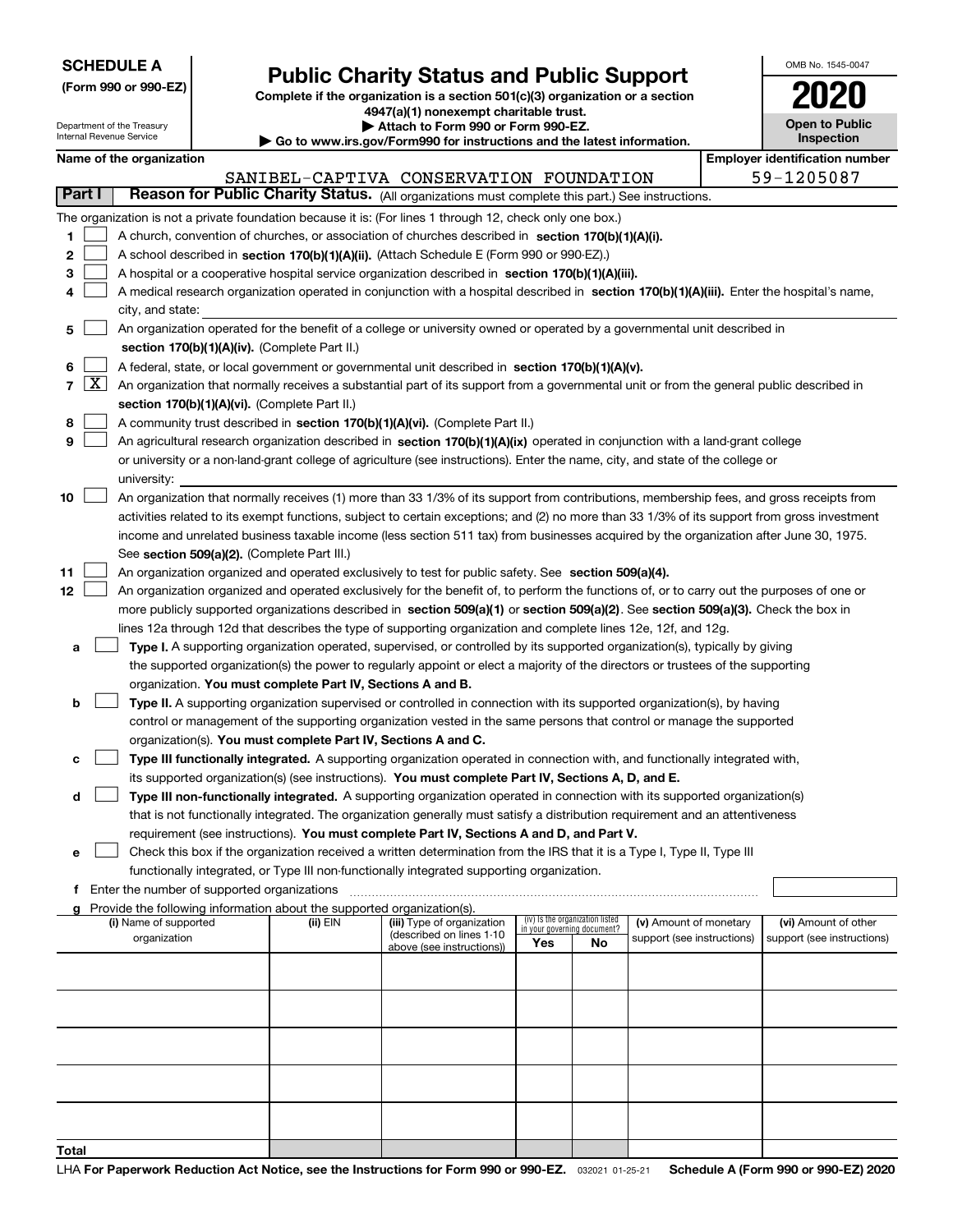#### Schedule A (Form 990 or 990-EZ) 2020  $\,$  S $\,$ ANIBEL-CAPTIVA  $\,$  CONSERVATION  $\,$  FOUNDATION  $\,$  59–1205087  $\,$  Page  $2$ **Part II Support Schedule for Organizations Described in Sections 170(b)(1)(A)(iv) and 170(b)(1)(A)(vi)**

(Complete only if you checked the box on line 5, 7, or 8 of Part I or if the organization failed to qualify under Part III. If the organization fails to qualify under the tests listed below, please complete Part III.)

| Calendar year (or fiscal year beginning in)<br>(a) 2016<br>$(b)$ 2017<br>$(c)$ 2018<br>$(d)$ 2019<br>(e) 2020<br>(f) Total<br>1 Gifts, grants, contributions, and<br>membership fees received. (Do not<br>3335999.10448108.23053967.<br>2835121.<br>3293214.<br>3141525.<br>include any "unusual grants.")<br>2 Tax revenues levied for the organ-<br>ization's benefit and either paid to<br>or expended on its behalf<br>3 The value of services or facilities<br>furnished by a governmental unit to<br>37,026.<br>96,000.<br>$84,000.$ 84,000. 301,026.<br>the organization without charge<br>3419999.10532108.23354993.<br>3141525.<br>3389214.<br>2872147.<br>4 Total. Add lines 1 through 3<br>5 The portion of total contributions<br>by each person (other than a<br>governmental unit or publicly<br>supported organization) included<br>on line 1 that exceeds 2% of the<br>amount shown on line 11,<br>3548916.<br>column (f)<br>19806077.<br>6 Public support. Subtract line 5 from line 4.<br><b>Section B. Total Support</b><br>Calendar year (or fiscal year beginning in)<br>(a) 2016<br>(b) 2017<br>$(c)$ 2018<br>$(d)$ 2019<br>(e) 2020<br>(f) Total<br>3419999. 10532108. 23354993.<br>2872147.<br>3389214.<br>3141525.<br><b>7</b> Amounts from line 4<br>8 Gross income from interest,<br>dividends, payments received on<br>securities loans, rents, royalties,<br>206, 218.<br>224, 285.<br>107,908.<br>158,757.<br>771,345.<br>74, 177.<br>and income from similar sources<br>9 Net income from unrelated business<br>activities, whether or not the<br>business is regularly carried on<br>10 Other income. Do not include gain<br>or loss from the sale of capital<br>$227, 149.$   235, 726.   397, 451.   164, 377.   1024703.<br>assets (Explain in Part VI.)<br>$\sqrt{25151041}$ .<br>11 Total support. Add lines 7 through 10<br>$\overline{2,892},101.$<br>12<br><b>12</b> Gross receipts from related activities, etc. (see instructions)<br>13 First 5 years. If the Form 990 is for the organization's first, second, third, fourth, or fifth tax year as a section 501(c)(3)<br>organization, check this box and stop here manufactured and according to the state of the state of the state of the state of the state of the state of the state of the state of the state of the state of the state of the st<br><b>Section C. Computation of Public Support Percentage</b><br>78.75<br>14<br>%<br>14 Public support percentage for 2020 (line 6, column (f), divided by line 11, column (f) <i>mummumumum</i><br>85.31<br>15<br>%<br>16a 33 1/3% support test - 2020. If the organization did not check the box on line 13, and line 14 is 33 1/3% or more, check this box and<br>$\blacktriangleright$ $\boxed{\text{X}}$<br>stop here. The organization qualifies as a publicly supported organization<br>b 33 1/3% support test - 2019. If the organization did not check a box on line 13 or 16a, and line 15 is 33 1/3% or more, check this box<br>and stop here. The organization qualifies as a publicly supported organization<br>17a 10% -facts-and-circumstances test - 2020. If the organization did not check a box on line 13, 16a, or 16b, and line 14 is 10% or more,<br>and if the organization meets the facts and circumstances test, check this box and stop here. Explain in Part VI how the organization<br>meets the facts-and-circumstances test. The organization qualifies as a publicly supported organization<br><b>b 10% -facts-and-circumstances test - 2019.</b> If the organization did not check a box on line 13, 16a, 16b, or 17a, and line 15 is 10% or<br>more, and if the organization meets the facts-and-circumstances test, check this box and stop here. Explain in Part VI how the<br>organization meets the facts-and-circumstances test. The organization qualifies as a publicly supported organization<br>18 Private foundation. If the organization did not check a box on line 13, 16a, 16b, 17a, or 17b, check this box and see instructions | <b>Section A. Public Support</b> |  |  |  |  |  |  |  |  |  |
|---------------------------------------------------------------------------------------------------------------------------------------------------------------------------------------------------------------------------------------------------------------------------------------------------------------------------------------------------------------------------------------------------------------------------------------------------------------------------------------------------------------------------------------------------------------------------------------------------------------------------------------------------------------------------------------------------------------------------------------------------------------------------------------------------------------------------------------------------------------------------------------------------------------------------------------------------------------------------------------------------------------------------------------------------------------------------------------------------------------------------------------------------------------------------------------------------------------------------------------------------------------------------------------------------------------------------------------------------------------------------------------------------------------------------------------------------------------------------------------------------------------------------------------------------------------------------------------------------------------------------------------------------------------------------------------------------------------------------------------------------------------------------------------------------------------------------------------------------------------------------------------------------------------------------------------------------------------------------------------------------------------------------------------------------------------------------------------------------------------------------------------------------------------------------------------------------------------------------------------------------------------------------------------------------------------------------------------------------------------------------------------------------------------------------------------------------------------------------------------------------------------------------------------------------------------------------------------------------------------------------------------------------------------------------------------------------------------------------------------------------------------------------------------------------------------------------------------------------------------------------------------------------------------------------------------------------------------------------------------------------------------------------------------------------------------------------------------------------------------------------------------------------------------------------------------------------------------------------------------------------------------------------------------------------------------------------------------------------------------------------------------------------------------------------------------------------------------------------------------------------------------------------------------------------------------------------------------------------------------------------------------------------------------------------------------------------------------------------------------------------------------------------------------------------------------------------------------------------------------------------------------------------------------------------------------------------------------------------------------------------------------------------------------|----------------------------------|--|--|--|--|--|--|--|--|--|
|                                                                                                                                                                                                                                                                                                                                                                                                                                                                                                                                                                                                                                                                                                                                                                                                                                                                                                                                                                                                                                                                                                                                                                                                                                                                                                                                                                                                                                                                                                                                                                                                                                                                                                                                                                                                                                                                                                                                                                                                                                                                                                                                                                                                                                                                                                                                                                                                                                                                                                                                                                                                                                                                                                                                                                                                                                                                                                                                                                                                                                                                                                                                                                                                                                                                                                                                                                                                                                                                                                                                                                                                                                                                                                                                                                                                                                                                                                                                                                                                                                       |                                  |  |  |  |  |  |  |  |  |  |
|                                                                                                                                                                                                                                                                                                                                                                                                                                                                                                                                                                                                                                                                                                                                                                                                                                                                                                                                                                                                                                                                                                                                                                                                                                                                                                                                                                                                                                                                                                                                                                                                                                                                                                                                                                                                                                                                                                                                                                                                                                                                                                                                                                                                                                                                                                                                                                                                                                                                                                                                                                                                                                                                                                                                                                                                                                                                                                                                                                                                                                                                                                                                                                                                                                                                                                                                                                                                                                                                                                                                                                                                                                                                                                                                                                                                                                                                                                                                                                                                                                       |                                  |  |  |  |  |  |  |  |  |  |
|                                                                                                                                                                                                                                                                                                                                                                                                                                                                                                                                                                                                                                                                                                                                                                                                                                                                                                                                                                                                                                                                                                                                                                                                                                                                                                                                                                                                                                                                                                                                                                                                                                                                                                                                                                                                                                                                                                                                                                                                                                                                                                                                                                                                                                                                                                                                                                                                                                                                                                                                                                                                                                                                                                                                                                                                                                                                                                                                                                                                                                                                                                                                                                                                                                                                                                                                                                                                                                                                                                                                                                                                                                                                                                                                                                                                                                                                                                                                                                                                                                       |                                  |  |  |  |  |  |  |  |  |  |
|                                                                                                                                                                                                                                                                                                                                                                                                                                                                                                                                                                                                                                                                                                                                                                                                                                                                                                                                                                                                                                                                                                                                                                                                                                                                                                                                                                                                                                                                                                                                                                                                                                                                                                                                                                                                                                                                                                                                                                                                                                                                                                                                                                                                                                                                                                                                                                                                                                                                                                                                                                                                                                                                                                                                                                                                                                                                                                                                                                                                                                                                                                                                                                                                                                                                                                                                                                                                                                                                                                                                                                                                                                                                                                                                                                                                                                                                                                                                                                                                                                       |                                  |  |  |  |  |  |  |  |  |  |
|                                                                                                                                                                                                                                                                                                                                                                                                                                                                                                                                                                                                                                                                                                                                                                                                                                                                                                                                                                                                                                                                                                                                                                                                                                                                                                                                                                                                                                                                                                                                                                                                                                                                                                                                                                                                                                                                                                                                                                                                                                                                                                                                                                                                                                                                                                                                                                                                                                                                                                                                                                                                                                                                                                                                                                                                                                                                                                                                                                                                                                                                                                                                                                                                                                                                                                                                                                                                                                                                                                                                                                                                                                                                                                                                                                                                                                                                                                                                                                                                                                       |                                  |  |  |  |  |  |  |  |  |  |
|                                                                                                                                                                                                                                                                                                                                                                                                                                                                                                                                                                                                                                                                                                                                                                                                                                                                                                                                                                                                                                                                                                                                                                                                                                                                                                                                                                                                                                                                                                                                                                                                                                                                                                                                                                                                                                                                                                                                                                                                                                                                                                                                                                                                                                                                                                                                                                                                                                                                                                                                                                                                                                                                                                                                                                                                                                                                                                                                                                                                                                                                                                                                                                                                                                                                                                                                                                                                                                                                                                                                                                                                                                                                                                                                                                                                                                                                                                                                                                                                                                       |                                  |  |  |  |  |  |  |  |  |  |
|                                                                                                                                                                                                                                                                                                                                                                                                                                                                                                                                                                                                                                                                                                                                                                                                                                                                                                                                                                                                                                                                                                                                                                                                                                                                                                                                                                                                                                                                                                                                                                                                                                                                                                                                                                                                                                                                                                                                                                                                                                                                                                                                                                                                                                                                                                                                                                                                                                                                                                                                                                                                                                                                                                                                                                                                                                                                                                                                                                                                                                                                                                                                                                                                                                                                                                                                                                                                                                                                                                                                                                                                                                                                                                                                                                                                                                                                                                                                                                                                                                       |                                  |  |  |  |  |  |  |  |  |  |
|                                                                                                                                                                                                                                                                                                                                                                                                                                                                                                                                                                                                                                                                                                                                                                                                                                                                                                                                                                                                                                                                                                                                                                                                                                                                                                                                                                                                                                                                                                                                                                                                                                                                                                                                                                                                                                                                                                                                                                                                                                                                                                                                                                                                                                                                                                                                                                                                                                                                                                                                                                                                                                                                                                                                                                                                                                                                                                                                                                                                                                                                                                                                                                                                                                                                                                                                                                                                                                                                                                                                                                                                                                                                                                                                                                                                                                                                                                                                                                                                                                       |                                  |  |  |  |  |  |  |  |  |  |
|                                                                                                                                                                                                                                                                                                                                                                                                                                                                                                                                                                                                                                                                                                                                                                                                                                                                                                                                                                                                                                                                                                                                                                                                                                                                                                                                                                                                                                                                                                                                                                                                                                                                                                                                                                                                                                                                                                                                                                                                                                                                                                                                                                                                                                                                                                                                                                                                                                                                                                                                                                                                                                                                                                                                                                                                                                                                                                                                                                                                                                                                                                                                                                                                                                                                                                                                                                                                                                                                                                                                                                                                                                                                                                                                                                                                                                                                                                                                                                                                                                       |                                  |  |  |  |  |  |  |  |  |  |
|                                                                                                                                                                                                                                                                                                                                                                                                                                                                                                                                                                                                                                                                                                                                                                                                                                                                                                                                                                                                                                                                                                                                                                                                                                                                                                                                                                                                                                                                                                                                                                                                                                                                                                                                                                                                                                                                                                                                                                                                                                                                                                                                                                                                                                                                                                                                                                                                                                                                                                                                                                                                                                                                                                                                                                                                                                                                                                                                                                                                                                                                                                                                                                                                                                                                                                                                                                                                                                                                                                                                                                                                                                                                                                                                                                                                                                                                                                                                                                                                                                       |                                  |  |  |  |  |  |  |  |  |  |
|                                                                                                                                                                                                                                                                                                                                                                                                                                                                                                                                                                                                                                                                                                                                                                                                                                                                                                                                                                                                                                                                                                                                                                                                                                                                                                                                                                                                                                                                                                                                                                                                                                                                                                                                                                                                                                                                                                                                                                                                                                                                                                                                                                                                                                                                                                                                                                                                                                                                                                                                                                                                                                                                                                                                                                                                                                                                                                                                                                                                                                                                                                                                                                                                                                                                                                                                                                                                                                                                                                                                                                                                                                                                                                                                                                                                                                                                                                                                                                                                                                       |                                  |  |  |  |  |  |  |  |  |  |
|                                                                                                                                                                                                                                                                                                                                                                                                                                                                                                                                                                                                                                                                                                                                                                                                                                                                                                                                                                                                                                                                                                                                                                                                                                                                                                                                                                                                                                                                                                                                                                                                                                                                                                                                                                                                                                                                                                                                                                                                                                                                                                                                                                                                                                                                                                                                                                                                                                                                                                                                                                                                                                                                                                                                                                                                                                                                                                                                                                                                                                                                                                                                                                                                                                                                                                                                                                                                                                                                                                                                                                                                                                                                                                                                                                                                                                                                                                                                                                                                                                       |                                  |  |  |  |  |  |  |  |  |  |
|                                                                                                                                                                                                                                                                                                                                                                                                                                                                                                                                                                                                                                                                                                                                                                                                                                                                                                                                                                                                                                                                                                                                                                                                                                                                                                                                                                                                                                                                                                                                                                                                                                                                                                                                                                                                                                                                                                                                                                                                                                                                                                                                                                                                                                                                                                                                                                                                                                                                                                                                                                                                                                                                                                                                                                                                                                                                                                                                                                                                                                                                                                                                                                                                                                                                                                                                                                                                                                                                                                                                                                                                                                                                                                                                                                                                                                                                                                                                                                                                                                       |                                  |  |  |  |  |  |  |  |  |  |
|                                                                                                                                                                                                                                                                                                                                                                                                                                                                                                                                                                                                                                                                                                                                                                                                                                                                                                                                                                                                                                                                                                                                                                                                                                                                                                                                                                                                                                                                                                                                                                                                                                                                                                                                                                                                                                                                                                                                                                                                                                                                                                                                                                                                                                                                                                                                                                                                                                                                                                                                                                                                                                                                                                                                                                                                                                                                                                                                                                                                                                                                                                                                                                                                                                                                                                                                                                                                                                                                                                                                                                                                                                                                                                                                                                                                                                                                                                                                                                                                                                       |                                  |  |  |  |  |  |  |  |  |  |
|                                                                                                                                                                                                                                                                                                                                                                                                                                                                                                                                                                                                                                                                                                                                                                                                                                                                                                                                                                                                                                                                                                                                                                                                                                                                                                                                                                                                                                                                                                                                                                                                                                                                                                                                                                                                                                                                                                                                                                                                                                                                                                                                                                                                                                                                                                                                                                                                                                                                                                                                                                                                                                                                                                                                                                                                                                                                                                                                                                                                                                                                                                                                                                                                                                                                                                                                                                                                                                                                                                                                                                                                                                                                                                                                                                                                                                                                                                                                                                                                                                       |                                  |  |  |  |  |  |  |  |  |  |
|                                                                                                                                                                                                                                                                                                                                                                                                                                                                                                                                                                                                                                                                                                                                                                                                                                                                                                                                                                                                                                                                                                                                                                                                                                                                                                                                                                                                                                                                                                                                                                                                                                                                                                                                                                                                                                                                                                                                                                                                                                                                                                                                                                                                                                                                                                                                                                                                                                                                                                                                                                                                                                                                                                                                                                                                                                                                                                                                                                                                                                                                                                                                                                                                                                                                                                                                                                                                                                                                                                                                                                                                                                                                                                                                                                                                                                                                                                                                                                                                                                       |                                  |  |  |  |  |  |  |  |  |  |
|                                                                                                                                                                                                                                                                                                                                                                                                                                                                                                                                                                                                                                                                                                                                                                                                                                                                                                                                                                                                                                                                                                                                                                                                                                                                                                                                                                                                                                                                                                                                                                                                                                                                                                                                                                                                                                                                                                                                                                                                                                                                                                                                                                                                                                                                                                                                                                                                                                                                                                                                                                                                                                                                                                                                                                                                                                                                                                                                                                                                                                                                                                                                                                                                                                                                                                                                                                                                                                                                                                                                                                                                                                                                                                                                                                                                                                                                                                                                                                                                                                       |                                  |  |  |  |  |  |  |  |  |  |
|                                                                                                                                                                                                                                                                                                                                                                                                                                                                                                                                                                                                                                                                                                                                                                                                                                                                                                                                                                                                                                                                                                                                                                                                                                                                                                                                                                                                                                                                                                                                                                                                                                                                                                                                                                                                                                                                                                                                                                                                                                                                                                                                                                                                                                                                                                                                                                                                                                                                                                                                                                                                                                                                                                                                                                                                                                                                                                                                                                                                                                                                                                                                                                                                                                                                                                                                                                                                                                                                                                                                                                                                                                                                                                                                                                                                                                                                                                                                                                                                                                       |                                  |  |  |  |  |  |  |  |  |  |
|                                                                                                                                                                                                                                                                                                                                                                                                                                                                                                                                                                                                                                                                                                                                                                                                                                                                                                                                                                                                                                                                                                                                                                                                                                                                                                                                                                                                                                                                                                                                                                                                                                                                                                                                                                                                                                                                                                                                                                                                                                                                                                                                                                                                                                                                                                                                                                                                                                                                                                                                                                                                                                                                                                                                                                                                                                                                                                                                                                                                                                                                                                                                                                                                                                                                                                                                                                                                                                                                                                                                                                                                                                                                                                                                                                                                                                                                                                                                                                                                                                       |                                  |  |  |  |  |  |  |  |  |  |
|                                                                                                                                                                                                                                                                                                                                                                                                                                                                                                                                                                                                                                                                                                                                                                                                                                                                                                                                                                                                                                                                                                                                                                                                                                                                                                                                                                                                                                                                                                                                                                                                                                                                                                                                                                                                                                                                                                                                                                                                                                                                                                                                                                                                                                                                                                                                                                                                                                                                                                                                                                                                                                                                                                                                                                                                                                                                                                                                                                                                                                                                                                                                                                                                                                                                                                                                                                                                                                                                                                                                                                                                                                                                                                                                                                                                                                                                                                                                                                                                                                       |                                  |  |  |  |  |  |  |  |  |  |
|                                                                                                                                                                                                                                                                                                                                                                                                                                                                                                                                                                                                                                                                                                                                                                                                                                                                                                                                                                                                                                                                                                                                                                                                                                                                                                                                                                                                                                                                                                                                                                                                                                                                                                                                                                                                                                                                                                                                                                                                                                                                                                                                                                                                                                                                                                                                                                                                                                                                                                                                                                                                                                                                                                                                                                                                                                                                                                                                                                                                                                                                                                                                                                                                                                                                                                                                                                                                                                                                                                                                                                                                                                                                                                                                                                                                                                                                                                                                                                                                                                       |                                  |  |  |  |  |  |  |  |  |  |
|                                                                                                                                                                                                                                                                                                                                                                                                                                                                                                                                                                                                                                                                                                                                                                                                                                                                                                                                                                                                                                                                                                                                                                                                                                                                                                                                                                                                                                                                                                                                                                                                                                                                                                                                                                                                                                                                                                                                                                                                                                                                                                                                                                                                                                                                                                                                                                                                                                                                                                                                                                                                                                                                                                                                                                                                                                                                                                                                                                                                                                                                                                                                                                                                                                                                                                                                                                                                                                                                                                                                                                                                                                                                                                                                                                                                                                                                                                                                                                                                                                       |                                  |  |  |  |  |  |  |  |  |  |
|                                                                                                                                                                                                                                                                                                                                                                                                                                                                                                                                                                                                                                                                                                                                                                                                                                                                                                                                                                                                                                                                                                                                                                                                                                                                                                                                                                                                                                                                                                                                                                                                                                                                                                                                                                                                                                                                                                                                                                                                                                                                                                                                                                                                                                                                                                                                                                                                                                                                                                                                                                                                                                                                                                                                                                                                                                                                                                                                                                                                                                                                                                                                                                                                                                                                                                                                                                                                                                                                                                                                                                                                                                                                                                                                                                                                                                                                                                                                                                                                                                       |                                  |  |  |  |  |  |  |  |  |  |
|                                                                                                                                                                                                                                                                                                                                                                                                                                                                                                                                                                                                                                                                                                                                                                                                                                                                                                                                                                                                                                                                                                                                                                                                                                                                                                                                                                                                                                                                                                                                                                                                                                                                                                                                                                                                                                                                                                                                                                                                                                                                                                                                                                                                                                                                                                                                                                                                                                                                                                                                                                                                                                                                                                                                                                                                                                                                                                                                                                                                                                                                                                                                                                                                                                                                                                                                                                                                                                                                                                                                                                                                                                                                                                                                                                                                                                                                                                                                                                                                                                       |                                  |  |  |  |  |  |  |  |  |  |
|                                                                                                                                                                                                                                                                                                                                                                                                                                                                                                                                                                                                                                                                                                                                                                                                                                                                                                                                                                                                                                                                                                                                                                                                                                                                                                                                                                                                                                                                                                                                                                                                                                                                                                                                                                                                                                                                                                                                                                                                                                                                                                                                                                                                                                                                                                                                                                                                                                                                                                                                                                                                                                                                                                                                                                                                                                                                                                                                                                                                                                                                                                                                                                                                                                                                                                                                                                                                                                                                                                                                                                                                                                                                                                                                                                                                                                                                                                                                                                                                                                       |                                  |  |  |  |  |  |  |  |  |  |
|                                                                                                                                                                                                                                                                                                                                                                                                                                                                                                                                                                                                                                                                                                                                                                                                                                                                                                                                                                                                                                                                                                                                                                                                                                                                                                                                                                                                                                                                                                                                                                                                                                                                                                                                                                                                                                                                                                                                                                                                                                                                                                                                                                                                                                                                                                                                                                                                                                                                                                                                                                                                                                                                                                                                                                                                                                                                                                                                                                                                                                                                                                                                                                                                                                                                                                                                                                                                                                                                                                                                                                                                                                                                                                                                                                                                                                                                                                                                                                                                                                       |                                  |  |  |  |  |  |  |  |  |  |
|                                                                                                                                                                                                                                                                                                                                                                                                                                                                                                                                                                                                                                                                                                                                                                                                                                                                                                                                                                                                                                                                                                                                                                                                                                                                                                                                                                                                                                                                                                                                                                                                                                                                                                                                                                                                                                                                                                                                                                                                                                                                                                                                                                                                                                                                                                                                                                                                                                                                                                                                                                                                                                                                                                                                                                                                                                                                                                                                                                                                                                                                                                                                                                                                                                                                                                                                                                                                                                                                                                                                                                                                                                                                                                                                                                                                                                                                                                                                                                                                                                       |                                  |  |  |  |  |  |  |  |  |  |
|                                                                                                                                                                                                                                                                                                                                                                                                                                                                                                                                                                                                                                                                                                                                                                                                                                                                                                                                                                                                                                                                                                                                                                                                                                                                                                                                                                                                                                                                                                                                                                                                                                                                                                                                                                                                                                                                                                                                                                                                                                                                                                                                                                                                                                                                                                                                                                                                                                                                                                                                                                                                                                                                                                                                                                                                                                                                                                                                                                                                                                                                                                                                                                                                                                                                                                                                                                                                                                                                                                                                                                                                                                                                                                                                                                                                                                                                                                                                                                                                                                       |                                  |  |  |  |  |  |  |  |  |  |
|                                                                                                                                                                                                                                                                                                                                                                                                                                                                                                                                                                                                                                                                                                                                                                                                                                                                                                                                                                                                                                                                                                                                                                                                                                                                                                                                                                                                                                                                                                                                                                                                                                                                                                                                                                                                                                                                                                                                                                                                                                                                                                                                                                                                                                                                                                                                                                                                                                                                                                                                                                                                                                                                                                                                                                                                                                                                                                                                                                                                                                                                                                                                                                                                                                                                                                                                                                                                                                                                                                                                                                                                                                                                                                                                                                                                                                                                                                                                                                                                                                       |                                  |  |  |  |  |  |  |  |  |  |
|                                                                                                                                                                                                                                                                                                                                                                                                                                                                                                                                                                                                                                                                                                                                                                                                                                                                                                                                                                                                                                                                                                                                                                                                                                                                                                                                                                                                                                                                                                                                                                                                                                                                                                                                                                                                                                                                                                                                                                                                                                                                                                                                                                                                                                                                                                                                                                                                                                                                                                                                                                                                                                                                                                                                                                                                                                                                                                                                                                                                                                                                                                                                                                                                                                                                                                                                                                                                                                                                                                                                                                                                                                                                                                                                                                                                                                                                                                                                                                                                                                       |                                  |  |  |  |  |  |  |  |  |  |
|                                                                                                                                                                                                                                                                                                                                                                                                                                                                                                                                                                                                                                                                                                                                                                                                                                                                                                                                                                                                                                                                                                                                                                                                                                                                                                                                                                                                                                                                                                                                                                                                                                                                                                                                                                                                                                                                                                                                                                                                                                                                                                                                                                                                                                                                                                                                                                                                                                                                                                                                                                                                                                                                                                                                                                                                                                                                                                                                                                                                                                                                                                                                                                                                                                                                                                                                                                                                                                                                                                                                                                                                                                                                                                                                                                                                                                                                                                                                                                                                                                       |                                  |  |  |  |  |  |  |  |  |  |
|                                                                                                                                                                                                                                                                                                                                                                                                                                                                                                                                                                                                                                                                                                                                                                                                                                                                                                                                                                                                                                                                                                                                                                                                                                                                                                                                                                                                                                                                                                                                                                                                                                                                                                                                                                                                                                                                                                                                                                                                                                                                                                                                                                                                                                                                                                                                                                                                                                                                                                                                                                                                                                                                                                                                                                                                                                                                                                                                                                                                                                                                                                                                                                                                                                                                                                                                                                                                                                                                                                                                                                                                                                                                                                                                                                                                                                                                                                                                                                                                                                       |                                  |  |  |  |  |  |  |  |  |  |
|                                                                                                                                                                                                                                                                                                                                                                                                                                                                                                                                                                                                                                                                                                                                                                                                                                                                                                                                                                                                                                                                                                                                                                                                                                                                                                                                                                                                                                                                                                                                                                                                                                                                                                                                                                                                                                                                                                                                                                                                                                                                                                                                                                                                                                                                                                                                                                                                                                                                                                                                                                                                                                                                                                                                                                                                                                                                                                                                                                                                                                                                                                                                                                                                                                                                                                                                                                                                                                                                                                                                                                                                                                                                                                                                                                                                                                                                                                                                                                                                                                       |                                  |  |  |  |  |  |  |  |  |  |
|                                                                                                                                                                                                                                                                                                                                                                                                                                                                                                                                                                                                                                                                                                                                                                                                                                                                                                                                                                                                                                                                                                                                                                                                                                                                                                                                                                                                                                                                                                                                                                                                                                                                                                                                                                                                                                                                                                                                                                                                                                                                                                                                                                                                                                                                                                                                                                                                                                                                                                                                                                                                                                                                                                                                                                                                                                                                                                                                                                                                                                                                                                                                                                                                                                                                                                                                                                                                                                                                                                                                                                                                                                                                                                                                                                                                                                                                                                                                                                                                                                       |                                  |  |  |  |  |  |  |  |  |  |
|                                                                                                                                                                                                                                                                                                                                                                                                                                                                                                                                                                                                                                                                                                                                                                                                                                                                                                                                                                                                                                                                                                                                                                                                                                                                                                                                                                                                                                                                                                                                                                                                                                                                                                                                                                                                                                                                                                                                                                                                                                                                                                                                                                                                                                                                                                                                                                                                                                                                                                                                                                                                                                                                                                                                                                                                                                                                                                                                                                                                                                                                                                                                                                                                                                                                                                                                                                                                                                                                                                                                                                                                                                                                                                                                                                                                                                                                                                                                                                                                                                       |                                  |  |  |  |  |  |  |  |  |  |
|                                                                                                                                                                                                                                                                                                                                                                                                                                                                                                                                                                                                                                                                                                                                                                                                                                                                                                                                                                                                                                                                                                                                                                                                                                                                                                                                                                                                                                                                                                                                                                                                                                                                                                                                                                                                                                                                                                                                                                                                                                                                                                                                                                                                                                                                                                                                                                                                                                                                                                                                                                                                                                                                                                                                                                                                                                                                                                                                                                                                                                                                                                                                                                                                                                                                                                                                                                                                                                                                                                                                                                                                                                                                                                                                                                                                                                                                                                                                                                                                                                       |                                  |  |  |  |  |  |  |  |  |  |
|                                                                                                                                                                                                                                                                                                                                                                                                                                                                                                                                                                                                                                                                                                                                                                                                                                                                                                                                                                                                                                                                                                                                                                                                                                                                                                                                                                                                                                                                                                                                                                                                                                                                                                                                                                                                                                                                                                                                                                                                                                                                                                                                                                                                                                                                                                                                                                                                                                                                                                                                                                                                                                                                                                                                                                                                                                                                                                                                                                                                                                                                                                                                                                                                                                                                                                                                                                                                                                                                                                                                                                                                                                                                                                                                                                                                                                                                                                                                                                                                                                       |                                  |  |  |  |  |  |  |  |  |  |
|                                                                                                                                                                                                                                                                                                                                                                                                                                                                                                                                                                                                                                                                                                                                                                                                                                                                                                                                                                                                                                                                                                                                                                                                                                                                                                                                                                                                                                                                                                                                                                                                                                                                                                                                                                                                                                                                                                                                                                                                                                                                                                                                                                                                                                                                                                                                                                                                                                                                                                                                                                                                                                                                                                                                                                                                                                                                                                                                                                                                                                                                                                                                                                                                                                                                                                                                                                                                                                                                                                                                                                                                                                                                                                                                                                                                                                                                                                                                                                                                                                       |                                  |  |  |  |  |  |  |  |  |  |
|                                                                                                                                                                                                                                                                                                                                                                                                                                                                                                                                                                                                                                                                                                                                                                                                                                                                                                                                                                                                                                                                                                                                                                                                                                                                                                                                                                                                                                                                                                                                                                                                                                                                                                                                                                                                                                                                                                                                                                                                                                                                                                                                                                                                                                                                                                                                                                                                                                                                                                                                                                                                                                                                                                                                                                                                                                                                                                                                                                                                                                                                                                                                                                                                                                                                                                                                                                                                                                                                                                                                                                                                                                                                                                                                                                                                                                                                                                                                                                                                                                       |                                  |  |  |  |  |  |  |  |  |  |
|                                                                                                                                                                                                                                                                                                                                                                                                                                                                                                                                                                                                                                                                                                                                                                                                                                                                                                                                                                                                                                                                                                                                                                                                                                                                                                                                                                                                                                                                                                                                                                                                                                                                                                                                                                                                                                                                                                                                                                                                                                                                                                                                                                                                                                                                                                                                                                                                                                                                                                                                                                                                                                                                                                                                                                                                                                                                                                                                                                                                                                                                                                                                                                                                                                                                                                                                                                                                                                                                                                                                                                                                                                                                                                                                                                                                                                                                                                                                                                                                                                       |                                  |  |  |  |  |  |  |  |  |  |
|                                                                                                                                                                                                                                                                                                                                                                                                                                                                                                                                                                                                                                                                                                                                                                                                                                                                                                                                                                                                                                                                                                                                                                                                                                                                                                                                                                                                                                                                                                                                                                                                                                                                                                                                                                                                                                                                                                                                                                                                                                                                                                                                                                                                                                                                                                                                                                                                                                                                                                                                                                                                                                                                                                                                                                                                                                                                                                                                                                                                                                                                                                                                                                                                                                                                                                                                                                                                                                                                                                                                                                                                                                                                                                                                                                                                                                                                                                                                                                                                                                       |                                  |  |  |  |  |  |  |  |  |  |
|                                                                                                                                                                                                                                                                                                                                                                                                                                                                                                                                                                                                                                                                                                                                                                                                                                                                                                                                                                                                                                                                                                                                                                                                                                                                                                                                                                                                                                                                                                                                                                                                                                                                                                                                                                                                                                                                                                                                                                                                                                                                                                                                                                                                                                                                                                                                                                                                                                                                                                                                                                                                                                                                                                                                                                                                                                                                                                                                                                                                                                                                                                                                                                                                                                                                                                                                                                                                                                                                                                                                                                                                                                                                                                                                                                                                                                                                                                                                                                                                                                       |                                  |  |  |  |  |  |  |  |  |  |
|                                                                                                                                                                                                                                                                                                                                                                                                                                                                                                                                                                                                                                                                                                                                                                                                                                                                                                                                                                                                                                                                                                                                                                                                                                                                                                                                                                                                                                                                                                                                                                                                                                                                                                                                                                                                                                                                                                                                                                                                                                                                                                                                                                                                                                                                                                                                                                                                                                                                                                                                                                                                                                                                                                                                                                                                                                                                                                                                                                                                                                                                                                                                                                                                                                                                                                                                                                                                                                                                                                                                                                                                                                                                                                                                                                                                                                                                                                                                                                                                                                       |                                  |  |  |  |  |  |  |  |  |  |
|                                                                                                                                                                                                                                                                                                                                                                                                                                                                                                                                                                                                                                                                                                                                                                                                                                                                                                                                                                                                                                                                                                                                                                                                                                                                                                                                                                                                                                                                                                                                                                                                                                                                                                                                                                                                                                                                                                                                                                                                                                                                                                                                                                                                                                                                                                                                                                                                                                                                                                                                                                                                                                                                                                                                                                                                                                                                                                                                                                                                                                                                                                                                                                                                                                                                                                                                                                                                                                                                                                                                                                                                                                                                                                                                                                                                                                                                                                                                                                                                                                       |                                  |  |  |  |  |  |  |  |  |  |
|                                                                                                                                                                                                                                                                                                                                                                                                                                                                                                                                                                                                                                                                                                                                                                                                                                                                                                                                                                                                                                                                                                                                                                                                                                                                                                                                                                                                                                                                                                                                                                                                                                                                                                                                                                                                                                                                                                                                                                                                                                                                                                                                                                                                                                                                                                                                                                                                                                                                                                                                                                                                                                                                                                                                                                                                                                                                                                                                                                                                                                                                                                                                                                                                                                                                                                                                                                                                                                                                                                                                                                                                                                                                                                                                                                                                                                                                                                                                                                                                                                       |                                  |  |  |  |  |  |  |  |  |  |
|                                                                                                                                                                                                                                                                                                                                                                                                                                                                                                                                                                                                                                                                                                                                                                                                                                                                                                                                                                                                                                                                                                                                                                                                                                                                                                                                                                                                                                                                                                                                                                                                                                                                                                                                                                                                                                                                                                                                                                                                                                                                                                                                                                                                                                                                                                                                                                                                                                                                                                                                                                                                                                                                                                                                                                                                                                                                                                                                                                                                                                                                                                                                                                                                                                                                                                                                                                                                                                                                                                                                                                                                                                                                                                                                                                                                                                                                                                                                                                                                                                       |                                  |  |  |  |  |  |  |  |  |  |
|                                                                                                                                                                                                                                                                                                                                                                                                                                                                                                                                                                                                                                                                                                                                                                                                                                                                                                                                                                                                                                                                                                                                                                                                                                                                                                                                                                                                                                                                                                                                                                                                                                                                                                                                                                                                                                                                                                                                                                                                                                                                                                                                                                                                                                                                                                                                                                                                                                                                                                                                                                                                                                                                                                                                                                                                                                                                                                                                                                                                                                                                                                                                                                                                                                                                                                                                                                                                                                                                                                                                                                                                                                                                                                                                                                                                                                                                                                                                                                                                                                       |                                  |  |  |  |  |  |  |  |  |  |
|                                                                                                                                                                                                                                                                                                                                                                                                                                                                                                                                                                                                                                                                                                                                                                                                                                                                                                                                                                                                                                                                                                                                                                                                                                                                                                                                                                                                                                                                                                                                                                                                                                                                                                                                                                                                                                                                                                                                                                                                                                                                                                                                                                                                                                                                                                                                                                                                                                                                                                                                                                                                                                                                                                                                                                                                                                                                                                                                                                                                                                                                                                                                                                                                                                                                                                                                                                                                                                                                                                                                                                                                                                                                                                                                                                                                                                                                                                                                                                                                                                       |                                  |  |  |  |  |  |  |  |  |  |
|                                                                                                                                                                                                                                                                                                                                                                                                                                                                                                                                                                                                                                                                                                                                                                                                                                                                                                                                                                                                                                                                                                                                                                                                                                                                                                                                                                                                                                                                                                                                                                                                                                                                                                                                                                                                                                                                                                                                                                                                                                                                                                                                                                                                                                                                                                                                                                                                                                                                                                                                                                                                                                                                                                                                                                                                                                                                                                                                                                                                                                                                                                                                                                                                                                                                                                                                                                                                                                                                                                                                                                                                                                                                                                                                                                                                                                                                                                                                                                                                                                       |                                  |  |  |  |  |  |  |  |  |  |
|                                                                                                                                                                                                                                                                                                                                                                                                                                                                                                                                                                                                                                                                                                                                                                                                                                                                                                                                                                                                                                                                                                                                                                                                                                                                                                                                                                                                                                                                                                                                                                                                                                                                                                                                                                                                                                                                                                                                                                                                                                                                                                                                                                                                                                                                                                                                                                                                                                                                                                                                                                                                                                                                                                                                                                                                                                                                                                                                                                                                                                                                                                                                                                                                                                                                                                                                                                                                                                                                                                                                                                                                                                                                                                                                                                                                                                                                                                                                                                                                                                       |                                  |  |  |  |  |  |  |  |  |  |
|                                                                                                                                                                                                                                                                                                                                                                                                                                                                                                                                                                                                                                                                                                                                                                                                                                                                                                                                                                                                                                                                                                                                                                                                                                                                                                                                                                                                                                                                                                                                                                                                                                                                                                                                                                                                                                                                                                                                                                                                                                                                                                                                                                                                                                                                                                                                                                                                                                                                                                                                                                                                                                                                                                                                                                                                                                                                                                                                                                                                                                                                                                                                                                                                                                                                                                                                                                                                                                                                                                                                                                                                                                                                                                                                                                                                                                                                                                                                                                                                                                       |                                  |  |  |  |  |  |  |  |  |  |

**Schedule A (Form 990 or 990-EZ) 2020**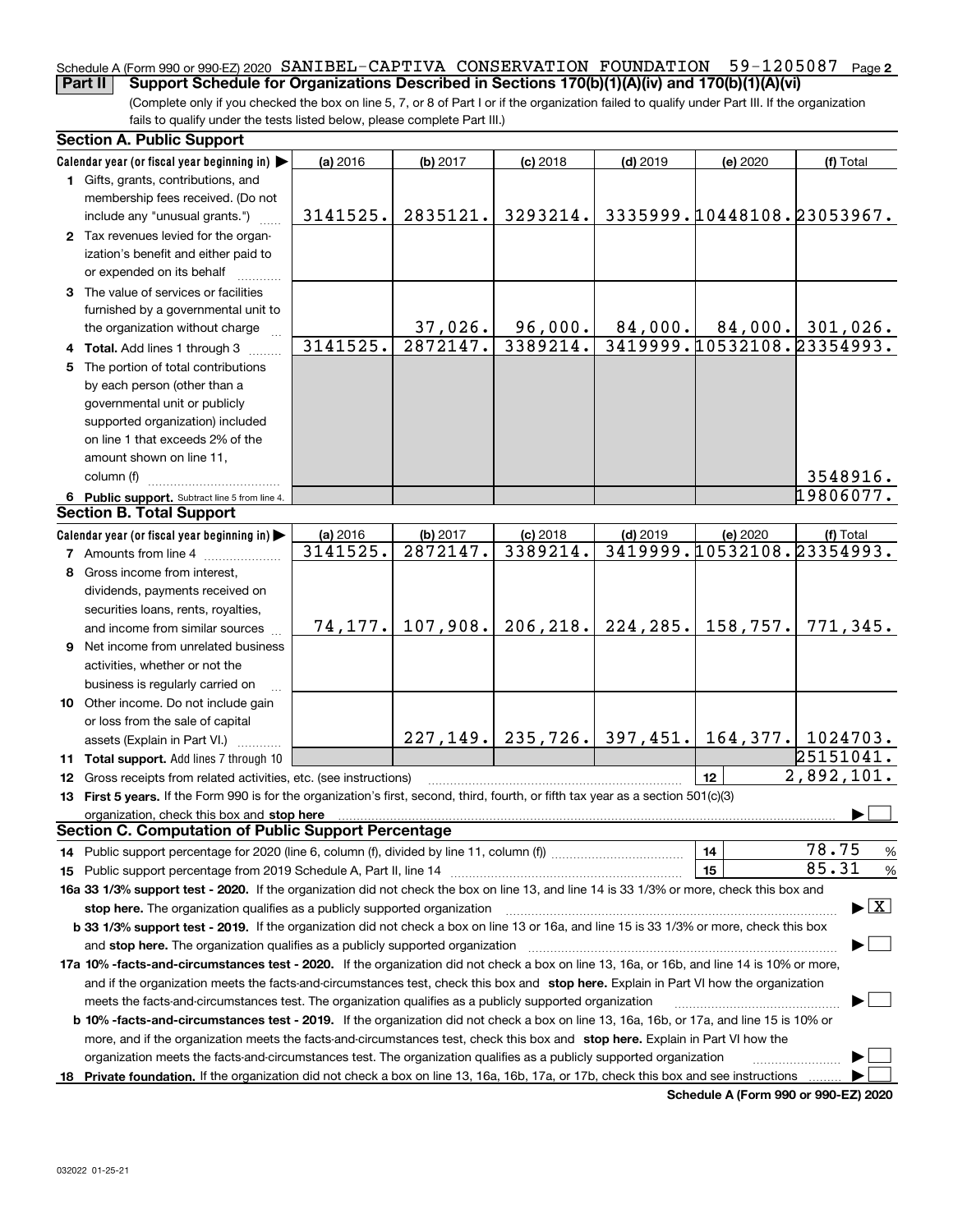#### Schedule A (Form 990 or 990-EZ) 2020  $\,$  S $\,$ ANIBEL-CAPTIVA  $\,$  CONSERVATION  $\,$  FOUNDATION  $\,$  59–1205087  $\,$  Page 3 **Part III Support Schedule for Organizations Described in Section 509(a)(2)**

(Complete only if you checked the box on line 10 of Part I or if the organization failed to qualify under Part II. If the organization fails to qualify under the tests listed below, please complete Part II.)

|    | <b>Section A. Public Support</b>                                                                                                                 |          |          |                 |                                                      |          |           |
|----|--------------------------------------------------------------------------------------------------------------------------------------------------|----------|----------|-----------------|------------------------------------------------------|----------|-----------|
|    | Calendar year (or fiscal year beginning in) $\blacktriangleright$                                                                                | (a) 2016 | (b) 2017 | <b>(c)</b> 2018 | $(d)$ 2019                                           | (e) 2020 | (f) Total |
|    | 1 Gifts, grants, contributions, and                                                                                                              |          |          |                 |                                                      |          |           |
|    | membership fees received. (Do not                                                                                                                |          |          |                 |                                                      |          |           |
|    | include any "unusual grants.")                                                                                                                   |          |          |                 |                                                      |          |           |
|    | <b>2</b> Gross receipts from admissions,                                                                                                         |          |          |                 |                                                      |          |           |
|    | merchandise sold or services per-                                                                                                                |          |          |                 |                                                      |          |           |
|    | formed, or facilities furnished in                                                                                                               |          |          |                 |                                                      |          |           |
|    | any activity that is related to the                                                                                                              |          |          |                 |                                                      |          |           |
|    | organization's tax-exempt purpose                                                                                                                |          |          |                 |                                                      |          |           |
|    | 3 Gross receipts from activities that                                                                                                            |          |          |                 |                                                      |          |           |
|    | are not an unrelated trade or bus-                                                                                                               |          |          |                 |                                                      |          |           |
|    | iness under section 513                                                                                                                          |          |          |                 |                                                      |          |           |
|    | 4 Tax revenues levied for the organ-                                                                                                             |          |          |                 |                                                      |          |           |
|    | ization's benefit and either paid to                                                                                                             |          |          |                 |                                                      |          |           |
|    | or expended on its behalf<br>.                                                                                                                   |          |          |                 |                                                      |          |           |
|    | 5 The value of services or facilities                                                                                                            |          |          |                 |                                                      |          |           |
|    | furnished by a governmental unit to                                                                                                              |          |          |                 |                                                      |          |           |
|    | the organization without charge                                                                                                                  |          |          |                 |                                                      |          |           |
|    |                                                                                                                                                  |          |          |                 |                                                      |          |           |
|    | <b>6 Total.</b> Add lines 1 through 5                                                                                                            |          |          |                 |                                                      |          |           |
|    | 7a Amounts included on lines 1, 2, and                                                                                                           |          |          |                 |                                                      |          |           |
|    | 3 received from disqualified persons                                                                                                             |          |          |                 |                                                      |          |           |
|    | <b>b</b> Amounts included on lines 2 and 3 received                                                                                              |          |          |                 |                                                      |          |           |
|    | from other than disqualified persons that<br>exceed the greater of \$5,000 or 1% of the                                                          |          |          |                 |                                                      |          |           |
|    | amount on line 13 for the year                                                                                                                   |          |          |                 |                                                      |          |           |
|    | c Add lines 7a and 7b                                                                                                                            |          |          |                 |                                                      |          |           |
|    | 8 Public support. (Subtract line 7c from line 6.)                                                                                                |          |          |                 |                                                      |          |           |
|    | <b>Section B. Total Support</b>                                                                                                                  |          |          |                 |                                                      |          |           |
|    | Calendar year (or fiscal year beginning in) $\blacktriangleright$                                                                                | (a) 2016 | (b) 2017 | $(c)$ 2018      | $(d)$ 2019                                           | (e) 2020 | (f) Total |
|    | 9 Amounts from line 6                                                                                                                            |          |          |                 |                                                      |          |           |
|    | 10a Gross income from interest,                                                                                                                  |          |          |                 |                                                      |          |           |
|    | dividends, payments received on                                                                                                                  |          |          |                 |                                                      |          |           |
|    | securities loans, rents, royalties,                                                                                                              |          |          |                 |                                                      |          |           |
|    | and income from similar sources                                                                                                                  |          |          |                 |                                                      |          |           |
|    | <b>b</b> Unrelated business taxable income                                                                                                       |          |          |                 |                                                      |          |           |
|    | (less section 511 taxes) from businesses                                                                                                         |          |          |                 |                                                      |          |           |
|    | acquired after June 30, 1975                                                                                                                     |          |          |                 |                                                      |          |           |
|    | c Add lines 10a and 10b                                                                                                                          |          |          |                 |                                                      |          |           |
|    | 11 Net income from unrelated business                                                                                                            |          |          |                 |                                                      |          |           |
|    | activities not included in line 10b.                                                                                                             |          |          |                 |                                                      |          |           |
|    | whether or not the business is<br>regularly carried on                                                                                           |          |          |                 |                                                      |          |           |
|    | 12 Other income. Do not include gain                                                                                                             |          |          |                 |                                                      |          |           |
|    | or loss from the sale of capital                                                                                                                 |          |          |                 |                                                      |          |           |
|    | assets (Explain in Part VI.)                                                                                                                     |          |          |                 |                                                      |          |           |
|    | <b>13</b> Total support. (Add lines 9, 10c, 11, and 12.)                                                                                         |          |          |                 |                                                      |          |           |
|    | 14 First 5 years. If the Form 990 is for the organization's first, second, third, fourth, or fifth tax year as a section 501(c)(3) organization, |          |          |                 |                                                      |          |           |
|    | check this box and stop here measurements are constructed as the state of the state of the state of the state o                                  |          |          |                 |                                                      |          |           |
|    | <b>Section C. Computation of Public Support Percentage</b>                                                                                       |          |          |                 |                                                      |          |           |
|    | 15 Public support percentage for 2020 (line 8, column (f), divided by line 13, column (f))                                                       |          |          |                 | <u> 1986 - Johann Stoff, Amerikaansk politiker (</u> | 15       | %         |
|    | 16 Public support percentage from 2019 Schedule A, Part III, line 15                                                                             |          |          |                 |                                                      | 16       | %         |
|    | <b>Section D. Computation of Investment Income Percentage</b>                                                                                    |          |          |                 |                                                      |          |           |
|    |                                                                                                                                                  |          |          |                 |                                                      | 17       | %         |
|    | <b>18</b> Investment income percentage from <b>2019</b> Schedule A, Part III, line 17                                                            |          |          |                 |                                                      | 18       | %         |
|    | 19a 33 1/3% support tests - 2020. If the organization did not check the box on line 14, and line 15 is more than 33 1/3%, and line 17 is not     |          |          |                 |                                                      |          |           |
|    | more than 33 1/3%, check this box and stop here. The organization qualifies as a publicly supported organization                                 |          |          |                 |                                                      |          | ▶         |
|    | b 33 1/3% support tests - 2019. If the organization did not check a box on line 14 or line 19a, and line 16 is more than 33 1/3%, and            |          |          |                 |                                                      |          |           |
|    | line 18 is not more than 33 1/3%, check this box and stop here. The organization qualifies as a publicly supported organization                  |          |          |                 |                                                      |          |           |
| 20 |                                                                                                                                                  |          |          |                 |                                                      |          |           |
|    |                                                                                                                                                  |          |          |                 |                                                      |          |           |

**Schedule A (Form 990 or 990-EZ) 2020**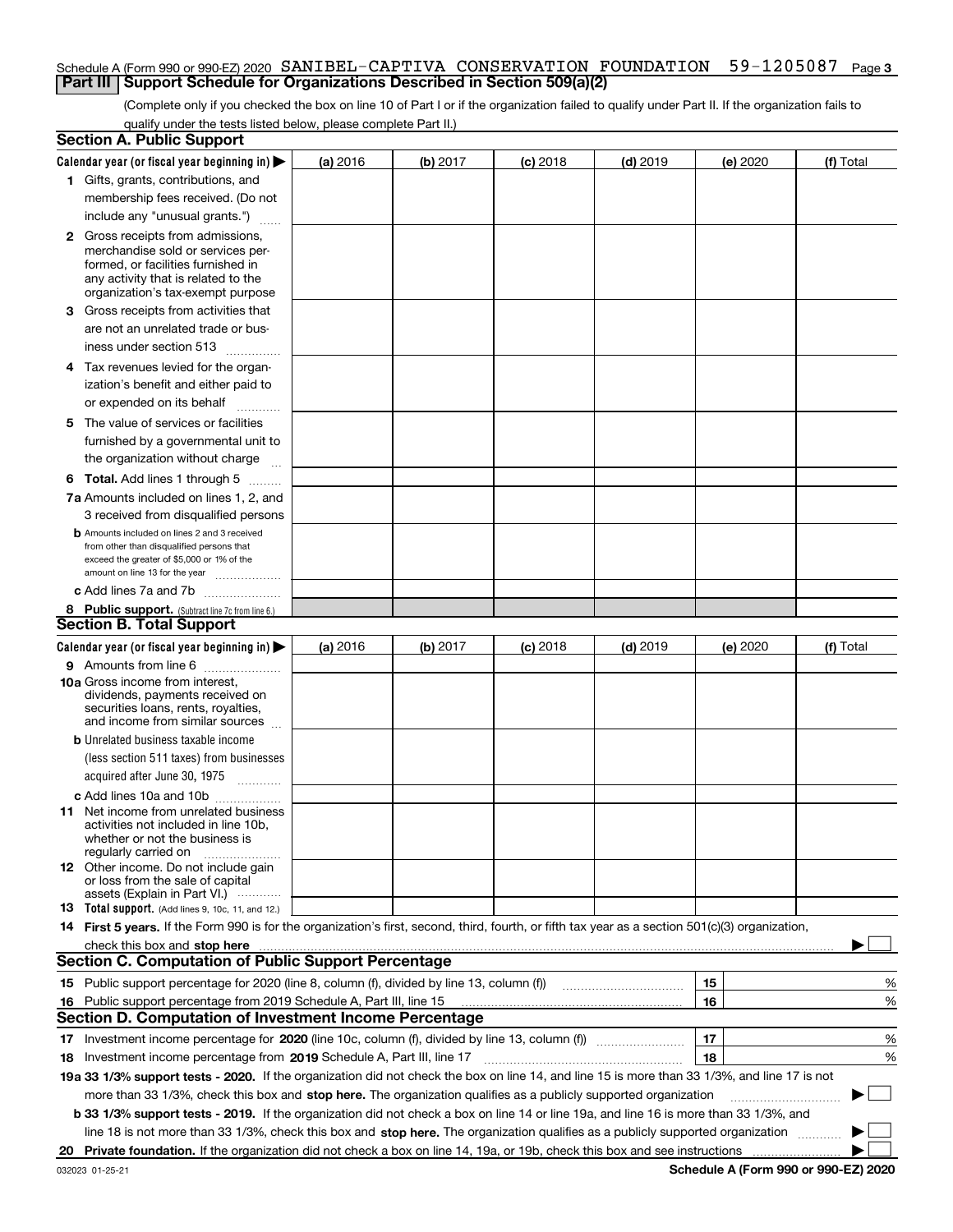#### Schedule A (Form 990 or 990-EZ) 2020 SANIBEL-CAPTIVA CONSERVATION FOUNDATION 59-1205087 Page 4

# **Part IV Supporting Organizations**

(Complete only if you checked a box in line 12 on Part I. If you checked box 12a, Part I, complete Sections A and B. If you checked box 12b, Part I, complete Sections A and C. If you checked box 12c, Part I, complete Sections A, D, and E. If you checked box 12d, Part I, complete Sections A and D, and complete Part V.)

### **Section A. All Supporting Organizations**

- **1** Are all of the organization's supported organizations listed by name in the organization's governing documents? If "No," describe in **Part VI** how the supported organizations are designated. If designated by *class or purpose, describe the designation. If historic and continuing relationship, explain.*
- **2** Did the organization have any supported organization that does not have an IRS determination of status under section 509(a)(1) or (2)? If "Yes," explain in Part VI how the organization determined that the supported *organization was described in section 509(a)(1) or (2).*
- **3a** Did the organization have a supported organization described in section 501(c)(4), (5), or (6)? If "Yes," answer *lines 3b and 3c below.*
- **b** Did the organization confirm that each supported organization qualified under section 501(c)(4), (5), or (6) and satisfied the public support tests under section 509(a)(2)? If "Yes," describe in **Part VI** when and how the *organization made the determination.*
- **c**Did the organization ensure that all support to such organizations was used exclusively for section 170(c)(2)(B) purposes? If "Yes," explain in **Part VI** what controls the organization put in place to ensure such use.
- **4a***If* Was any supported organization not organized in the United States ("foreign supported organization")? *"Yes," and if you checked box 12a or 12b in Part I, answer lines 4b and 4c below.*
- **b** Did the organization have ultimate control and discretion in deciding whether to make grants to the foreign supported organization? If "Yes," describe in **Part VI** how the organization had such control and discretion *despite being controlled or supervised by or in connection with its supported organizations.*
- **c** Did the organization support any foreign supported organization that does not have an IRS determination under sections 501(c)(3) and 509(a)(1) or (2)? If "Yes," explain in **Part VI** what controls the organization used *to ensure that all support to the foreign supported organization was used exclusively for section 170(c)(2)(B) purposes.*
- **5a***If "Yes,"* Did the organization add, substitute, or remove any supported organizations during the tax year? answer lines 5b and 5c below (if applicable). Also, provide detail in **Part VI,** including (i) the names and EIN *numbers of the supported organizations added, substituted, or removed; (ii) the reasons for each such action; (iii) the authority under the organization's organizing document authorizing such action; and (iv) how the action was accomplished (such as by amendment to the organizing document).*
- **b** Type I or Type II only. Was any added or substituted supported organization part of a class already designated in the organization's organizing document?
- **cSubstitutions only.**  Was the substitution the result of an event beyond the organization's control?
- **6** Did the organization provide support (whether in the form of grants or the provision of services or facilities) to **Part VI.** *If "Yes," provide detail in* support or benefit one or more of the filing organization's supported organizations? anyone other than (i) its supported organizations, (ii) individuals that are part of the charitable class benefited by one or more of its supported organizations, or (iii) other supporting organizations that also
- **7**Did the organization provide a grant, loan, compensation, or other similar payment to a substantial contributor *If "Yes," complete Part I of Schedule L (Form 990 or 990-EZ).* regard to a substantial contributor? (as defined in section 4958(c)(3)(C)), a family member of a substantial contributor, or a 35% controlled entity with
- **8** Did the organization make a loan to a disqualified person (as defined in section 4958) not described in line 7? *If "Yes," complete Part I of Schedule L (Form 990 or 990-EZ).*
- **9a** Was the organization controlled directly or indirectly at any time during the tax year by one or more in section 509(a)(1) or (2))? If "Yes," *provide detail in* <code>Part VI.</code> disqualified persons, as defined in section 4946 (other than foundation managers and organizations described
- **b** Did one or more disqualified persons (as defined in line 9a) hold a controlling interest in any entity in which the supporting organization had an interest? If "Yes," provide detail in P**art VI**.
- **c**Did a disqualified person (as defined in line 9a) have an ownership interest in, or derive any personal benefit from, assets in which the supporting organization also had an interest? If "Yes," provide detail in P**art VI.**
- **10a** Was the organization subject to the excess business holdings rules of section 4943 because of section supporting organizations)? If "Yes," answer line 10b below. 4943(f) (regarding certain Type II supporting organizations, and all Type III non-functionally integrated
- **b** Did the organization have any excess business holdings in the tax year? (Use Schedule C, Form 4720, to *determine whether the organization had excess business holdings.)*

**YesNo**

**10b**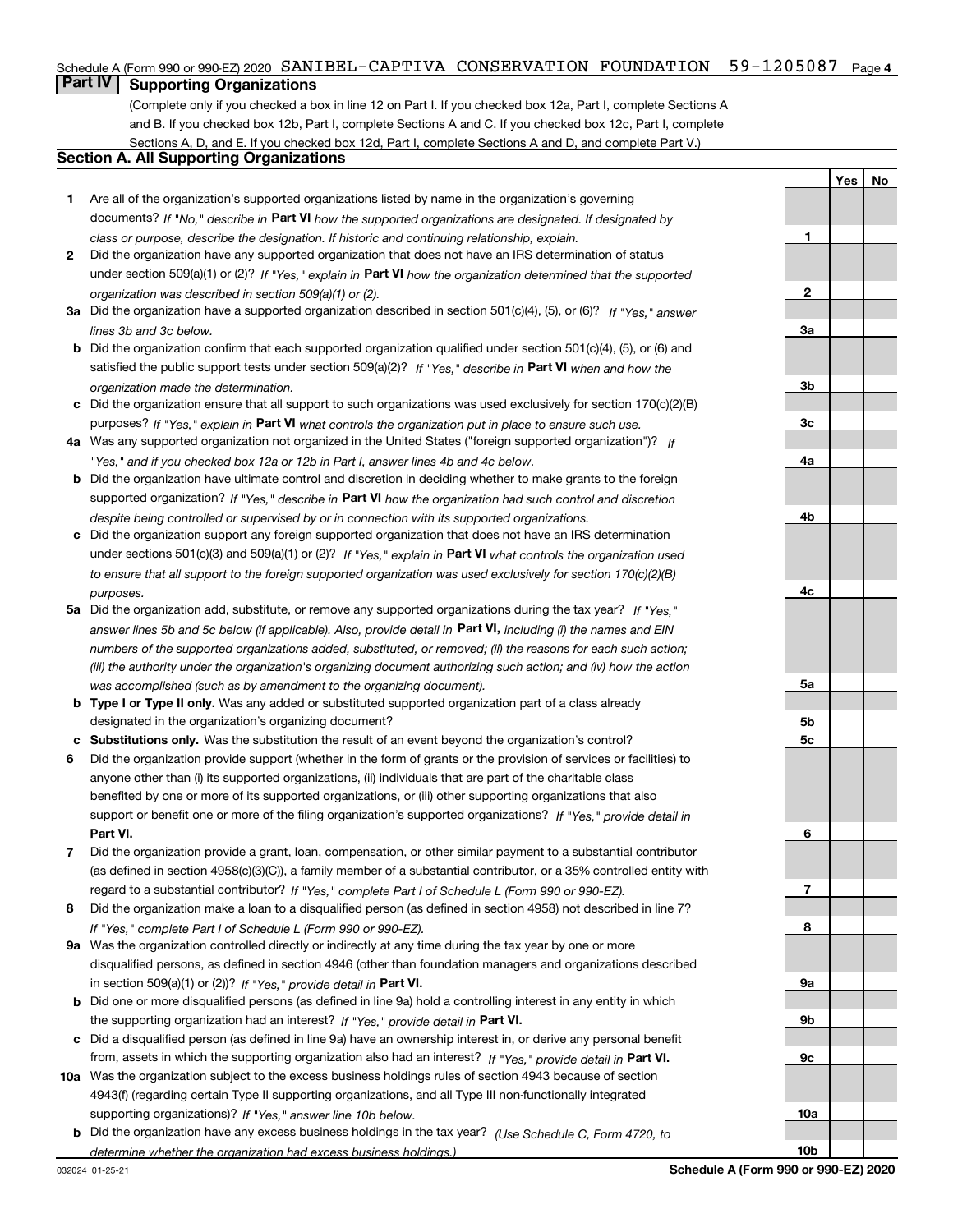#### $59 - 1205087$  Page 5 Schedule A (Form 990 or 990-EZ) 2020  $\,$  SANIBEL-CAPTIVA  $\,$  CONSERVATION  $\,$  FOUNDATION  $\,$  59-1205087  $\,$  Page **Part IV Supporting Organizations** *(continued)*

|              |                                                                                                                                                                                                                                                                                                                                                                                                                                                                                                                                                                                                                                                      |                 | Yes I | No        |
|--------------|------------------------------------------------------------------------------------------------------------------------------------------------------------------------------------------------------------------------------------------------------------------------------------------------------------------------------------------------------------------------------------------------------------------------------------------------------------------------------------------------------------------------------------------------------------------------------------------------------------------------------------------------------|-----------------|-------|-----------|
| 11           | Has the organization accepted a gift or contribution from any of the following persons?                                                                                                                                                                                                                                                                                                                                                                                                                                                                                                                                                              |                 |       |           |
|              | a A person who directly or indirectly controls, either alone or together with persons described in lines 11b and                                                                                                                                                                                                                                                                                                                                                                                                                                                                                                                                     |                 |       |           |
|              | 11c below, the governing body of a supported organization?                                                                                                                                                                                                                                                                                                                                                                                                                                                                                                                                                                                           | 11a             |       |           |
|              | <b>b</b> A family member of a person described in line 11a above?                                                                                                                                                                                                                                                                                                                                                                                                                                                                                                                                                                                    | 11 <sub>b</sub> |       |           |
|              | c A 35% controlled entity of a person described in line 11a or 11b above? If "Yes" to line 11a, 11b, or 11c, provide                                                                                                                                                                                                                                                                                                                                                                                                                                                                                                                                 |                 |       |           |
|              | detail in Part VI.                                                                                                                                                                                                                                                                                                                                                                                                                                                                                                                                                                                                                                   | 11c             |       |           |
|              | <b>Section B. Type I Supporting Organizations</b>                                                                                                                                                                                                                                                                                                                                                                                                                                                                                                                                                                                                    |                 |       |           |
|              |                                                                                                                                                                                                                                                                                                                                                                                                                                                                                                                                                                                                                                                      |                 | Yes I | <b>No</b> |
|              | Did the governing body, members of the governing body, officers acting in their official capacity, or membership of one or<br>more supported organizations have the power to regularly appoint or elect at least a majority of the organization's officers,<br>directors, or trustees at all times during the tax year? If "No," describe in Part VI how the supported organization(s)<br>effectively operated, supervised, or controlled the organization's activities. If the organization had more than one supported<br>organization, describe how the powers to appoint and/or remove officers, directors, or trustees were allocated among the |                 |       |           |
|              | supported organizations and what conditions or restrictions, if any, applied to such powers during the tax year.                                                                                                                                                                                                                                                                                                                                                                                                                                                                                                                                     |                 |       |           |
| $\mathbf{2}$ | Did the organization operate for the benefit of any supported organization other than the supported                                                                                                                                                                                                                                                                                                                                                                                                                                                                                                                                                  |                 |       |           |
|              | organization(s) that operated, supervised, or controlled the supporting organization? If "Yes," explain in                                                                                                                                                                                                                                                                                                                                                                                                                                                                                                                                           |                 |       |           |
|              |                                                                                                                                                                                                                                                                                                                                                                                                                                                                                                                                                                                                                                                      |                 |       |           |

**Part VI**  *how providing such benefit carried out the purposes of the supported organization(s) that operated,*

| supervised, or controlled the supporting organization. |  |
|--------------------------------------------------------|--|
| <b>Section C. Type II Supporting Organizations</b>     |  |

**Yes No 1**or trustees of each of the organization's supported organization(s)? If "No," describe in **Part VI** how control **1***or management of the supporting organization was vested in the same persons that controlled or managed* Were a majority of the organization's directors or trustees during the tax year also a majority of the directors

| the supported organization(s).                                                                   |
|--------------------------------------------------------------------------------------------------|
| Section D. All Type III Supporting Organizations                                                 |
|                                                                                                  |
| Did the organization provide to each of its supported organizations, by the last day of the fift |

|              | Did the organization provide to each of its supported organizations, by the last day of the fifth month of the         |   |  |
|--------------|------------------------------------------------------------------------------------------------------------------------|---|--|
|              | organization's tax year, (i) a written notice describing the type and amount of support provided during the prior tax  |   |  |
|              | year, (ii) a copy of the Form 990 that was most recently filed as of the date of notification, and (iii) copies of the |   |  |
|              | organization's governing documents in effect on the date of notification, to the extent not previously provided?       |   |  |
| $\mathbf{2}$ | Were any of the organization's officers, directors, or trustees either (i) appointed or elected by the supported       |   |  |
|              | organization(s) or (ii) serving on the governing body of a supported organization? If "No," explain in Part VI how     |   |  |
|              | the organization maintained a close and continuous working relationship with the supported organization(s).            | 2 |  |
| 3            | By reason of the relationship described in line 2, above, did the organization's supported organizations have a        |   |  |
|              | significant voice in the organization's investment policies and in directing the use of the organization's             |   |  |
|              | income or assets at all times during the tax year? If "Yes," describe in Part VI the role the organization's           |   |  |
|              | supported organizations played in this regard                                                                          |   |  |

# *supported organizations played in this regard.* **Section E. Type III Functionally Integrated Supporting Organizations**

- **1**Check the box next to the method that the organization used to satisfy the Integral Part Test during the year (see instructions).
- **alinupy** The organization satisfied the Activities Test. Complete line 2 below.
- **b**The organization is the parent of each of its supported organizations. *Complete* line 3 *below.*  $\mathcal{L}^{\text{max}}$

|  |  |  | c <u>L</u> The organization supported a governmental entity. Describe in Part VI how you supported a governmental entity (see instructions) |  |
|--|--|--|---------------------------------------------------------------------------------------------------------------------------------------------|--|
|--|--|--|---------------------------------------------------------------------------------------------------------------------------------------------|--|

- **2Answer lines 2a and 2b below. Yes No** Activities Test.
- **a** Did substantially all of the organization's activities during the tax year directly further the exempt purposes of the supported organization(s) to which the organization was responsive? If "Yes," then in **Part VI identify those supported organizations and explain**  *how these activities directly furthered their exempt purposes, how the organization was responsive to those supported organizations, and how the organization determined that these activities constituted substantially all of its activities.*
- **b** Did the activities described in line 2a, above, constitute activities that, but for the organization's involvement, **Part VI**  *the reasons for the organization's position that its supported organization(s) would have engaged in* one or more of the organization's supported organization(s) would have been engaged in? If "Yes," e*xplain in these activities but for the organization's involvement.*
- **3**Parent of Supported Organizations. Answer lines 3a and 3b below.
- **a** Did the organization have the power to regularly appoint or elect a majority of the officers, directors, or trustees of each of the supported organizations? If "Yes" or "No" provide details in P**art VI.**
- **b** Did the organization exercise a substantial degree of direction over the policies, programs, and activities of each of its supported organizations? If "Yes," describe in Part VI the role played by the organization in this regard.

**2a**

**2b**

**3a**

**3b**

**2**

**YesNo**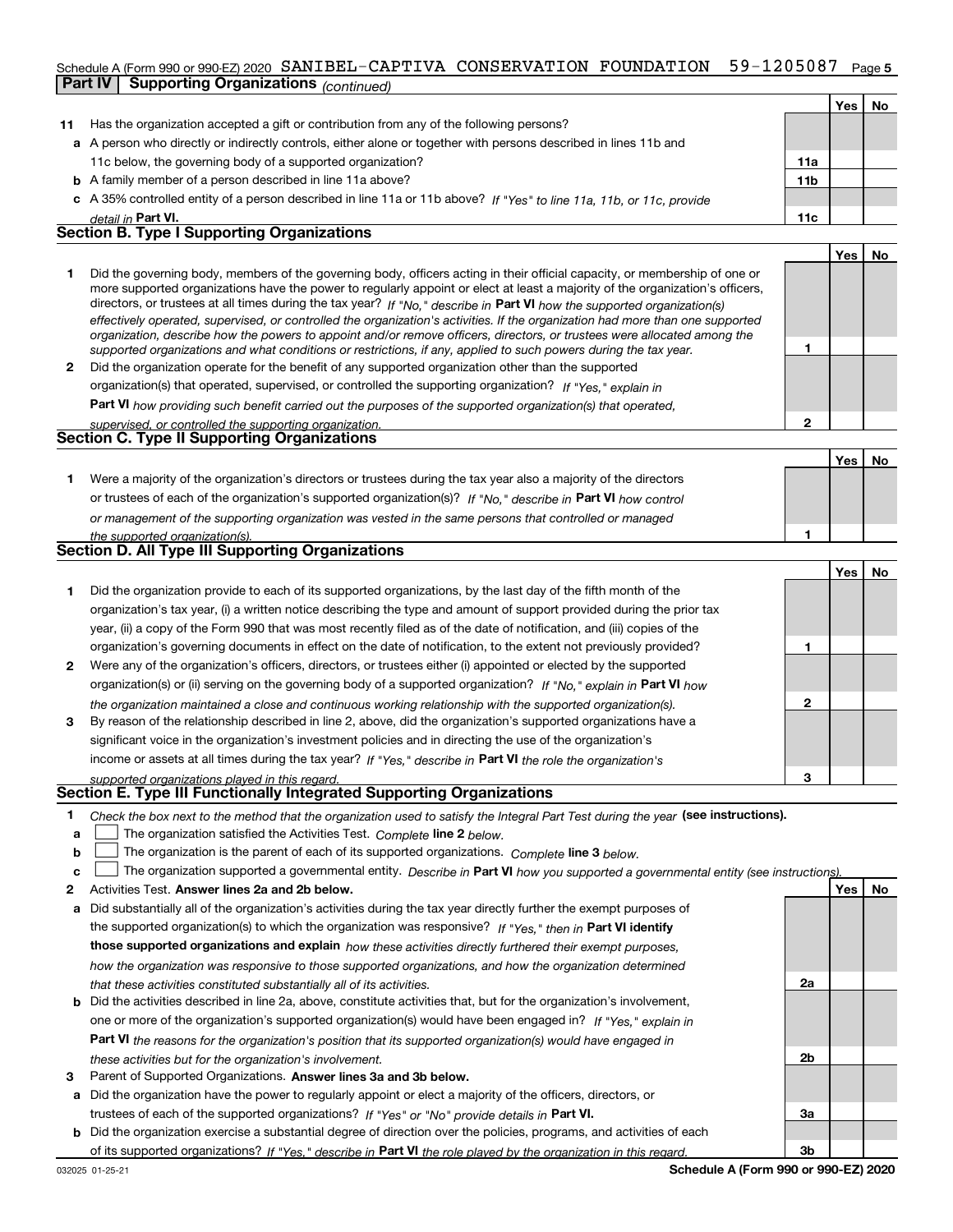|                                         | Schedule A (Form 990 or 990-EZ) 2020 SANIBEL-CAPTIVA CONSERVATION FOUNDATION                                                                   |                |                                | $59 - 1205087$ Page 6          |
|-----------------------------------------|------------------------------------------------------------------------------------------------------------------------------------------------|----------------|--------------------------------|--------------------------------|
|                                         | Type III Non-Functionally Integrated 509(a)(3) Supporting Organizations<br><b>Part V</b>                                                       |                |                                |                                |
| 1                                       | Check here if the organization satisfied the Integral Part Test as a qualifying trust on Nov. 20, 1970 (explain in Part VI). See instructions. |                |                                |                                |
|                                         | All other Type III non-functionally integrated supporting organizations must complete Sections A through E.                                    |                |                                |                                |
|                                         | <b>Section A - Adjusted Net Income</b>                                                                                                         | (A) Prior Year | (B) Current Year<br>(optional) |                                |
| 1                                       | Net short-term capital gain                                                                                                                    | 1              |                                |                                |
| $\mathbf{2}$                            | Recoveries of prior-year distributions                                                                                                         | $\bf 2$        |                                |                                |
| 3                                       | Other gross income (see instructions)                                                                                                          | 3              |                                |                                |
| 4                                       | Add lines 1 through 3.                                                                                                                         | 4              |                                |                                |
| 5                                       | Depreciation and depletion                                                                                                                     | 5              |                                |                                |
| 6                                       | Portion of operating expenses paid or incurred for production or                                                                               |                |                                |                                |
|                                         | collection of gross income or for management, conservation, or                                                                                 |                |                                |                                |
|                                         | maintenance of property held for production of income (see instructions)                                                                       | 6              |                                |                                |
| 7                                       | Other expenses (see instructions)                                                                                                              | $\overline{7}$ |                                |                                |
| 8                                       | Adjusted Net Income (subtract lines 5, 6, and 7 from line 4)                                                                                   | 8              |                                |                                |
|                                         | <b>Section B - Minimum Asset Amount</b>                                                                                                        |                | (A) Prior Year                 | (B) Current Year<br>(optional) |
| 1                                       | Aggregate fair market value of all non-exempt-use assets (see                                                                                  |                |                                |                                |
|                                         | instructions for short tax year or assets held for part of year):                                                                              |                |                                |                                |
|                                         | <b>a</b> Average monthly value of securities                                                                                                   | 1a             |                                |                                |
|                                         | <b>b</b> Average monthly cash balances                                                                                                         | 1 <sub>b</sub> |                                |                                |
|                                         | c Fair market value of other non-exempt-use assets                                                                                             | 1 <sub>c</sub> |                                |                                |
|                                         | <b>d</b> Total (add lines 1a, 1b, and 1c)                                                                                                      | 1d             |                                |                                |
|                                         | e Discount claimed for blockage or other factors                                                                                               |                |                                |                                |
|                                         | (explain in detail in <b>Part VI</b> ):                                                                                                        |                |                                |                                |
| 2                                       | Acquisition indebtedness applicable to non-exempt-use assets                                                                                   | 2              |                                |                                |
| 3                                       | Subtract line 2 from line 1d.                                                                                                                  | 3              |                                |                                |
| 4                                       | Cash deemed held for exempt use. Enter 0.015 of line 3 (for greater amount,                                                                    |                |                                |                                |
|                                         | see instructions).                                                                                                                             | 4              |                                |                                |
| 5                                       | Net value of non-exempt-use assets (subtract line 4 from line 3)                                                                               | 5              |                                |                                |
| 6                                       | Multiply line 5 by 0.035.                                                                                                                      | 6              |                                |                                |
| 7                                       | Recoveries of prior-year distributions                                                                                                         | $\overline{7}$ |                                |                                |
| 8                                       | Minimum Asset Amount (add line 7 to line 6)                                                                                                    | 8              |                                |                                |
| <b>Section C - Distributable Amount</b> |                                                                                                                                                |                |                                | <b>Current Year</b>            |
| 1                                       | Adjusted net income for prior year (from Section A, line 8, column A)                                                                          | 1              |                                |                                |
| $\mathbf{2}$                            | Enter 0.85 of line 1.                                                                                                                          | $\mathbf{2}$   |                                |                                |
| 3                                       | Minimum asset amount for prior year (from Section B, line 8, column A)                                                                         | 3              |                                |                                |
| 4                                       | Enter greater of line 2 or line 3.                                                                                                             | 4              |                                |                                |
| 5                                       | Income tax imposed in prior year                                                                                                               | 5              |                                |                                |
| 6                                       | <b>Distributable Amount.</b> Subtract line 5 from line 4, unless subject to                                                                    |                |                                |                                |
|                                         | emergency temporary reduction (see instructions).                                                                                              | 6              |                                |                                |
|                                         |                                                                                                                                                |                |                                |                                |

**7** Check here if the current year is the organization's first as a non-functionally integrated Type III supporting organization (see instructions).

**Schedule A (Form 990 or 990-EZ) 2020**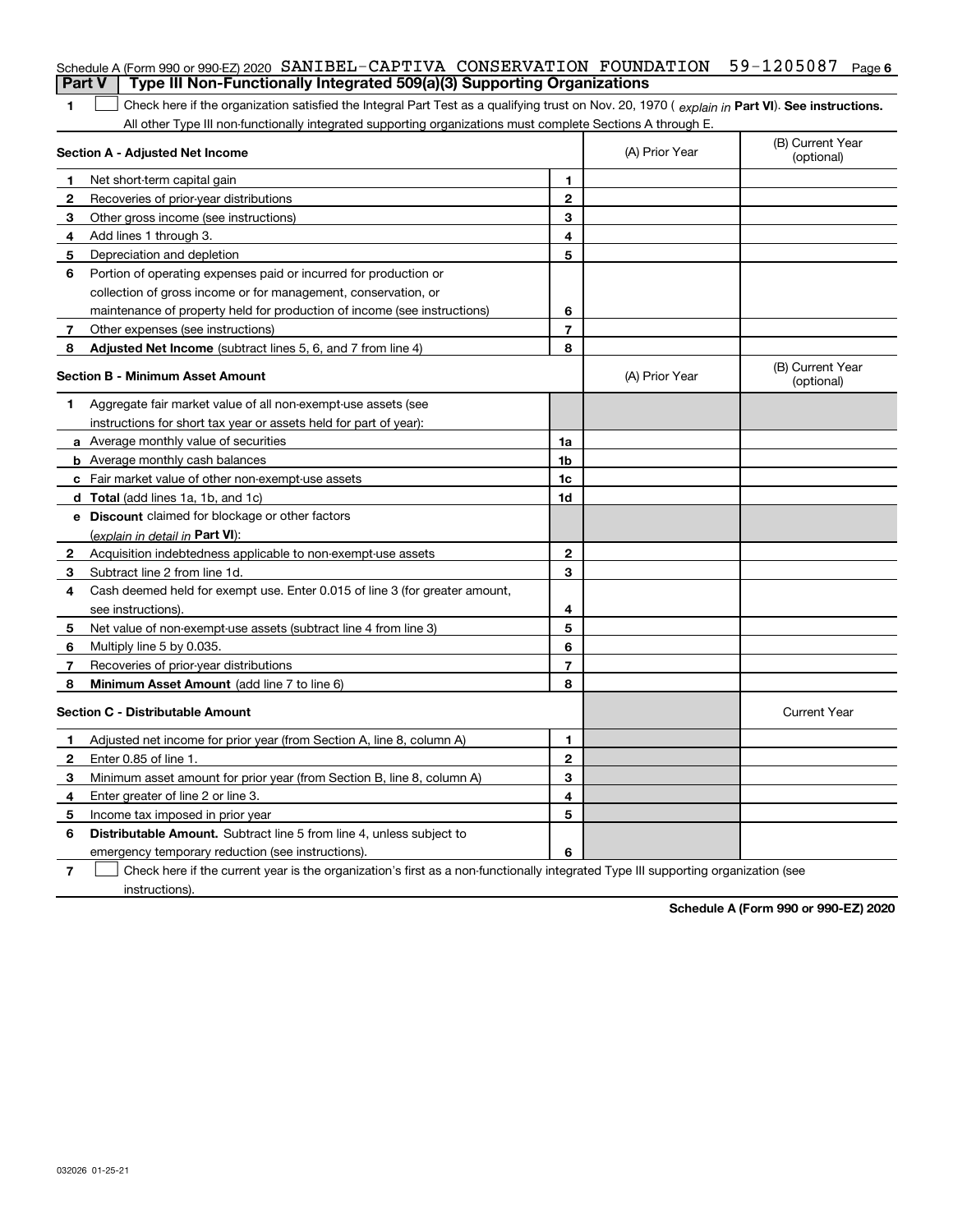# Schedule A (Form 990 or 990-EZ) 2020  $\,$  S $\,$ ANIBEL-CAPTIVA  $\,$  CONSERVATION  $\,$  FOUNDATION  $\,$  59–1205087  $\,$  Page 7  $\,$

| <b>Part V</b> | Type III Non-Functionally Integrated 509(a)(3) Supporting Organizations <sub>(continued)</sub> |                                    |                                               |                          |                                                  |
|---------------|------------------------------------------------------------------------------------------------|------------------------------------|-----------------------------------------------|--------------------------|--------------------------------------------------|
|               | <b>Section D - Distributions</b>                                                               |                                    |                                               |                          | <b>Current Year</b>                              |
|               | Amounts paid to supported organizations to accomplish exempt purposes                          |                                    | 1                                             |                          |                                                  |
| 2             | Amounts paid to perform activity that directly furthers exempt purposes of supported           |                                    |                                               |                          |                                                  |
|               | organizations, in excess of income from activity                                               | 2                                  |                                               |                          |                                                  |
| 3             | Administrative expenses paid to accomplish exempt purposes of supported organizations          |                                    | 3                                             |                          |                                                  |
| 4             | Amounts paid to acquire exempt-use assets                                                      |                                    |                                               | 4                        |                                                  |
| 5             | Qualified set-aside amounts (prior IRS approval required - provide details in Part VI)         |                                    |                                               | 5                        |                                                  |
| 6             | Other distributions ( <i>describe in</i> Part VI). See instructions.                           |                                    |                                               | 6                        |                                                  |
| 7             | Total annual distributions. Add lines 1 through 6.                                             |                                    |                                               | $\overline{\phantom{a}}$ |                                                  |
| 8             | Distributions to attentive supported organizations to which the organization is responsive     |                                    |                                               |                          |                                                  |
|               | (provide details in Part VI). See instructions.                                                |                                    |                                               | 8                        |                                                  |
| 9             | Distributable amount for 2020 from Section C, line 6                                           |                                    |                                               | 9                        |                                                  |
| 10            | Line 8 amount divided by line 9 amount                                                         |                                    |                                               | 10                       |                                                  |
|               | <b>Section E - Distribution Allocations</b> (see instructions)                                 | (i)<br><b>Excess Distributions</b> | (ii)<br><b>Underdistributions</b><br>Pre-2020 |                          | (iii)<br><b>Distributable</b><br>Amount for 2020 |
| 1             | Distributable amount for 2020 from Section C, line 6                                           |                                    |                                               |                          |                                                  |
| 2             | Underdistributions, if any, for years prior to 2020 (reason-                                   |                                    |                                               |                          |                                                  |
|               | able cause required - explain in Part VI). See instructions.                                   |                                    |                                               |                          |                                                  |
| 3             | Excess distributions carryover, if any, to 2020                                                |                                    |                                               |                          |                                                  |
|               | a From 2015                                                                                    |                                    |                                               |                          |                                                  |
|               | <b>b</b> From 2016                                                                             |                                    |                                               |                          |                                                  |
|               | $c$ From 2017                                                                                  |                                    |                                               |                          |                                                  |
|               | d From 2018                                                                                    |                                    |                                               |                          |                                                  |
|               | e From 2019                                                                                    |                                    |                                               |                          |                                                  |
|               | f Total of lines 3a through 3e                                                                 |                                    |                                               |                          |                                                  |
|               | g Applied to underdistributions of prior years                                                 |                                    |                                               |                          |                                                  |
|               | h Applied to 2020 distributable amount                                                         |                                    |                                               |                          |                                                  |
|               | Carryover from 2015 not applied (see instructions)                                             |                                    |                                               |                          |                                                  |
|               | Remainder. Subtract lines 3g, 3h, and 3i from line 3f.                                         |                                    |                                               |                          |                                                  |
| 4             | Distributions for 2020 from Section D.                                                         |                                    |                                               |                          |                                                  |
|               | line $7:$                                                                                      |                                    |                                               |                          |                                                  |
|               | a Applied to underdistributions of prior years                                                 |                                    |                                               |                          |                                                  |
|               | <b>b</b> Applied to 2020 distributable amount                                                  |                                    |                                               |                          |                                                  |
|               | c Remainder. Subtract lines 4a and 4b from line 4.                                             |                                    |                                               |                          |                                                  |
| 5             | Remaining underdistributions for years prior to 2020, if                                       |                                    |                                               |                          |                                                  |
|               | any. Subtract lines 3g and 4a from line 2. For result greater                                  |                                    |                                               |                          |                                                  |
|               | than zero, explain in Part VI. See instructions.                                               |                                    |                                               |                          |                                                  |
| 6             | Remaining underdistributions for 2020. Subtract lines 3h                                       |                                    |                                               |                          |                                                  |
|               | and 4b from line 1. For result greater than zero, explain in                                   |                                    |                                               |                          |                                                  |
|               | Part VI. See instructions.                                                                     |                                    |                                               |                          |                                                  |
| 7             | Excess distributions carryover to 2021. Add lines 3j                                           |                                    |                                               |                          |                                                  |
|               | and 4c.                                                                                        |                                    |                                               |                          |                                                  |
| 8             | Breakdown of line 7:                                                                           |                                    |                                               |                          |                                                  |
|               | a Excess from 2016                                                                             |                                    |                                               |                          |                                                  |
|               | <b>b</b> Excess from 2017                                                                      |                                    |                                               |                          |                                                  |
|               | c Excess from 2018                                                                             |                                    |                                               |                          |                                                  |
|               | d Excess from 2019                                                                             |                                    |                                               |                          |                                                  |
|               | e Excess from 2020                                                                             |                                    |                                               |                          |                                                  |

**Schedule A (Form 990 or 990-EZ) 2020**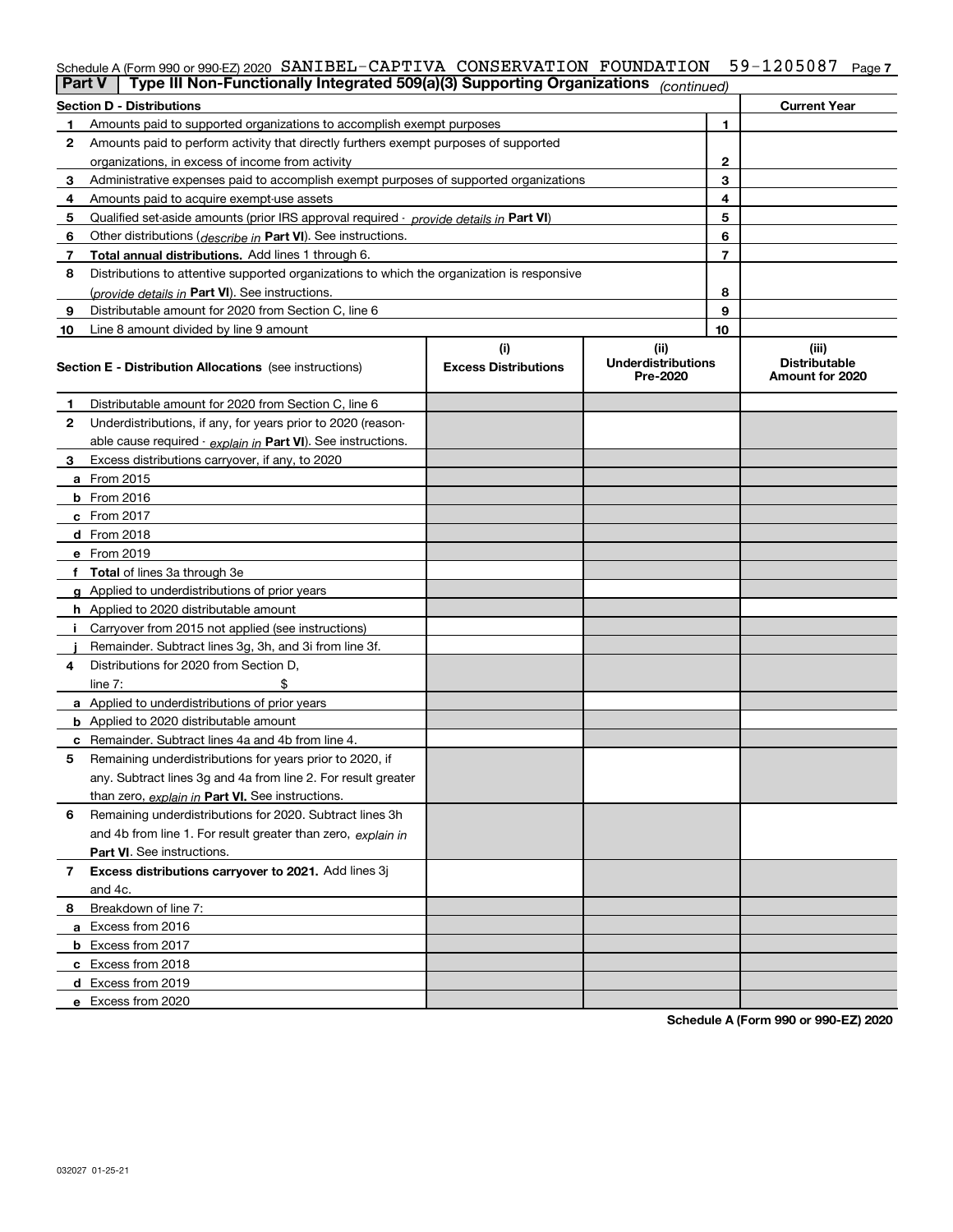|                | 59-1205087<br>Schedule A (Form 990 or 990-EZ) 2020 SANIBEL-CAPTIVA CONSERVATION FOUNDATION<br>Page 8                                                                                                                                                                                             |
|----------------|--------------------------------------------------------------------------------------------------------------------------------------------------------------------------------------------------------------------------------------------------------------------------------------------------|
| <b>Part VI</b> | Supplemental Information. Provide the explanations required by Part II, line 10; Part II, line 17a or 17b; Part III, line 12;                                                                                                                                                                    |
|                | Part IV, Section A, lines 1, 2, 3b, 3c, 4b, 4c, 5a, 6, 9a, 9b, 9c, 11a, 11b, and 11c; Part IV, Section B, lines 1 and 2; Part IV, Section C,<br>line 1; Part IV, Section D, lines 2 and 3; Part IV, Section E, lines 1c, 2a, 2b, 3a, and 3b; Part V, line 1; Part V, Section B, line 1e; Part V, |
|                | Section D, lines 5, 6, and 8; and Part V, Section E, lines 2, 5, and 6. Also complete this part for any additional information.                                                                                                                                                                  |
|                | (See instructions.)                                                                                                                                                                                                                                                                              |
|                |                                                                                                                                                                                                                                                                                                  |
|                |                                                                                                                                                                                                                                                                                                  |
|                |                                                                                                                                                                                                                                                                                                  |
|                |                                                                                                                                                                                                                                                                                                  |
|                |                                                                                                                                                                                                                                                                                                  |
|                |                                                                                                                                                                                                                                                                                                  |
|                |                                                                                                                                                                                                                                                                                                  |
|                |                                                                                                                                                                                                                                                                                                  |
|                |                                                                                                                                                                                                                                                                                                  |
|                |                                                                                                                                                                                                                                                                                                  |
|                |                                                                                                                                                                                                                                                                                                  |
|                |                                                                                                                                                                                                                                                                                                  |
|                |                                                                                                                                                                                                                                                                                                  |
|                |                                                                                                                                                                                                                                                                                                  |
|                |                                                                                                                                                                                                                                                                                                  |
|                |                                                                                                                                                                                                                                                                                                  |
|                |                                                                                                                                                                                                                                                                                                  |
|                |                                                                                                                                                                                                                                                                                                  |
|                |                                                                                                                                                                                                                                                                                                  |
|                |                                                                                                                                                                                                                                                                                                  |
|                |                                                                                                                                                                                                                                                                                                  |
|                |                                                                                                                                                                                                                                                                                                  |
|                |                                                                                                                                                                                                                                                                                                  |
|                |                                                                                                                                                                                                                                                                                                  |
|                |                                                                                                                                                                                                                                                                                                  |
|                |                                                                                                                                                                                                                                                                                                  |
|                |                                                                                                                                                                                                                                                                                                  |
|                |                                                                                                                                                                                                                                                                                                  |
|                |                                                                                                                                                                                                                                                                                                  |
|                |                                                                                                                                                                                                                                                                                                  |
|                |                                                                                                                                                                                                                                                                                                  |
|                |                                                                                                                                                                                                                                                                                                  |
|                |                                                                                                                                                                                                                                                                                                  |
|                |                                                                                                                                                                                                                                                                                                  |
|                |                                                                                                                                                                                                                                                                                                  |
|                |                                                                                                                                                                                                                                                                                                  |
|                |                                                                                                                                                                                                                                                                                                  |
|                |                                                                                                                                                                                                                                                                                                  |
|                |                                                                                                                                                                                                                                                                                                  |
|                |                                                                                                                                                                                                                                                                                                  |
|                |                                                                                                                                                                                                                                                                                                  |
|                |                                                                                                                                                                                                                                                                                                  |
|                |                                                                                                                                                                                                                                                                                                  |
|                |                                                                                                                                                                                                                                                                                                  |
|                |                                                                                                                                                                                                                                                                                                  |
|                |                                                                                                                                                                                                                                                                                                  |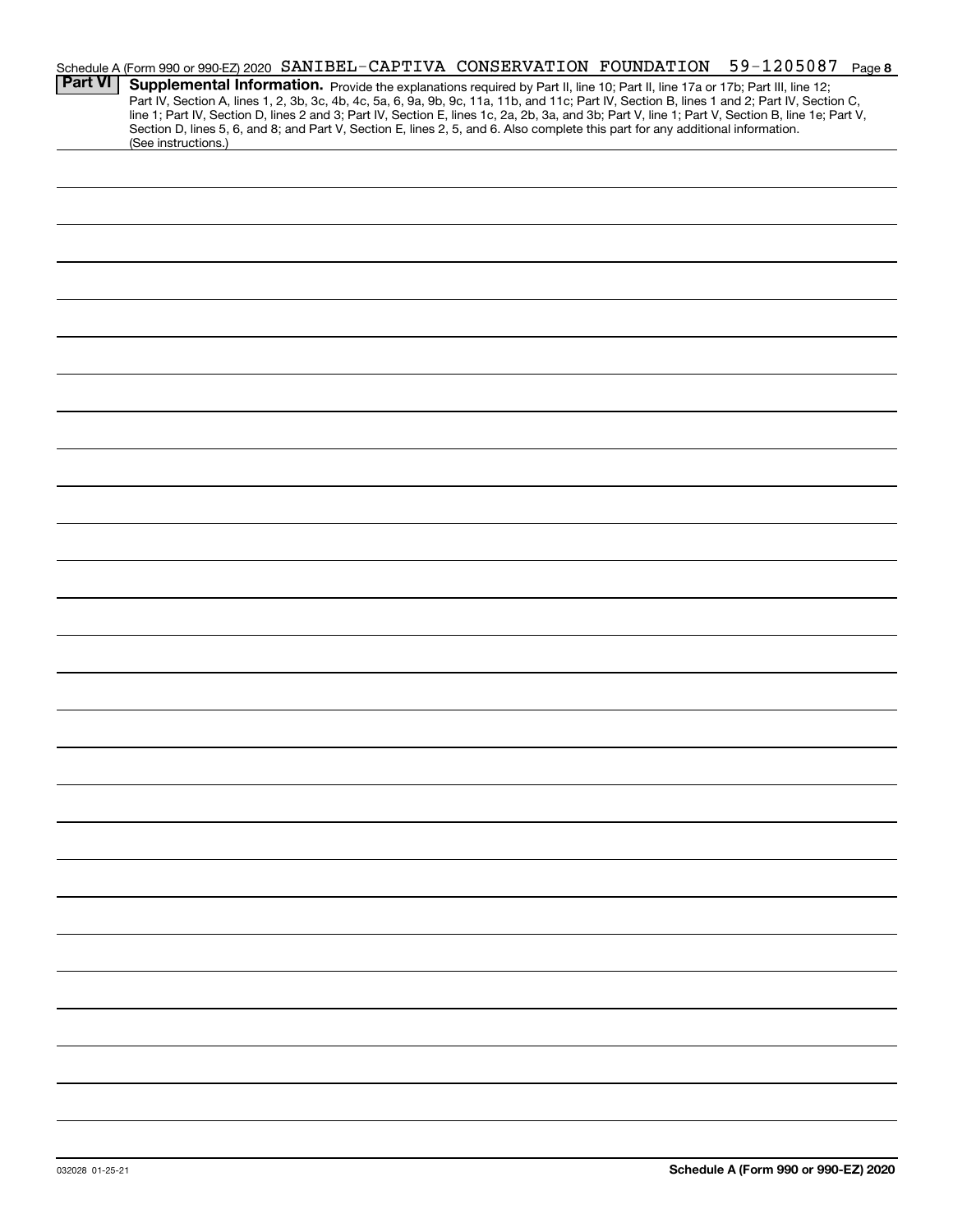# **Identification of Excess Contributions Included on Part II, Line 5 Schedule A 2020**

# **\*\* Do Not File \*\* \*\*\* Not Open to Public Inspection \*\*\***

| <b>Contributor's Name</b> | <b>Total</b><br>Contributions | <b>Excess</b><br>Contributions |
|---------------------------|-------------------------------|--------------------------------|
|                           | 1,600,000.                    | 1,096,979.                     |
|                           | 1,361,000.                    | 857,979.                       |
|                           | 1,550,000.                    | 1,046,979.                     |
|                           | 1,050,000.                    | 546,979.                       |
|                           |                               |                                |
|                           |                               |                                |
|                           |                               |                                |
|                           |                               |                                |
|                           |                               |                                |
|                           |                               |                                |
|                           |                               |                                |
|                           |                               |                                |
|                           |                               |                                |
|                           |                               |                                |
|                           |                               |                                |
|                           |                               |                                |
|                           |                               |                                |
|                           |                               |                                |
|                           |                               |                                |
|                           |                               |                                |
|                           |                               |                                |
|                           |                               |                                |
|                           |                               |                                |
|                           |                               |                                |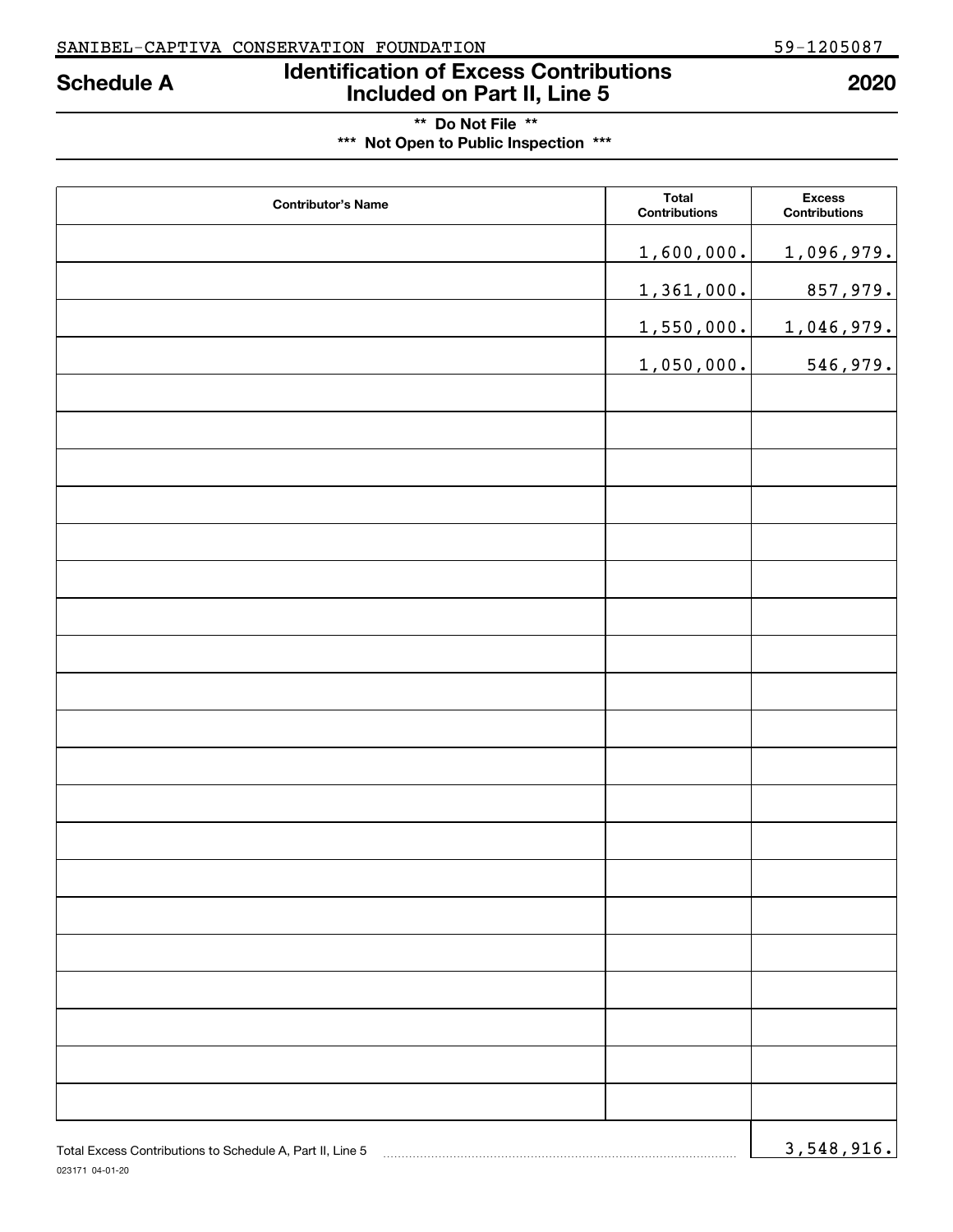Department of the Treasury Internal Revenue Service **(Form 990, 990-EZ, or 990-PF)**

#### Name of the organization

**Organization type** (check one):

### \*\* PUBLIC DISCLOSURE COPY \*\*

# **Schedule B Schedule of Contributors**

**| Attach to Form 990, Form 990-EZ, or Form 990-PF. | Go to www.irs.gov/Form990 for the latest information.** OMB No. 1545-0047

**2020**

**Employer identification number**

SANIBEL-CAPTIVA CONSERVATION FOUNDATION 59-1205087

| Filers of:         | Section:                                                                           |
|--------------------|------------------------------------------------------------------------------------|
| Form 990 or 990-EZ | $\boxed{\textbf{X}}$ 501(c)( 3) (enter number) organization                        |
|                    | $4947(a)(1)$ nonexempt charitable trust <b>not</b> treated as a private foundation |
|                    | 527 political organization                                                         |
| Form 990-PF        | 501(c)(3) exempt private foundation                                                |
|                    | 4947(a)(1) nonexempt charitable trust treated as a private foundation              |
|                    | 501(c)(3) taxable private foundation                                               |

Check if your organization is covered by the **General Rule** or a **Special Rule.**<br>Nota: Only a section 501(c)(7), (8), or (10) erganization can chock boxes for be **Note:**  Only a section 501(c)(7), (8), or (10) organization can check boxes for both the General Rule and a Special Rule. See instructions.

#### **General Rule**

For an organization filing Form 990, 990-EZ, or 990-PF that received, during the year, contributions totaling \$5,000 or more (in money or property) from any one contributor. Complete Parts I and II. See instructions for determining a contributor's total contributions.

#### **Special Rules**

any one contributor, during the year, total contributions of the greater of  $\,$  (1) \$5,000; or **(2)** 2% of the amount on (i) Form 990, Part VIII, line 1h;  $\boxed{\textbf{X}}$  For an organization described in section 501(c)(3) filing Form 990 or 990-EZ that met the 33 1/3% support test of the regulations under sections 509(a)(1) and 170(b)(1)(A)(vi), that checked Schedule A (Form 990 or 990-EZ), Part II, line 13, 16a, or 16b, and that received from or (ii) Form 990-EZ, line 1. Complete Parts I and II.

For an organization described in section 501(c)(7), (8), or (10) filing Form 990 or 990-EZ that received from any one contributor, during the year, total contributions of more than \$1,000 exclusively for religious, charitable, scientific, literary, or educational purposes, or for the prevention of cruelty to children or animals. Complete Parts I (entering "N/A" in column (b) instead of the contributor name and address), II, and III.

purpose. Don't complete any of the parts unless the **General Rule** applies to this organization because it received *nonexclusively* year, contributions <sub>exclusively</sub> for religious, charitable, etc., purposes, but no such contributions totaled more than \$1,000. If this box is checked, enter here the total contributions that were received during the year for an  $\;$ exclusively religious, charitable, etc., For an organization described in section 501(c)(7), (8), or (10) filing Form 990 or 990-EZ that received from any one contributor, during the religious, charitable, etc., contributions totaling \$5,000 or more during the year  $\Box$ — $\Box$   $\Box$ 

**Caution:**  An organization that isn't covered by the General Rule and/or the Special Rules doesn't file Schedule B (Form 990, 990-EZ, or 990-PF), but it **must** answer "No" on Part IV, line 2, of its Form 990; or check the box on line H of its Form 990-EZ or on its Form 990-PF, Part I, line 2, to<br>cortify that it doesn't meet the filipe requirements of Schodule B (Fer certify that it doesn't meet the filing requirements of Schedule B (Form 990, 990-EZ, or 990-PF).

**For Paperwork Reduction Act Notice, see the instructions for Form 990, 990-EZ, or 990-PF. Schedule B (Form 990, 990-EZ, or 990-PF) (2020)** LHA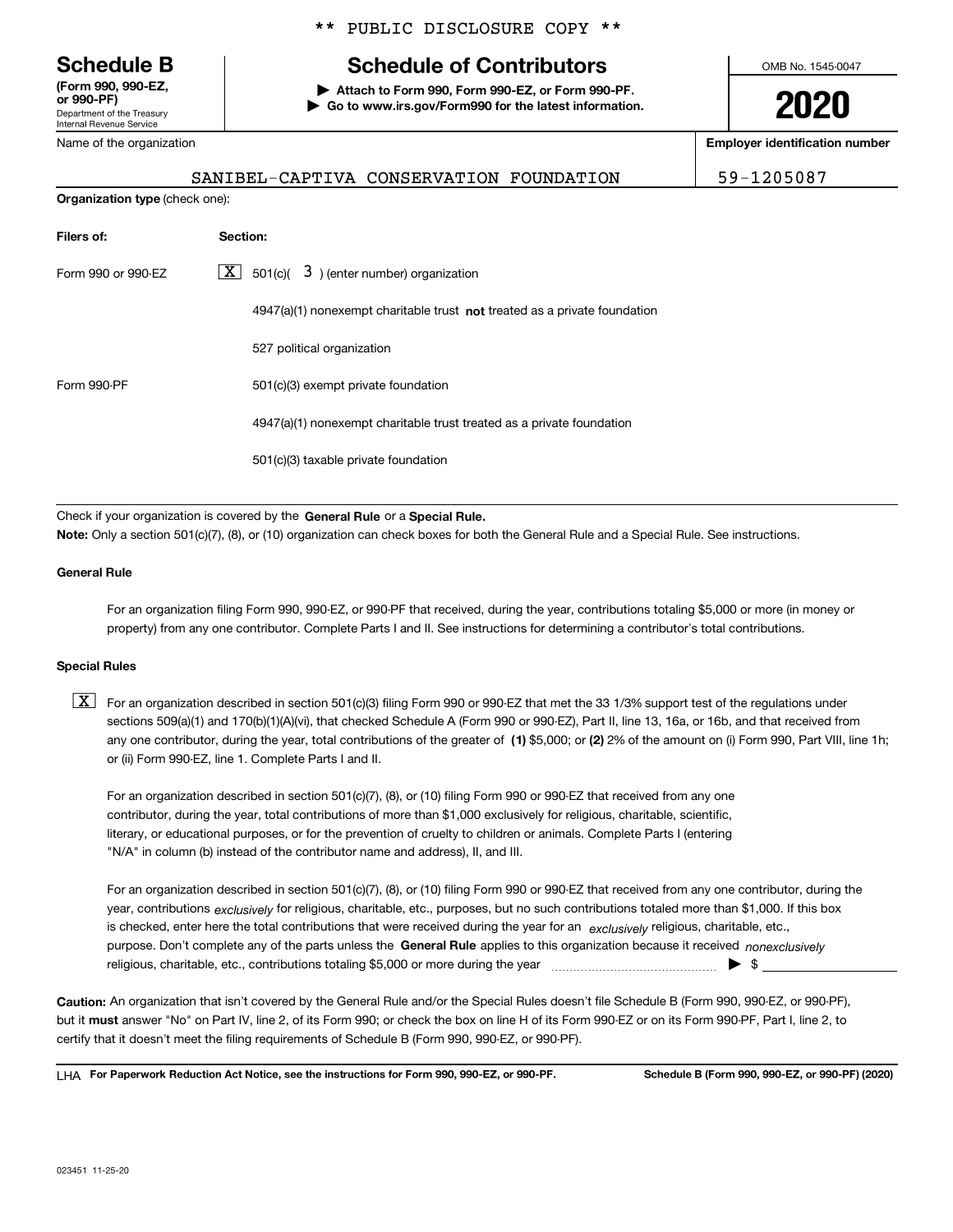Name of organization

**Employer identification number**

#### SANIBEL-CAPTIVA CONSERVATION FOUNDATION 59-1205087

**(a)No.(b)Name, address, and ZIP + 4 (c)Total contributions (d)Type of contribution PersonPayrollNoncash(a)No.(b)Name, address, and ZIP + 4 (c)Total contributions (d)Type of contribution PersonPayrollNoncash(a)No.(b)Name, address, and ZIP + 4 (c)Total contributions (d)Type of contribution PersonPayrollNoncash(a) No.(b) Name, address, and ZIP + 4 (c) Total contributions (d) Type of contribution PersonPayrollNoncash(a) No.(b) Name, address, and ZIP + 4 (c) Total contributions (d) Type of contribution Person PayrollNoncash(a) No.(b)Name, address, and ZIP + 4 (c) Total contributions (d)Type of contribution PersonPayrollNoncash** Contributors (see instructions). Use duplicate copies of Part I if additional space is needed. \$(Complete Part II for noncash contributions.) \$(Complete Part II for noncash contributions.) \$(Complete Part II for noncash contributions.) \$(Complete Part II for noncash contributions.) \$(Complete Part II for noncash contributions.) \$(Complete Part II for noncash contributions.) **2Page 2**<br>
Iame of organization<br> **2Part I CAPTIVA CONSERVATION FOUNDATION**<br> **Part I Contributors** (see instructions). Use duplicate copies of Part I if additional space is needed.  $\boxed{\mathbf{X}}$  $\boxed{\mathbf{X}}$  $|\mathbf{X}|$  $\sqrt{X}$  $\boxed{\text{X}}$  X  $\begin{array}{c|c|c|c|c|c} 1 & \hspace{1.5cm} & \hspace{1.5cm} & \hspace{1.5cm} & \hspace{1.5cm} & \hspace{1.5cm} & \hspace{1.5cm} & \hspace{1.5cm} & \hspace{1.5cm} & \hspace{1.5cm} & \hspace{1.5cm} & \hspace{1.5cm} & \hspace{1.5cm} & \hspace{1.5cm} & \hspace{1.5cm} & \hspace{1.5cm} & \hspace{1.5cm} & \hspace{1.5cm} & \hspace{1.5cm} & \hspace{1.5cm} & \hspace{1.5cm} &$ 1,550,000.  $2$  | Person  $\overline{\text{X}}$ 1,050,000.  $\overline{3}$  | Person  $\overline{X}$ 1,015,000.  $4$  | Person  $\overline{\text{X}}$ 700,000.  $\sim$  5 | Person X 385,000. 6 806,031.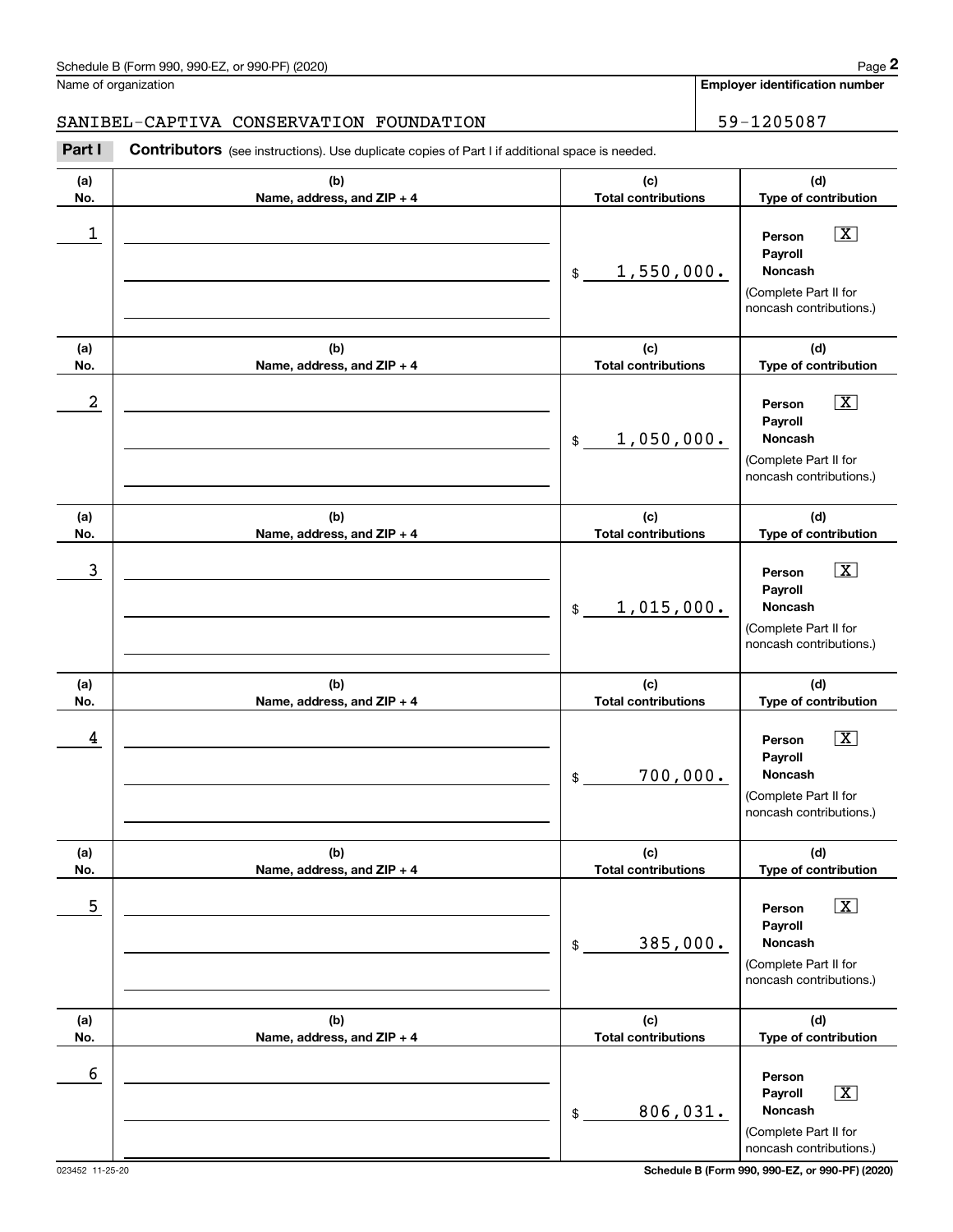**Employer identification number**

# SANIBEL-CAPTIVA CONSERVATION FOUNDATION 59-1205087

(see instructions). Use duplicate copies of Part II if additional space is needed.<br> **3Part II Noncash Property** (see instructions). Use duplicate copies of Part II if additional space is needed.<br> **3Part II Noncash Prop** 

| (a)<br>No.<br>from<br>Part I | (b)<br>Description of noncash property given | (c)<br>FMV (or estimate)<br>(See instructions.) | (d)<br>Date received |
|------------------------------|----------------------------------------------|-------------------------------------------------|----------------------|
|                              |                                              | $\frac{1}{2}$                                   |                      |
| (a)<br>No.<br>from<br>Part I | (b)<br>Description of noncash property given | (c)<br>FMV (or estimate)<br>(See instructions.) | (d)<br>Date received |
|                              |                                              | $\frac{1}{2}$                                   |                      |
| (a)<br>No.<br>from<br>Part I | (b)<br>Description of noncash property given | (c)<br>FMV (or estimate)<br>(See instructions.) | (d)<br>Date received |
|                              |                                              | $\frac{1}{2}$                                   |                      |
| (a)<br>No.<br>from<br>Part I | (b)<br>Description of noncash property given | (c)<br>FMV (or estimate)<br>(See instructions.) | (d)<br>Date received |
|                              |                                              | $\mathsf{\$}$                                   |                      |
| (a)<br>No.<br>from<br>Part I | (b)<br>Description of noncash property given | (c)<br>FMV (or estimate)<br>(See instructions.) | (d)<br>Date received |
|                              |                                              | \$                                              |                      |
| (a)<br>No.<br>from<br>Part I | (b)<br>Description of noncash property given | (c)<br>FMV (or estimate)<br>(See instructions.) | (d)<br>Date received |
|                              |                                              | \$                                              |                      |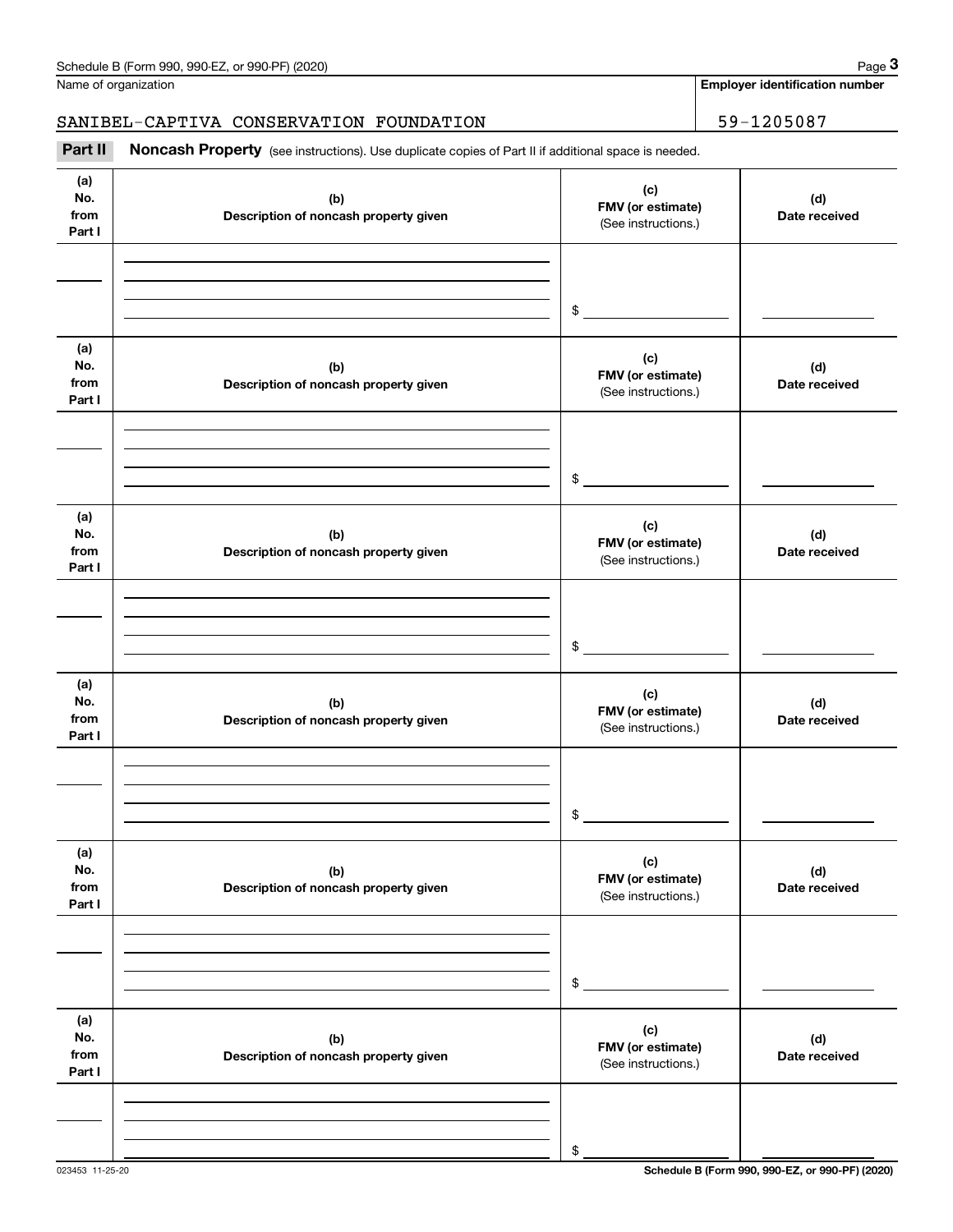|                      | Schedule B (Form 990, 990-EZ, or 990-PF) (2020)                                                                                                                                                                                                      |                      | Page 4                                                                                                                                                         |  |  |  |
|----------------------|------------------------------------------------------------------------------------------------------------------------------------------------------------------------------------------------------------------------------------------------------|----------------------|----------------------------------------------------------------------------------------------------------------------------------------------------------------|--|--|--|
| Name of organization |                                                                                                                                                                                                                                                      |                      | <b>Employer identification number</b>                                                                                                                          |  |  |  |
|                      | SANIBEL-CAPTIVA CONSERVATION FOUNDATION                                                                                                                                                                                                              |                      | 59-1205087                                                                                                                                                     |  |  |  |
| Part III             | from any one contributor. Complete columns (a) through (e) and the following line entry. For organizations                                                                                                                                           |                      | Exclusively religious, charitable, etc., contributions to organizations described in section 501(c)(7), (8), or (10) that total more than \$1,000 for the year |  |  |  |
|                      | completing Part III, enter the total of exclusively religious, charitable, etc., contributions of \$1,000 or less for the year. (Enter this info. once.) $\blacktriangleright$ \$<br>Use duplicate copies of Part III if additional space is needed. |                      |                                                                                                                                                                |  |  |  |
| $(a)$ No.<br>from    |                                                                                                                                                                                                                                                      |                      |                                                                                                                                                                |  |  |  |
| Part I               | (b) Purpose of gift                                                                                                                                                                                                                                  | (c) Use of gift      | (d) Description of how gift is held                                                                                                                            |  |  |  |
|                      |                                                                                                                                                                                                                                                      |                      |                                                                                                                                                                |  |  |  |
|                      |                                                                                                                                                                                                                                                      |                      |                                                                                                                                                                |  |  |  |
|                      |                                                                                                                                                                                                                                                      |                      |                                                                                                                                                                |  |  |  |
|                      |                                                                                                                                                                                                                                                      | (e) Transfer of gift |                                                                                                                                                                |  |  |  |
|                      | Transferee's name, address, and ZIP + 4                                                                                                                                                                                                              |                      | Relationship of transferor to transferee                                                                                                                       |  |  |  |
|                      |                                                                                                                                                                                                                                                      |                      |                                                                                                                                                                |  |  |  |
|                      |                                                                                                                                                                                                                                                      |                      |                                                                                                                                                                |  |  |  |
| (a) No.              |                                                                                                                                                                                                                                                      |                      |                                                                                                                                                                |  |  |  |
| from<br>Part I       | (b) Purpose of gift                                                                                                                                                                                                                                  | (c) Use of gift      | (d) Description of how gift is held                                                                                                                            |  |  |  |
|                      |                                                                                                                                                                                                                                                      |                      |                                                                                                                                                                |  |  |  |
|                      |                                                                                                                                                                                                                                                      |                      |                                                                                                                                                                |  |  |  |
|                      |                                                                                                                                                                                                                                                      |                      |                                                                                                                                                                |  |  |  |
|                      | (e) Transfer of gift                                                                                                                                                                                                                                 |                      |                                                                                                                                                                |  |  |  |
|                      | Transferee's name, address, and $ZIP + 4$                                                                                                                                                                                                            |                      | Relationship of transferor to transferee                                                                                                                       |  |  |  |
|                      |                                                                                                                                                                                                                                                      |                      |                                                                                                                                                                |  |  |  |
|                      |                                                                                                                                                                                                                                                      |                      |                                                                                                                                                                |  |  |  |
|                      |                                                                                                                                                                                                                                                      |                      |                                                                                                                                                                |  |  |  |
| (a) No.<br>from      | (b) Purpose of gift                                                                                                                                                                                                                                  | (c) Use of gift      | (d) Description of how gift is held                                                                                                                            |  |  |  |
| Part I               |                                                                                                                                                                                                                                                      |                      |                                                                                                                                                                |  |  |  |
|                      |                                                                                                                                                                                                                                                      |                      |                                                                                                                                                                |  |  |  |
|                      |                                                                                                                                                                                                                                                      |                      |                                                                                                                                                                |  |  |  |
|                      |                                                                                                                                                                                                                                                      | (e) Transfer of gift |                                                                                                                                                                |  |  |  |
|                      |                                                                                                                                                                                                                                                      |                      |                                                                                                                                                                |  |  |  |
|                      | Transferee's name, address, and $ZIP + 4$                                                                                                                                                                                                            |                      | Relationship of transferor to transferee                                                                                                                       |  |  |  |
|                      |                                                                                                                                                                                                                                                      |                      |                                                                                                                                                                |  |  |  |
|                      |                                                                                                                                                                                                                                                      |                      |                                                                                                                                                                |  |  |  |
| (a) No.<br>from      | (b) Purpose of gift                                                                                                                                                                                                                                  | (c) Use of gift      | (d) Description of how gift is held                                                                                                                            |  |  |  |
| Part I               |                                                                                                                                                                                                                                                      |                      |                                                                                                                                                                |  |  |  |
|                      |                                                                                                                                                                                                                                                      |                      |                                                                                                                                                                |  |  |  |
|                      |                                                                                                                                                                                                                                                      |                      |                                                                                                                                                                |  |  |  |
|                      |                                                                                                                                                                                                                                                      | (e) Transfer of gift |                                                                                                                                                                |  |  |  |
|                      |                                                                                                                                                                                                                                                      |                      |                                                                                                                                                                |  |  |  |
|                      | Transferee's name, address, and $ZIP + 4$                                                                                                                                                                                                            |                      | Relationship of transferor to transferee                                                                                                                       |  |  |  |
|                      |                                                                                                                                                                                                                                                      |                      |                                                                                                                                                                |  |  |  |
|                      |                                                                                                                                                                                                                                                      |                      |                                                                                                                                                                |  |  |  |
|                      |                                                                                                                                                                                                                                                      |                      |                                                                                                                                                                |  |  |  |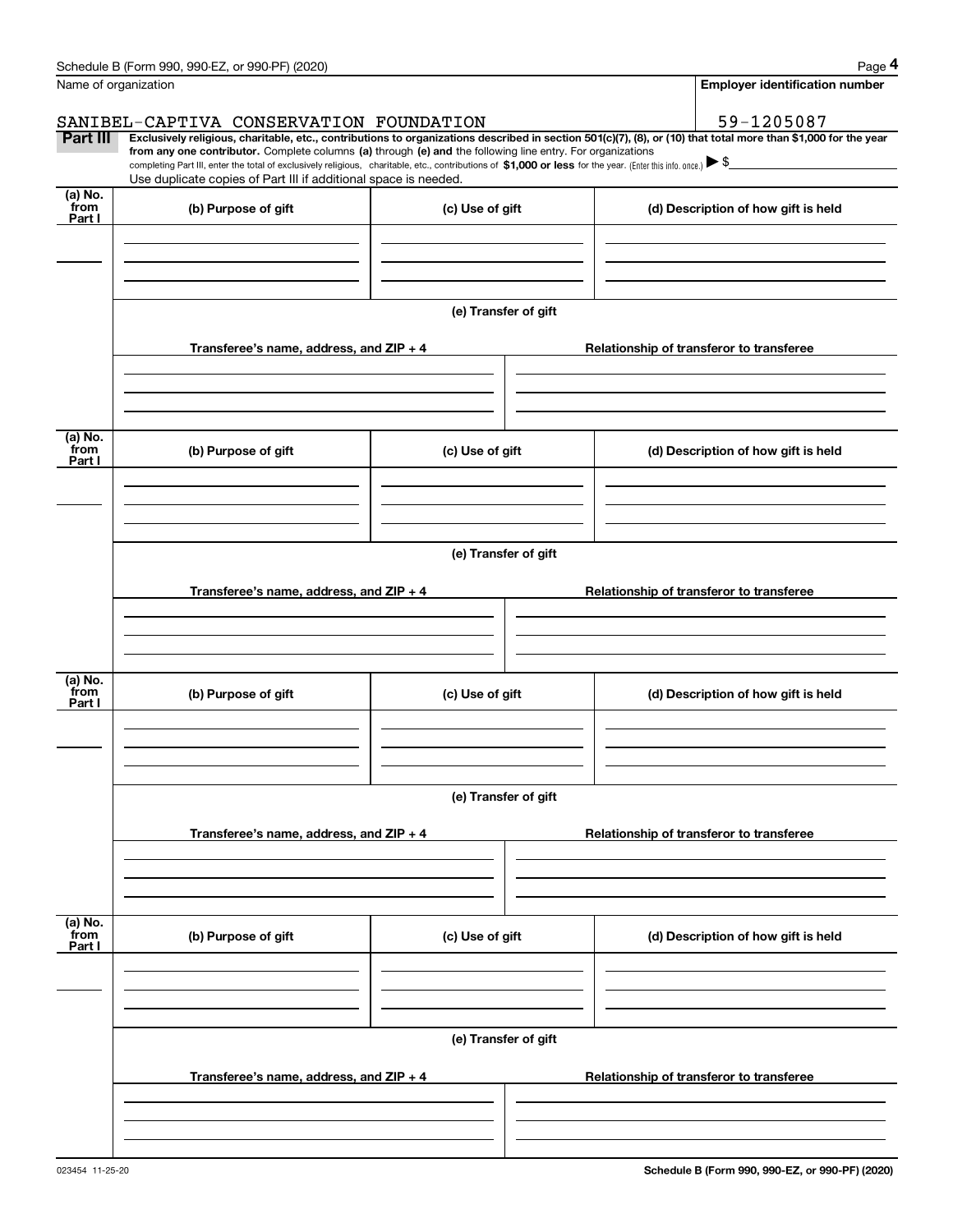| <b>SCHEDULE C</b>                                                                                     |  | <b>Political Campaign and Lobbying Activities</b>                                                                                                                                                                                                                                              |           |                                      |                          | OMB No. 1545-0047                                |
|-------------------------------------------------------------------------------------------------------|--|------------------------------------------------------------------------------------------------------------------------------------------------------------------------------------------------------------------------------------------------------------------------------------------------|-----------|--------------------------------------|--------------------------|--------------------------------------------------|
| (Form 990 or 990-EZ)<br>For Organizations Exempt From Income Tax Under section 501(c) and section 527 |  |                                                                                                                                                                                                                                                                                                |           |                                      |                          |                                                  |
|                                                                                                       |  | ▶ Complete if the organization is described below. ▶ Attach to Form 990 or Form 990-EZ.                                                                                                                                                                                                        |           |                                      |                          |                                                  |
| Department of the Treasury<br>Internal Revenue Service                                                |  | Go to www.irs.gov/Form990 for instructions and the latest information.                                                                                                                                                                                                                         |           |                                      |                          | <b>Open to Public</b><br>Inspection              |
|                                                                                                       |  | If the organization answered "Yes," on Form 990, Part IV, line 3, or Form 990-EZ, Part V, line 46 (Political Campaign Activities), then                                                                                                                                                        |           |                                      |                          |                                                  |
|                                                                                                       |  | • Section 501(c)(3) organizations: Complete Parts I-A and B. Do not complete Part I-C.                                                                                                                                                                                                         |           |                                      |                          |                                                  |
|                                                                                                       |  | • Section 501(c) (other than section 501(c)(3)) organizations: Complete Parts I-A and C below. Do not complete Part I-B.                                                                                                                                                                       |           |                                      |                          |                                                  |
| • Section 527 organizations: Complete Part I-A only.                                                  |  |                                                                                                                                                                                                                                                                                                |           |                                      |                          |                                                  |
|                                                                                                       |  | If the organization answered "Yes," on Form 990, Part IV, line 4, or Form 990-EZ, Part VI, line 47 (Lobbying Activities), then                                                                                                                                                                 |           |                                      |                          |                                                  |
|                                                                                                       |  | • Section 501(c)(3) organizations that have filed Form 5768 (election under section 501(h)): Complete Part II-A. Do not complete Part II-B.<br>• Section 501(c)(3) organizations that have NOT filed Form 5768 (election under section 501(h)): Complete Part II-B. Do not complete Part II-A. |           |                                      |                          |                                                  |
|                                                                                                       |  | If the organization answered "Yes," on Form 990, Part IV, line 5 (Proxy Tax) (See separate instructions) or Form 990-EZ, Part V, line 35c (Proxy                                                                                                                                               |           |                                      |                          |                                                  |
| Tax) (See separate instructions), then                                                                |  |                                                                                                                                                                                                                                                                                                |           |                                      |                          |                                                  |
|                                                                                                       |  | • Section 501(c)(4), (5), or (6) organizations: Complete Part III.                                                                                                                                                                                                                             |           |                                      |                          |                                                  |
| Name of organization                                                                                  |  |                                                                                                                                                                                                                                                                                                |           |                                      |                          | <b>Employer identification number</b>            |
|                                                                                                       |  | SANIBEL-CAPTIVA CONSERVATION FOUNDATION                                                                                                                                                                                                                                                        |           |                                      |                          | 59-1205087                                       |
| Part I-A                                                                                              |  | Complete if the organization is exempt under section 501(c) or is a section 527 organization.                                                                                                                                                                                                  |           |                                      |                          |                                                  |
|                                                                                                       |  |                                                                                                                                                                                                                                                                                                |           |                                      |                          |                                                  |
|                                                                                                       |  | 1 Provide a description of the organization's direct and indirect political campaign activities in Part IV.                                                                                                                                                                                    |           |                                      |                          |                                                  |
| Political campaign activity expenditures<br>2                                                         |  |                                                                                                                                                                                                                                                                                                |           |                                      |                          | $\triangleright$ \$                              |
| Volunteer hours for political campaign activities<br>3                                                |  |                                                                                                                                                                                                                                                                                                |           |                                      |                          |                                                  |
|                                                                                                       |  |                                                                                                                                                                                                                                                                                                |           |                                      |                          |                                                  |
| Part I-B                                                                                              |  | Complete if the organization is exempt under section 501(c)(3).                                                                                                                                                                                                                                |           |                                      |                          |                                                  |
|                                                                                                       |  | 1 Enter the amount of any excise tax incurred by the organization under section 4955                                                                                                                                                                                                           |           | $\bullet$ s $\overline{\phantom{a}}$ |                          |                                                  |
| 2                                                                                                     |  | Enter the amount of any excise tax incurred by organization managers under section 4955                                                                                                                                                                                                        |           |                                      |                          |                                                  |
| З                                                                                                     |  |                                                                                                                                                                                                                                                                                                |           |                                      |                          | Yes<br>No                                        |
|                                                                                                       |  |                                                                                                                                                                                                                                                                                                |           |                                      |                          | Yes<br>No                                        |
| <b>b</b> If "Yes," describe in Part IV.<br>Part I-C                                                   |  | Complete if the organization is exempt under section 501(c), except section 501(c)(3).                                                                                                                                                                                                         |           |                                      |                          |                                                  |
|                                                                                                       |  |                                                                                                                                                                                                                                                                                                |           |                                      |                          |                                                  |
|                                                                                                       |  | 1 Enter the amount directly expended by the filing organization for section 527 exempt function activities<br>2 Enter the amount of the filing organization's funds contributed to other organizations for section 527                                                                         |           |                                      | $\blacktriangleright$ \$ |                                                  |
| exempt function activities                                                                            |  |                                                                                                                                                                                                                                                                                                |           |                                      | $\blacktriangleright$ \$ |                                                  |
|                                                                                                       |  | 3 Total exempt function expenditures. Add lines 1 and 2. Enter here and on Form 1120-POL,                                                                                                                                                                                                      |           |                                      |                          |                                                  |
|                                                                                                       |  |                                                                                                                                                                                                                                                                                                |           |                                      |                          |                                                  |
|                                                                                                       |  |                                                                                                                                                                                                                                                                                                |           |                                      |                          | Yes<br><b>No</b>                                 |
|                                                                                                       |  | 5 Enter the names, addresses and employer identification number (EIN) of all section 527 political organizations to which the filing organization                                                                                                                                              |           |                                      |                          |                                                  |
|                                                                                                       |  | made payments. For each organization listed, enter the amount paid from the filing organization's funds. Also enter the amount of political                                                                                                                                                    |           |                                      |                          |                                                  |
|                                                                                                       |  | contributions received that were promptly and directly delivered to a separate political organization, such as a separate segregated fund or a                                                                                                                                                 |           |                                      |                          |                                                  |
|                                                                                                       |  | political action committee (PAC). If additional space is needed, provide information in Part IV.                                                                                                                                                                                               |           |                                      |                          |                                                  |
| (a) Name                                                                                              |  | (b) Address                                                                                                                                                                                                                                                                                    | $(c)$ EIN | (d) Amount paid from                 |                          | (e) Amount of political                          |
|                                                                                                       |  |                                                                                                                                                                                                                                                                                                |           | filing organization's                |                          | contributions received and                       |
|                                                                                                       |  |                                                                                                                                                                                                                                                                                                |           | funds. If none, enter -0-.           |                          | promptly and directly<br>delivered to a separate |
|                                                                                                       |  |                                                                                                                                                                                                                                                                                                |           |                                      |                          | political organization.                          |
|                                                                                                       |  |                                                                                                                                                                                                                                                                                                |           |                                      |                          | If none, enter -0-.                              |
|                                                                                                       |  |                                                                                                                                                                                                                                                                                                |           |                                      |                          |                                                  |
|                                                                                                       |  |                                                                                                                                                                                                                                                                                                |           |                                      |                          |                                                  |
|                                                                                                       |  |                                                                                                                                                                                                                                                                                                |           |                                      |                          |                                                  |
|                                                                                                       |  |                                                                                                                                                                                                                                                                                                |           |                                      |                          |                                                  |
|                                                                                                       |  |                                                                                                                                                                                                                                                                                                |           |                                      |                          |                                                  |
|                                                                                                       |  |                                                                                                                                                                                                                                                                                                |           |                                      |                          |                                                  |
|                                                                                                       |  |                                                                                                                                                                                                                                                                                                |           |                                      |                          |                                                  |
|                                                                                                       |  |                                                                                                                                                                                                                                                                                                |           |                                      |                          |                                                  |
|                                                                                                       |  |                                                                                                                                                                                                                                                                                                |           |                                      |                          |                                                  |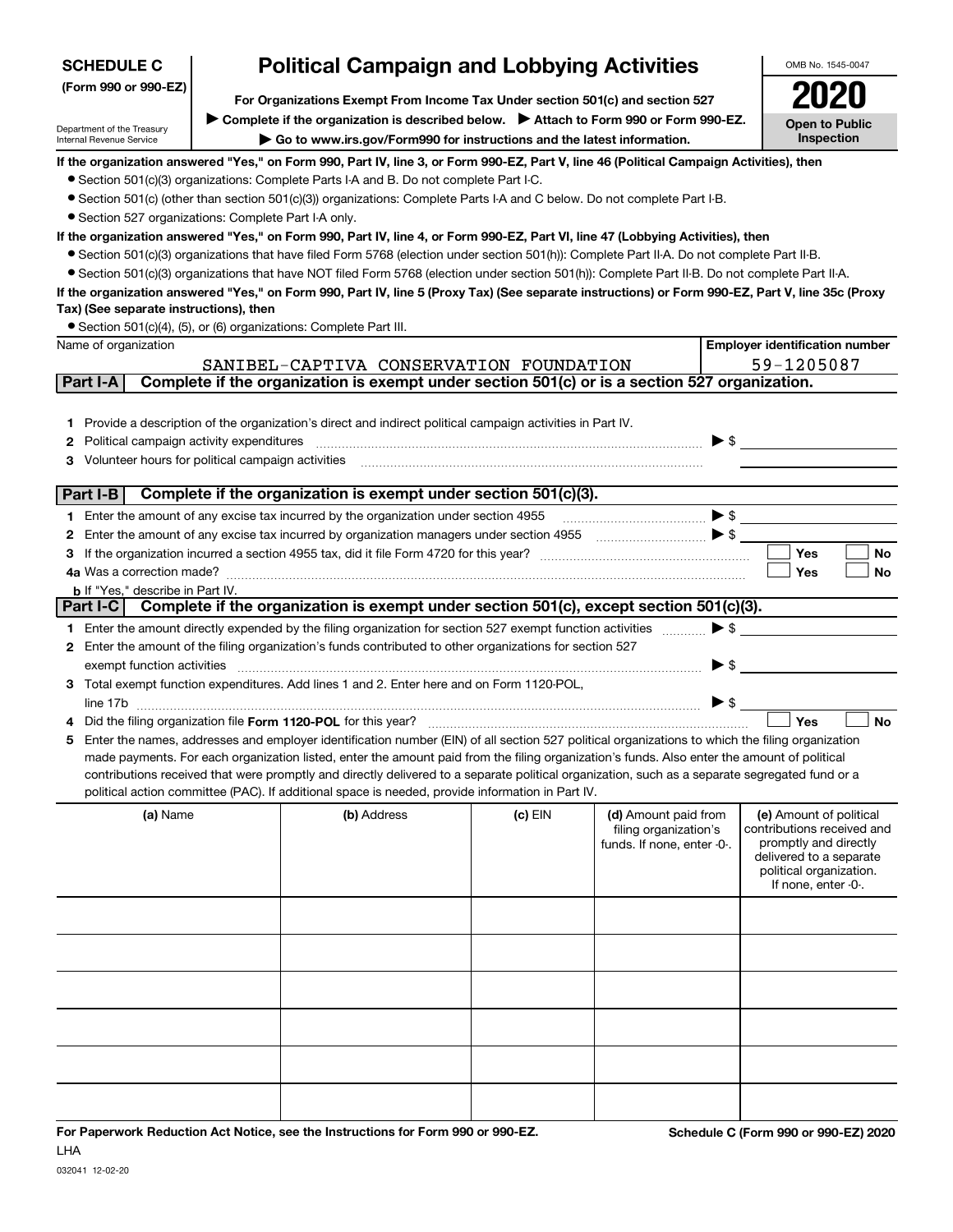| Schedule C (Form 990 or 990-EZ) 2020 SANIBEL-CAPTIVA CONSERVATION FOUNDATION                                                                                       |                                        |                                                         |            |                              | $59 - 1205087$ Page 2          |
|--------------------------------------------------------------------------------------------------------------------------------------------------------------------|----------------------------------------|---------------------------------------------------------|------------|------------------------------|--------------------------------|
| Complete if the organization is exempt under section 501(c)(3) and filed Form 5768 (election under<br>Part II-A                                                    |                                        |                                                         |            |                              |                                |
| section 501(h)).                                                                                                                                                   |                                        |                                                         |            |                              |                                |
| A Check $\blacktriangleright$<br>if the filing organization belongs to an affiliated group (and list in Part IV each affiliated group member's name, address, EIN, |                                        |                                                         |            |                              |                                |
| expenses, and share of excess lobbying expenditures).                                                                                                              |                                        |                                                         |            |                              |                                |
| <b>B</b> Check $\blacktriangleright$<br>if the filing organization checked box A and "limited control" provisions apply.                                           | <b>Limits on Lobbying Expenditures</b> |                                                         |            | (a) Filing<br>organization's | (b) Affiliated group<br>totals |
| (The term "expenditures" means amounts paid or incurred.)                                                                                                          |                                        |                                                         |            | totals                       |                                |
| 1a Total lobbying expenditures to influence public opinion (grassroots lobbying)                                                                                   |                                        |                                                         |            |                              |                                |
| <b>b</b> Total lobbying expenditures to influence a legislative body (direct lobbying)                                                                             |                                        |                                                         |            |                              |                                |
| с                                                                                                                                                                  |                                        |                                                         |            |                              |                                |
| <b>d</b> Other exempt purpose expenditures                                                                                                                         |                                        |                                                         |            |                              |                                |
|                                                                                                                                                                    |                                        |                                                         |            |                              |                                |
| f Lobbying nontaxable amount. Enter the amount from the following table in both columns.                                                                           |                                        |                                                         |            |                              |                                |
| If the amount on line 1e, column $(a)$ or $(b)$ is:                                                                                                                |                                        | The lobbying nontaxable amount is:                      |            |                              |                                |
| Not over \$500,000                                                                                                                                                 |                                        | 20% of the amount on line 1e.                           |            |                              |                                |
| Over \$500,000 but not over \$1,000,000                                                                                                                            |                                        | \$100,000 plus 15% of the excess over \$500,000.        |            |                              |                                |
| Over \$1,000,000 but not over \$1,500,000                                                                                                                          |                                        | \$175,000 plus 10% of the excess over \$1,000,000.      |            |                              |                                |
| Over \$1,500,000 but not over \$17,000,000                                                                                                                         |                                        | \$225,000 plus 5% of the excess over \$1,500,000.       |            |                              |                                |
| Over \$17,000,000                                                                                                                                                  | \$1,000,000.                           |                                                         |            |                              |                                |
|                                                                                                                                                                    |                                        |                                                         |            |                              |                                |
| g Grassroots nontaxable amount (enter 25% of line 1f)                                                                                                              |                                        |                                                         |            |                              |                                |
| <b>h</b> Subtract line 1g from line 1a. If zero or less, enter -0-                                                                                                 |                                        |                                                         |            |                              |                                |
| i Subtract line 1f from line 1c. If zero or less, enter 0                                                                                                          |                                        |                                                         |            |                              |                                |
| If there is an amount other than zero on either line 1h or line 1i, did the organization file Form 4720                                                            |                                        |                                                         |            |                              |                                |
| reporting section 4911 tax for this year?                                                                                                                          |                                        |                                                         |            |                              | Yes<br>No                      |
| (Some organizations that made a section 501(h) election do not have to complete all of the five columns below.                                                     |                                        | 4-Year Averaging Period Under Section 501(h)            |            |                              |                                |
|                                                                                                                                                                    |                                        | See the separate instructions for lines 2a through 2f.) |            |                              |                                |
|                                                                                                                                                                    |                                        | Lobbying Expenditures During 4-Year Averaging Period    |            |                              |                                |
|                                                                                                                                                                    |                                        |                                                         |            |                              |                                |
| Calendar year<br>(or fiscal year beginning in)                                                                                                                     | (a) $2017$                             | $(b)$ 2018                                              | $(c)$ 2019 | $(d)$ 2020                   | (e) Total                      |
| 2a Lobbying nontaxable amount                                                                                                                                      |                                        |                                                         |            |                              |                                |
| <b>b</b> Lobbying ceiling amount                                                                                                                                   |                                        |                                                         |            |                              |                                |
| (150% of line 2a, column(e))                                                                                                                                       |                                        |                                                         |            |                              |                                |
|                                                                                                                                                                    |                                        |                                                         |            |                              |                                |
| c Total lobbying expenditures                                                                                                                                      |                                        |                                                         |            |                              |                                |
|                                                                                                                                                                    |                                        |                                                         |            |                              |                                |
| d Grassroots nontaxable amount                                                                                                                                     |                                        |                                                         |            |                              |                                |
| e Grassroots ceiling amount                                                                                                                                        |                                        |                                                         |            |                              |                                |
| (150% of line 2d, column (e))                                                                                                                                      |                                        |                                                         |            |                              |                                |
|                                                                                                                                                                    |                                        |                                                         |            |                              |                                |
| f Grassroots lobbying expenditures                                                                                                                                 |                                        |                                                         |            |                              |                                |

**Schedule C (Form 990 or 990-EZ) 2020**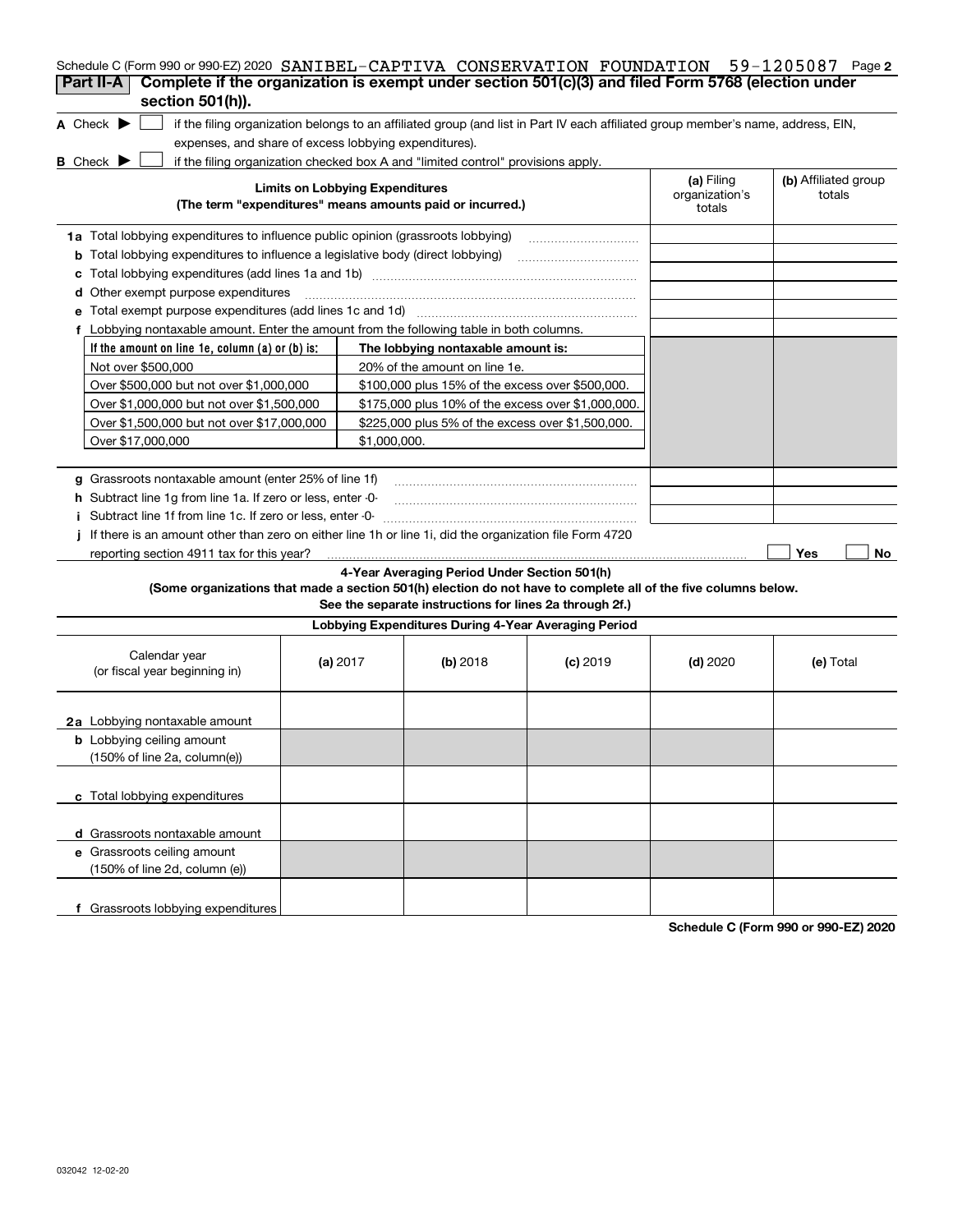#### Schedule C (Form 990 or 990-EZ) 2020 SANIBEL-CAPTIVA CONSERVATION FOUNDATION 59-1205087 Page 3 **Part II-B** Complete if the organization is exempt under section 501(c)(3) and has NOT filed Form 5768 **(election under section 501(h)).**

| For each "Yes" response on lines 1a through 1i below, provide in Part IV a detailed description                                                                                                                                    |             | (a)          | (b)       |  |
|------------------------------------------------------------------------------------------------------------------------------------------------------------------------------------------------------------------------------------|-------------|--------------|-----------|--|
| of the lobbying activity.                                                                                                                                                                                                          | Yes         | No           | Amount    |  |
| During the year, did the filing organization attempt to influence foreign, national, state, or<br>1.                                                                                                                               |             |              |           |  |
| local legislation, including any attempt to influence public opinion on a legislative matter                                                                                                                                       |             |              |           |  |
| or referendum, through the use of:                                                                                                                                                                                                 |             |              |           |  |
|                                                                                                                                                                                                                                    | x           |              |           |  |
| <b>b</b> Paid staff or management (include compensation in expenses reported on lines 1c through 1i)?                                                                                                                              | X           |              |           |  |
|                                                                                                                                                                                                                                    | $\mathbf X$ |              | 825.      |  |
|                                                                                                                                                                                                                                    | X           |              | 2,625.    |  |
| e Publications, or published or broadcast statements?                                                                                                                                                                              |             | х<br>Х       |           |  |
| f Grants to other organizations for lobbying purposes?                                                                                                                                                                             | X           |              | 1,950.    |  |
| g Direct contact with legislators, their staffs, government officials, or a legislative body?                                                                                                                                      | $\mathbf X$ |              | 1,350.    |  |
| h Rallies, demonstrations, seminars, conventions, speeches, lectures, or any similar means?                                                                                                                                        |             | Х            |           |  |
| i Other activities?                                                                                                                                                                                                                |             |              | 6,750.    |  |
| 2a Did the activities in line 1 cause the organization to be not described in section 501(c)(3)?                                                                                                                                   |             | Х            |           |  |
|                                                                                                                                                                                                                                    |             |              |           |  |
| c If "Yes," enter the amount of any tax incurred by organization managers under section 4912                                                                                                                                       |             |              |           |  |
| d If the filing organization incurred a section 4912 tax, did it file Form 4720 for this year?                                                                                                                                     |             |              |           |  |
| Complete if the organization is exempt under section 501(c)(4), section 501(c)(5), or section<br><b>Part III-AI</b>                                                                                                                |             |              |           |  |
| $501(c)(6)$ .                                                                                                                                                                                                                      |             |              |           |  |
|                                                                                                                                                                                                                                    |             |              | Yes<br>No |  |
| 1                                                                                                                                                                                                                                  |             | 1.           |           |  |
| 2                                                                                                                                                                                                                                  |             | $\mathbf{2}$ |           |  |
| Did the organization agree to carry over lobbying and political campaign activity expenditures from the prior year?<br>з                                                                                                           |             | 3            |           |  |
| Complete if the organization is exempt under section 501(c)(4), section 501(c)(5), or section<br> Part III-B                                                                                                                       |             |              |           |  |
| 501(c)(6) and if either (a) BOTH Part III-A, lines 1 and 2, are answered "No" OR (b) Part III-A, line 3, is<br>answered "Yes."                                                                                                     |             |              |           |  |
| Dues, assessments and similar amounts from members [11] matter contracts and similar amounts from members [11] matter and similar amounts from members [11] matter and similar amounts from members [11] matter and state and<br>1 |             | 1            |           |  |
| Section 162(e) nondeductible lobbying and political expenditures (do not include amounts of political<br>2                                                                                                                         |             |              |           |  |
| expenses for which the section 527(f) tax was paid).                                                                                                                                                                               |             |              |           |  |
|                                                                                                                                                                                                                                    |             | 2a           |           |  |
| b Carryover from last year manufactured and contain a series of the contract of the contract of the contract of the contract of the contract of the contract of the contract of the contract of the contract of the contract o     |             | 2b           |           |  |
| c                                                                                                                                                                                                                                  |             | 2c           |           |  |
| Aggregate amount reported in section 6033(e)(1)(A) notices of nondeductible section 162(e) dues<br>З                                                                                                                               |             | 3            |           |  |
| If notices were sent and the amount on line 2c exceeds the amount on line 3, what portion of the excess<br>4                                                                                                                       |             |              |           |  |
| does the organization agree to carryover to the reasonable estimate of nondeductible lobbying and political                                                                                                                        |             |              |           |  |
| expenditure next year?                                                                                                                                                                                                             |             | 4            |           |  |
| Taxable amount of lobbying and political expenditures (See instructions)<br>5                                                                                                                                                      |             | 5            |           |  |
| <b>Part IV</b><br><b>Supplemental Information</b>                                                                                                                                                                                  |             |              |           |  |
| Provide the descriptions required for Part I-A, line 1; Part I-B, line 4; Part I-C, line 5; Part II-A (affiliated group list); Part II-A, lines 1 and 2 (See                                                                       |             |              |           |  |
| instructions); and Part II-B, line 1. Also, complete this part for any additional information.                                                                                                                                     |             |              |           |  |
| PART II-B, LINE 1, LOBBYING ACTIVITIES:                                                                                                                                                                                            |             |              |           |  |
| PART II-B, 1.D: THIS ACTIVITY INCLUDED PREPARATION, PRINTING, AND                                                                                                                                                                  |             |              |           |  |
| POSTAGE FOR MAILING AND ALERTS ASSOCIATED WITH LEGISLATION INVOLVING                                                                                                                                                               |             |              |           |  |
| LAND AND WATER CONSERVATION.                                                                                                                                                                                                       |             |              |           |  |

## PART II-B, 1.G: THIS ACTIVITY INVOLVED DIRECT CONTACT WITH LEGISLATORS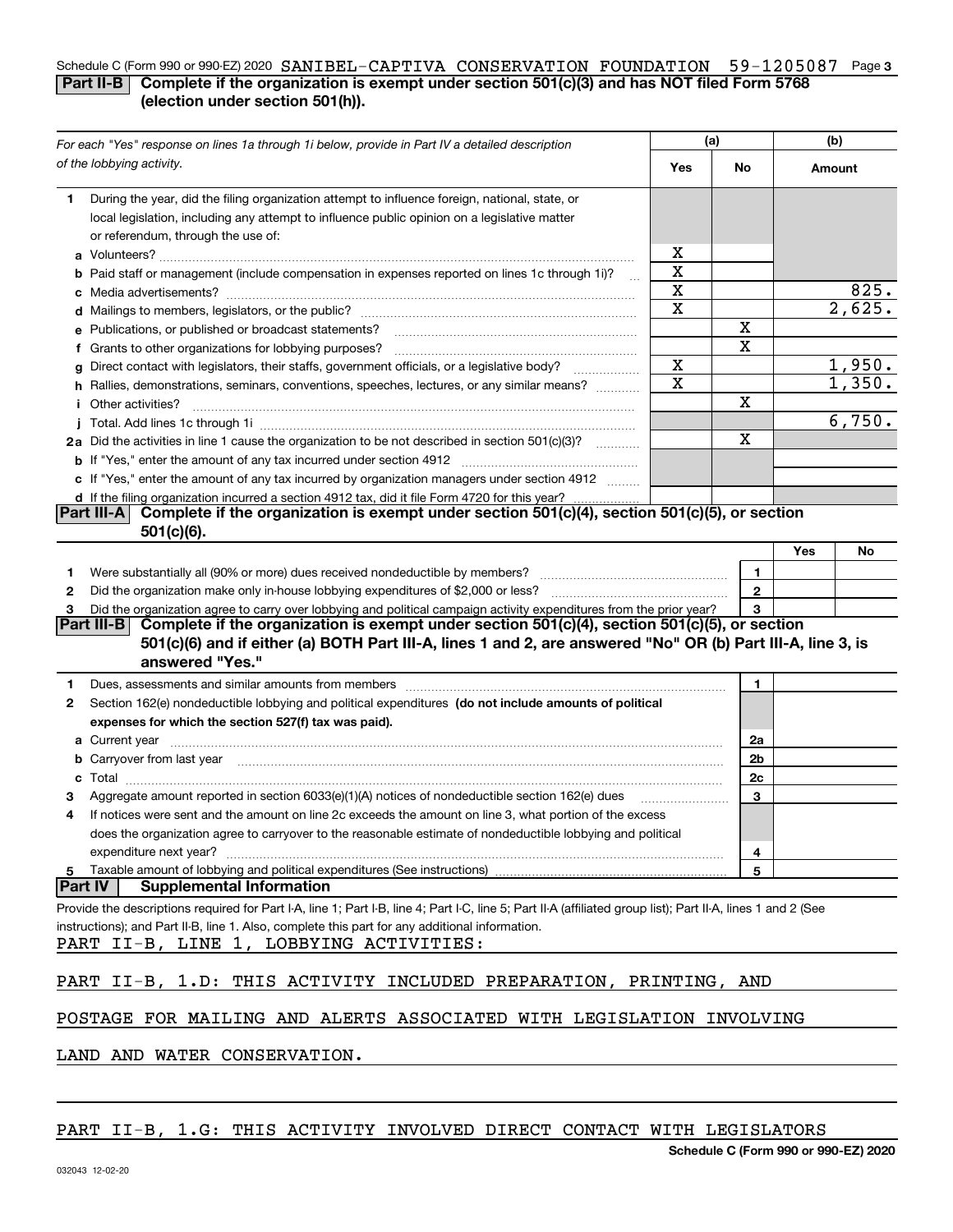Schedule C (Form 990 or 990-EZ) 2020 SANIBEL-CAPTIVA CONSERVATION FOUNDATION 59-1205087 Page 4 *(continued)* **Part IV Supplemental Information** 

REGARDING LAND AND WATER CONSERVATION ISSUES.

PART II-B, 1.H: THIS ACTIVITY INVOLVED SPEECHES GIVEN TO THE PUBLIC

REGARDING LAND & WATER CONSERVATION LEGISLATION.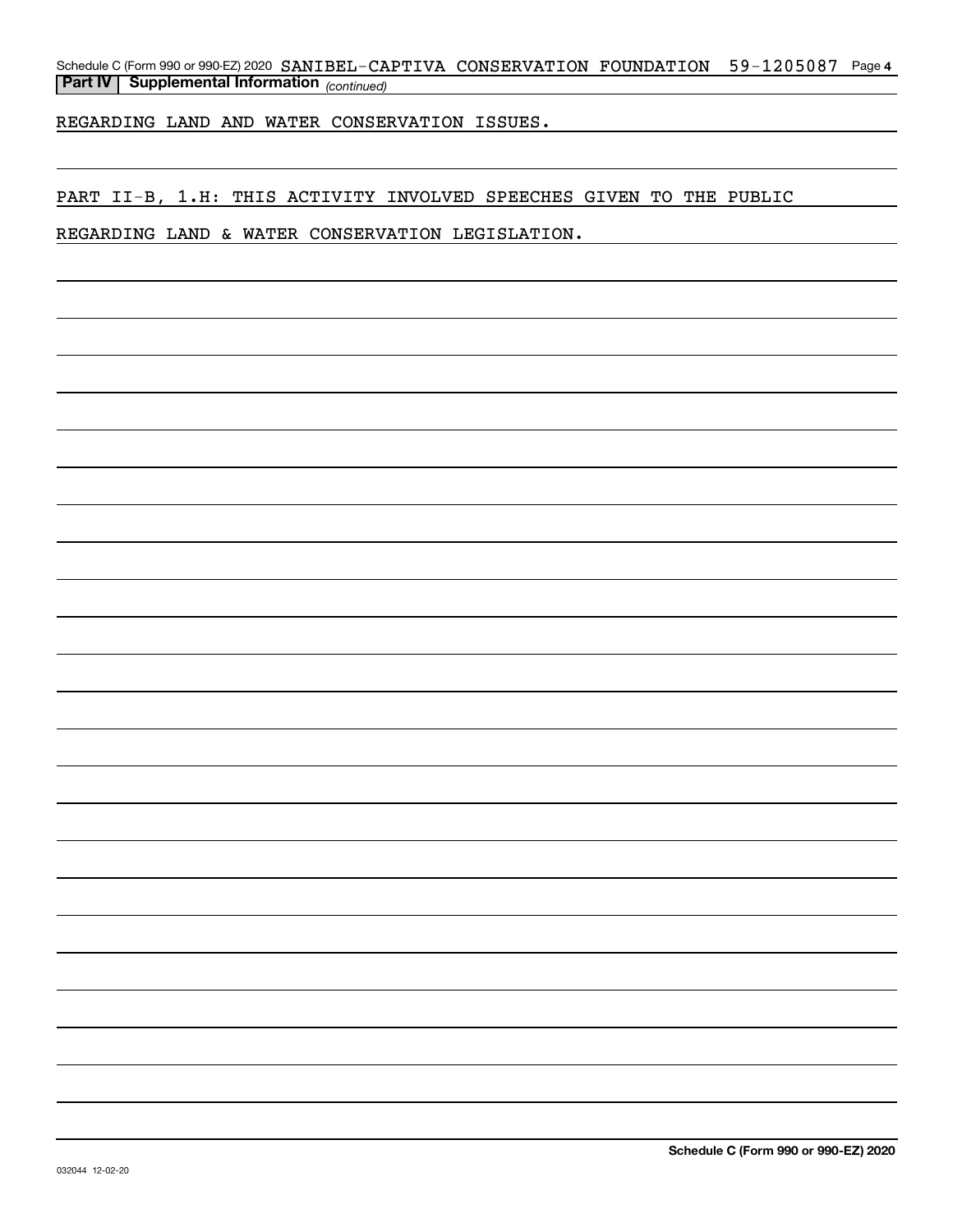| <b>SCHEDULE D</b> |  |
|-------------------|--|
|-------------------|--|

Department of the Treasury Internal Revenue Service

| (Form 990) |  |
|------------|--|
|------------|--|

# **SCHEDULE D Supplemental Financial Statements**

(Form 990)<br>
Pepartment of the Treasury<br>
Department of the Treasury<br>
Department of the Treasury<br>
Department of the Treasury<br> **Co to www.irs.gov/Form990 for instructions and the latest information.**<br> **Co to www.irs.gov/Form9** 

|  |  | Go to www.irs.gov/Form990 for instructions and the latest informati• |  |  |
|--|--|----------------------------------------------------------------------|--|--|
|  |  |                                                                      |  |  |



| Name of the organization | <b>Employer identification number</b> |
|--------------------------|---------------------------------------|
|--------------------------|---------------------------------------|

SANIBEL-CAPTIVA CONSERVATION FOUNDATION 59-1205087

| organization answered "Yes" on Form 990, Part IV, line 6.<br>(a) Donor advised funds<br>(b) Funds and other accounts<br>1.<br>Aggregate value of contributions to (during year)<br>2<br>Aggregate value of grants from (during year)<br>з<br>4<br>Did the organization inform all donors and donor advisors in writing that the assets held in donor advised funds<br>5<br>Yes<br>No<br>Did the organization inform all grantees, donors, and donor advisors in writing that grant funds can be used only<br>6<br>for charitable purposes and not for the benefit of the donor or donor advisor, or for any other purpose conferring<br>impermissible private benefit?<br>Yes<br>No<br>Part II<br>Conservation Easements. Complete if the organization answered "Yes" on Form 990, Part IV, line 7.<br>Purpose(s) of conservation easements held by the organization (check all that apply).<br>1.<br>Preservation of land for public use (for example, recreation or education)<br>Preservation of a historically important land area<br>Preservation of a certified historic structure<br>Protection of natural habitat<br>Preservation of open space<br>Complete lines 2a through 2d if the organization held a qualified conservation contribution in the form of a conservation easement on the last<br>2<br>Held at the End of the Tax Year<br>day of the tax year.<br>2a<br>2 <sub>b</sub><br>Total acreage restricted by conservation easements<br>2c<br>Number of conservation easements on a certified historic structure included in (a) manufacture included in (a)<br>Number of conservation easements included in (c) acquired after 7/25/06, and not on a historic structure<br>d<br>listed in the National Register [111] Marshall Register [11] Marshall Register [11] Marshall Register [11] Marshall Register [11] Marshall Register [11] Marshall Register [11] Marshall Register [11] Marshall Register [11]<br>2d<br>Number of conservation easements modified, transferred, released, extinguished, or terminated by the organization during the tax<br>3<br>$year \triangleright$<br>Number of states where property subject to conservation easement is located ><br>4<br>Does the organization have a written policy regarding the periodic monitoring, inspection, handling of<br>5<br>violations, and enforcement of the conservation easements it holds?<br>Yes<br>No<br>Staff and volunteer hours devoted to monitoring, inspecting, handling of violations, and enforcing conservation easements during the year<br>6<br>Amount of expenses incurred in monitoring, inspecting, handling of violations, and enforcing conservation easements during the year<br>7<br>▶ \$<br>Does each conservation easement reported on line 2(d) above satisfy the requirements of section 170(h)(4)(B)(i)<br>8<br>Yes<br>No<br>and section 170(h)(4)(B)(ii)?<br>In Part XIII, describe how the organization reports conservation easements in its revenue and expense statement and<br>9<br>balance sheet, and include, if applicable, the text of the footnote to the organization's financial statements that describes the<br>organization's accounting for conservation easements.<br>Organizations Maintaining Collections of Art, Historical Treasures, or Other Similar Assets.<br><b>Part III</b><br>Complete if the organization answered "Yes" on Form 990, Part IV, line 8.<br>1a If the organization elected, as permitted under FASB ASC 958, not to report in its revenue statement and balance sheet works<br>of art, historical treasures, or other similar assets held for public exhibition, education, or research in furtherance of public<br>service, provide in Part XIII the text of the footnote to its financial statements that describes these items.<br><b>b</b> If the organization elected, as permitted under FASB ASC 958, to report in its revenue statement and balance sheet works of<br>art, historical treasures, or other similar assets held for public exhibition, education, or research in furtherance of public service,<br>provide the following amounts relating to these items:<br>- \$<br>$\blacktriangleright$ s<br>(ii) Assets included in Form 990, Part X<br>If the organization received or held works of art, historical treasures, or other similar assets for financial gain, provide<br>2<br>the following amounts required to be reported under FASB ASC 958 relating to these items:<br>Revenue included on Form 990, Part VIII, line 1 [1] [2000] [2000] [2000] [2000] [3000] [3000] [3000] [3000] [3000] [<br>a | Part I | Organizations Maintaining Donor Advised Funds or Other Similar Funds or Accounts. Complete if the |                         |
|-----------------------------------------------------------------------------------------------------------------------------------------------------------------------------------------------------------------------------------------------------------------------------------------------------------------------------------------------------------------------------------------------------------------------------------------------------------------------------------------------------------------------------------------------------------------------------------------------------------------------------------------------------------------------------------------------------------------------------------------------------------------------------------------------------------------------------------------------------------------------------------------------------------------------------------------------------------------------------------------------------------------------------------------------------------------------------------------------------------------------------------------------------------------------------------------------------------------------------------------------------------------------------------------------------------------------------------------------------------------------------------------------------------------------------------------------------------------------------------------------------------------------------------------------------------------------------------------------------------------------------------------------------------------------------------------------------------------------------------------------------------------------------------------------------------------------------------------------------------------------------------------------------------------------------------------------------------------------------------------------------------------------------------------------------------------------------------------------------------------------------------------------------------------------------------------------------------------------------------------------------------------------------------------------------------------------------------------------------------------------------------------------------------------------------------------------------------------------------------------------------------------------------------------------------------------------------------------------------------------------------------------------------------------------------------------------------------------------------------------------------------------------------------------------------------------------------------------------------------------------------------------------------------------------------------------------------------------------------------------------------------------------------------------------------------------------------------------------------------------------------------------------------------------------------------------------------------------------------------------------------------------------------------------------------------------------------------------------------------------------------------------------------------------------------------------------------------------------------------------------------------------------------------------------------------------------------------------------------------------------------------------------------------------------------------------------------------------------------------------------------------------------------------------------------------------------------------------------------------------------------------------------------------------------------------------------------------------------------------------------------------------------------------------------------------------------------------------------------------------------------------------------------------------------------------------------------------------------------------------------------------------------------------------------------------------------------------------------------------------------------------------------------------------------------------------------------------------------------------------------------------------------------------------------------------------------------------------------|--------|---------------------------------------------------------------------------------------------------|-------------------------|
|                                                                                                                                                                                                                                                                                                                                                                                                                                                                                                                                                                                                                                                                                                                                                                                                                                                                                                                                                                                                                                                                                                                                                                                                                                                                                                                                                                                                                                                                                                                                                                                                                                                                                                                                                                                                                                                                                                                                                                                                                                                                                                                                                                                                                                                                                                                                                                                                                                                                                                                                                                                                                                                                                                                                                                                                                                                                                                                                                                                                                                                                                                                                                                                                                                                                                                                                                                                                                                                                                                                                                                                                                                                                                                                                                                                                                                                                                                                                                                                                                                                                                                                                                                                                                                                                                                                                                                                                                                                                                                                                                                                               |        |                                                                                                   |                         |
|                                                                                                                                                                                                                                                                                                                                                                                                                                                                                                                                                                                                                                                                                                                                                                                                                                                                                                                                                                                                                                                                                                                                                                                                                                                                                                                                                                                                                                                                                                                                                                                                                                                                                                                                                                                                                                                                                                                                                                                                                                                                                                                                                                                                                                                                                                                                                                                                                                                                                                                                                                                                                                                                                                                                                                                                                                                                                                                                                                                                                                                                                                                                                                                                                                                                                                                                                                                                                                                                                                                                                                                                                                                                                                                                                                                                                                                                                                                                                                                                                                                                                                                                                                                                                                                                                                                                                                                                                                                                                                                                                                                               |        |                                                                                                   |                         |
|                                                                                                                                                                                                                                                                                                                                                                                                                                                                                                                                                                                                                                                                                                                                                                                                                                                                                                                                                                                                                                                                                                                                                                                                                                                                                                                                                                                                                                                                                                                                                                                                                                                                                                                                                                                                                                                                                                                                                                                                                                                                                                                                                                                                                                                                                                                                                                                                                                                                                                                                                                                                                                                                                                                                                                                                                                                                                                                                                                                                                                                                                                                                                                                                                                                                                                                                                                                                                                                                                                                                                                                                                                                                                                                                                                                                                                                                                                                                                                                                                                                                                                                                                                                                                                                                                                                                                                                                                                                                                                                                                                                               |        |                                                                                                   |                         |
|                                                                                                                                                                                                                                                                                                                                                                                                                                                                                                                                                                                                                                                                                                                                                                                                                                                                                                                                                                                                                                                                                                                                                                                                                                                                                                                                                                                                                                                                                                                                                                                                                                                                                                                                                                                                                                                                                                                                                                                                                                                                                                                                                                                                                                                                                                                                                                                                                                                                                                                                                                                                                                                                                                                                                                                                                                                                                                                                                                                                                                                                                                                                                                                                                                                                                                                                                                                                                                                                                                                                                                                                                                                                                                                                                                                                                                                                                                                                                                                                                                                                                                                                                                                                                                                                                                                                                                                                                                                                                                                                                                                               |        |                                                                                                   |                         |
|                                                                                                                                                                                                                                                                                                                                                                                                                                                                                                                                                                                                                                                                                                                                                                                                                                                                                                                                                                                                                                                                                                                                                                                                                                                                                                                                                                                                                                                                                                                                                                                                                                                                                                                                                                                                                                                                                                                                                                                                                                                                                                                                                                                                                                                                                                                                                                                                                                                                                                                                                                                                                                                                                                                                                                                                                                                                                                                                                                                                                                                                                                                                                                                                                                                                                                                                                                                                                                                                                                                                                                                                                                                                                                                                                                                                                                                                                                                                                                                                                                                                                                                                                                                                                                                                                                                                                                                                                                                                                                                                                                                               |        |                                                                                                   |                         |
|                                                                                                                                                                                                                                                                                                                                                                                                                                                                                                                                                                                                                                                                                                                                                                                                                                                                                                                                                                                                                                                                                                                                                                                                                                                                                                                                                                                                                                                                                                                                                                                                                                                                                                                                                                                                                                                                                                                                                                                                                                                                                                                                                                                                                                                                                                                                                                                                                                                                                                                                                                                                                                                                                                                                                                                                                                                                                                                                                                                                                                                                                                                                                                                                                                                                                                                                                                                                                                                                                                                                                                                                                                                                                                                                                                                                                                                                                                                                                                                                                                                                                                                                                                                                                                                                                                                                                                                                                                                                                                                                                                                               |        |                                                                                                   |                         |
|                                                                                                                                                                                                                                                                                                                                                                                                                                                                                                                                                                                                                                                                                                                                                                                                                                                                                                                                                                                                                                                                                                                                                                                                                                                                                                                                                                                                                                                                                                                                                                                                                                                                                                                                                                                                                                                                                                                                                                                                                                                                                                                                                                                                                                                                                                                                                                                                                                                                                                                                                                                                                                                                                                                                                                                                                                                                                                                                                                                                                                                                                                                                                                                                                                                                                                                                                                                                                                                                                                                                                                                                                                                                                                                                                                                                                                                                                                                                                                                                                                                                                                                                                                                                                                                                                                                                                                                                                                                                                                                                                                                               |        |                                                                                                   |                         |
|                                                                                                                                                                                                                                                                                                                                                                                                                                                                                                                                                                                                                                                                                                                                                                                                                                                                                                                                                                                                                                                                                                                                                                                                                                                                                                                                                                                                                                                                                                                                                                                                                                                                                                                                                                                                                                                                                                                                                                                                                                                                                                                                                                                                                                                                                                                                                                                                                                                                                                                                                                                                                                                                                                                                                                                                                                                                                                                                                                                                                                                                                                                                                                                                                                                                                                                                                                                                                                                                                                                                                                                                                                                                                                                                                                                                                                                                                                                                                                                                                                                                                                                                                                                                                                                                                                                                                                                                                                                                                                                                                                                               |        |                                                                                                   |                         |
|                                                                                                                                                                                                                                                                                                                                                                                                                                                                                                                                                                                                                                                                                                                                                                                                                                                                                                                                                                                                                                                                                                                                                                                                                                                                                                                                                                                                                                                                                                                                                                                                                                                                                                                                                                                                                                                                                                                                                                                                                                                                                                                                                                                                                                                                                                                                                                                                                                                                                                                                                                                                                                                                                                                                                                                                                                                                                                                                                                                                                                                                                                                                                                                                                                                                                                                                                                                                                                                                                                                                                                                                                                                                                                                                                                                                                                                                                                                                                                                                                                                                                                                                                                                                                                                                                                                                                                                                                                                                                                                                                                                               |        |                                                                                                   |                         |
|                                                                                                                                                                                                                                                                                                                                                                                                                                                                                                                                                                                                                                                                                                                                                                                                                                                                                                                                                                                                                                                                                                                                                                                                                                                                                                                                                                                                                                                                                                                                                                                                                                                                                                                                                                                                                                                                                                                                                                                                                                                                                                                                                                                                                                                                                                                                                                                                                                                                                                                                                                                                                                                                                                                                                                                                                                                                                                                                                                                                                                                                                                                                                                                                                                                                                                                                                                                                                                                                                                                                                                                                                                                                                                                                                                                                                                                                                                                                                                                                                                                                                                                                                                                                                                                                                                                                                                                                                                                                                                                                                                                               |        |                                                                                                   |                         |
|                                                                                                                                                                                                                                                                                                                                                                                                                                                                                                                                                                                                                                                                                                                                                                                                                                                                                                                                                                                                                                                                                                                                                                                                                                                                                                                                                                                                                                                                                                                                                                                                                                                                                                                                                                                                                                                                                                                                                                                                                                                                                                                                                                                                                                                                                                                                                                                                                                                                                                                                                                                                                                                                                                                                                                                                                                                                                                                                                                                                                                                                                                                                                                                                                                                                                                                                                                                                                                                                                                                                                                                                                                                                                                                                                                                                                                                                                                                                                                                                                                                                                                                                                                                                                                                                                                                                                                                                                                                                                                                                                                                               |        |                                                                                                   |                         |
|                                                                                                                                                                                                                                                                                                                                                                                                                                                                                                                                                                                                                                                                                                                                                                                                                                                                                                                                                                                                                                                                                                                                                                                                                                                                                                                                                                                                                                                                                                                                                                                                                                                                                                                                                                                                                                                                                                                                                                                                                                                                                                                                                                                                                                                                                                                                                                                                                                                                                                                                                                                                                                                                                                                                                                                                                                                                                                                                                                                                                                                                                                                                                                                                                                                                                                                                                                                                                                                                                                                                                                                                                                                                                                                                                                                                                                                                                                                                                                                                                                                                                                                                                                                                                                                                                                                                                                                                                                                                                                                                                                                               |        |                                                                                                   |                         |
|                                                                                                                                                                                                                                                                                                                                                                                                                                                                                                                                                                                                                                                                                                                                                                                                                                                                                                                                                                                                                                                                                                                                                                                                                                                                                                                                                                                                                                                                                                                                                                                                                                                                                                                                                                                                                                                                                                                                                                                                                                                                                                                                                                                                                                                                                                                                                                                                                                                                                                                                                                                                                                                                                                                                                                                                                                                                                                                                                                                                                                                                                                                                                                                                                                                                                                                                                                                                                                                                                                                                                                                                                                                                                                                                                                                                                                                                                                                                                                                                                                                                                                                                                                                                                                                                                                                                                                                                                                                                                                                                                                                               |        |                                                                                                   |                         |
|                                                                                                                                                                                                                                                                                                                                                                                                                                                                                                                                                                                                                                                                                                                                                                                                                                                                                                                                                                                                                                                                                                                                                                                                                                                                                                                                                                                                                                                                                                                                                                                                                                                                                                                                                                                                                                                                                                                                                                                                                                                                                                                                                                                                                                                                                                                                                                                                                                                                                                                                                                                                                                                                                                                                                                                                                                                                                                                                                                                                                                                                                                                                                                                                                                                                                                                                                                                                                                                                                                                                                                                                                                                                                                                                                                                                                                                                                                                                                                                                                                                                                                                                                                                                                                                                                                                                                                                                                                                                                                                                                                                               |        |                                                                                                   |                         |
|                                                                                                                                                                                                                                                                                                                                                                                                                                                                                                                                                                                                                                                                                                                                                                                                                                                                                                                                                                                                                                                                                                                                                                                                                                                                                                                                                                                                                                                                                                                                                                                                                                                                                                                                                                                                                                                                                                                                                                                                                                                                                                                                                                                                                                                                                                                                                                                                                                                                                                                                                                                                                                                                                                                                                                                                                                                                                                                                                                                                                                                                                                                                                                                                                                                                                                                                                                                                                                                                                                                                                                                                                                                                                                                                                                                                                                                                                                                                                                                                                                                                                                                                                                                                                                                                                                                                                                                                                                                                                                                                                                                               |        |                                                                                                   |                         |
|                                                                                                                                                                                                                                                                                                                                                                                                                                                                                                                                                                                                                                                                                                                                                                                                                                                                                                                                                                                                                                                                                                                                                                                                                                                                                                                                                                                                                                                                                                                                                                                                                                                                                                                                                                                                                                                                                                                                                                                                                                                                                                                                                                                                                                                                                                                                                                                                                                                                                                                                                                                                                                                                                                                                                                                                                                                                                                                                                                                                                                                                                                                                                                                                                                                                                                                                                                                                                                                                                                                                                                                                                                                                                                                                                                                                                                                                                                                                                                                                                                                                                                                                                                                                                                                                                                                                                                                                                                                                                                                                                                                               |        |                                                                                                   |                         |
|                                                                                                                                                                                                                                                                                                                                                                                                                                                                                                                                                                                                                                                                                                                                                                                                                                                                                                                                                                                                                                                                                                                                                                                                                                                                                                                                                                                                                                                                                                                                                                                                                                                                                                                                                                                                                                                                                                                                                                                                                                                                                                                                                                                                                                                                                                                                                                                                                                                                                                                                                                                                                                                                                                                                                                                                                                                                                                                                                                                                                                                                                                                                                                                                                                                                                                                                                                                                                                                                                                                                                                                                                                                                                                                                                                                                                                                                                                                                                                                                                                                                                                                                                                                                                                                                                                                                                                                                                                                                                                                                                                                               |        |                                                                                                   |                         |
|                                                                                                                                                                                                                                                                                                                                                                                                                                                                                                                                                                                                                                                                                                                                                                                                                                                                                                                                                                                                                                                                                                                                                                                                                                                                                                                                                                                                                                                                                                                                                                                                                                                                                                                                                                                                                                                                                                                                                                                                                                                                                                                                                                                                                                                                                                                                                                                                                                                                                                                                                                                                                                                                                                                                                                                                                                                                                                                                                                                                                                                                                                                                                                                                                                                                                                                                                                                                                                                                                                                                                                                                                                                                                                                                                                                                                                                                                                                                                                                                                                                                                                                                                                                                                                                                                                                                                                                                                                                                                                                                                                                               |        |                                                                                                   |                         |
|                                                                                                                                                                                                                                                                                                                                                                                                                                                                                                                                                                                                                                                                                                                                                                                                                                                                                                                                                                                                                                                                                                                                                                                                                                                                                                                                                                                                                                                                                                                                                                                                                                                                                                                                                                                                                                                                                                                                                                                                                                                                                                                                                                                                                                                                                                                                                                                                                                                                                                                                                                                                                                                                                                                                                                                                                                                                                                                                                                                                                                                                                                                                                                                                                                                                                                                                                                                                                                                                                                                                                                                                                                                                                                                                                                                                                                                                                                                                                                                                                                                                                                                                                                                                                                                                                                                                                                                                                                                                                                                                                                                               |        |                                                                                                   |                         |
|                                                                                                                                                                                                                                                                                                                                                                                                                                                                                                                                                                                                                                                                                                                                                                                                                                                                                                                                                                                                                                                                                                                                                                                                                                                                                                                                                                                                                                                                                                                                                                                                                                                                                                                                                                                                                                                                                                                                                                                                                                                                                                                                                                                                                                                                                                                                                                                                                                                                                                                                                                                                                                                                                                                                                                                                                                                                                                                                                                                                                                                                                                                                                                                                                                                                                                                                                                                                                                                                                                                                                                                                                                                                                                                                                                                                                                                                                                                                                                                                                                                                                                                                                                                                                                                                                                                                                                                                                                                                                                                                                                                               |        |                                                                                                   |                         |
|                                                                                                                                                                                                                                                                                                                                                                                                                                                                                                                                                                                                                                                                                                                                                                                                                                                                                                                                                                                                                                                                                                                                                                                                                                                                                                                                                                                                                                                                                                                                                                                                                                                                                                                                                                                                                                                                                                                                                                                                                                                                                                                                                                                                                                                                                                                                                                                                                                                                                                                                                                                                                                                                                                                                                                                                                                                                                                                                                                                                                                                                                                                                                                                                                                                                                                                                                                                                                                                                                                                                                                                                                                                                                                                                                                                                                                                                                                                                                                                                                                                                                                                                                                                                                                                                                                                                                                                                                                                                                                                                                                                               |        |                                                                                                   |                         |
|                                                                                                                                                                                                                                                                                                                                                                                                                                                                                                                                                                                                                                                                                                                                                                                                                                                                                                                                                                                                                                                                                                                                                                                                                                                                                                                                                                                                                                                                                                                                                                                                                                                                                                                                                                                                                                                                                                                                                                                                                                                                                                                                                                                                                                                                                                                                                                                                                                                                                                                                                                                                                                                                                                                                                                                                                                                                                                                                                                                                                                                                                                                                                                                                                                                                                                                                                                                                                                                                                                                                                                                                                                                                                                                                                                                                                                                                                                                                                                                                                                                                                                                                                                                                                                                                                                                                                                                                                                                                                                                                                                                               |        |                                                                                                   |                         |
|                                                                                                                                                                                                                                                                                                                                                                                                                                                                                                                                                                                                                                                                                                                                                                                                                                                                                                                                                                                                                                                                                                                                                                                                                                                                                                                                                                                                                                                                                                                                                                                                                                                                                                                                                                                                                                                                                                                                                                                                                                                                                                                                                                                                                                                                                                                                                                                                                                                                                                                                                                                                                                                                                                                                                                                                                                                                                                                                                                                                                                                                                                                                                                                                                                                                                                                                                                                                                                                                                                                                                                                                                                                                                                                                                                                                                                                                                                                                                                                                                                                                                                                                                                                                                                                                                                                                                                                                                                                                                                                                                                                               |        |                                                                                                   |                         |
|                                                                                                                                                                                                                                                                                                                                                                                                                                                                                                                                                                                                                                                                                                                                                                                                                                                                                                                                                                                                                                                                                                                                                                                                                                                                                                                                                                                                                                                                                                                                                                                                                                                                                                                                                                                                                                                                                                                                                                                                                                                                                                                                                                                                                                                                                                                                                                                                                                                                                                                                                                                                                                                                                                                                                                                                                                                                                                                                                                                                                                                                                                                                                                                                                                                                                                                                                                                                                                                                                                                                                                                                                                                                                                                                                                                                                                                                                                                                                                                                                                                                                                                                                                                                                                                                                                                                                                                                                                                                                                                                                                                               |        |                                                                                                   |                         |
|                                                                                                                                                                                                                                                                                                                                                                                                                                                                                                                                                                                                                                                                                                                                                                                                                                                                                                                                                                                                                                                                                                                                                                                                                                                                                                                                                                                                                                                                                                                                                                                                                                                                                                                                                                                                                                                                                                                                                                                                                                                                                                                                                                                                                                                                                                                                                                                                                                                                                                                                                                                                                                                                                                                                                                                                                                                                                                                                                                                                                                                                                                                                                                                                                                                                                                                                                                                                                                                                                                                                                                                                                                                                                                                                                                                                                                                                                                                                                                                                                                                                                                                                                                                                                                                                                                                                                                                                                                                                                                                                                                                               |        |                                                                                                   |                         |
|                                                                                                                                                                                                                                                                                                                                                                                                                                                                                                                                                                                                                                                                                                                                                                                                                                                                                                                                                                                                                                                                                                                                                                                                                                                                                                                                                                                                                                                                                                                                                                                                                                                                                                                                                                                                                                                                                                                                                                                                                                                                                                                                                                                                                                                                                                                                                                                                                                                                                                                                                                                                                                                                                                                                                                                                                                                                                                                                                                                                                                                                                                                                                                                                                                                                                                                                                                                                                                                                                                                                                                                                                                                                                                                                                                                                                                                                                                                                                                                                                                                                                                                                                                                                                                                                                                                                                                                                                                                                                                                                                                                               |        |                                                                                                   |                         |
|                                                                                                                                                                                                                                                                                                                                                                                                                                                                                                                                                                                                                                                                                                                                                                                                                                                                                                                                                                                                                                                                                                                                                                                                                                                                                                                                                                                                                                                                                                                                                                                                                                                                                                                                                                                                                                                                                                                                                                                                                                                                                                                                                                                                                                                                                                                                                                                                                                                                                                                                                                                                                                                                                                                                                                                                                                                                                                                                                                                                                                                                                                                                                                                                                                                                                                                                                                                                                                                                                                                                                                                                                                                                                                                                                                                                                                                                                                                                                                                                                                                                                                                                                                                                                                                                                                                                                                                                                                                                                                                                                                                               |        |                                                                                                   |                         |
|                                                                                                                                                                                                                                                                                                                                                                                                                                                                                                                                                                                                                                                                                                                                                                                                                                                                                                                                                                                                                                                                                                                                                                                                                                                                                                                                                                                                                                                                                                                                                                                                                                                                                                                                                                                                                                                                                                                                                                                                                                                                                                                                                                                                                                                                                                                                                                                                                                                                                                                                                                                                                                                                                                                                                                                                                                                                                                                                                                                                                                                                                                                                                                                                                                                                                                                                                                                                                                                                                                                                                                                                                                                                                                                                                                                                                                                                                                                                                                                                                                                                                                                                                                                                                                                                                                                                                                                                                                                                                                                                                                                               |        |                                                                                                   |                         |
|                                                                                                                                                                                                                                                                                                                                                                                                                                                                                                                                                                                                                                                                                                                                                                                                                                                                                                                                                                                                                                                                                                                                                                                                                                                                                                                                                                                                                                                                                                                                                                                                                                                                                                                                                                                                                                                                                                                                                                                                                                                                                                                                                                                                                                                                                                                                                                                                                                                                                                                                                                                                                                                                                                                                                                                                                                                                                                                                                                                                                                                                                                                                                                                                                                                                                                                                                                                                                                                                                                                                                                                                                                                                                                                                                                                                                                                                                                                                                                                                                                                                                                                                                                                                                                                                                                                                                                                                                                                                                                                                                                                               |        |                                                                                                   |                         |
|                                                                                                                                                                                                                                                                                                                                                                                                                                                                                                                                                                                                                                                                                                                                                                                                                                                                                                                                                                                                                                                                                                                                                                                                                                                                                                                                                                                                                                                                                                                                                                                                                                                                                                                                                                                                                                                                                                                                                                                                                                                                                                                                                                                                                                                                                                                                                                                                                                                                                                                                                                                                                                                                                                                                                                                                                                                                                                                                                                                                                                                                                                                                                                                                                                                                                                                                                                                                                                                                                                                                                                                                                                                                                                                                                                                                                                                                                                                                                                                                                                                                                                                                                                                                                                                                                                                                                                                                                                                                                                                                                                                               |        |                                                                                                   |                         |
|                                                                                                                                                                                                                                                                                                                                                                                                                                                                                                                                                                                                                                                                                                                                                                                                                                                                                                                                                                                                                                                                                                                                                                                                                                                                                                                                                                                                                                                                                                                                                                                                                                                                                                                                                                                                                                                                                                                                                                                                                                                                                                                                                                                                                                                                                                                                                                                                                                                                                                                                                                                                                                                                                                                                                                                                                                                                                                                                                                                                                                                                                                                                                                                                                                                                                                                                                                                                                                                                                                                                                                                                                                                                                                                                                                                                                                                                                                                                                                                                                                                                                                                                                                                                                                                                                                                                                                                                                                                                                                                                                                                               |        |                                                                                                   |                         |
|                                                                                                                                                                                                                                                                                                                                                                                                                                                                                                                                                                                                                                                                                                                                                                                                                                                                                                                                                                                                                                                                                                                                                                                                                                                                                                                                                                                                                                                                                                                                                                                                                                                                                                                                                                                                                                                                                                                                                                                                                                                                                                                                                                                                                                                                                                                                                                                                                                                                                                                                                                                                                                                                                                                                                                                                                                                                                                                                                                                                                                                                                                                                                                                                                                                                                                                                                                                                                                                                                                                                                                                                                                                                                                                                                                                                                                                                                                                                                                                                                                                                                                                                                                                                                                                                                                                                                                                                                                                                                                                                                                                               |        |                                                                                                   |                         |
|                                                                                                                                                                                                                                                                                                                                                                                                                                                                                                                                                                                                                                                                                                                                                                                                                                                                                                                                                                                                                                                                                                                                                                                                                                                                                                                                                                                                                                                                                                                                                                                                                                                                                                                                                                                                                                                                                                                                                                                                                                                                                                                                                                                                                                                                                                                                                                                                                                                                                                                                                                                                                                                                                                                                                                                                                                                                                                                                                                                                                                                                                                                                                                                                                                                                                                                                                                                                                                                                                                                                                                                                                                                                                                                                                                                                                                                                                                                                                                                                                                                                                                                                                                                                                                                                                                                                                                                                                                                                                                                                                                                               |        |                                                                                                   |                         |
|                                                                                                                                                                                                                                                                                                                                                                                                                                                                                                                                                                                                                                                                                                                                                                                                                                                                                                                                                                                                                                                                                                                                                                                                                                                                                                                                                                                                                                                                                                                                                                                                                                                                                                                                                                                                                                                                                                                                                                                                                                                                                                                                                                                                                                                                                                                                                                                                                                                                                                                                                                                                                                                                                                                                                                                                                                                                                                                                                                                                                                                                                                                                                                                                                                                                                                                                                                                                                                                                                                                                                                                                                                                                                                                                                                                                                                                                                                                                                                                                                                                                                                                                                                                                                                                                                                                                                                                                                                                                                                                                                                                               |        |                                                                                                   |                         |
|                                                                                                                                                                                                                                                                                                                                                                                                                                                                                                                                                                                                                                                                                                                                                                                                                                                                                                                                                                                                                                                                                                                                                                                                                                                                                                                                                                                                                                                                                                                                                                                                                                                                                                                                                                                                                                                                                                                                                                                                                                                                                                                                                                                                                                                                                                                                                                                                                                                                                                                                                                                                                                                                                                                                                                                                                                                                                                                                                                                                                                                                                                                                                                                                                                                                                                                                                                                                                                                                                                                                                                                                                                                                                                                                                                                                                                                                                                                                                                                                                                                                                                                                                                                                                                                                                                                                                                                                                                                                                                                                                                                               |        |                                                                                                   |                         |
|                                                                                                                                                                                                                                                                                                                                                                                                                                                                                                                                                                                                                                                                                                                                                                                                                                                                                                                                                                                                                                                                                                                                                                                                                                                                                                                                                                                                                                                                                                                                                                                                                                                                                                                                                                                                                                                                                                                                                                                                                                                                                                                                                                                                                                                                                                                                                                                                                                                                                                                                                                                                                                                                                                                                                                                                                                                                                                                                                                                                                                                                                                                                                                                                                                                                                                                                                                                                                                                                                                                                                                                                                                                                                                                                                                                                                                                                                                                                                                                                                                                                                                                                                                                                                                                                                                                                                                                                                                                                                                                                                                                               |        |                                                                                                   |                         |
|                                                                                                                                                                                                                                                                                                                                                                                                                                                                                                                                                                                                                                                                                                                                                                                                                                                                                                                                                                                                                                                                                                                                                                                                                                                                                                                                                                                                                                                                                                                                                                                                                                                                                                                                                                                                                                                                                                                                                                                                                                                                                                                                                                                                                                                                                                                                                                                                                                                                                                                                                                                                                                                                                                                                                                                                                                                                                                                                                                                                                                                                                                                                                                                                                                                                                                                                                                                                                                                                                                                                                                                                                                                                                                                                                                                                                                                                                                                                                                                                                                                                                                                                                                                                                                                                                                                                                                                                                                                                                                                                                                                               |        |                                                                                                   |                         |
|                                                                                                                                                                                                                                                                                                                                                                                                                                                                                                                                                                                                                                                                                                                                                                                                                                                                                                                                                                                                                                                                                                                                                                                                                                                                                                                                                                                                                                                                                                                                                                                                                                                                                                                                                                                                                                                                                                                                                                                                                                                                                                                                                                                                                                                                                                                                                                                                                                                                                                                                                                                                                                                                                                                                                                                                                                                                                                                                                                                                                                                                                                                                                                                                                                                                                                                                                                                                                                                                                                                                                                                                                                                                                                                                                                                                                                                                                                                                                                                                                                                                                                                                                                                                                                                                                                                                                                                                                                                                                                                                                                                               |        |                                                                                                   |                         |
|                                                                                                                                                                                                                                                                                                                                                                                                                                                                                                                                                                                                                                                                                                                                                                                                                                                                                                                                                                                                                                                                                                                                                                                                                                                                                                                                                                                                                                                                                                                                                                                                                                                                                                                                                                                                                                                                                                                                                                                                                                                                                                                                                                                                                                                                                                                                                                                                                                                                                                                                                                                                                                                                                                                                                                                                                                                                                                                                                                                                                                                                                                                                                                                                                                                                                                                                                                                                                                                                                                                                                                                                                                                                                                                                                                                                                                                                                                                                                                                                                                                                                                                                                                                                                                                                                                                                                                                                                                                                                                                                                                                               |        |                                                                                                   |                         |
|                                                                                                                                                                                                                                                                                                                                                                                                                                                                                                                                                                                                                                                                                                                                                                                                                                                                                                                                                                                                                                                                                                                                                                                                                                                                                                                                                                                                                                                                                                                                                                                                                                                                                                                                                                                                                                                                                                                                                                                                                                                                                                                                                                                                                                                                                                                                                                                                                                                                                                                                                                                                                                                                                                                                                                                                                                                                                                                                                                                                                                                                                                                                                                                                                                                                                                                                                                                                                                                                                                                                                                                                                                                                                                                                                                                                                                                                                                                                                                                                                                                                                                                                                                                                                                                                                                                                                                                                                                                                                                                                                                                               |        |                                                                                                   |                         |
|                                                                                                                                                                                                                                                                                                                                                                                                                                                                                                                                                                                                                                                                                                                                                                                                                                                                                                                                                                                                                                                                                                                                                                                                                                                                                                                                                                                                                                                                                                                                                                                                                                                                                                                                                                                                                                                                                                                                                                                                                                                                                                                                                                                                                                                                                                                                                                                                                                                                                                                                                                                                                                                                                                                                                                                                                                                                                                                                                                                                                                                                                                                                                                                                                                                                                                                                                                                                                                                                                                                                                                                                                                                                                                                                                                                                                                                                                                                                                                                                                                                                                                                                                                                                                                                                                                                                                                                                                                                                                                                                                                                               |        |                                                                                                   |                         |
|                                                                                                                                                                                                                                                                                                                                                                                                                                                                                                                                                                                                                                                                                                                                                                                                                                                                                                                                                                                                                                                                                                                                                                                                                                                                                                                                                                                                                                                                                                                                                                                                                                                                                                                                                                                                                                                                                                                                                                                                                                                                                                                                                                                                                                                                                                                                                                                                                                                                                                                                                                                                                                                                                                                                                                                                                                                                                                                                                                                                                                                                                                                                                                                                                                                                                                                                                                                                                                                                                                                                                                                                                                                                                                                                                                                                                                                                                                                                                                                                                                                                                                                                                                                                                                                                                                                                                                                                                                                                                                                                                                                               |        |                                                                                                   |                         |
|                                                                                                                                                                                                                                                                                                                                                                                                                                                                                                                                                                                                                                                                                                                                                                                                                                                                                                                                                                                                                                                                                                                                                                                                                                                                                                                                                                                                                                                                                                                                                                                                                                                                                                                                                                                                                                                                                                                                                                                                                                                                                                                                                                                                                                                                                                                                                                                                                                                                                                                                                                                                                                                                                                                                                                                                                                                                                                                                                                                                                                                                                                                                                                                                                                                                                                                                                                                                                                                                                                                                                                                                                                                                                                                                                                                                                                                                                                                                                                                                                                                                                                                                                                                                                                                                                                                                                                                                                                                                                                                                                                                               |        |                                                                                                   |                         |
|                                                                                                                                                                                                                                                                                                                                                                                                                                                                                                                                                                                                                                                                                                                                                                                                                                                                                                                                                                                                                                                                                                                                                                                                                                                                                                                                                                                                                                                                                                                                                                                                                                                                                                                                                                                                                                                                                                                                                                                                                                                                                                                                                                                                                                                                                                                                                                                                                                                                                                                                                                                                                                                                                                                                                                                                                                                                                                                                                                                                                                                                                                                                                                                                                                                                                                                                                                                                                                                                                                                                                                                                                                                                                                                                                                                                                                                                                                                                                                                                                                                                                                                                                                                                                                                                                                                                                                                                                                                                                                                                                                                               |        |                                                                                                   |                         |
|                                                                                                                                                                                                                                                                                                                                                                                                                                                                                                                                                                                                                                                                                                                                                                                                                                                                                                                                                                                                                                                                                                                                                                                                                                                                                                                                                                                                                                                                                                                                                                                                                                                                                                                                                                                                                                                                                                                                                                                                                                                                                                                                                                                                                                                                                                                                                                                                                                                                                                                                                                                                                                                                                                                                                                                                                                                                                                                                                                                                                                                                                                                                                                                                                                                                                                                                                                                                                                                                                                                                                                                                                                                                                                                                                                                                                                                                                                                                                                                                                                                                                                                                                                                                                                                                                                                                                                                                                                                                                                                                                                                               |        |                                                                                                   |                         |
|                                                                                                                                                                                                                                                                                                                                                                                                                                                                                                                                                                                                                                                                                                                                                                                                                                                                                                                                                                                                                                                                                                                                                                                                                                                                                                                                                                                                                                                                                                                                                                                                                                                                                                                                                                                                                                                                                                                                                                                                                                                                                                                                                                                                                                                                                                                                                                                                                                                                                                                                                                                                                                                                                                                                                                                                                                                                                                                                                                                                                                                                                                                                                                                                                                                                                                                                                                                                                                                                                                                                                                                                                                                                                                                                                                                                                                                                                                                                                                                                                                                                                                                                                                                                                                                                                                                                                                                                                                                                                                                                                                                               |        |                                                                                                   |                         |
|                                                                                                                                                                                                                                                                                                                                                                                                                                                                                                                                                                                                                                                                                                                                                                                                                                                                                                                                                                                                                                                                                                                                                                                                                                                                                                                                                                                                                                                                                                                                                                                                                                                                                                                                                                                                                                                                                                                                                                                                                                                                                                                                                                                                                                                                                                                                                                                                                                                                                                                                                                                                                                                                                                                                                                                                                                                                                                                                                                                                                                                                                                                                                                                                                                                                                                                                                                                                                                                                                                                                                                                                                                                                                                                                                                                                                                                                                                                                                                                                                                                                                                                                                                                                                                                                                                                                                                                                                                                                                                                                                                                               |        |                                                                                                   |                         |
|                                                                                                                                                                                                                                                                                                                                                                                                                                                                                                                                                                                                                                                                                                                                                                                                                                                                                                                                                                                                                                                                                                                                                                                                                                                                                                                                                                                                                                                                                                                                                                                                                                                                                                                                                                                                                                                                                                                                                                                                                                                                                                                                                                                                                                                                                                                                                                                                                                                                                                                                                                                                                                                                                                                                                                                                                                                                                                                                                                                                                                                                                                                                                                                                                                                                                                                                                                                                                                                                                                                                                                                                                                                                                                                                                                                                                                                                                                                                                                                                                                                                                                                                                                                                                                                                                                                                                                                                                                                                                                                                                                                               |        |                                                                                                   |                         |
|                                                                                                                                                                                                                                                                                                                                                                                                                                                                                                                                                                                                                                                                                                                                                                                                                                                                                                                                                                                                                                                                                                                                                                                                                                                                                                                                                                                                                                                                                                                                                                                                                                                                                                                                                                                                                                                                                                                                                                                                                                                                                                                                                                                                                                                                                                                                                                                                                                                                                                                                                                                                                                                                                                                                                                                                                                                                                                                                                                                                                                                                                                                                                                                                                                                                                                                                                                                                                                                                                                                                                                                                                                                                                                                                                                                                                                                                                                                                                                                                                                                                                                                                                                                                                                                                                                                                                                                                                                                                                                                                                                                               |        |                                                                                                   |                         |
|                                                                                                                                                                                                                                                                                                                                                                                                                                                                                                                                                                                                                                                                                                                                                                                                                                                                                                                                                                                                                                                                                                                                                                                                                                                                                                                                                                                                                                                                                                                                                                                                                                                                                                                                                                                                                                                                                                                                                                                                                                                                                                                                                                                                                                                                                                                                                                                                                                                                                                                                                                                                                                                                                                                                                                                                                                                                                                                                                                                                                                                                                                                                                                                                                                                                                                                                                                                                                                                                                                                                                                                                                                                                                                                                                                                                                                                                                                                                                                                                                                                                                                                                                                                                                                                                                                                                                                                                                                                                                                                                                                                               |        |                                                                                                   | $\blacktriangleright$ s |

**For Paperwork Reduction Act Notice, see the Instructions for Form 990. Schedule D (Form 990) 2020** LHA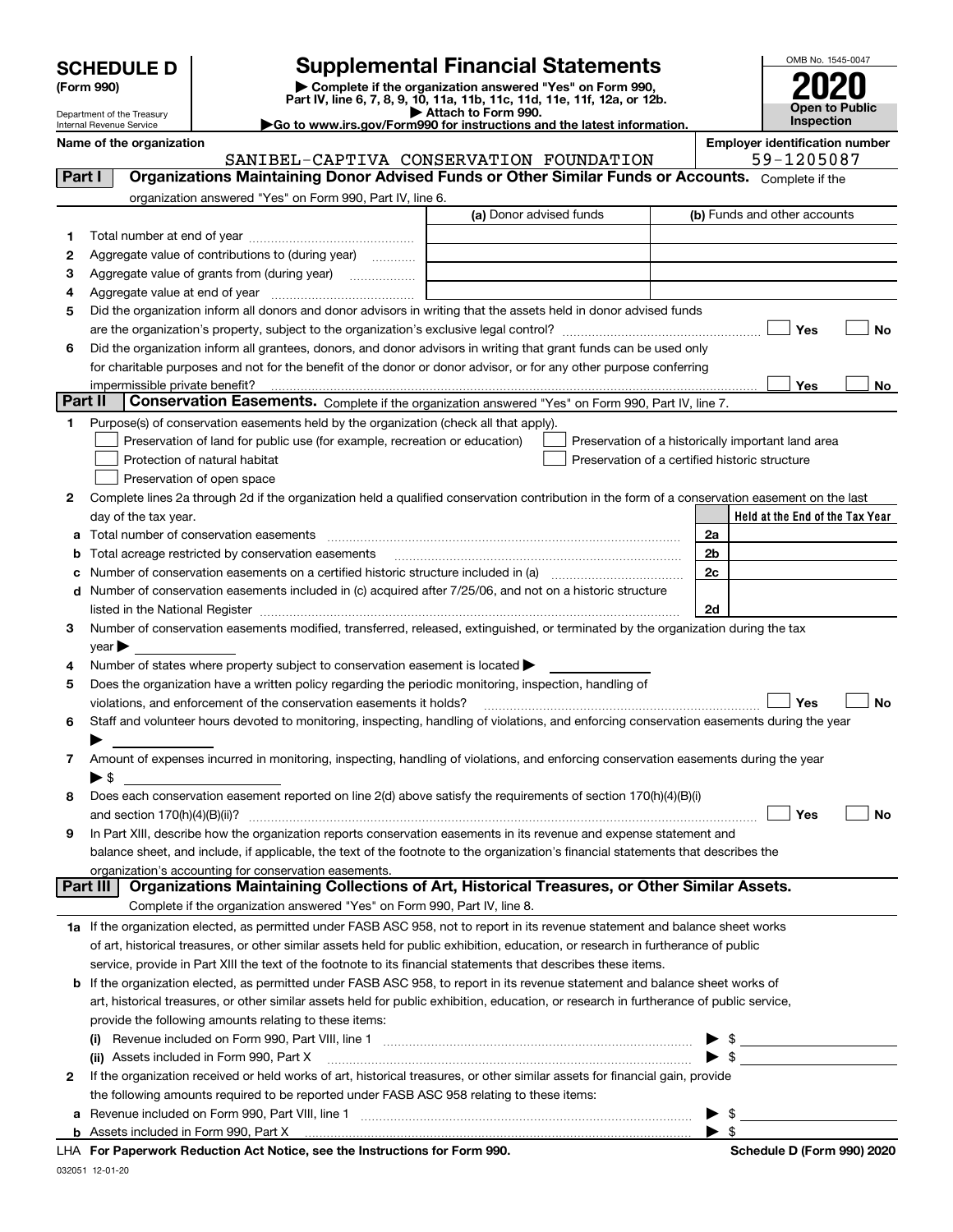|                     | Schedule D (Form 990) 2020                                                                                                                                                                                                     | SANIBEL-CAPTIVA CONSERVATION FOUNDATION |                         |                                                                                                                                                                                                                               |                 |                        | 59-1205087                                 |                        | Page 2  |
|---------------------|--------------------------------------------------------------------------------------------------------------------------------------------------------------------------------------------------------------------------------|-----------------------------------------|-------------------------|-------------------------------------------------------------------------------------------------------------------------------------------------------------------------------------------------------------------------------|-----------------|------------------------|--------------------------------------------|------------------------|---------|
|                     | Part III<br>Organizations Maintaining Collections of Art, Historical Treasures, or Other Similar Assets (continued)                                                                                                            |                                         |                         |                                                                                                                                                                                                                               |                 |                        |                                            |                        |         |
| 3                   | Using the organization's acquisition, accession, and other records, check any of the following that make significant use of its                                                                                                |                                         |                         |                                                                                                                                                                                                                               |                 |                        |                                            |                        |         |
|                     | collection items (check all that apply):                                                                                                                                                                                       |                                         |                         |                                                                                                                                                                                                                               |                 |                        |                                            |                        |         |
| a                   | Public exhibition<br>Loan or exchange program<br>d                                                                                                                                                                             |                                         |                         |                                                                                                                                                                                                                               |                 |                        |                                            |                        |         |
| b                   | Scholarly research                                                                                                                                                                                                             | e                                       |                         | Other and the contract of the contract of the contract of the contract of the contract of the contract of the contract of the contract of the contract of the contract of the contract of the contract of the contract of the |                 |                        |                                            |                        |         |
| c                   | Preservation for future generations                                                                                                                                                                                            |                                         |                         |                                                                                                                                                                                                                               |                 |                        |                                            |                        |         |
| 4                   | Provide a description of the organization's collections and explain how they further the organization's exempt purpose in Part XIII.                                                                                           |                                         |                         |                                                                                                                                                                                                                               |                 |                        |                                            |                        |         |
| 5                   | During the year, did the organization solicit or receive donations of art, historical treasures, or other similar assets                                                                                                       |                                         |                         |                                                                                                                                                                                                                               |                 |                        |                                            |                        |         |
|                     |                                                                                                                                                                                                                                |                                         |                         |                                                                                                                                                                                                                               |                 |                        | Yes                                        |                        | No      |
|                     | Part IV<br>Escrow and Custodial Arrangements. Complete if the organization answered "Yes" on Form 990, Part IV, line 9, or<br>reported an amount on Form 990, Part X, line 21.                                                 |                                         |                         |                                                                                                                                                                                                                               |                 |                        |                                            |                        |         |
|                     |                                                                                                                                                                                                                                |                                         |                         |                                                                                                                                                                                                                               |                 |                        |                                            |                        |         |
|                     | 1a Is the organization an agent, trustee, custodian or other intermediary for contributions or other assets not included                                                                                                       |                                         |                         |                                                                                                                                                                                                                               |                 |                        |                                            |                        |         |
|                     | on Form 990, Part X? [11] matter contracts and contracts and contracts are contracted to the contract of the contract of the contract of the contract of the contract of the contract of the contract of the contract of the c |                                         |                         |                                                                                                                                                                                                                               |                 |                        | Yes                                        |                        | No      |
|                     | b If "Yes," explain the arrangement in Part XIII and complete the following table:                                                                                                                                             |                                         |                         |                                                                                                                                                                                                                               |                 |                        |                                            |                        |         |
|                     |                                                                                                                                                                                                                                |                                         |                         |                                                                                                                                                                                                                               |                 |                        | Amount                                     |                        |         |
|                     | c Beginning balance measurements and the contract of the contract of the contract of the contract of the contract of the contract of the contract of the contract of the contract of the contract of the contract of the contr |                                         |                         |                                                                                                                                                                                                                               | 1c              |                        |                                            |                        |         |
|                     |                                                                                                                                                                                                                                |                                         |                         |                                                                                                                                                                                                                               | 1d              |                        |                                            |                        |         |
|                     | e Distributions during the year manufactured and continuum and contact the year manufactured and contact the year manufactured and contact the year manufactured and contact the year manufactured and contact the year manufa |                                         |                         |                                                                                                                                                                                                                               | 1e              |                        |                                            |                        |         |
| f                   |                                                                                                                                                                                                                                |                                         |                         |                                                                                                                                                                                                                               | 1f              |                        |                                            |                        |         |
|                     | 2a Did the organization include an amount on Form 990, Part X, line 21, for escrow or custodial account liability?                                                                                                             |                                         |                         |                                                                                                                                                                                                                               |                 |                        | Yes                                        |                        | No      |
| <b>Part V</b>       | b If "Yes," explain the arrangement in Part XIII. Check here if the explanation has been provided on Part XIII<br>Endowment Funds. Complete if the organization answered "Yes" on Form 990, Part IV, line 10.                  |                                         |                         |                                                                                                                                                                                                                               |                 |                        |                                            |                        |         |
|                     |                                                                                                                                                                                                                                | (a) Current year                        | (b) Prior year          |                                                                                                                                                                                                                               |                 |                        |                                            |                        |         |
|                     |                                                                                                                                                                                                                                | 26, 122, 139.                           | 26, 123, 436.           | (c) Two years back<br>25,639,508.                                                                                                                                                                                             |                 | 22,967,848.            | (d) Three years back   (e) Four years back | 20,776,313.            |         |
|                     | 1a Beginning of year balance                                                                                                                                                                                                   | 10,647,449.                             | 4,050,918.              | 3,417,431.                                                                                                                                                                                                                    |                 | 5,041,896.             |                                            | 4,685,757.             |         |
|                     |                                                                                                                                                                                                                                | 1,585,896.                              | $-20,290.$              | 810,424.                                                                                                                                                                                                                      |                 | 907,983.               |                                            | 652,151.               |         |
|                     | c Net investment earnings, gains, and losses                                                                                                                                                                                   |                                         |                         |                                                                                                                                                                                                                               |                 |                        |                                            |                        |         |
|                     |                                                                                                                                                                                                                                |                                         |                         |                                                                                                                                                                                                                               |                 |                        |                                            |                        |         |
|                     | e Other expenditures for facilities                                                                                                                                                                                            | 2,990,025.                              |                         | 2,649,183.                                                                                                                                                                                                                    |                 |                        |                                            |                        |         |
|                     | and programs                                                                                                                                                                                                                   | 1,337,276.                              | 3,077,688.<br>954, 237. | 1,094,744.                                                                                                                                                                                                                    |                 | 2,330,781.<br>947,438. |                                            | 2,313,692.<br>832,681. |         |
|                     |                                                                                                                                                                                                                                | 34,028,183.                             | 26, 122, 139.           | 26, 123, 436.                                                                                                                                                                                                                 |                 | 25,639,508.            |                                            | 22,967,848.            |         |
|                     | g End of year balance                                                                                                                                                                                                          |                                         |                         |                                                                                                                                                                                                                               |                 |                        |                                            |                        |         |
| 2                   | Provide the estimated percentage of the current year end balance (line 1g, column (a)) held as:                                                                                                                                | 87.8470                                 |                         |                                                                                                                                                                                                                               |                 |                        |                                            |                        |         |
|                     | a Board designated or quasi-endowment >                                                                                                                                                                                        |                                         | %                       |                                                                                                                                                                                                                               |                 |                        |                                            |                        |         |
|                     | <b>b</b> Permanent endowment $\blacktriangleright$ 11.2610                                                                                                                                                                     | %                                       |                         |                                                                                                                                                                                                                               |                 |                        |                                            |                        |         |
|                     | c Term endowment $\blacktriangleright$ _ .8920                                                                                                                                                                                 | %                                       |                         |                                                                                                                                                                                                                               |                 |                        |                                            |                        |         |
|                     | The percentages on lines 2a, 2b, and 2c should equal 100%.                                                                                                                                                                     |                                         |                         |                                                                                                                                                                                                                               |                 |                        |                                            |                        |         |
|                     | 3a Are there endowment funds not in the possession of the organization that are held and administered for the organization                                                                                                     |                                         |                         |                                                                                                                                                                                                                               |                 |                        |                                            |                        |         |
|                     | by:                                                                                                                                                                                                                            |                                         |                         |                                                                                                                                                                                                                               |                 |                        |                                            | Yes                    | No<br>X |
|                     | (i)                                                                                                                                                                                                                            |                                         |                         |                                                                                                                                                                                                                               |                 |                        | 3a(i)                                      |                        | X       |
|                     |                                                                                                                                                                                                                                |                                         |                         |                                                                                                                                                                                                                               |                 |                        | 3a(ii)                                     |                        |         |
|                     |                                                                                                                                                                                                                                |                                         |                         |                                                                                                                                                                                                                               |                 |                        | 3 <sub>b</sub>                             |                        |         |
| 4<br><b>Part VI</b> | Describe in Part XIII the intended uses of the organization's endowment funds.<br>Land, Buildings, and Equipment.                                                                                                              |                                         |                         |                                                                                                                                                                                                                               |                 |                        |                                            |                        |         |
|                     | Complete if the organization answered "Yes" on Form 990, Part IV, line 11a. See Form 990, Part X, line 10.                                                                                                                     |                                         |                         |                                                                                                                                                                                                                               |                 |                        |                                            |                        |         |
|                     | Description of property                                                                                                                                                                                                        | (a) Cost or other                       |                         | (b) Cost or other                                                                                                                                                                                                             | (c) Accumulated |                        | (d) Book value                             |                        |         |
|                     |                                                                                                                                                                                                                                | basis (investment)                      |                         | basis (other)                                                                                                                                                                                                                 | depreciation    |                        |                                            |                        |         |
|                     |                                                                                                                                                                                                                                |                                         |                         | 21, 201, 725.                                                                                                                                                                                                                 |                 |                        | 21, 201, 725.                              |                        |         |
|                     |                                                                                                                                                                                                                                |                                         |                         | 2,944,255.                                                                                                                                                                                                                    | 1,021,495.      |                        | 1,922,760.                                 |                        |         |
|                     |                                                                                                                                                                                                                                |                                         |                         |                                                                                                                                                                                                                               |                 |                        |                                            |                        |         |
|                     |                                                                                                                                                                                                                                |                                         |                         | 2, 280, 762.                                                                                                                                                                                                                  | 1,524,563.      |                        |                                            | 756, 199.              |         |
|                     |                                                                                                                                                                                                                                |                                         |                         | 1,417,568.                                                                                                                                                                                                                    | 365,422.        |                        | 1,052,146.                                 |                        |         |
|                     |                                                                                                                                                                                                                                |                                         |                         |                                                                                                                                                                                                                               |                 |                        | 24,932,830.                                |                        |         |
|                     |                                                                                                                                                                                                                                |                                         |                         |                                                                                                                                                                                                                               |                 |                        | Schedule D (Form 990) 2020                 |                        |         |
|                     |                                                                                                                                                                                                                                |                                         |                         |                                                                                                                                                                                                                               |                 |                        |                                            |                        |         |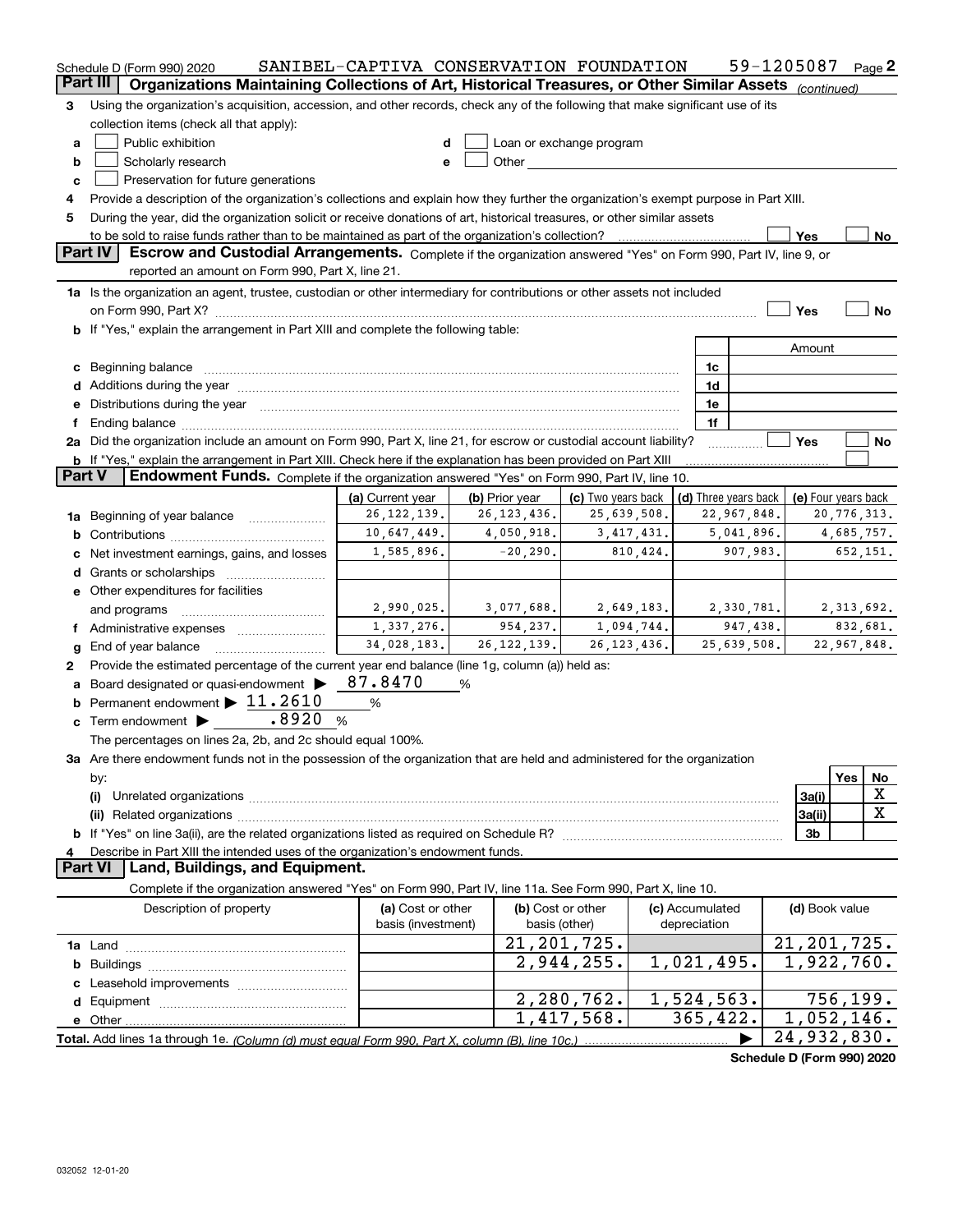| Schedule D (Form 990) 2020                                                                                                                           | SANIBEL-CAPTIVA CONSERVATION FOUNDATION |                    | 59-1205087<br>Page $3$                                    |
|------------------------------------------------------------------------------------------------------------------------------------------------------|-----------------------------------------|--------------------|-----------------------------------------------------------|
| Part VII Investments - Other Securities.                                                                                                             |                                         |                    |                                                           |
| Complete if the organization answered "Yes" on Form 990, Part IV, line 11b. See Form 990, Part X, line 12.                                           |                                         |                    |                                                           |
| (a) Description of security or category (including name of security)                                                                                 | (b) Book value                          |                    | (c) Method of valuation: Cost or end-of-year market value |
| (1) Financial derivatives                                                                                                                            |                                         |                    |                                                           |
| (2) Closely held equity interests                                                                                                                    |                                         |                    |                                                           |
| (3) Other                                                                                                                                            |                                         |                    |                                                           |
| (A) MERRILL LYNCH INVESTMENTS                                                                                                                        | 402,162.                                |                    | END-OF-YEAR MARKET VALUE                                  |
| SANCAP TRUST MANAGED<br>(B)                                                                                                                          |                                         |                    |                                                           |
| FUNDS<br>(C)                                                                                                                                         | 4,029,282.                              |                    | END-OF-YEAR MARKET VALUE                                  |
| JP MORGAN INVESTMENTS<br>(D)                                                                                                                         | 3,680,599.                              | END-OF-YEAR MARKET | VALUE                                                     |
| (E)                                                                                                                                                  |                                         |                    |                                                           |
| (F)                                                                                                                                                  |                                         |                    |                                                           |
| (G)                                                                                                                                                  |                                         |                    |                                                           |
| (H)                                                                                                                                                  |                                         |                    |                                                           |
| Total. (Col. (b) must equal Form 990, Part X, col. (B) line 12.) $\blacktriangleright$                                                               | 8, 112, 043.                            |                    |                                                           |
| Part VIII Investments - Program Related.                                                                                                             |                                         |                    |                                                           |
| Complete if the organization answered "Yes" on Form 990, Part IV, line 11c. See Form 990, Part X, line 13.                                           |                                         |                    |                                                           |
| (a) Description of investment                                                                                                                        | (b) Book value                          |                    | (c) Method of valuation: Cost or end-of-year market value |
| (1)                                                                                                                                                  |                                         |                    |                                                           |
| (2)                                                                                                                                                  |                                         |                    |                                                           |
| (3)                                                                                                                                                  |                                         |                    |                                                           |
| (4)                                                                                                                                                  |                                         |                    |                                                           |
| (5)                                                                                                                                                  |                                         |                    |                                                           |
| (6)                                                                                                                                                  |                                         |                    |                                                           |
| (7)                                                                                                                                                  |                                         |                    |                                                           |
| (8)                                                                                                                                                  |                                         |                    |                                                           |
| (9)                                                                                                                                                  |                                         |                    |                                                           |
| Total. (Col. (b) must equal Form 990, Part X, col. (B) line 13.)                                                                                     |                                         |                    |                                                           |
| <b>Other Assets.</b><br>Part IX                                                                                                                      |                                         |                    |                                                           |
| Complete if the organization answered "Yes" on Form 990, Part IV, line 11d. See Form 990, Part X, line 15.                                           |                                         |                    |                                                           |
|                                                                                                                                                      | (a) Description                         |                    | (b) Book value                                            |
| (1)                                                                                                                                                  |                                         |                    |                                                           |
| (2)                                                                                                                                                  |                                         |                    |                                                           |
| (3)                                                                                                                                                  |                                         |                    |                                                           |
| (4)                                                                                                                                                  |                                         |                    |                                                           |
| (5)                                                                                                                                                  |                                         |                    |                                                           |
| (6)                                                                                                                                                  |                                         |                    |                                                           |
| (7)                                                                                                                                                  |                                         |                    |                                                           |
| (8)                                                                                                                                                  |                                         |                    |                                                           |
| (9)                                                                                                                                                  |                                         |                    |                                                           |
|                                                                                                                                                      |                                         |                    |                                                           |
| <b>Other Liabilities.</b><br>Part X                                                                                                                  |                                         |                    |                                                           |
| Complete if the organization answered "Yes" on Form 990, Part IV, line 11e or 11f. See Form 990, Part X, line 25.                                    |                                         |                    |                                                           |
| (a) Description of liability<br>1.                                                                                                                   |                                         |                    | (b) Book value                                            |
| (1)<br>Federal income taxes                                                                                                                          |                                         |                    |                                                           |
| ANNUITIES<br>(2)                                                                                                                                     |                                         |                    | 219,430.                                                  |
| (3)                                                                                                                                                  |                                         |                    |                                                           |
| (4)                                                                                                                                                  |                                         |                    |                                                           |
| (5)                                                                                                                                                  |                                         |                    |                                                           |
| (6)                                                                                                                                                  |                                         |                    |                                                           |
| (7)                                                                                                                                                  |                                         |                    |                                                           |
| (8)                                                                                                                                                  |                                         |                    |                                                           |
| (9)                                                                                                                                                  |                                         |                    |                                                           |
| Total. (Column (b) must equal Form 990. Part X, col. (B) line 25.)                                                                                   |                                         |                    | 219,430.                                                  |
| 2. Liability for uncertain tax positions. In Part XIII, provide the text of the footnote to the organization's financial statements that reports the |                                         |                    |                                                           |

organization's liability for uncertain tax positions under FASB ASC 740. Check here if the text of the footnote has been provided in Part XIII

 $\mathcal{L}^{\text{max}}$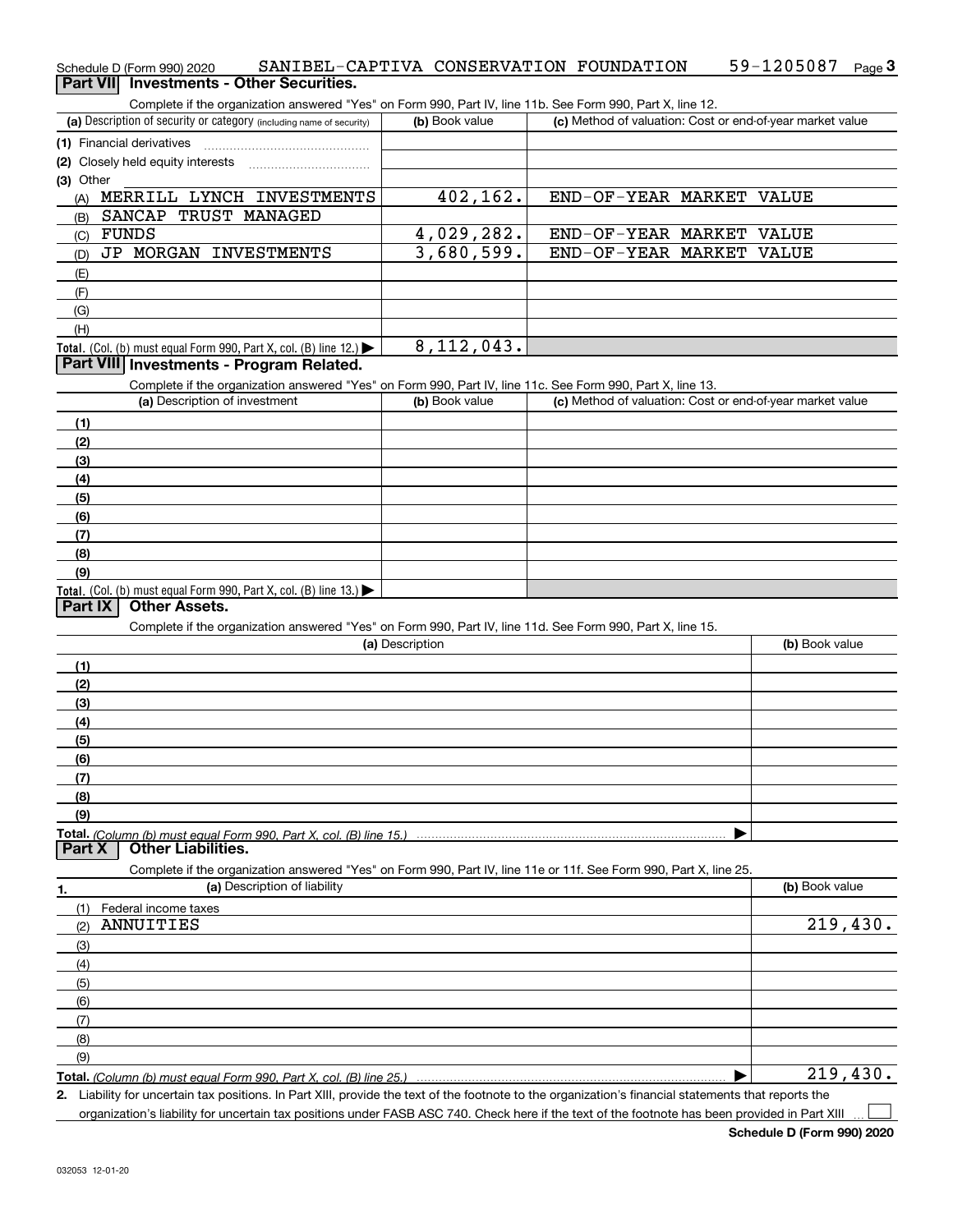|              | SANIBEL-CAPTIVA CONSERVATION FOUNDATION<br>Schedule D (Form 990) 2020                                                                                                                                                               |                |          |                | 59-1205087<br>Page $4$      |
|--------------|-------------------------------------------------------------------------------------------------------------------------------------------------------------------------------------------------------------------------------------|----------------|----------|----------------|-----------------------------|
|              | <b>Part XI</b><br>Reconciliation of Revenue per Audited Financial Statements With Revenue per Return.                                                                                                                               |                |          |                |                             |
|              | Complete if the organization answered "Yes" on Form 990, Part IV, line 12a.                                                                                                                                                         |                |          |                |                             |
| 1            | Total revenue, gains, and other support per audited financial statements                                                                                                                                                            |                |          | $\blacksquare$ | $\overline{12}$ , 454, 621. |
| 2            | Amounts included on line 1 but not on Form 990, Part VIII, line 12:                                                                                                                                                                 |                |          |                |                             |
| a            | Net unrealized gains (losses) on investments [11] matter contracts and the unrealized gains (losses) on investments                                                                                                                 | 2a             | 666,349. |                |                             |
|              |                                                                                                                                                                                                                                     | 2 <sub>b</sub> |          |                |                             |
| с            |                                                                                                                                                                                                                                     | 2c             |          |                |                             |
| d            | Other (Describe in Part XIII.) <b>2006</b> 2007 2010 2010 2010 2010 2011 2012 2013 2014 2014 2015 2016 2017 2018 2019 2016 2017 2018 2019 2016 2017 2018 2019 2016 2017 2018 2019 2018 2019 2019 2016 2017 2018 2019 2018 2019 2019 | 2d             | 79,202.  |                |                             |
| е            | Add lines 2a through 2d                                                                                                                                                                                                             |                |          | 2e             | 745,551.                    |
| 3            |                                                                                                                                                                                                                                     |                |          | $\mathbf{3}$   | $\overline{11}$ , 709, 070. |
| 4            | Amounts included on Form 990, Part VIII, line 12, but not on line 1:                                                                                                                                                                |                |          |                |                             |
|              |                                                                                                                                                                                                                                     | 4a             |          |                |                             |
| b            | Other (Describe in Part XIII.) <b>Construction Construction</b> Chern Construction Chern Chern Chern Chern Chern Chern                                                                                                              | 4 <sub>h</sub> |          |                |                             |
|              | Add lines 4a and 4b                                                                                                                                                                                                                 |                |          | 4с             | υ.                          |
| 5.           |                                                                                                                                                                                                                                     |                |          | 5              | 11,709,070.                 |
|              | Part XII   Reconciliation of Expenses per Audited Financial Statements With Expenses per Return.                                                                                                                                    |                |          |                |                             |
|              |                                                                                                                                                                                                                                     |                |          |                |                             |
|              | Complete if the organization answered "Yes" on Form 990, Part IV, line 12a.                                                                                                                                                         |                |          |                |                             |
| 1            |                                                                                                                                                                                                                                     |                |          | $\mathbf{1}$   | 4,327,301.                  |
| $\mathbf{2}$ | Amounts included on line 1 but not on Form 990, Part IX, line 25:                                                                                                                                                                   |                |          |                |                             |
| a            |                                                                                                                                                                                                                                     | 2a             |          |                |                             |
|              |                                                                                                                                                                                                                                     | 2 <sub>b</sub> |          |                |                             |
| c            |                                                                                                                                                                                                                                     | 2c             |          |                |                             |
|              |                                                                                                                                                                                                                                     | 2d             | 79,202.  |                |                             |
| е            | Add lines 2a through 2d <b>minimum contained a contract and a</b> contract a contract of the contract of the contract of the contract of the contract of the contract of the contract of the contract of the contract of the contra |                |          | 2e             | 79,202.                     |
| З.           |                                                                                                                                                                                                                                     |                |          | 3              | 4,248,099.                  |
| 4            | Amounts included on Form 990, Part IX, line 25, but not on line 1:                                                                                                                                                                  |                |          |                |                             |
| a            |                                                                                                                                                                                                                                     | 4a             |          |                |                             |
|              |                                                                                                                                                                                                                                     | 4b             |          |                |                             |
|              | Add lines 4a and 4b                                                                                                                                                                                                                 |                |          | 4с             | 0.                          |
|              | Part XIII Supplemental Information.                                                                                                                                                                                                 |                |          | 5              | 4,248,099.                  |

Provide the descriptions required for Part II, lines 3, 5, and 9; Part III, lines 1a and 4; Part IV, lines 1b and 2b; Part V, line 4; Part X, line 2; Part XI, lines 2d and 4b; and Part XII, lines 2d and 4b. Also complete this part to provide any additional information.

PART V, LINE 4:

| THE BOARD OF TRUSTEES HAS DESIGNATED PORTIONS OF THE FOUNDATION'S          |  |
|----------------------------------------------------------------------------|--|
| UNRESTRICTED NET ASSETS. CERTAIN PARCELS OF LAND HAVE BEEN DESIGNATED TO   |  |
| BE SET ASIDE IN THEIR NATURAL STATE BY THE FOUNDATION. ADDITIONALLY, CASH, |  |
| CASH EOUIVALENTS AND MUTUAL FUNDS HAVE BEEN DESIGNATED BY THE BOARD TO BE  |  |
| SEPARATELY INVESTED AND EARNINGS USED FOR LAND PRESERVATION, NATURAL       |  |
| HABITAT RESTORATION AND MANAGEMENT, RESEARCH AND EDUCATION AND PROTECTION  |  |
| OF WILDLIFE.                                                               |  |
|                                                                            |  |

### TEMPORARILY RESTRICTED NET ASSETS (TERM) CONSIST OF FUNDS RESTRICTED FOR

### DEFERRED MEMBERSHIP DUES, OPERATION AND MANAGEMENT OF THE MARINE

# LABORATORY, AND RECEIVABLES FROM THE FOUNDATIONS' ANNUAL FUND DRIVE.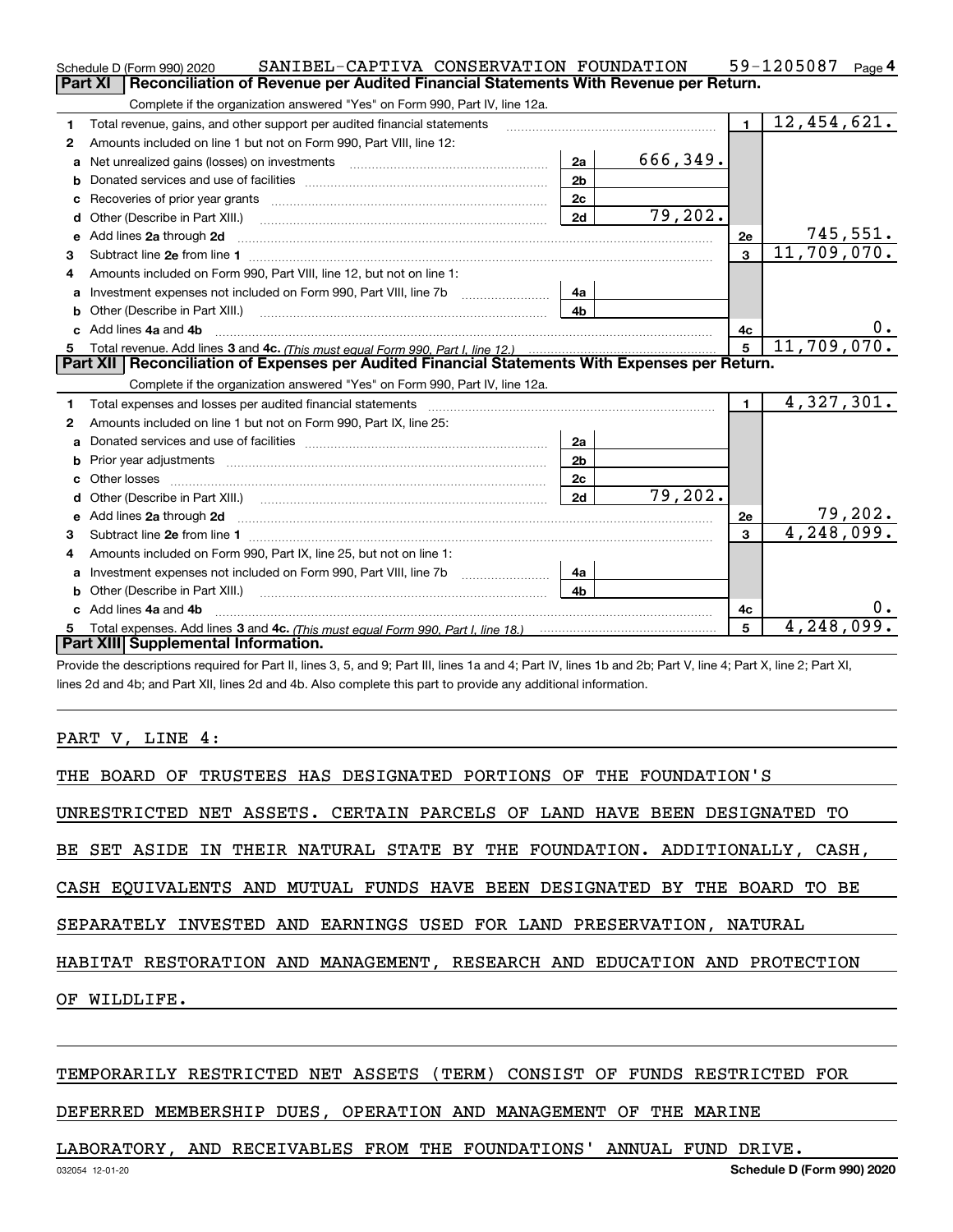## Schedule D (Form 990) 2020 SANIBEL-CAPTIVA CONSERVATION FOUNDATION 59-1205087 Page 5 *(continued)* **Part XIII Supplemental Information**

PERMENANTLY RESTRICTED NET ASSETS ARE COMPRISED OF ENDOWMENTS WHOSE

EARNINGS ARE RESTRICTED FOR PURPOSES OF ENVIRONMENTAL EDUCATION,

PRESERVATION OF NATURAL RESOURCES, HABITAT MANAGEMENT, SEA TURTLE

CONSERVATION, AND LAND HOLDINGS PERMANENTLY RESTRICTED FOR PRESERVATION.

| PART XI, LINE 2D - OTHER ADJUSTMENTS:                      |         |
|------------------------------------------------------------|---------|
| COST OF SALES INCLUDED IN EXPENSES ON FINANCIAL STATEMENTS | 63,821. |
| FUNDRAISING COSTS INCLUDED IN EXPENSES ON FINANCIAL        |         |
| <b>STATEMENTS</b>                                          | 15,381. |
| TOTAL TO SCHEDULE D, PART XI, LINE 2D                      | 79,202. |
|                                                            |         |
| PART XII, LINE 2D - OTHER ADJUSTMENTS:                     |         |
| COST OF SALES INCLUDED IN EXPENSES ON FINANCIAL STATEMENTS | 63,821. |
| FUNDRAISING COSTS INCLUDED IN EXPENSES ON FINANCIAL        |         |
| <b>STATEMENTS</b>                                          | 15,381. |
| TOTAL TO SCHEDULE D, PART XII, LINE 2D                     | 79,202. |
|                                                            |         |
|                                                            |         |
|                                                            |         |
|                                                            |         |
|                                                            |         |
|                                                            |         |
|                                                            |         |
|                                                            |         |
|                                                            |         |
|                                                            |         |
|                                                            |         |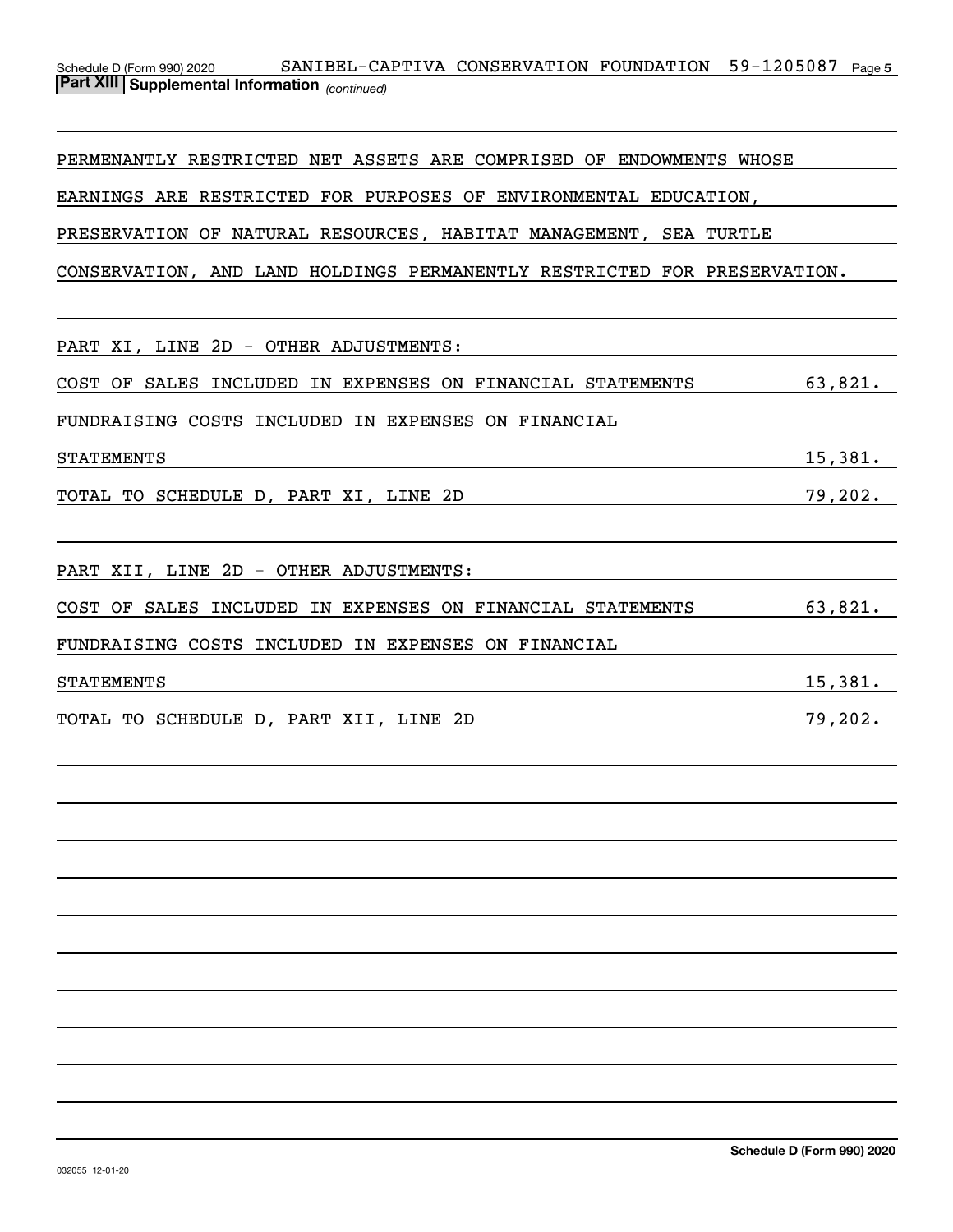| <b>SCHEDULE G</b>                                                                                                                                                                                                                                                                                                                                                                                                                                                                                                                                                                  |                                                                                                                                                                     |                                                                                                             |                                                                                                        |                                                                            |   | <b>Supplemental Information Regarding Fundraising or Gaming Activities</b>                                                    |  |                                                                            | OMB No. 1545-0047                                       |
|------------------------------------------------------------------------------------------------------------------------------------------------------------------------------------------------------------------------------------------------------------------------------------------------------------------------------------------------------------------------------------------------------------------------------------------------------------------------------------------------------------------------------------------------------------------------------------|---------------------------------------------------------------------------------------------------------------------------------------------------------------------|-------------------------------------------------------------------------------------------------------------|--------------------------------------------------------------------------------------------------------|----------------------------------------------------------------------------|---|-------------------------------------------------------------------------------------------------------------------------------|--|----------------------------------------------------------------------------|---------------------------------------------------------|
| (Form 990 or 990-EZ)                                                                                                                                                                                                                                                                                                                                                                                                                                                                                                                                                               | Complete if the organization answered "Yes" on Form 990, Part IV, line 17, 18, or 19, or if the<br>organization entered more than \$15,000 on Form 990-EZ, line 6a. |                                                                                                             |                                                                                                        |                                                                            |   |                                                                                                                               |  |                                                                            |                                                         |
| Department of the Treasury                                                                                                                                                                                                                                                                                                                                                                                                                                                                                                                                                         | Attach to Form 990 or Form 990-EZ.<br><b>Open to Public</b>                                                                                                         |                                                                                                             |                                                                                                        |                                                                            |   |                                                                                                                               |  |                                                                            |                                                         |
| Internal Revenue Service<br>Name of the organization                                                                                                                                                                                                                                                                                                                                                                                                                                                                                                                               |                                                                                                                                                                     |                                                                                                             |                                                                                                        |                                                                            |   | Go to www.irs.gov/Form990 for instructions and the latest information.                                                        |  |                                                                            | Inspection<br><b>Employer identification number</b>     |
|                                                                                                                                                                                                                                                                                                                                                                                                                                                                                                                                                                                    |                                                                                                                                                                     | SANIBEL-CAPTIVA CONSERVATION FOUNDATION                                                                     |                                                                                                        |                                                                            |   |                                                                                                                               |  | 59-1205087                                                                 |                                                         |
| Part I                                                                                                                                                                                                                                                                                                                                                                                                                                                                                                                                                                             | required to complete this part.                                                                                                                                     |                                                                                                             |                                                                                                        |                                                                            |   | Fundraising Activities. Complete if the organization answered "Yes" on Form 990, Part IV, line 17. Form 990-EZ filers are not |  |                                                                            |                                                         |
| 1 Indicate whether the organization raised funds through any of the following activities. Check all that apply.<br>ΧI<br>Mail solicitations<br>a<br>X<br>b<br>$\mathbf{X}$<br>Phone solicitations<br>C<br>$\mathbf{X}$<br>In-person solicitations<br>d<br>2 a Did the organization have a written or oral agreement with any individual (including officers, directors, trustees, or<br>b If "Yes," list the 10 highest paid individuals or entities (fundraisers) pursuant to agreements under which the fundraiser is to be<br>compensated at least \$5,000 by the organization. | Internet and email solicitations                                                                                                                                    | key employees listed in Form 990, Part VII) or entity in connection with professional fundraising services? | $f\left[\overline{X}\right]$ Solicitation of government grants<br>$g\mid X$ Special fundraising events |                                                                            |   | $e$ $\boxed{X}$ Solicitation of non-government grants                                                                         |  | $\overline{X}$ Yes                                                         | <b>No</b>                                               |
| (i) Name and address of individual<br>or entity (fundraiser)                                                                                                                                                                                                                                                                                                                                                                                                                                                                                                                       |                                                                                                                                                                     | (ii) Activity                                                                                               |                                                                                                        | (iii) Did<br>fundraiser<br>have custody<br>or control of<br>contributions? |   | (iv) Gross receipts<br>from activity                                                                                          |  | (v) Amount paid<br>to (or retained by)<br>fundraiser<br>listed in col. (i) | (vi) Amount paid<br>to (or retained by)<br>organization |
| CHERYL GIATTINI - PO BOX                                                                                                                                                                                                                                                                                                                                                                                                                                                                                                                                                           |                                                                                                                                                                     |                                                                                                             |                                                                                                        | Yes<br>No                                                                  |   |                                                                                                                               |  |                                                                            |                                                         |
| 1080, SANIBEL, FL 33957                                                                                                                                                                                                                                                                                                                                                                                                                                                                                                                                                            |                                                                                                                                                                     | ANNUAL FUND DRIVE                                                                                           |                                                                                                        |                                                                            | x | 8,710,132.                                                                                                                    |  | 220,296.                                                                   | 8,269,540.                                              |
|                                                                                                                                                                                                                                                                                                                                                                                                                                                                                                                                                                                    |                                                                                                                                                                     |                                                                                                             |                                                                                                        |                                                                            |   |                                                                                                                               |  |                                                                            |                                                         |
|                                                                                                                                                                                                                                                                                                                                                                                                                                                                                                                                                                                    |                                                                                                                                                                     |                                                                                                             |                                                                                                        |                                                                            |   |                                                                                                                               |  |                                                                            |                                                         |
|                                                                                                                                                                                                                                                                                                                                                                                                                                                                                                                                                                                    |                                                                                                                                                                     |                                                                                                             |                                                                                                        |                                                                            |   |                                                                                                                               |  |                                                                            |                                                         |
|                                                                                                                                                                                                                                                                                                                                                                                                                                                                                                                                                                                    |                                                                                                                                                                     |                                                                                                             |                                                                                                        |                                                                            |   |                                                                                                                               |  |                                                                            |                                                         |
|                                                                                                                                                                                                                                                                                                                                                                                                                                                                                                                                                                                    |                                                                                                                                                                     |                                                                                                             |                                                                                                        |                                                                            |   |                                                                                                                               |  |                                                                            |                                                         |
|                                                                                                                                                                                                                                                                                                                                                                                                                                                                                                                                                                                    |                                                                                                                                                                     |                                                                                                             |                                                                                                        |                                                                            |   |                                                                                                                               |  |                                                                            |                                                         |
|                                                                                                                                                                                                                                                                                                                                                                                                                                                                                                                                                                                    |                                                                                                                                                                     |                                                                                                             |                                                                                                        |                                                                            |   |                                                                                                                               |  |                                                                            |                                                         |
|                                                                                                                                                                                                                                                                                                                                                                                                                                                                                                                                                                                    |                                                                                                                                                                     |                                                                                                             |                                                                                                        |                                                                            |   |                                                                                                                               |  |                                                                            |                                                         |
|                                                                                                                                                                                                                                                                                                                                                                                                                                                                                                                                                                                    |                                                                                                                                                                     |                                                                                                             |                                                                                                        |                                                                            |   |                                                                                                                               |  |                                                                            |                                                         |
|                                                                                                                                                                                                                                                                                                                                                                                                                                                                                                                                                                                    |                                                                                                                                                                     |                                                                                                             |                                                                                                        |                                                                            |   |                                                                                                                               |  |                                                                            |                                                         |
|                                                                                                                                                                                                                                                                                                                                                                                                                                                                                                                                                                                    |                                                                                                                                                                     |                                                                                                             |                                                                                                        |                                                                            |   |                                                                                                                               |  |                                                                            |                                                         |
|                                                                                                                                                                                                                                                                                                                                                                                                                                                                                                                                                                                    |                                                                                                                                                                     |                                                                                                             |                                                                                                        |                                                                            |   |                                                                                                                               |  |                                                                            |                                                         |
|                                                                                                                                                                                                                                                                                                                                                                                                                                                                                                                                                                                    |                                                                                                                                                                     |                                                                                                             |                                                                                                        |                                                                            |   |                                                                                                                               |  |                                                                            |                                                         |
| Total                                                                                                                                                                                                                                                                                                                                                                                                                                                                                                                                                                              |                                                                                                                                                                     |                                                                                                             |                                                                                                        |                                                                            |   | 8,710,132.                                                                                                                    |  | 220,296.                                                                   | 8,269,540.                                              |
| 3 List all states in which the organization is registered or licensed to solicit contributions or has been notified it is exempt from registration<br>or licensing.                                                                                                                                                                                                                                                                                                                                                                                                                |                                                                                                                                                                     |                                                                                                             |                                                                                                        |                                                                            |   |                                                                                                                               |  |                                                                            |                                                         |
| FL                                                                                                                                                                                                                                                                                                                                                                                                                                                                                                                                                                                 |                                                                                                                                                                     |                                                                                                             |                                                                                                        |                                                                            |   |                                                                                                                               |  |                                                                            |                                                         |
|                                                                                                                                                                                                                                                                                                                                                                                                                                                                                                                                                                                    |                                                                                                                                                                     |                                                                                                             |                                                                                                        |                                                                            |   |                                                                                                                               |  |                                                                            |                                                         |
|                                                                                                                                                                                                                                                                                                                                                                                                                                                                                                                                                                                    |                                                                                                                                                                     |                                                                                                             |                                                                                                        |                                                                            |   |                                                                                                                               |  |                                                                            |                                                         |
|                                                                                                                                                                                                                                                                                                                                                                                                                                                                                                                                                                                    |                                                                                                                                                                     |                                                                                                             |                                                                                                        |                                                                            |   |                                                                                                                               |  |                                                                            |                                                         |
|                                                                                                                                                                                                                                                                                                                                                                                                                                                                                                                                                                                    |                                                                                                                                                                     |                                                                                                             |                                                                                                        |                                                                            |   |                                                                                                                               |  |                                                                            |                                                         |
|                                                                                                                                                                                                                                                                                                                                                                                                                                                                                                                                                                                    |                                                                                                                                                                     |                                                                                                             |                                                                                                        |                                                                            |   |                                                                                                                               |  |                                                                            |                                                         |

LHA For Paperwork Reduction Act Notice, see the Instructions for Form 990 or 990-EZ. Schedule G (Form 990 or 990-EZ) 2020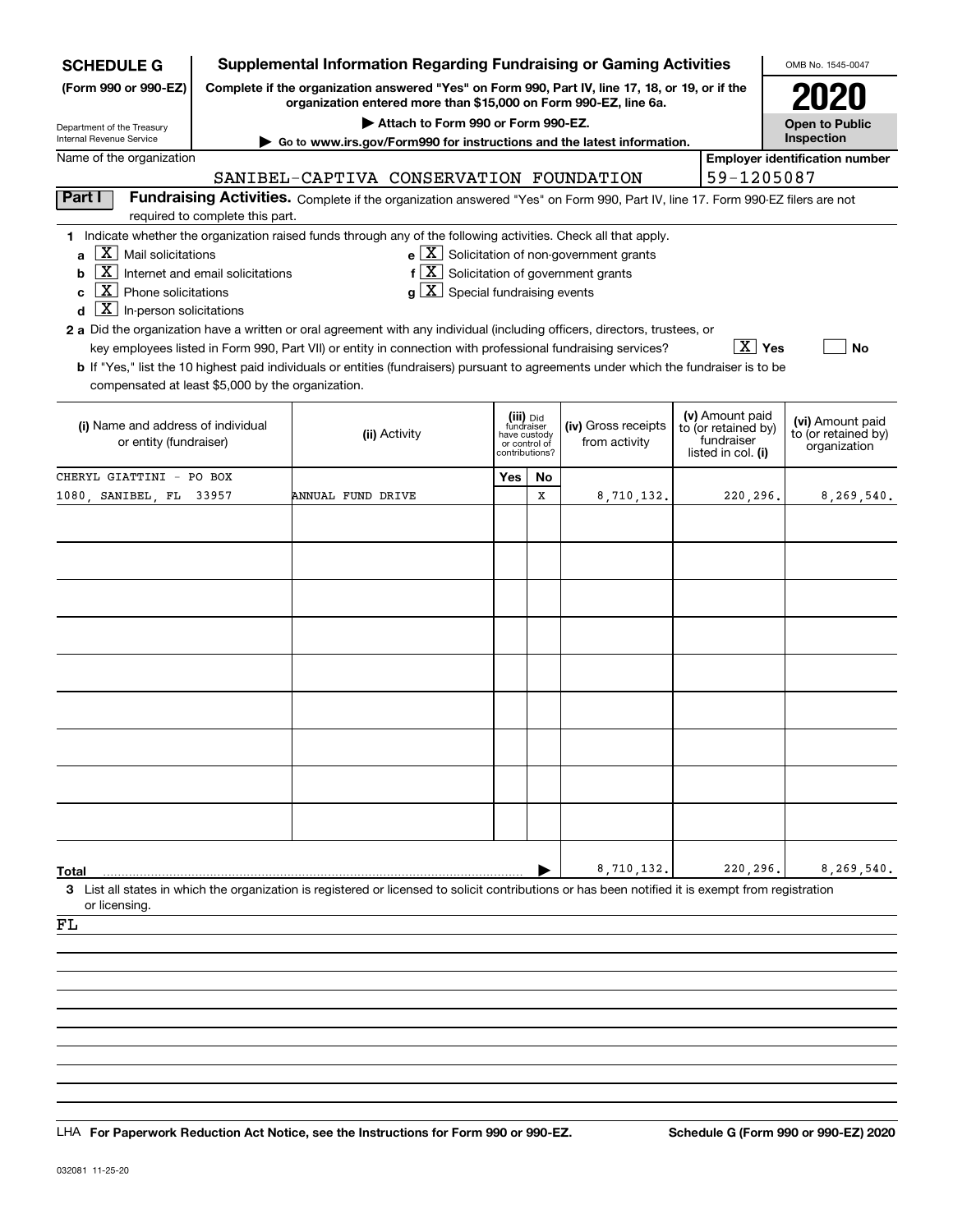Schedule G (Form 990 or 990-EZ) 2020  $\,$  SANIBEL-CAPTIVA  $\,$  CONSERVATION  $\,$  FOUNDATION  $\,$  59–1205087  $\,$  Page  $2$ **Part II** | Fundraising Events. Complete if the organization answered "Yes" on Form 990, Part IV, line 18, or reported more than \$15,000 of fundraising event contributions and gross income on Form 990-EZ, lines 1 and 6b. List events with gross receipts greater than \$5,000.

|                        |   | ovent continuations and gross income on r only soc EE, inics it and ob. Elst events with gross receipts groater than \$0,000. |                      |                         |                  |                            |
|------------------------|---|-------------------------------------------------------------------------------------------------------------------------------|----------------------|-------------------------|------------------|----------------------------|
|                        |   |                                                                                                                               | (a) Event $#1$       | $(b)$ Event #2          | (c) Other events | (d) Total events           |
|                        |   |                                                                                                                               | WINE IN THE          |                         |                  | (add col. (a) through      |
|                        |   |                                                                                                                               | WILD ANNIVEROCTIFEST |                         | 5                | col. (c)                   |
|                        |   |                                                                                                                               | (event type)         | (event type)            | (total number)   |                            |
| Revenue                |   |                                                                                                                               | 78,602.              | 37,060.                 | 48,715.          | 164,377.                   |
|                        |   |                                                                                                                               | 33,488.              |                         |                  | 33,488.                    |
|                        |   | 3 Gross income (line 1 minus line 2)                                                                                          | 45,114.              | 37,060.                 | 48,715.          | 130,889.                   |
|                        |   |                                                                                                                               |                      |                         |                  |                            |
|                        |   |                                                                                                                               |                      |                         |                  |                            |
|                        | 5 |                                                                                                                               |                      |                         |                  |                            |
|                        |   |                                                                                                                               |                      |                         |                  |                            |
| Direct Expenses        |   | 7 Food and beverages                                                                                                          | 6,796.               |                         |                  | 6,796.                     |
|                        | 8 |                                                                                                                               |                      |                         |                  |                            |
|                        | 9 |                                                                                                                               | 4,887.               |                         | 3,700.           | 8,587.                     |
|                        |   | 10 Direct expense summary. Add lines 4 through 9 in column (d)                                                                |                      |                         |                  | 15,383.                    |
| Part III               |   | Gaming. Complete if the organization answered "Yes" on Form 990, Part IV, line 19, or reported more than                      |                      |                         |                  | 115,506.                   |
|                        |   | \$15,000 on Form 990-EZ, line 6a.                                                                                             |                      |                         |                  |                            |
|                        |   |                                                                                                                               |                      | (b) Pull tabs/instant   |                  | (d) Total gaming (add      |
| Revenue                |   |                                                                                                                               | (a) Bingo            | bingo/progressive bingo | (c) Other gaming | col. (a) through col. (c)) |
|                        |   |                                                                                                                               |                      |                         |                  |                            |
|                        |   |                                                                                                                               |                      |                         |                  |                            |
|                        |   |                                                                                                                               |                      |                         |                  |                            |
|                        |   |                                                                                                                               |                      |                         |                  |                            |
| <b>Direct Expenses</b> |   |                                                                                                                               |                      |                         |                  |                            |
|                        |   |                                                                                                                               |                      |                         |                  |                            |
|                        |   |                                                                                                                               |                      |                         |                  |                            |
|                        |   |                                                                                                                               | Yes<br>%             | Yes<br>%                | Yes<br>%         |                            |
|                        | 6 | Volunteer labor                                                                                                               | No                   | No                      | No               |                            |
|                        | 7 | Direct expense summary. Add lines 2 through 5 in column (d)                                                                   |                      |                         |                  |                            |
|                        |   |                                                                                                                               |                      |                         |                  |                            |
|                        |   |                                                                                                                               |                      |                         |                  |                            |
|                        | 8 |                                                                                                                               |                      |                         |                  |                            |
|                        |   |                                                                                                                               |                      |                         |                  |                            |
|                        |   | <b>9</b> Enter the state(s) in which the organization conducts gaming activities:                                             |                      |                         |                  | Yes<br>No                  |
|                        |   | <b>b</b> If "No," explain:                                                                                                    |                      |                         |                  |                            |
|                        |   |                                                                                                                               |                      |                         |                  |                            |
|                        |   |                                                                                                                               |                      |                         |                  |                            |
|                        |   |                                                                                                                               |                      |                         |                  | <b>Yes</b><br>No           |
|                        |   | <b>b</b> If "Yes," explain:                                                                                                   |                      |                         |                  |                            |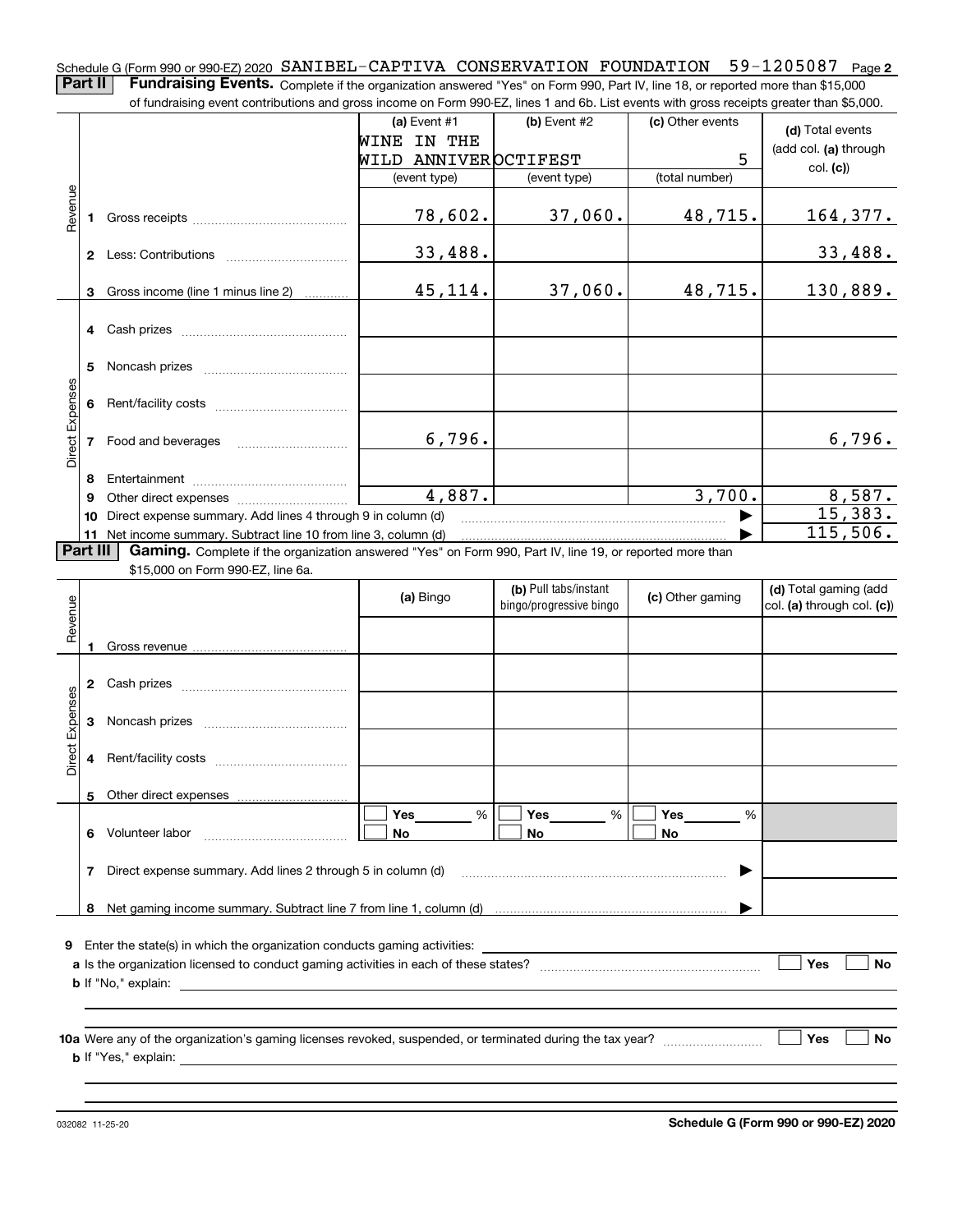| Schedule G (Form 990 or 990-EZ) 2020 SANIBEL-CAPTIVA CONSERVATION FOUNDATION                                                                                                                                                                                       | 59-1205087      | Page 3 |
|--------------------------------------------------------------------------------------------------------------------------------------------------------------------------------------------------------------------------------------------------------------------|-----------------|--------|
|                                                                                                                                                                                                                                                                    | Yes             | No     |
| 12 Is the organization a grantor, beneficiary or trustee of a trust, or a member of a partnership or other entity formed                                                                                                                                           |                 |        |
|                                                                                                                                                                                                                                                                    | Yes             | No     |
| 13 Indicate the percentage of gaming activity conducted in:                                                                                                                                                                                                        |                 |        |
|                                                                                                                                                                                                                                                                    | 13а             | %      |
| <b>b</b> An outside facility <b>contained an according to the contract of the contract of the contract of the contract of the contract of the contract of the contract of the contract of the contract of the contract of the contrac</b>                          | 13 <sub>b</sub> | %      |
| 14 Enter the name and address of the person who prepares the organization's gaming/special events books and records:                                                                                                                                               |                 |        |
| Name $\blacktriangleright$<br><u>state and the state of the state of the state of the state of the state of the state of the state of the state of the state of the state of the state of the state of the state of the state of the state of the state of the</u> |                 |        |
| <u> 1989 - Johann Harry Harry Harry Harry Harry Harry Harry Harry Harry Harry Harry Harry Harry Harry Harry Harry</u><br>Address $\blacktriangleright$                                                                                                             |                 |        |
| 15a Does the organization have a contract with a third party from whom the organization receives gaming revenue?                                                                                                                                                   | Yes             | No     |
|                                                                                                                                                                                                                                                                    |                 |        |
|                                                                                                                                                                                                                                                                    |                 |        |
| c If "Yes," enter name and address of the third party:                                                                                                                                                                                                             |                 |        |
| Name $\blacktriangleright$                                                                                                                                                                                                                                         |                 |        |
| Address $\blacktriangleright$<br><u>some started and the started and the started and the started and the started and the started and the started and</u>                                                                                                           |                 |        |
| 16 Gaming manager information:                                                                                                                                                                                                                                     |                 |        |
| <u> 1989 - Johann Barbara, marka a shekara tsa 1989 - An tsa 1989 - An tsa 1989 - An tsa 1989 - An tsa 1989 - An</u><br>Name $\blacktriangleright$                                                                                                                 |                 |        |
|                                                                                                                                                                                                                                                                    |                 |        |
| Gaming manager compensation > \$                                                                                                                                                                                                                                   |                 |        |
| Description of services provided $\blacktriangleright$ $\bot$                                                                                                                                                                                                      |                 |        |
|                                                                                                                                                                                                                                                                    |                 |        |
|                                                                                                                                                                                                                                                                    |                 |        |
|                                                                                                                                                                                                                                                                    |                 |        |
| Director/officer<br>Employee<br>Independent contractor                                                                                                                                                                                                             |                 |        |
|                                                                                                                                                                                                                                                                    |                 |        |
| <b>17</b> Mandatory distributions:                                                                                                                                                                                                                                 |                 |        |
| a Is the organization required under state law to make charitable distributions from the gaming proceeds to                                                                                                                                                        |                 |        |
| retain the state gaming license?                                                                                                                                                                                                                                   | Yes $\lfloor$   | No     |
| <b>b</b> Enter the amount of distributions required under state law to be distributed to other exempt organizations or spent in the                                                                                                                                |                 |        |
| organization's own exempt activities during the tax year $\triangleright$ \$<br> Part IV<br>Supplemental Information. Provide the explanations required by Part I, line 2b, columns (iii) and (v); and Part III, lines 9, 9b, 10b,                                 |                 |        |
| 15b, 15c, 16, and 17b, as applicable. Also provide any additional information. See instructions.                                                                                                                                                                   |                 |        |
|                                                                                                                                                                                                                                                                    |                 |        |
|                                                                                                                                                                                                                                                                    |                 |        |
|                                                                                                                                                                                                                                                                    |                 |        |
|                                                                                                                                                                                                                                                                    |                 |        |
|                                                                                                                                                                                                                                                                    |                 |        |
|                                                                                                                                                                                                                                                                    |                 |        |
|                                                                                                                                                                                                                                                                    |                 |        |
|                                                                                                                                                                                                                                                                    |                 |        |
|                                                                                                                                                                                                                                                                    |                 |        |
|                                                                                                                                                                                                                                                                    |                 |        |
|                                                                                                                                                                                                                                                                    |                 |        |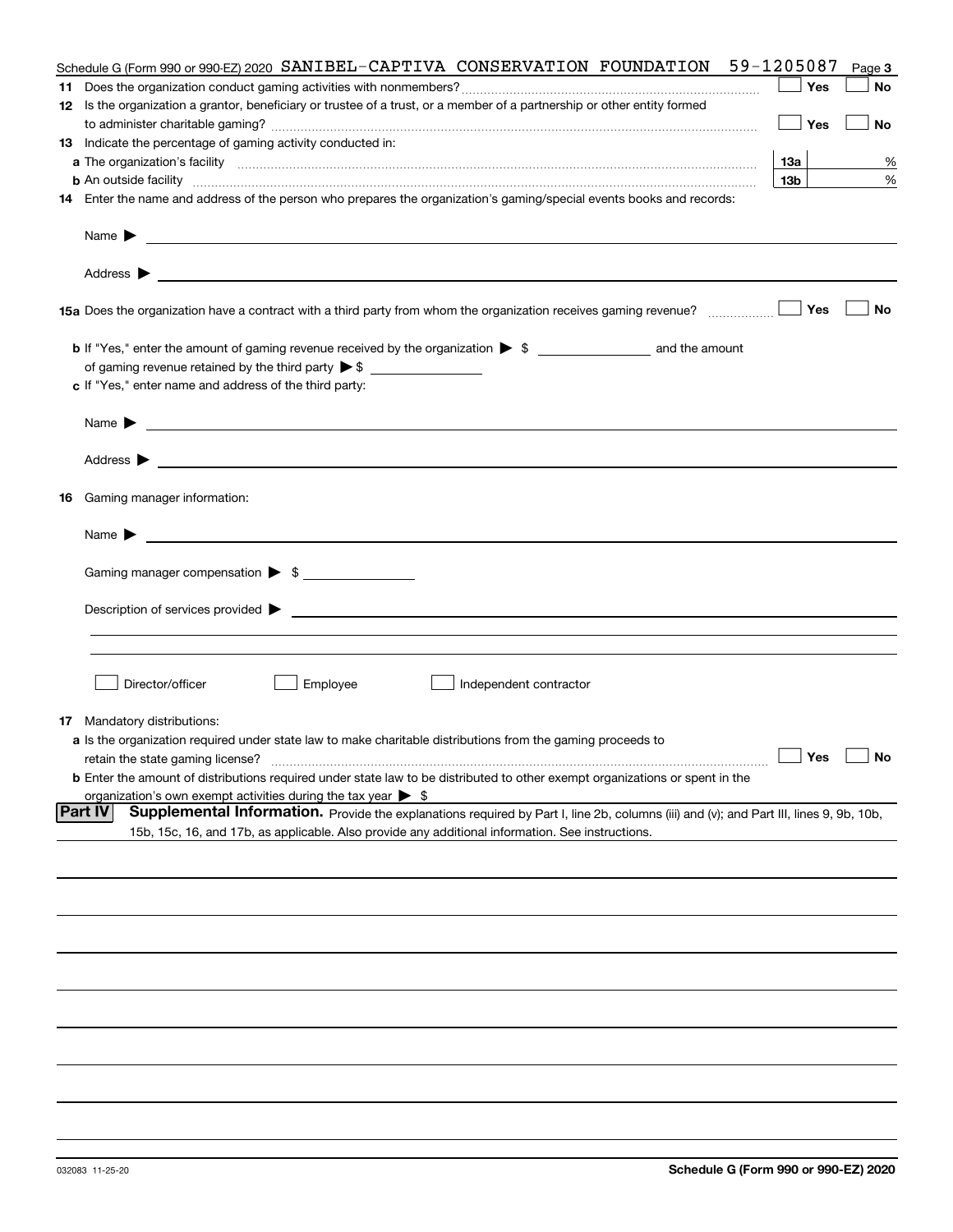|  | Schedule G (Form 990 or 990-EZ) SANIBEL-CAPTIVA CONSERVATION FOUNDATION 59-1205087 Page 4<br><b>Part IV</b> Supplemental Information <sub>(continued)</sub> |  |  |
|--|-------------------------------------------------------------------------------------------------------------------------------------------------------------|--|--|
|  |                                                                                                                                                             |  |  |
|  |                                                                                                                                                             |  |  |
|  |                                                                                                                                                             |  |  |
|  |                                                                                                                                                             |  |  |
|  |                                                                                                                                                             |  |  |
|  |                                                                                                                                                             |  |  |
|  |                                                                                                                                                             |  |  |
|  |                                                                                                                                                             |  |  |
|  |                                                                                                                                                             |  |  |
|  |                                                                                                                                                             |  |  |
|  |                                                                                                                                                             |  |  |
|  |                                                                                                                                                             |  |  |
|  |                                                                                                                                                             |  |  |
|  |                                                                                                                                                             |  |  |
|  |                                                                                                                                                             |  |  |
|  |                                                                                                                                                             |  |  |
|  |                                                                                                                                                             |  |  |
|  |                                                                                                                                                             |  |  |
|  |                                                                                                                                                             |  |  |
|  |                                                                                                                                                             |  |  |
|  |                                                                                                                                                             |  |  |
|  |                                                                                                                                                             |  |  |
|  |                                                                                                                                                             |  |  |
|  |                                                                                                                                                             |  |  |
|  |                                                                                                                                                             |  |  |
|  |                                                                                                                                                             |  |  |
|  |                                                                                                                                                             |  |  |
|  |                                                                                                                                                             |  |  |
|  |                                                                                                                                                             |  |  |
|  |                                                                                                                                                             |  |  |
|  |                                                                                                                                                             |  |  |
|  |                                                                                                                                                             |  |  |
|  |                                                                                                                                                             |  |  |
|  |                                                                                                                                                             |  |  |
|  |                                                                                                                                                             |  |  |
|  |                                                                                                                                                             |  |  |
|  |                                                                                                                                                             |  |  |
|  |                                                                                                                                                             |  |  |
|  |                                                                                                                                                             |  |  |
|  |                                                                                                                                                             |  |  |
|  |                                                                                                                                                             |  |  |
|  |                                                                                                                                                             |  |  |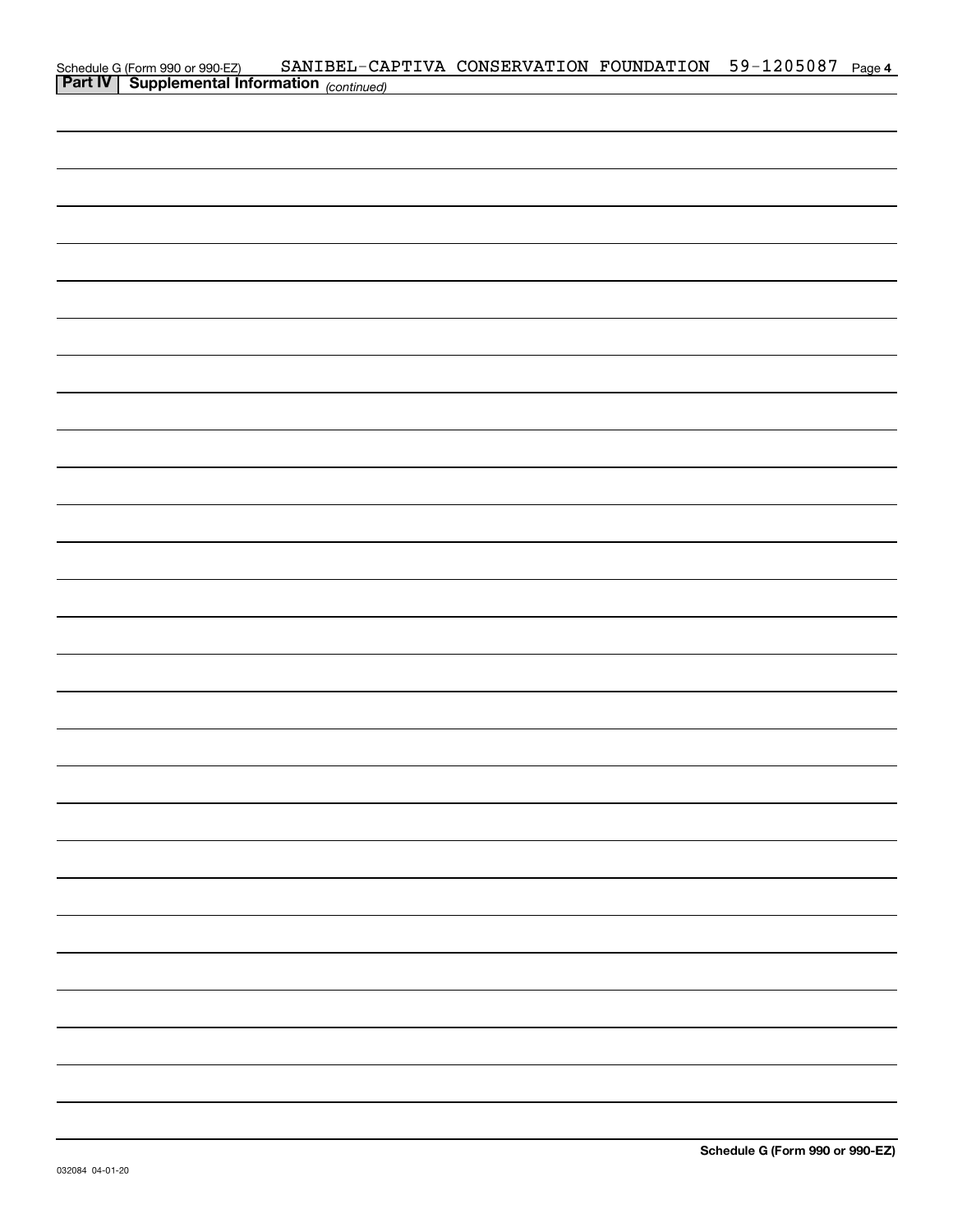|   | <b>SCHEDULE J</b>                                                                                                                                                                             | <b>Compensation Information</b>                                                                                                                                                                               |  | OMB No. 1545-0047 |     |             |  |  |  |
|---|-----------------------------------------------------------------------------------------------------------------------------------------------------------------------------------------------|---------------------------------------------------------------------------------------------------------------------------------------------------------------------------------------------------------------|--|-------------------|-----|-------------|--|--|--|
|   | (Form 990)                                                                                                                                                                                    |                                                                                                                                                                                                               |  |                   |     |             |  |  |  |
|   |                                                                                                                                                                                               | For certain Officers, Directors, Trustees, Key Employees, and Highest<br><b>Compensated Employees</b>                                                                                                         |  | 2020              |     |             |  |  |  |
|   | Complete if the organization answered "Yes" on Form 990, Part IV, line 23.<br><b>Open to Public</b>                                                                                           |                                                                                                                                                                                                               |  |                   |     |             |  |  |  |
|   | Attach to Form 990.<br>Department of the Treasury<br>Inspection                                                                                                                               |                                                                                                                                                                                                               |  |                   |     |             |  |  |  |
|   | Internal Revenue Service<br>$\blacktriangleright$ Go to www.irs.gov/Form990 for instructions and the latest information.<br><b>Employer identification number</b><br>Name of the organization |                                                                                                                                                                                                               |  |                   |     |             |  |  |  |
|   |                                                                                                                                                                                               | SANIBEL-CAPTIVA CONSERVATION FOUNDATION                                                                                                                                                                       |  | 59-1205087        |     |             |  |  |  |
|   | Part I                                                                                                                                                                                        | <b>Questions Regarding Compensation</b>                                                                                                                                                                       |  |                   |     |             |  |  |  |
|   |                                                                                                                                                                                               |                                                                                                                                                                                                               |  |                   | Yes | No          |  |  |  |
|   |                                                                                                                                                                                               | Check the appropriate box(es) if the organization provided any of the following to or for a person listed on Form 990,                                                                                        |  |                   |     |             |  |  |  |
|   |                                                                                                                                                                                               | Part VII, Section A, line 1a. Complete Part III to provide any relevant information regarding these items.                                                                                                    |  |                   |     |             |  |  |  |
|   | First-class or charter travel                                                                                                                                                                 | Housing allowance or residence for personal use                                                                                                                                                               |  |                   |     |             |  |  |  |
|   | Travel for companions                                                                                                                                                                         | Payments for business use of personal residence                                                                                                                                                               |  |                   |     |             |  |  |  |
|   |                                                                                                                                                                                               | Health or social club dues or initiation fees<br>Tax indemnification and gross-up payments                                                                                                                    |  |                   |     |             |  |  |  |
|   |                                                                                                                                                                                               | Discretionary spending account<br>Personal services (such as maid, chauffeur, chef)                                                                                                                           |  |                   |     |             |  |  |  |
|   |                                                                                                                                                                                               |                                                                                                                                                                                                               |  |                   |     |             |  |  |  |
|   |                                                                                                                                                                                               | <b>b</b> If any of the boxes on line 1a are checked, did the organization follow a written policy regarding payment or                                                                                        |  |                   |     |             |  |  |  |
|   |                                                                                                                                                                                               |                                                                                                                                                                                                               |  | 1b                |     |             |  |  |  |
| 2 |                                                                                                                                                                                               | Did the organization require substantiation prior to reimbursing or allowing expenses incurred by all directors,                                                                                              |  |                   |     |             |  |  |  |
|   |                                                                                                                                                                                               |                                                                                                                                                                                                               |  | $\mathbf{2}$      |     |             |  |  |  |
|   |                                                                                                                                                                                               |                                                                                                                                                                                                               |  |                   |     |             |  |  |  |
| З |                                                                                                                                                                                               | Indicate which, if any, of the following the organization used to establish the compensation of the organization's                                                                                            |  |                   |     |             |  |  |  |
|   |                                                                                                                                                                                               | CEO/Executive Director. Check all that apply. Do not check any boxes for methods used by a related organization to                                                                                            |  |                   |     |             |  |  |  |
|   |                                                                                                                                                                                               | establish compensation of the CEO/Executive Director, but explain in Part III.                                                                                                                                |  |                   |     |             |  |  |  |
|   | Compensation committee                                                                                                                                                                        | Written employment contract                                                                                                                                                                                   |  |                   |     |             |  |  |  |
|   |                                                                                                                                                                                               | Compensation survey or study<br>Independent compensation consultant                                                                                                                                           |  |                   |     |             |  |  |  |
|   |                                                                                                                                                                                               | Approval by the board or compensation committee<br>Form 990 of other organizations                                                                                                                            |  |                   |     |             |  |  |  |
|   |                                                                                                                                                                                               |                                                                                                                                                                                                               |  |                   |     |             |  |  |  |
| 4 |                                                                                                                                                                                               | During the year, did any person listed on Form 990, Part VII, Section A, line 1a, with respect to the filing                                                                                                  |  |                   |     |             |  |  |  |
|   | organization or a related organization:                                                                                                                                                       |                                                                                                                                                                                                               |  |                   |     |             |  |  |  |
| а |                                                                                                                                                                                               | Receive a severance payment or change-of-control payment?                                                                                                                                                     |  | 4a                |     | х           |  |  |  |
| b |                                                                                                                                                                                               | Participate in or receive payment from a supplemental nonqualified retirement plan?                                                                                                                           |  | 4b                |     | X           |  |  |  |
|   |                                                                                                                                                                                               | Participate in or receive payment from an equity-based compensation arrangement?                                                                                                                              |  | 4c                |     | $\mathbf X$ |  |  |  |
|   |                                                                                                                                                                                               | If "Yes" to any of lines 4a-c, list the persons and provide the applicable amounts for each item in Part III.                                                                                                 |  |                   |     |             |  |  |  |
|   |                                                                                                                                                                                               |                                                                                                                                                                                                               |  |                   |     |             |  |  |  |
|   |                                                                                                                                                                                               | Only section 501(c)(3), 501(c)(4), and 501(c)(29) organizations must complete lines 5-9.<br>For persons listed on Form 990, Part VII, Section A, line 1a, did the organization pay or accrue any compensation |  |                   |     |             |  |  |  |
| 5 |                                                                                                                                                                                               |                                                                                                                                                                                                               |  |                   |     |             |  |  |  |
| a | contingent on the revenues of:                                                                                                                                                                |                                                                                                                                                                                                               |  | 5a                |     | x           |  |  |  |
|   |                                                                                                                                                                                               |                                                                                                                                                                                                               |  | 5b                |     | $\mathbf X$ |  |  |  |
|   |                                                                                                                                                                                               | If "Yes" on line 5a or 5b, describe in Part III.                                                                                                                                                              |  |                   |     |             |  |  |  |
| 6 |                                                                                                                                                                                               | For persons listed on Form 990, Part VII, Section A, line 1a, did the organization pay or accrue any compensation                                                                                             |  |                   |     |             |  |  |  |
|   | contingent on the net earnings of:                                                                                                                                                            |                                                                                                                                                                                                               |  |                   |     |             |  |  |  |
| a |                                                                                                                                                                                               | The organization? <b>With the organization? With the organization?</b>                                                                                                                                        |  | 6a                |     | x           |  |  |  |
|   |                                                                                                                                                                                               |                                                                                                                                                                                                               |  | 6b                |     | $\mathbf X$ |  |  |  |
|   |                                                                                                                                                                                               | If "Yes" on line 6a or 6b, describe in Part III.                                                                                                                                                              |  |                   |     |             |  |  |  |
| 7 |                                                                                                                                                                                               | For persons listed on Form 990, Part VII, Section A, line 1a, did the organization provide any nonfixed payments                                                                                              |  |                   |     |             |  |  |  |
|   |                                                                                                                                                                                               |                                                                                                                                                                                                               |  | 7                 |     | х           |  |  |  |
| 8 |                                                                                                                                                                                               | Were any amounts reported on Form 990, Part VII, paid or accrued pursuant to a contract that was subject to the                                                                                               |  |                   |     |             |  |  |  |
|   |                                                                                                                                                                                               | initial contract exception described in Regulations section 53.4958-4(a)(3)? If "Yes," describe in Part III                                                                                                   |  | 8                 |     | х           |  |  |  |
| 9 |                                                                                                                                                                                               | If "Yes" on line 8, did the organization also follow the rebuttable presumption procedure described in                                                                                                        |  |                   |     |             |  |  |  |
|   |                                                                                                                                                                                               |                                                                                                                                                                                                               |  | 9                 |     |             |  |  |  |
|   |                                                                                                                                                                                               |                                                                                                                                                                                                               |  |                   |     |             |  |  |  |

LHA For Paperwork Reduction Act Notice, see the Instructions for Form 990. Schedule J (Form 990) 2020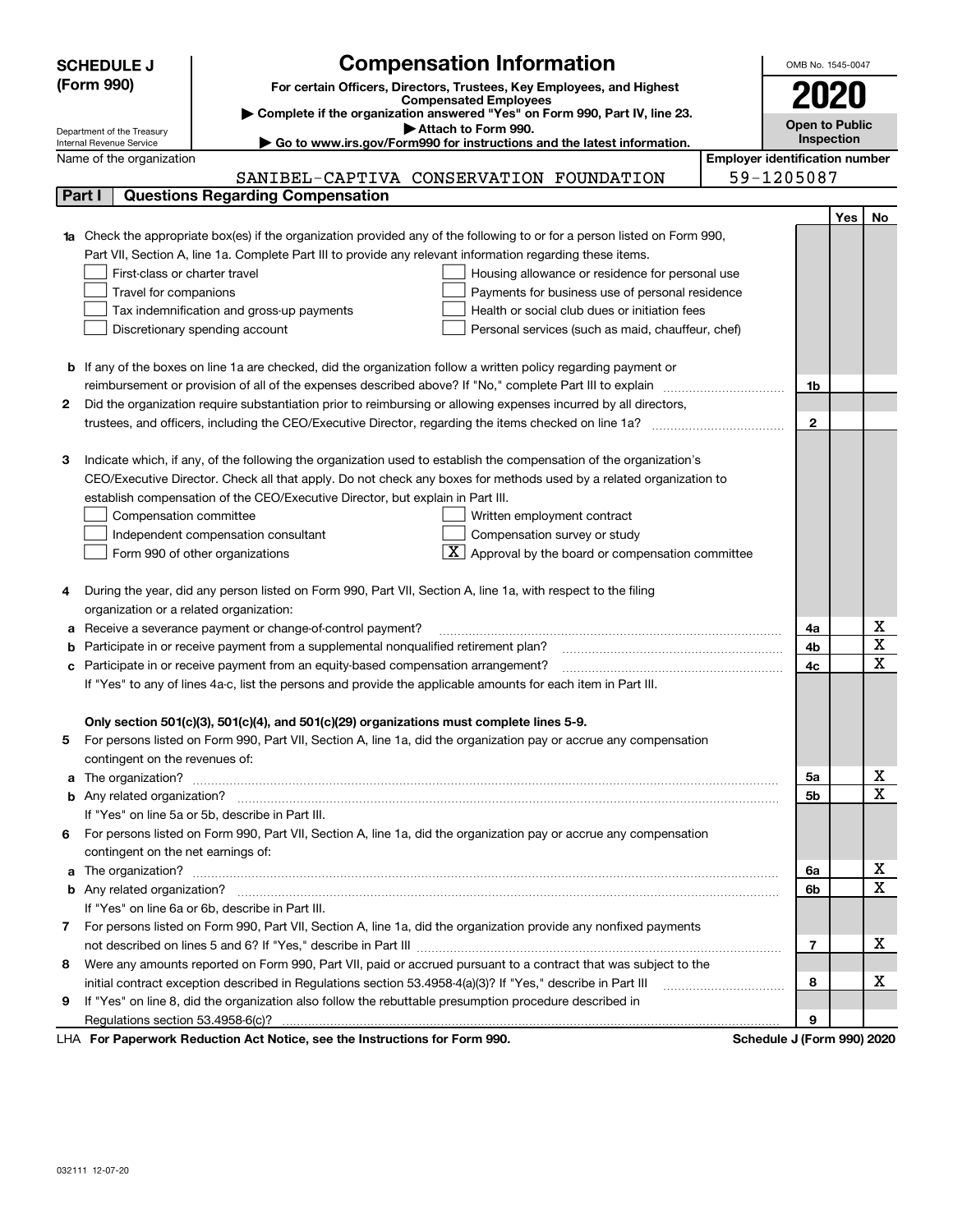### SANIBEL-CAPTIVA CONSERVATION FOUNDATION 59-1205087

# Schedule J (Form 990) 2020 SAN LBEL-CAP'I' L VA CONSERVA'I' LON F'OUNDA'I' LON 59-L Z U 5 U 8/<br>Part II │Officers, Directors, Trustees, Key Employees, and Highest Compensated Employees. Use duplicate copies if additio

For each individual whose compensation must be reported on Schedule J, report compensation from the organization on row (i) and from related organizations, described in the instructions, on row (ii). Do not list any individuals that aren't listed on Form 990, Part VII.

**Note:**  The sum of columns (B)(i)-(iii) for each listed individual must equal the total amount of Form 990, Part VII, Section A, line 1a, applicable column (D) and (E) amounts for that individual.

|                    | (B) Breakdown of W-2 and/or 1099-MISC compensation<br>(i) Base<br>(ii) Bonus &<br>(iii) Other<br>reportable<br>incentive<br>compensation<br>compensation<br>compensation |  | (C) Retirement and<br>other deferred | (D) Nontaxable<br>benefits | (E) Total of columns<br>$(B)(i)-(D)$ | (F) Compensation<br>in column (B) |                                           |
|--------------------|--------------------------------------------------------------------------------------------------------------------------------------------------------------------------|--|--------------------------------------|----------------------------|--------------------------------------|-----------------------------------|-------------------------------------------|
| (A) Name and Title |                                                                                                                                                                          |  |                                      | compensation               |                                      |                                   | reported as deferred<br>on prior Form 990 |
| (i)                |                                                                                                                                                                          |  |                                      |                            |                                      |                                   |                                           |
| <u>(ii)</u>        |                                                                                                                                                                          |  |                                      |                            |                                      |                                   |                                           |
| (i)                |                                                                                                                                                                          |  |                                      |                            |                                      |                                   |                                           |
| <u>(ii)</u>        |                                                                                                                                                                          |  |                                      |                            |                                      |                                   |                                           |
| (i)                |                                                                                                                                                                          |  |                                      |                            |                                      |                                   |                                           |
| <u>(ii)</u>        |                                                                                                                                                                          |  |                                      |                            |                                      |                                   |                                           |
| (i)                |                                                                                                                                                                          |  |                                      |                            |                                      |                                   |                                           |
| <u>(ii)</u>        |                                                                                                                                                                          |  |                                      |                            |                                      |                                   |                                           |
| (i)                |                                                                                                                                                                          |  |                                      |                            |                                      |                                   |                                           |
| <u>(ii)</u>        |                                                                                                                                                                          |  |                                      |                            |                                      |                                   |                                           |
| (i)                |                                                                                                                                                                          |  |                                      |                            |                                      |                                   |                                           |
| <u>(ii)</u>        |                                                                                                                                                                          |  |                                      |                            |                                      |                                   |                                           |
| (i)                |                                                                                                                                                                          |  |                                      |                            |                                      |                                   |                                           |
| <u>(ii)</u>        |                                                                                                                                                                          |  |                                      |                            |                                      |                                   |                                           |
| (i)                |                                                                                                                                                                          |  |                                      |                            |                                      |                                   |                                           |
| (ii)               |                                                                                                                                                                          |  |                                      |                            |                                      |                                   |                                           |
| (i)                |                                                                                                                                                                          |  |                                      |                            |                                      |                                   |                                           |
| (ii)               |                                                                                                                                                                          |  |                                      |                            |                                      |                                   |                                           |
| (i)                |                                                                                                                                                                          |  |                                      |                            |                                      |                                   |                                           |
| (ii)               |                                                                                                                                                                          |  |                                      |                            |                                      |                                   |                                           |
| (i)                |                                                                                                                                                                          |  |                                      |                            |                                      |                                   |                                           |
| (ii)               |                                                                                                                                                                          |  |                                      |                            |                                      |                                   |                                           |
| (i)                |                                                                                                                                                                          |  |                                      |                            |                                      |                                   |                                           |
| (ii)               |                                                                                                                                                                          |  |                                      |                            |                                      |                                   |                                           |
| (i)                |                                                                                                                                                                          |  |                                      |                            |                                      |                                   |                                           |
| (ii)               |                                                                                                                                                                          |  |                                      |                            |                                      |                                   |                                           |
| (i)                |                                                                                                                                                                          |  |                                      |                            |                                      |                                   |                                           |
| (ii)               |                                                                                                                                                                          |  |                                      |                            |                                      |                                   |                                           |
| (i)                |                                                                                                                                                                          |  |                                      |                            |                                      |                                   |                                           |
| (ii)               |                                                                                                                                                                          |  |                                      |                            |                                      |                                   |                                           |
| (i)                |                                                                                                                                                                          |  |                                      |                            |                                      |                                   |                                           |
| (ii)               |                                                                                                                                                                          |  |                                      |                            |                                      |                                   |                                           |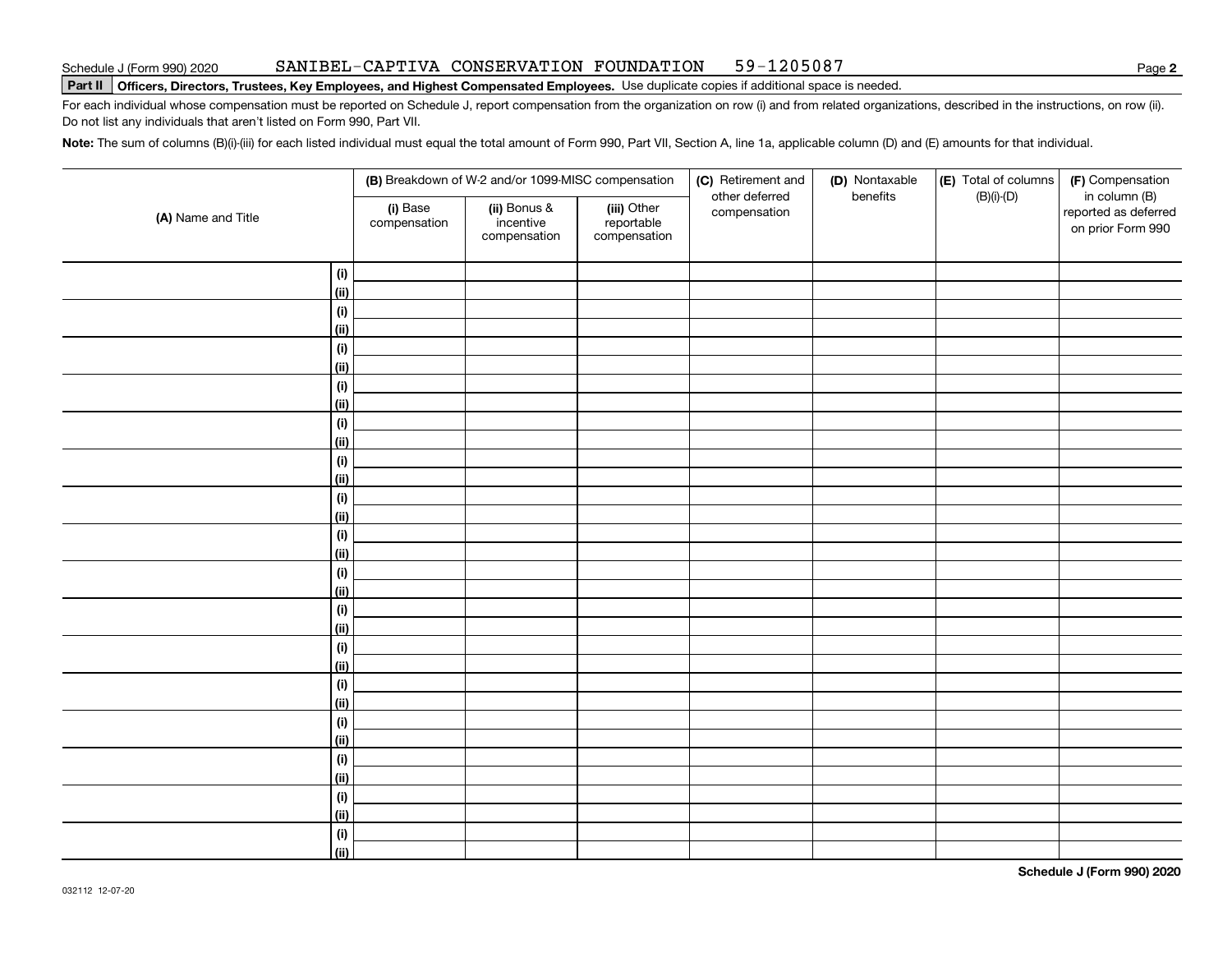# **Part III Supplemental Information**

Schedule J (Form 990) 2020 SANIBEL-CAPTIVA CONSERVATION FOUNDATION 59-1205087<br>Part III Supplemental Information<br>Provide the information, explanation, or descriptions required for Part I, lines 1a, 1b, 3, 4a, 4b, 4c, 5a, 5b

**Schedule J (Form 990) 2020**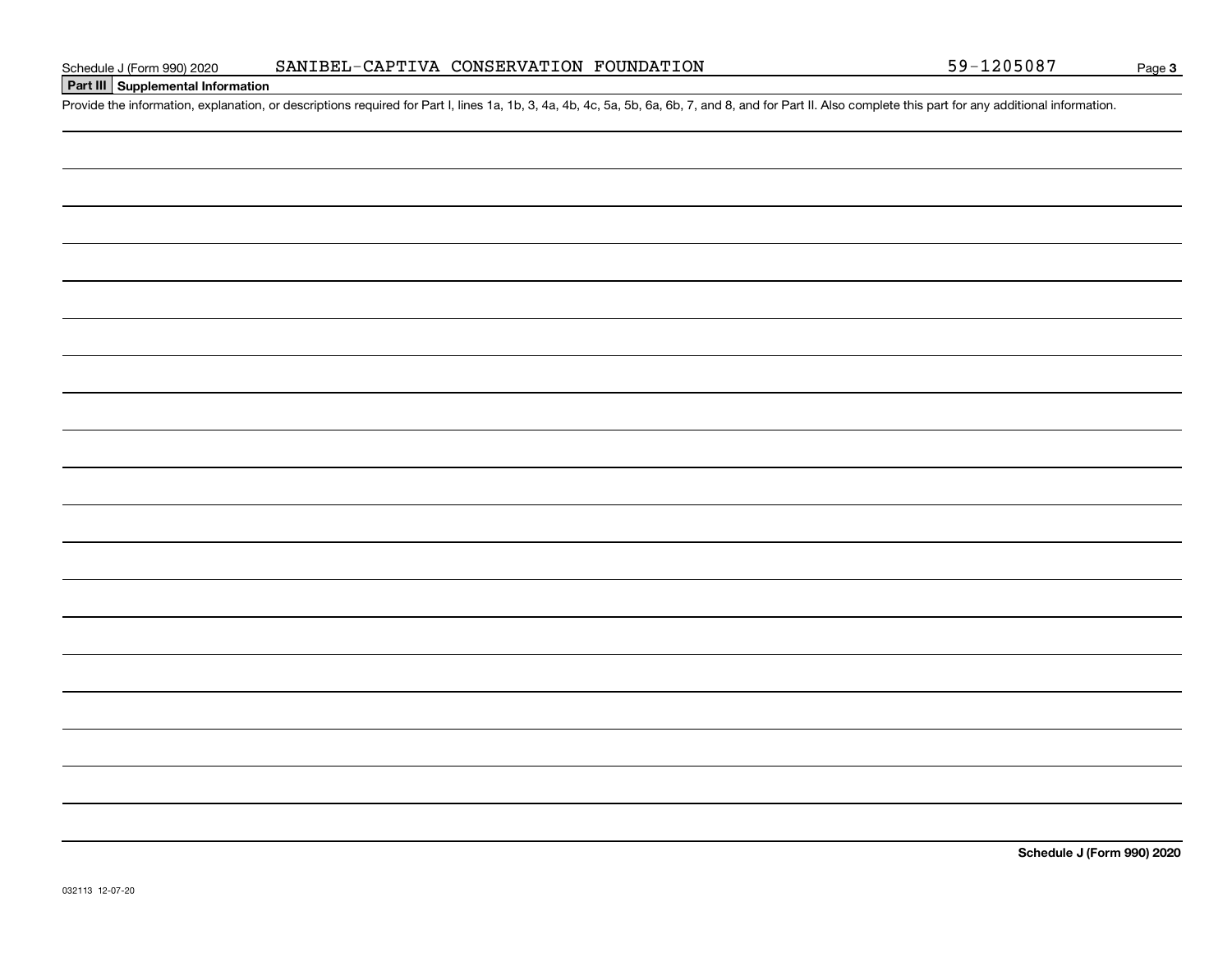### **SCHEDULE M (Form 990)**

# **Noncash Contributions**

OMB No. 1545-0047

Department of the Treasury Internal Revenue Service

**Complete if the organizations answered "Yes" on Form 990, Part IV, lines 29 or 30.** <sup>J</sup>**2020 Attach to Form 990.** J

**Open to Public Inspection**

|  | Name of the organization |
|--|--------------------------|

**Employer identification number** 59-1205087

| SANIBEL-CAPTIVA CONSERVATION FOUNDATION |  |  |
|-----------------------------------------|--|--|
| <b>Part I</b> Types of Property         |  |  |

 **Go to www.irs.gov/Form990 for instructions and the latest information.** J

|     |                                                                                                                                | (a)<br>Check if<br>applicable | (b)<br>Number of<br>contributions or | (c)<br>Noncash contribution<br>amounts reported on<br>items contributed Form 990, Part VIII, line 1g | (d)<br>Method of determining<br>noncash contribution amounts |     |     |    |
|-----|--------------------------------------------------------------------------------------------------------------------------------|-------------------------------|--------------------------------------|------------------------------------------------------------------------------------------------------|--------------------------------------------------------------|-----|-----|----|
| 1.  |                                                                                                                                |                               |                                      |                                                                                                      |                                                              |     |     |    |
| 2   |                                                                                                                                |                               |                                      |                                                                                                      |                                                              |     |     |    |
| З   | Art - Fractional interests                                                                                                     |                               |                                      |                                                                                                      |                                                              |     |     |    |
| 4   | Books and publications                                                                                                         |                               |                                      |                                                                                                      |                                                              |     |     |    |
| 5   | Clothing and household goods                                                                                                   |                               |                                      |                                                                                                      |                                                              |     |     |    |
| 6   |                                                                                                                                |                               |                                      |                                                                                                      |                                                              |     |     |    |
| 7   |                                                                                                                                |                               |                                      |                                                                                                      |                                                              |     |     |    |
| 8   | Intellectual property                                                                                                          |                               |                                      |                                                                                                      |                                                              |     |     |    |
| 9   | Securities - Publicly traded                                                                                                   |                               |                                      |                                                                                                      |                                                              |     |     |    |
| 10  | Securities - Closely held stock                                                                                                |                               |                                      |                                                                                                      |                                                              |     |     |    |
| 11  | Securities - Partnership, LLC, or                                                                                              |                               |                                      |                                                                                                      |                                                              |     |     |    |
|     | trust interests                                                                                                                |                               |                                      |                                                                                                      |                                                              |     |     |    |
| 12  | Securities - Miscellaneous                                                                                                     |                               |                                      |                                                                                                      |                                                              |     |     |    |
| 13  | Qualified conservation contribution -                                                                                          |                               |                                      |                                                                                                      |                                                              |     |     |    |
|     | Historic structures                                                                                                            |                               |                                      |                                                                                                      |                                                              |     |     |    |
| 14  | Qualified conservation contribution - Other                                                                                    |                               |                                      |                                                                                                      |                                                              |     |     |    |
| 15  | Real estate - Residential                                                                                                      |                               |                                      |                                                                                                      |                                                              |     |     |    |
| 16  | Real estate - Commercial                                                                                                       |                               |                                      |                                                                                                      |                                                              |     |     |    |
| 17  |                                                                                                                                | $\mathbf X$                   | 1                                    |                                                                                                      | 74,694. FAIR MARKET VALUE                                    |     |     |    |
| 18  |                                                                                                                                |                               |                                      |                                                                                                      |                                                              |     |     |    |
| 19  |                                                                                                                                |                               |                                      |                                                                                                      |                                                              |     |     |    |
| 20  | Drugs and medical supplies                                                                                                     |                               |                                      |                                                                                                      |                                                              |     |     |    |
| 21  |                                                                                                                                |                               |                                      |                                                                                                      |                                                              |     |     |    |
| 22  |                                                                                                                                |                               |                                      |                                                                                                      |                                                              |     |     |    |
| 23  |                                                                                                                                |                               |                                      |                                                                                                      |                                                              |     |     |    |
| 24  | Archeological artifacts                                                                                                        |                               |                                      |                                                                                                      |                                                              |     |     |    |
| 25  | ( OTHER<br>Other $\blacktriangleright$                                                                                         | x                             | 15                                   |                                                                                                      | 130,185. FAIR MARKET VALUE                                   |     |     |    |
| 26  | (PRIZES FOR FU)<br>Other $\blacktriangleright$                                                                                 | X                             | 1                                    |                                                                                                      | 4,450. FAIR MARKET VALUE                                     |     |     |    |
| 27  | $($ $)$<br>Other $\blacktriangleright$                                                                                         |                               |                                      |                                                                                                      |                                                              |     |     |    |
| 28  | Other $\blacktriangleright$                                                                                                    |                               |                                      |                                                                                                      |                                                              |     |     |    |
| 29  | Number of Forms 8283 received by the organization during the tax year for contributions                                        |                               |                                      |                                                                                                      |                                                              |     |     |    |
|     | for which the organization completed Form 8283, Part V, Donee Acknowledgement                                                  |                               |                                      | 29                                                                                                   |                                                              |     |     |    |
|     |                                                                                                                                |                               |                                      |                                                                                                      |                                                              |     | Yes | No |
|     | 30a During the year, did the organization receive by contribution any property reported in Part I, lines 1 through 28, that it |                               |                                      |                                                                                                      |                                                              |     |     |    |
|     | must hold for at least three years from the date of the initial contribution, and which isn't required to be used for          |                               |                                      |                                                                                                      |                                                              |     |     |    |
|     | exempt purposes for the entire holding period?                                                                                 |                               |                                      |                                                                                                      |                                                              | 30a |     | x  |
| b   | If "Yes," describe the arrangement in Part II.                                                                                 |                               |                                      |                                                                                                      |                                                              |     |     |    |
| 31  | Does the organization have a gift acceptance policy that requires the review of any nonstandard contributions?                 |                               |                                      |                                                                                                      | .                                                            | 31  |     | x  |
| 32a | Does the organization hire or use third parties or related organizations to solicit, process, or sell noncash                  |                               |                                      |                                                                                                      |                                                              |     |     |    |
|     | contributions?                                                                                                                 |                               |                                      |                                                                                                      |                                                              | 32a |     | x  |
| b   | If "Yes," describe in Part II.                                                                                                 |                               |                                      |                                                                                                      |                                                              |     |     |    |
| 33  | If the organization didn't report an amount in column (c) for a type of property for which column (a) is checked,              |                               |                                      |                                                                                                      |                                                              |     |     |    |
|     | describe in Part II.                                                                                                           |                               |                                      |                                                                                                      |                                                              |     |     |    |

|  | <b>LHA</b> | For Paperwork Reduction Act Notice, see the Instructions for Form 990. |
|--|------------|------------------------------------------------------------------------|
|--|------------|------------------------------------------------------------------------|

**Schedule M (Form 990) 2020**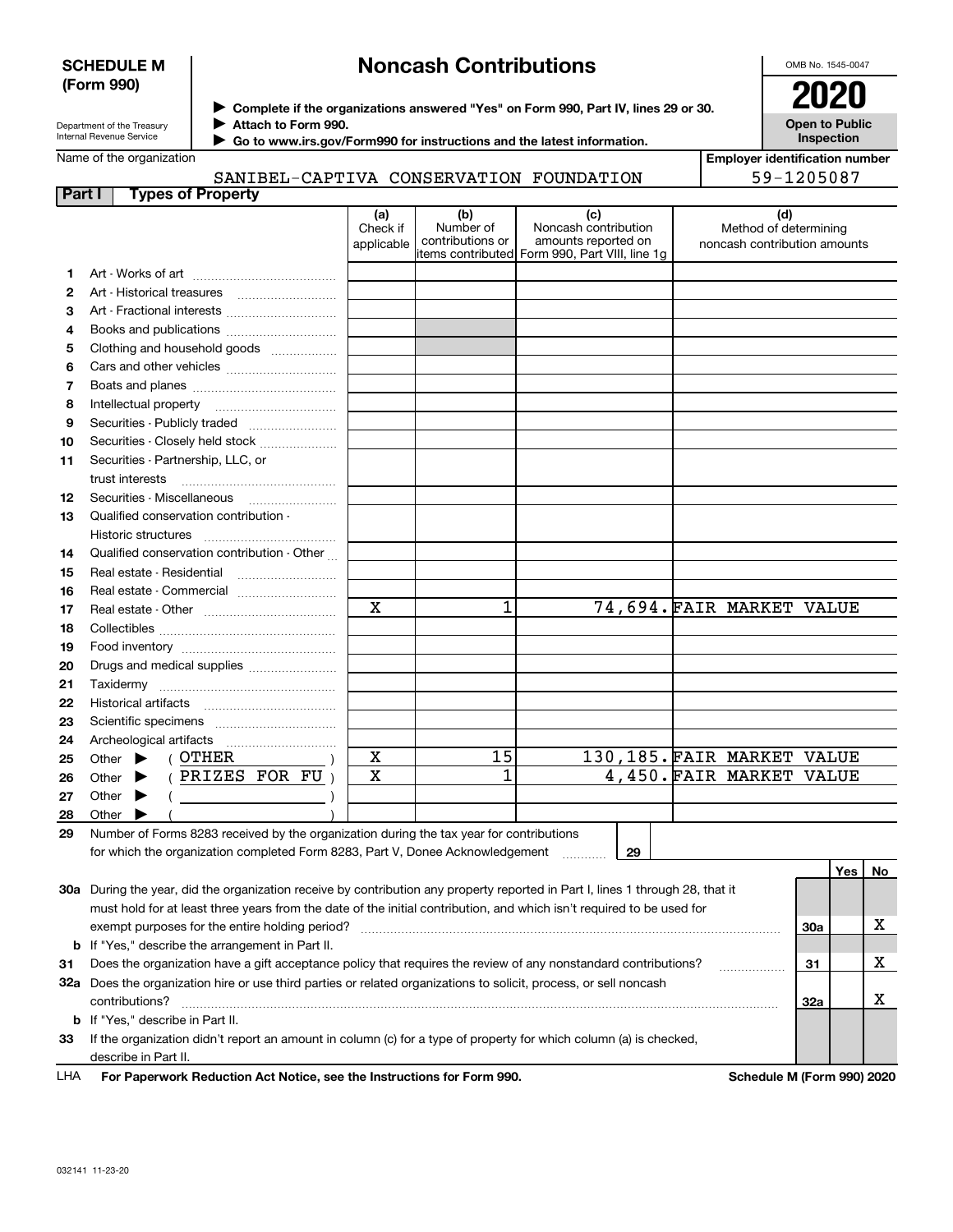|                                                                                                                                                                                                                                                                                                   | SANIBEL-CAPTIVA CONSERVATION FOUNDATION |  |  | <u>59-1205087</u> | Page 2 |
|---------------------------------------------------------------------------------------------------------------------------------------------------------------------------------------------------------------------------------------------------------------------------------------------------|-----------------------------------------|--|--|-------------------|--------|
| Schedule M (Form 990) 2020<br><b>Part II</b>   Supplementa<br><b>Supplemental Information.</b> Provide the information required by Part I, lines 30b, 32b, and 33, and whether the organization is reporting in Part I, column (b), the number of contributions, the number of items received, or |                                         |  |  |                   |        |
|                                                                                                                                                                                                                                                                                                   |                                         |  |  |                   |        |
|                                                                                                                                                                                                                                                                                                   |                                         |  |  |                   |        |
|                                                                                                                                                                                                                                                                                                   |                                         |  |  |                   |        |
|                                                                                                                                                                                                                                                                                                   |                                         |  |  |                   |        |
|                                                                                                                                                                                                                                                                                                   |                                         |  |  |                   |        |
|                                                                                                                                                                                                                                                                                                   |                                         |  |  |                   |        |
|                                                                                                                                                                                                                                                                                                   |                                         |  |  |                   |        |
|                                                                                                                                                                                                                                                                                                   |                                         |  |  |                   |        |
|                                                                                                                                                                                                                                                                                                   |                                         |  |  |                   |        |
|                                                                                                                                                                                                                                                                                                   |                                         |  |  |                   |        |
|                                                                                                                                                                                                                                                                                                   |                                         |  |  |                   |        |
|                                                                                                                                                                                                                                                                                                   |                                         |  |  |                   |        |
|                                                                                                                                                                                                                                                                                                   |                                         |  |  |                   |        |
|                                                                                                                                                                                                                                                                                                   |                                         |  |  |                   |        |
|                                                                                                                                                                                                                                                                                                   |                                         |  |  |                   |        |
|                                                                                                                                                                                                                                                                                                   |                                         |  |  |                   |        |
|                                                                                                                                                                                                                                                                                                   |                                         |  |  |                   |        |
|                                                                                                                                                                                                                                                                                                   |                                         |  |  |                   |        |
|                                                                                                                                                                                                                                                                                                   |                                         |  |  |                   |        |
|                                                                                                                                                                                                                                                                                                   |                                         |  |  |                   |        |
|                                                                                                                                                                                                                                                                                                   |                                         |  |  |                   |        |
|                                                                                                                                                                                                                                                                                                   |                                         |  |  |                   |        |
|                                                                                                                                                                                                                                                                                                   |                                         |  |  |                   |        |
|                                                                                                                                                                                                                                                                                                   |                                         |  |  |                   |        |
|                                                                                                                                                                                                                                                                                                   |                                         |  |  |                   |        |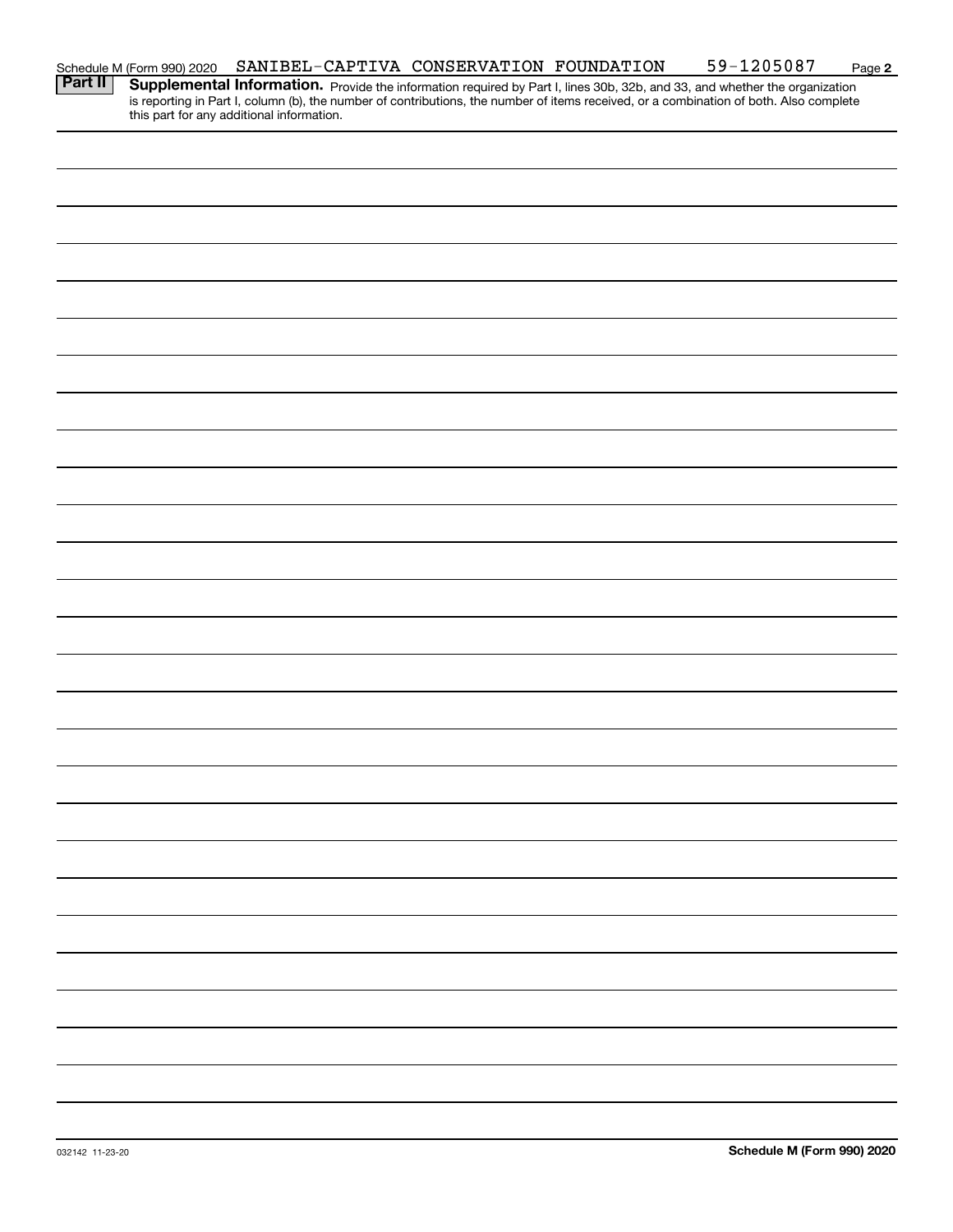**(Form 990 or 990-EZ)**

Department of the Treasury Internal Revenue Service Name of the organization

**Complete to provide information for responses to specific questions on SCHEDULE O Supplemental Information to Form 990 or 990-EZ**

**Form 990 or 990-EZ or to provide any additional information. | Attach to Form 990 or 990-EZ. | Go to www.irs.gov/Form990 for the latest information.**



OMB No. 1545-0047

SANIBEL-CAPTIVA CONSERVATION FOUNDATION 59-1205087

**Employer identification number**

FORM 990, PART III, LINE 4D, OTHER PROGRAM SERVICES:

HABITAT MANAGEMENT- ENSURE THE PROTECTION OF LAND FOR WILDLIFE HABITAT.

WORK TO RESTORE, MANAGE AND MAINTAIN LAND TO SUPPORT NATIVE SPECIES OF

PLANTS AND ANIMALS. SUPPORTED BY PUBLIC CONTRIBUTIONS AND GRANTS.

EXPENSES \$ 846,808. INCLUDING GRANTS OF \$ 0. REVENUE \$ 0.

FORM 990, PART VI, SECTION A, LINE 6:

THE CORPORATION MAY HAVE ONE OR MORE CLASSES OF MEMBERS. THE TERMS AND CONDITIONS OF MEMBERSHIP, THE CLASSES OF MEMBERSHIP, AND MEMBERSHIP DUES, IF, ANY, SHALL BE AS DETERMINED FROM TIME TO TIME BY THE BOARD OF TRUSTEES. ALL MEMBERS OF THE FOUNDATION IN GOOD STANDING, AS SHOWN ON THE FOUNDATION'S MEMBERSHIP ROLLS TEN BUSINESS DAYS PRIOR TO THE ANNUAL OR SPECIAL MEMBERSHIP MEETING SHALL BE VOTING MEMBERS OF THE FOUNDATION. EACH MEMBER SHALL HAVE ONE VOTE.

FORM 990, PART VI, SECTION A, LINE 7A:

PERSON MAY BE NOMINATED AS A CANDIDATE FOR ELECTION TO THE BOARD OF TRUSTEES BY A WRITTEN PETITION SIGNED BY NOT LESS THAN TWENTY PERCENT OF THE VOTING MEMBERS OF THE FOUNDATION WHO ARE IN GOOD STANDING AT THE TIME SAID PETITION IS SUBMITTED TO THE NOMINATING COMMITTEE. IF NOMINATION IS DEEMED SUFFICIENT BY THE NOMINATING COMMITTEE, THE NAME OF EACH PERSON SO NOMINATED SHALL BE SUBMITTED TO THE BOARD OF TRUSTEES AS A CANDIDATE FOR ELECTION BY THE VOTING MEMBERS OF THE FOUNDATION AT THE ANNUAL MEETING.

FORM 990, PART VI, SECTION B, LINE 11B:

FORM 990 IS REVIEWED BY THE CHIEF EXECUTIVE OFFICER, FINANCE COMMITTEE,